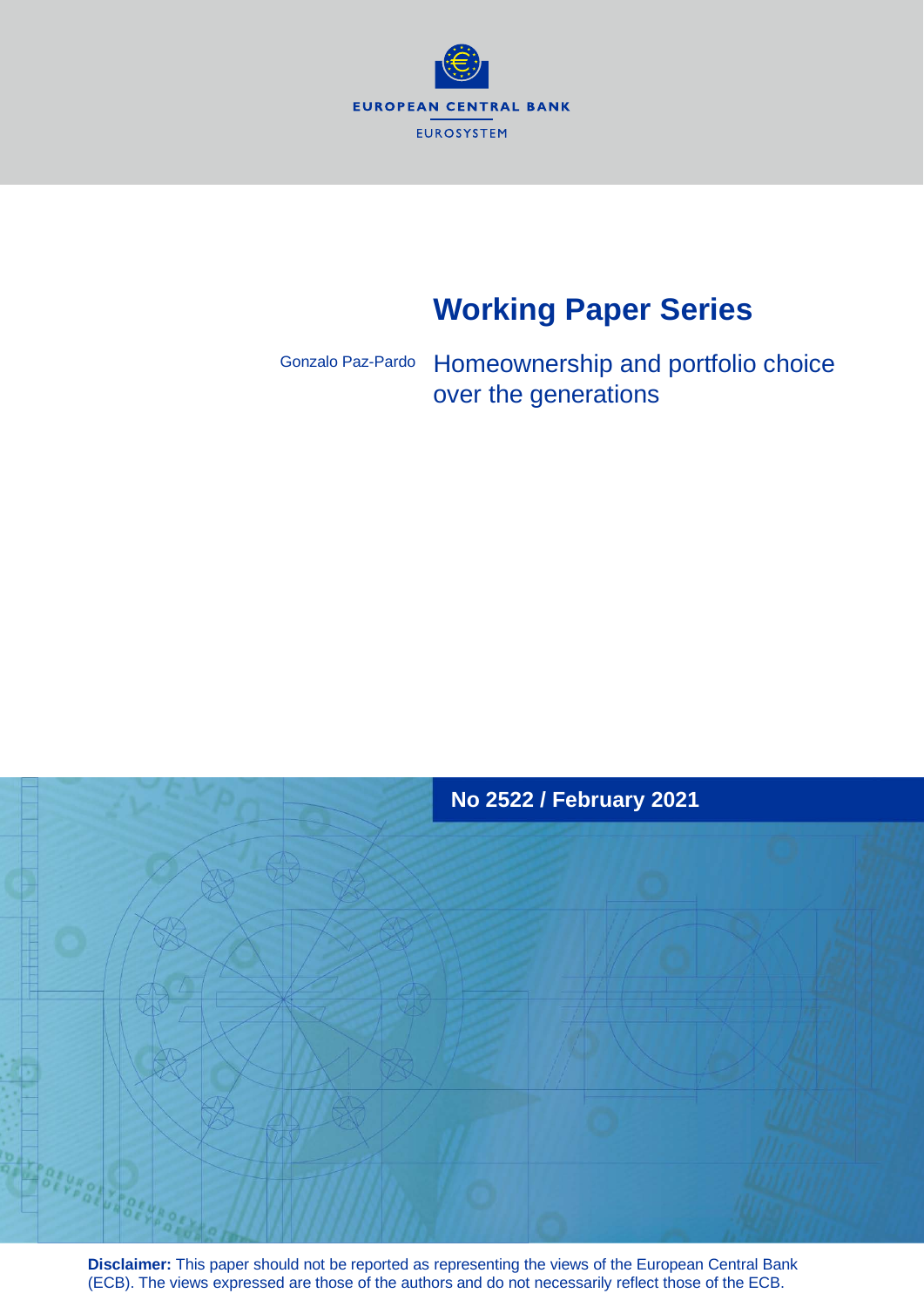#### **Abstract**

Earnings are riskier and more unequal for households born in the 1960s and 1980s than for those born in the 1940s. Despite the improvements in financial conditions, younger generations are less likely to be living in their own homes than older generations at the same age. By using a life-cycle model with housing and portfolio choice that includes flexible earnings risk and aggregate asset price risk, I show that changes in earnings dynamics account for a large part of the reduction in homeownership across generations. Lower-income households find it harder to buy housing, and as a result accumulate less wealth.

**Keywords**: Housing demand, earnings risk, wealth accumulation, intergenerational inequality.

**JEL classification**: D31, E21, E24, G11, J31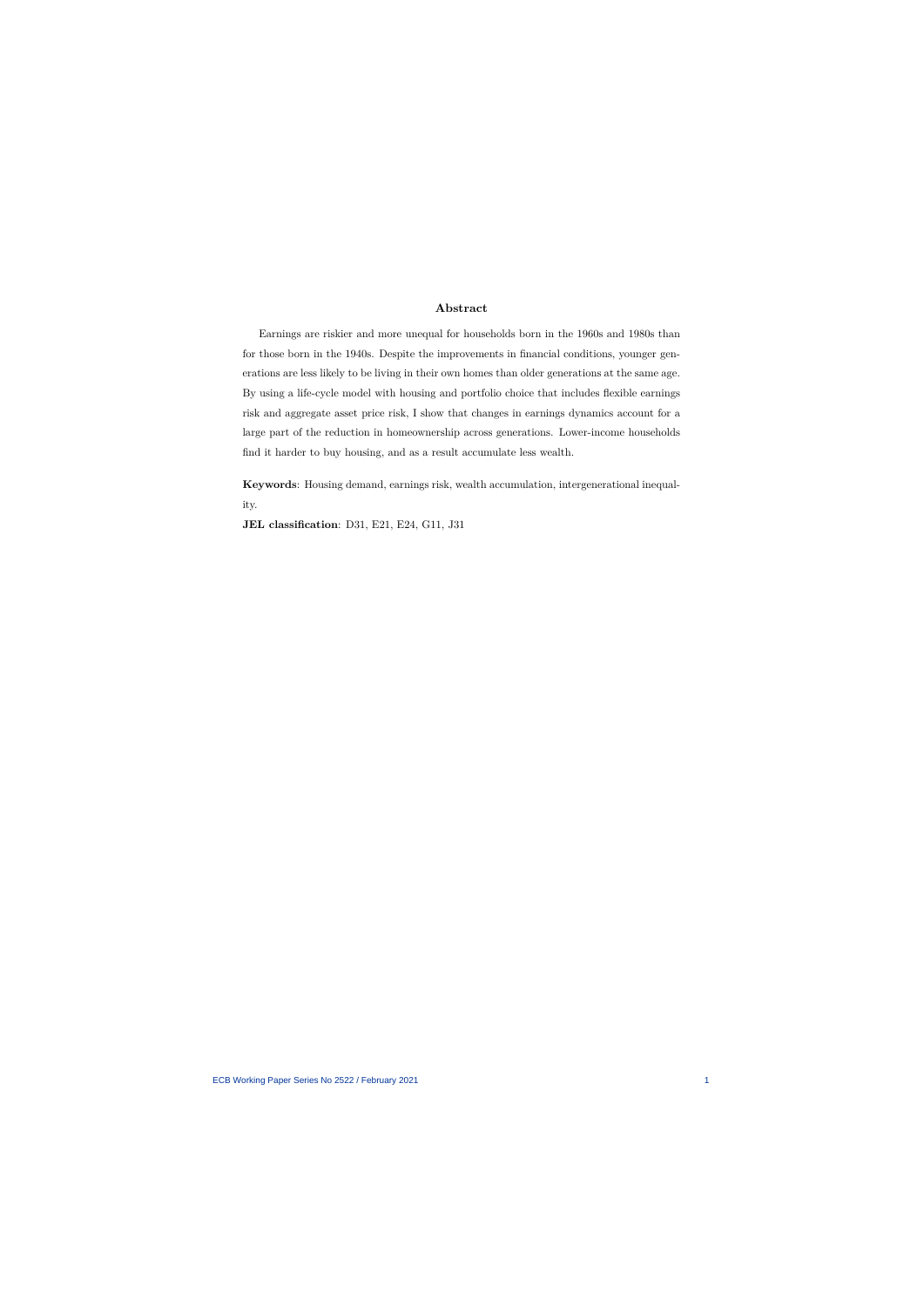## **Non-technical summary**

Homeownership rates of younger people have progressively decreased over time. In the case of the US, the percentage of households that were living in their own homes at age 35 decreased from 75% within the cohort born in the 1940s to 55% within the cohort born in the 1980s. Similar trends have been documented for European countries like the U.K.; in Spain and Italy, the average age of emancipation from the parental home is around 30.

This paper studies the determinants and consequences of low homeownership rates for younger generations, focusing on the role of their labor market experiences and the implications for their accumulation of wealth. I study the case of the United States, with data spanning six decades (1968-2017), using a life-cycle heterogeneous-agent model with portfolio choice between risk-free assets, risky assets, and houses, realistic mortgages, and a rich structure of risks that includes flexible household earnings risk and asset return risk, which are allowed to be correlated at the aggregate level.

I find that changes in labor market income dynamics can explain around half of the drop in homeownership rates across generations. Younger households face more inequality and volatility in the labor market. Thus, relatively lower earners find it harder to access a house than people in the same position in the income distribution did 40 years ago. Besides, higher earnings instability discourages households from getting a mortgage and making a large expenditure like a house, because doing so exposes them to risk. The remainder of the difference is explained by higher house prices with respect to median incomes, partially mitigated by the easier availability of credit during the 1990 and 2000 decades.

These changes in homeownership rates impact the wealth distribution. Households not only buy houses as a means to save, but also because they enjoy owning them, because they provide insurance against rental risk, and because leveraging with a mortgage allows them to benefit from gains in the housing market. In younger generations, fewer generations are buying housing and, because of these additional reasons to hold housing, they do not fully compensate the missing wealth by accumulating more financial assets.

These results suggest that policies that encourage homeownership or affect mortgage eligiblity can affect wealth accumulation by low-income households and thus the overall wealth distribution. Furthermore, they highlight that household portfolios are changing across generations, which can have implications for the transmission of monetary policy.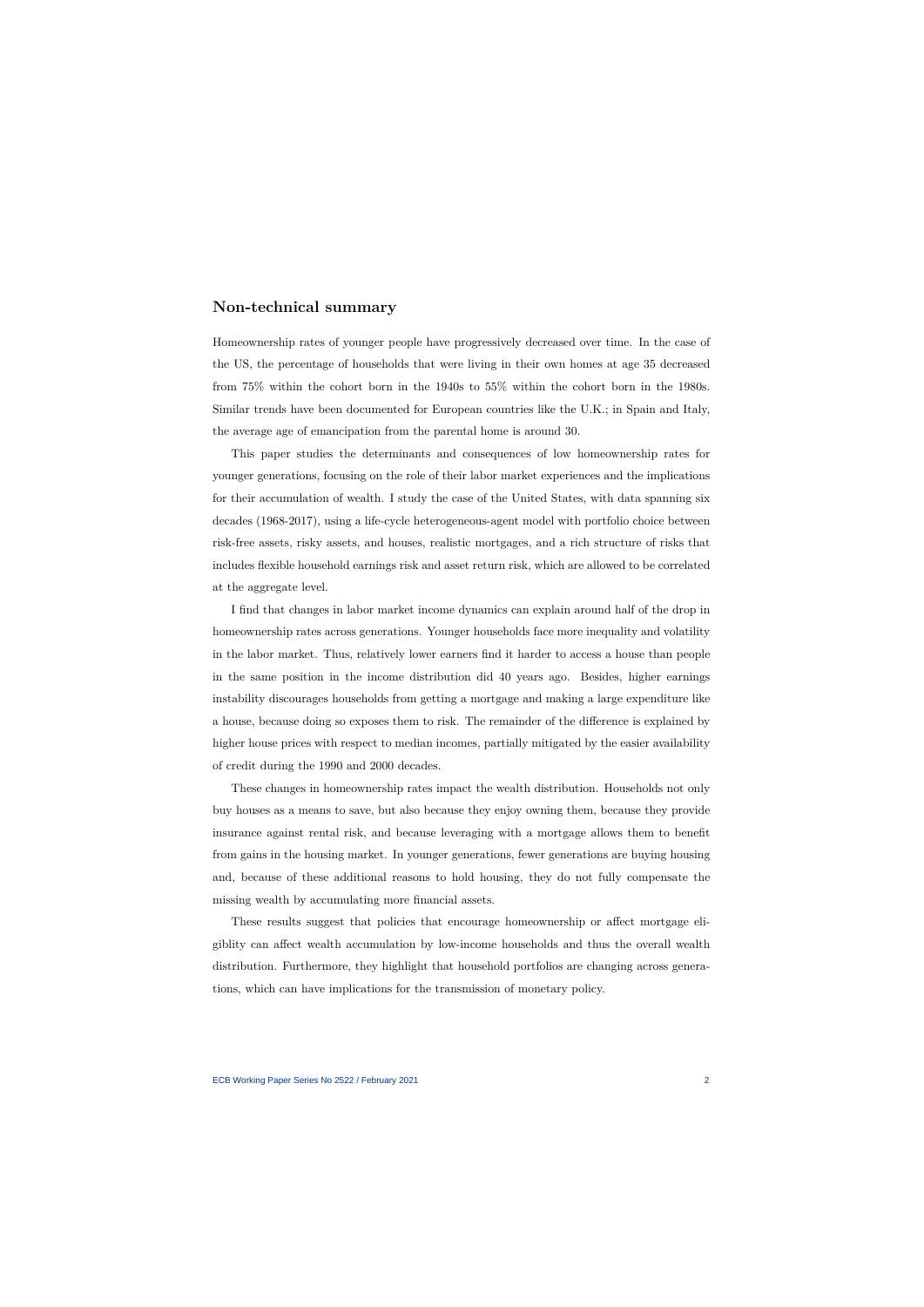# **1 Introduction**

The economic conditions faced by young US households are radically different from those that their parents and grandparents experienced when they were their age. Jobs are more unstable than they used to be, with career-long positions becoming less and less prevalent, and earnings inequality has increased. While the labor incomes of high earners have increased substantially over time in real terms, income-poorer individuals have seen their earnings stagnate or decrease.<sup>[1](#page-3-0)</sup>

Meanwhile, homeownership for younger generations has shrunk. Within the cohort born in the 1940s, at age 35 almost 75% of households were living in houses they owned. The figure was ten percentage points lower for those born in the 1960s, and more than 20 percentage points lower for the early 'Millennials' born in the 1980s. This happens in a context in which financial markets have become more developed<sup>[2](#page-3-1)</sup> and stock market participation has been increasing for younger generations. These distributional changes cannot be perceived in aggregate homeownership rates, which have remained stable during most of this period.

This paper studies the role of these changes in household labor income dynamics and financial conditions in explaining homeownership and portfolio composition across generations. To do so, it proposes two novel contributions. First, it designs a flexible, cohort and business-cycle dependent earnings process, based on [Arellano, Blundell and Bonhomme](#page-37-0) [\(2017\)](#page-37-0), that allows shocks to household labor income to be age-varying, non-normal, non-linear, and correlated with stock market returns and house prices, as in the data. Second, it builds and calibrates a rich life-cycle model with correlated aggregate and idiosyncratic risk, in which households decide their consumption, savings, housing stocks, portfolio share of safe and risky assets, and mortgage debt. Importantly, households only need to satisfy downpayment constraints and income tests at the time of mortgage origination, which implies that the outstanding mortgage can go above the value of the house if there is a negative shock to house prices. Households can also hold liquidity whilst they have a mortgage. In the model, homeownership, in addition to being a way of accumulating wealth, provides utility and insurance against rental price risk.

I use the model to compare the life experiences of three generations, namely, those born in

<sup>1</sup>These facts have been established in a large literature surveyed in [Acemoglu and Autor](#page-37-1) [\(2011\)](#page-37-1) and [Goldin and](#page-40-0) [Katz](#page-40-0) [\(2009\)](#page-40-0). [Guvenen, Kaplan, Song and Weidner](#page-40-1) [\(2017\)](#page-40-1), using US administrative data, and [Borella, De Nardi](#page-38-0) [and Yang](#page-38-0) [\(2019\)](#page-38-0), using survey data, find decreases in median male wages in real terms between the cohorts born in the 1940s and the cohorts born in the 1960s.

<span id="page-3-1"></span><span id="page-3-0"></span><sup>&</sup>lt;sup>2</sup>[Dynan, Elmendorf and Sichel](#page-39-0) [\(2006\)](#page-39-0) describe how financial deregulation, changes in risk-assessment methods, and the expansion of secondary markets increased the fraction of households with access to credit and how much those who already had access could borrow.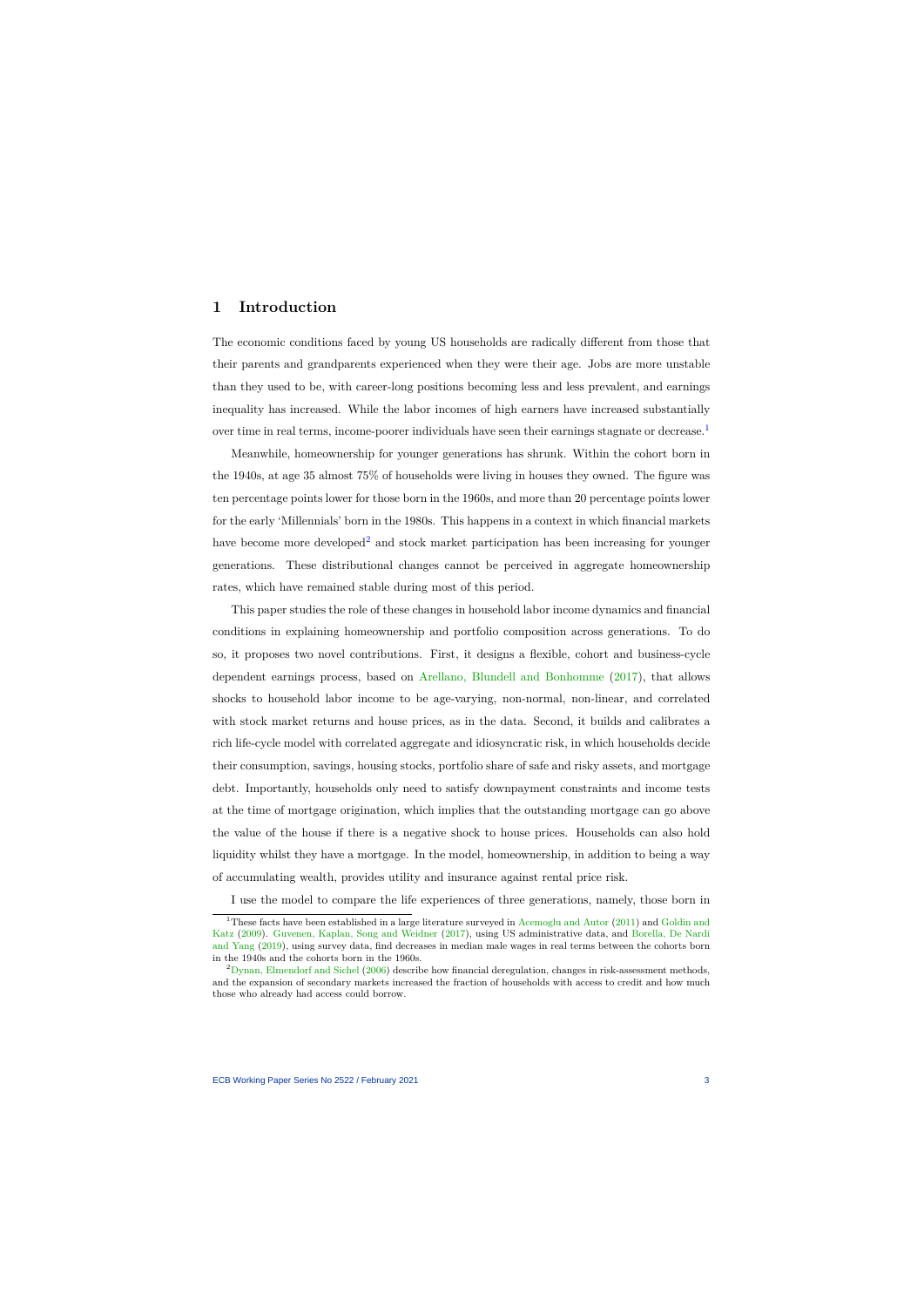the 1940s, 1960s, and 1980s. I assume that an American born in the 1940s differs from younger generations in three main ways. First, they face different experiences in the labor market. I use household earnings data from the Panel Study of Income Dynamics (PSID) to estimate the earnings process separately for all three generations, thus incorporating the changes in earnings inequality and earnings risk in a flexible, data-driven manner. I separate the persistent and transitory components of earnings, which allows me to control for potential measurement error in the survey. Second, they face different conditions in financial and housing markets. Housing has become more expensive over time with respect to average incomes, and different generations entered the labor market in different stages of the business cycle or the house price cycle. Third, the 1980s generation faced particularly looser financial constraints when they started to buy houses in the early 2000s, which I capture with a reduction in downpayment constraints.

Time, age, and cohort are explicit in the model. Average earnings, homeownership, and stock market participation at each age differ across generations as they do in the data. I do not homogeneize age profiles across cohorts and thus do not need to disentangle year and cohort effects to obtain them.<sup>[3](#page-4-0)</sup> I adopt the actual realizations of house prices and stock market returns each year from historical data, and use the Survey of Consumer Finances (SCF), including its earlier versions dating back to 1963, to obtain information about household portfolio compositions by age and generation.

The main results are as follows. First, intergenerational changes in earnings dynamics, asset returns, and housing prices obtained from the data fully explain the differences in homeownership between the 1940s and 1960s cohorts. For the 1980s cohort, who started to buy houses in the early 2000s, looser borrowing constraints partially counteracted the effect of high house prices. I do not need to assume that preferences have changed to explain the lower homeownership rates for younger generations.

To isolate the effect of changes in labor market income dynamics, I perform a counterfactual experiment in which I attribute the earnings process of the 1940s cohort to the younger generations, whilst keeping all other elements of the model constant, including house prices. More than half of the difference in homeownership at age 30 for both generations can be accounted for by changes in earnings inequality and risk. Not all of it is due to delayed home-buying: changes

<span id="page-4-0"></span><sup>&</sup>lt;sup>3</sup>Age, year, and cohort are collinear. To obtain age profiles in a sample with several cohorts and years, the usual practice is to either remove year fixed effects or cohort fixed effects, which can lead to very different implications. See [Heathcote, Storesletten and Violante](#page-40-2) [\(2005\)](#page-40-2) for a discussion on how the choice of removing year or cohort effects impacts measures of earnings and consumption inequality, and [Ameriks and Zeldes](#page-37-2) [\(2004\)](#page-37-2) for the effect on household portfolio shares.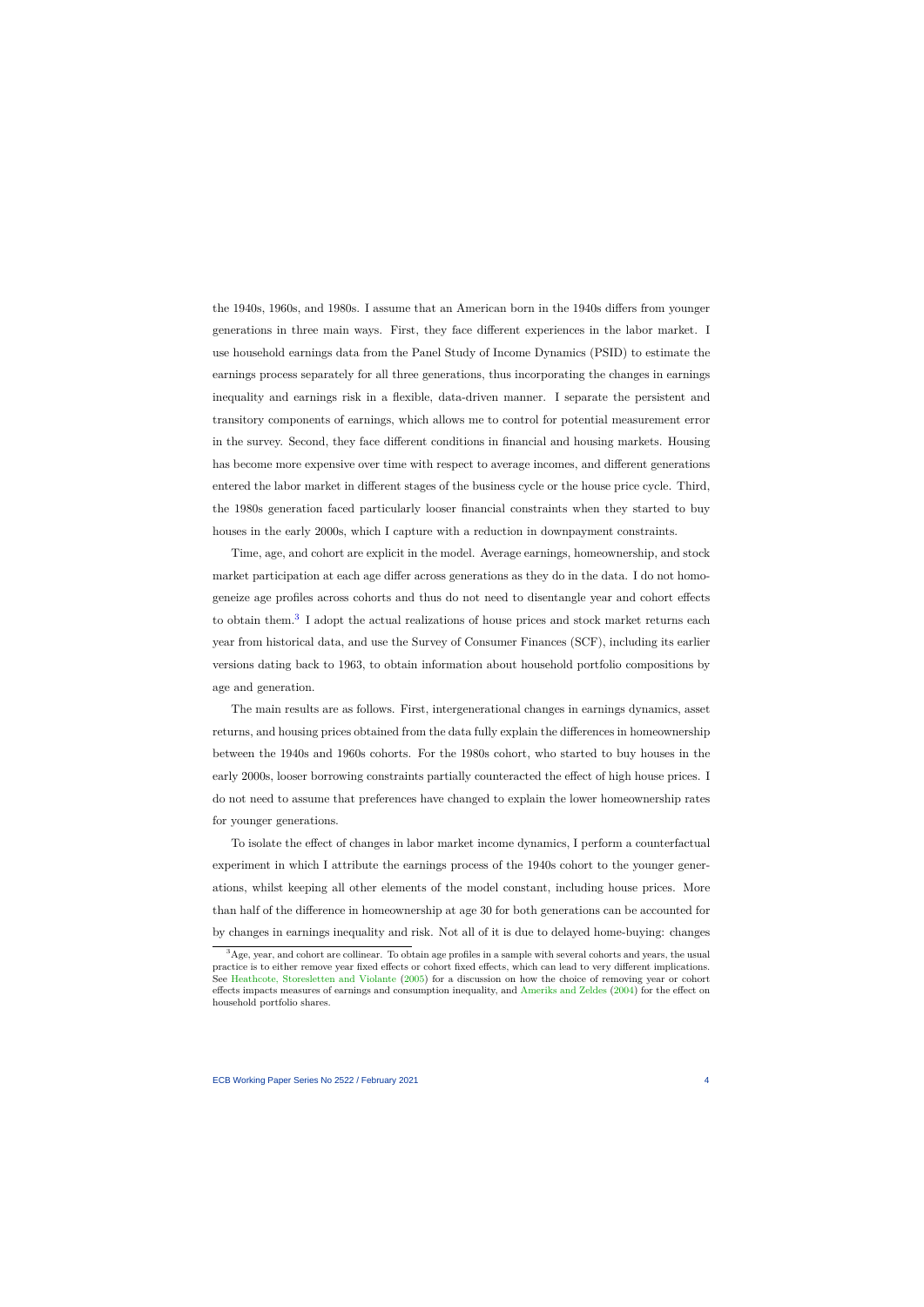in earnings dynamics still have an important effect at age 40 and afterwards. These results are robust to letting house prices adjust, assuming an empirically plausible level of housing supply elasticities.

The main driver of these changes is the increase in earnings inequality at labor market entry, with a more limited role for the increase in earnings risk. Households with lower initial and expected lifetime earnings find it harder or suboptimal to engage in a large expenditure like a house, which would leave them with a sizeable mortgage with respect to their current income, and thus exposed to income and house price risk.

Second, the increase in stock market participation of younger cohorts can be rationalized with a substantial reduction in stock market participation costs, which reflects easier information acquisition. Today, many workers who are starting new jobs either receive information about retirement accounts or are automatically enrolled into retirement plans like IRAs or 401(k)s.

These intergenerational changes also have implications for household wealth accumulation. In the 1940s generation, relatively poorer households bought housing. They did so to accumulate wealth, but also because they wanted to be homeowners, because it provided insurance against rental risk, and because leveraging with a mortgage allowed them to benefit from gains in the housing market. Similarly ranked households in younger generations are no longer buying houses and, because of these additional reasons to hold housing, they do not fully compensate the lack of housing wealth by saving in financial assets. Financial wealth now represents an increasing share of household portfolios, but it is more unequally distributed than housing wealth. The model predicts that lowering the cost of access to financial markets for lower and middle income households can increase their wealth holdings and reduce wealth inequality.

Overall, these findings suggest that changes in labor market income dynamics and in the housing market are having substantial effects in the life experiences of most Americans, and they can influence, in the longer term, the distribution of income and wealth, intergenerational mobility, and the effects of policies.

#### **Related literature**

This paper builds in the tradition of Bewley-Aiyagari life-cycle models that study optimal consumption and saving in the presence of realistic labor market income risk, starting from the seminal contribution in [Gourinchas and Parker](#page-40-3) [\(2002\)](#page-40-3), and in particular those that have considered housing demand and portfolio decisions over the life cycle. Houses are a large part of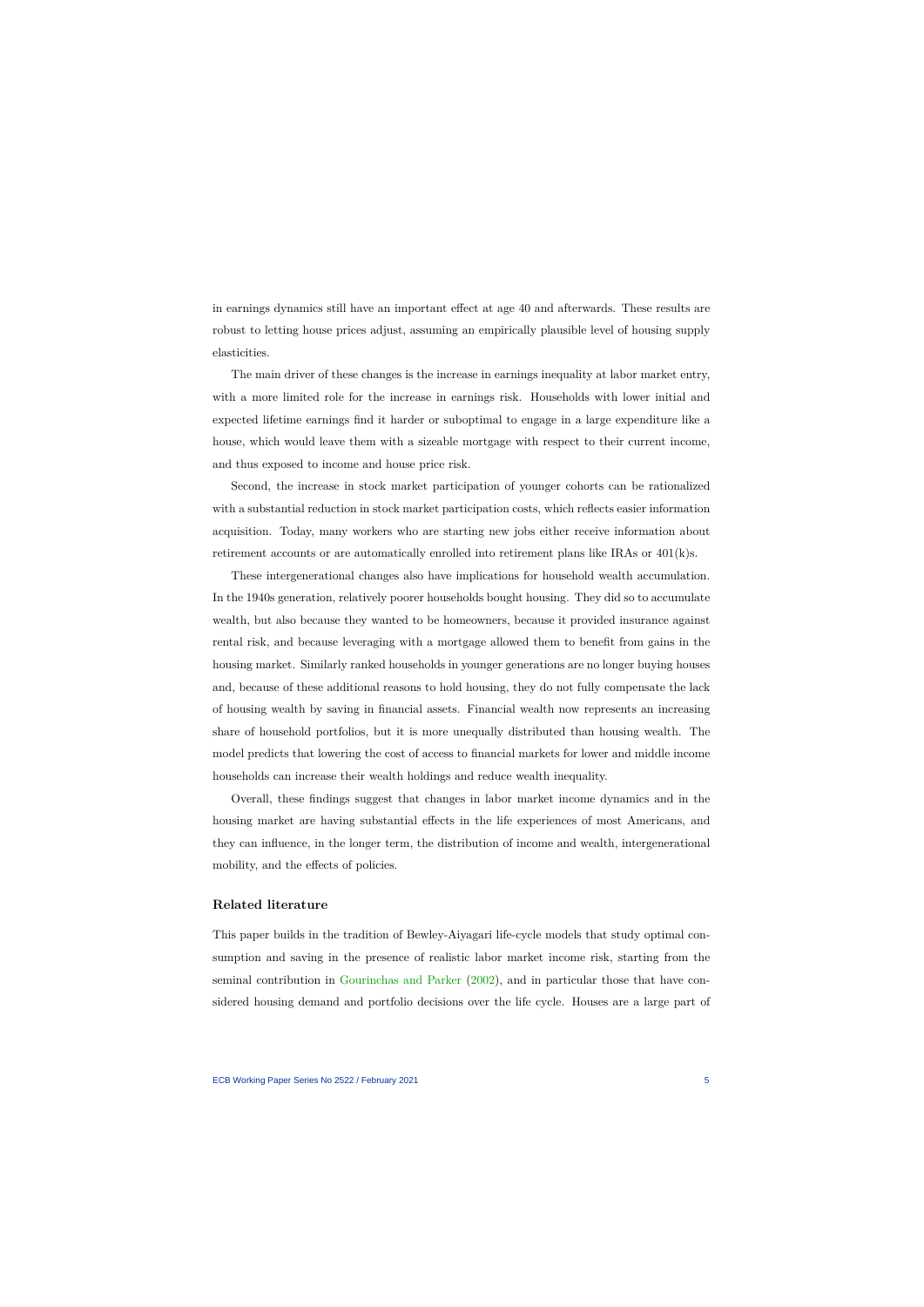the portfolio of most households, and passive saving through house price appreciation is an important determinant of wealth accumulation [\(Fagereng, Holm, Moll and Natvik,](#page-39-1) [2019\)](#page-39-1). Much fewer households invest in stocks: a broad literature has explained this fact with alternative preferences and costs of participation [\(Gomes and Michaelides](#page-40-4) [\(2005\)](#page-40-4), [Alan](#page-37-3) [\(2006\)](#page-37-3)), or the correlation between labor market income risk and stock market risk, although the effect of the latter is usually quantitatively small (e.g. [Cocco, Gomes and Maenhout](#page-38-1) [\(2005\)](#page-38-1)).

Fewer contributions have explored, like I do, the interaction between housing, portfolio choice, and the life-cycle.<sup>[4](#page-6-0)</sup> [Cocco](#page-38-2) [\(2005\)](#page-38-2) shows that younger and poorer investors have less financial wealth to invest in stocks because they start out by buying houses, which helps to solve the stock market participation puzzle. My life-cycle model draws from this insight, but includes more realistic mortgages, for which downpayment constraints do not bind every period, and a much richer risk structure, both in terms of aggregate asset prices and idiosyncratic earnings risk, which is a key driver of consumption and saving decisions in these models.

A recent literature has studied rich features of earnings dynamics [\(Guvenen, Karahan, Ozkan](#page-40-5) [and Song](#page-40-5) [\(2016\)](#page-40-5), [Arellano et al.](#page-37-0) [\(2017\)](#page-37-0)), including age variation, non-normalities such as negative skewness, and nonlinear persistence, and their implications [\(De Nardi, Fella and Paz-Pardo,](#page-39-2) [2020\)](#page-39-2). However, most of these processes do not take into account business cycle variation. [Storesletten, Telmer and Yaron](#page-42-0) [\(2004\)](#page-42-0) propose an earnings process with countercyclical variance, but [Guvenen, Ozkan and Song](#page-40-6) [\(2014\)](#page-40-6) argue that the key element that fluctuates over the cycle is the left-skewness of earnings shocks: during recessions, large drops in earnings become more likely. In this paper, I propose an extension of the econometric framework devised by [Arellano](#page-37-0) [et al.](#page-37-0) [\(2017\)](#page-37-0) that allows for business cycle variation in rich earnings dynamics in the form of a Markov-switching regime. Another recent contribution that designs and implements an earnings process with variation in higher order moments over the business cycle is [Busch and Ludwig](#page-38-3) [\(2017\)](#page-38-3). I use a flexible nonparametric model that I estimate in panel data, while they define a rich parametric process and estimate it, à la [Storesletten et al.](#page-42-0) [\(2004\)](#page-42-0), by using cross-sectional moments to identify the sequence of past shocks. Unlike theirs, my approach allows for variations in earnings dynamics over different cohorts, which is my main focus.

Several previous studies have analyzed the implications of the changes in U.S. earnings dy-namics on aggregate outcomes. [Nakajima](#page-41-0) [\(2005\)](#page-41-0) studies the impact of higher earnings inequality

<span id="page-6-0"></span><sup>&</sup>lt;sup>4</sup>These include [Flavin and Yamashita](#page-39-3) [\(2011\)](#page-39-3), [Yao and Zhang](#page-42-1) [\(2005\)](#page-42-1), and [Vestman](#page-42-2) [\(2012\)](#page-42-2), who focuses on the role of preference heterogeneity to explain why homeowners participate more in the stock market. [Becker and](#page-37-4) [Shabani](#page-37-4) [\(2010\)](#page-37-4) and [Chetty, Sándor and Szeidl](#page-38-4) [\(2017\)](#page-38-4) study the role of mortgage debt on portfolio allocations.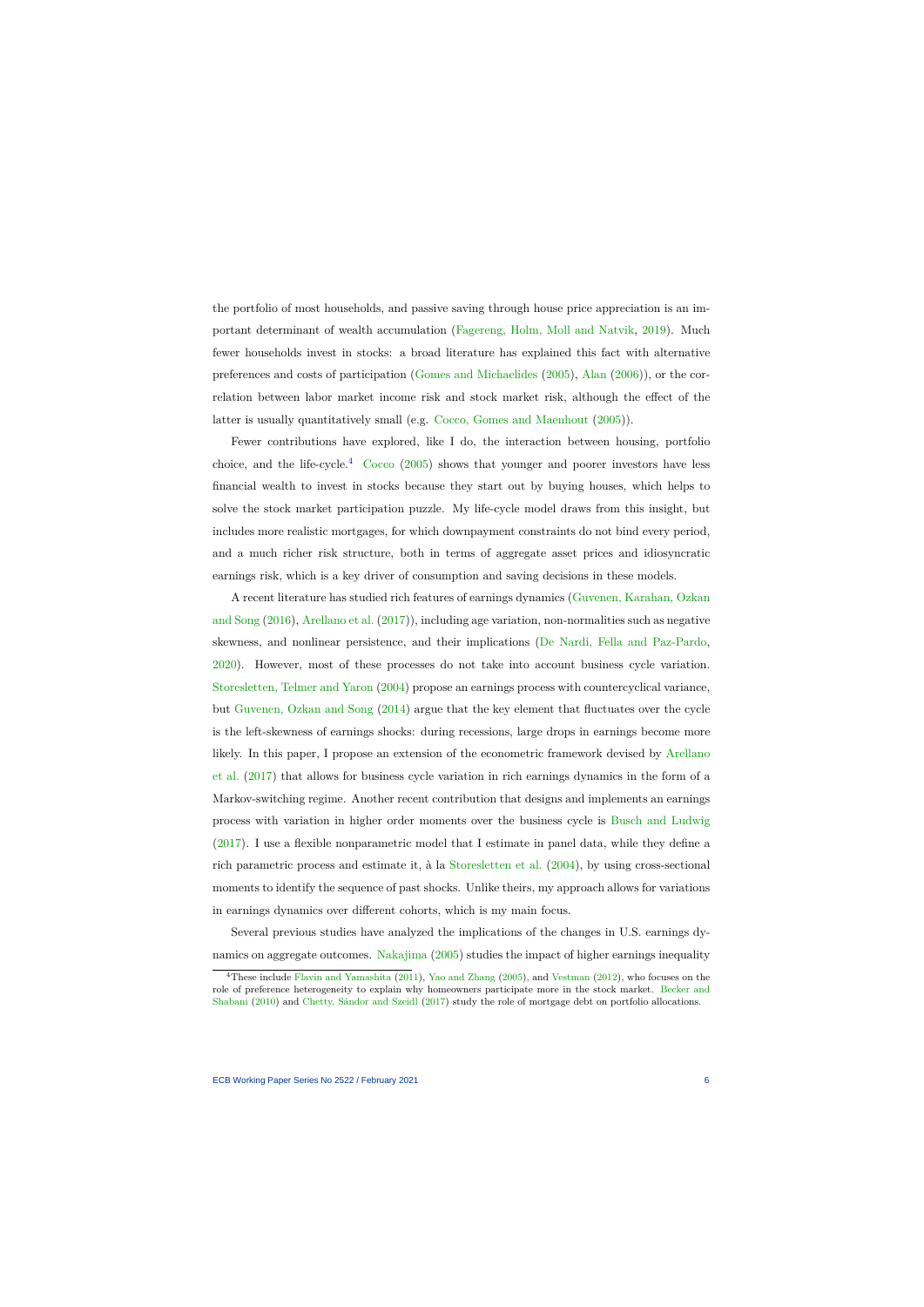on portfolio allocations and asset prices with a general equilibrium model. In particular, he finds that increasing earnings inequality can spur demand for financial assets and thus decrease their return in general equilibrium, which in turn increases the demand for housing assets. This paper incorporates the increase in earnings inequality as a key force, and replicates exogenously the observed changes in asset prices. However, unlike in [Nakajima](#page-41-0) [\(2005\)](#page-41-0), in my model there is a minimum house size, which not only generates a notion of homeownership, but also implies that households who want to hold more housing (because of precautionary reasons or because the return on financial assets is lower) might be constrained because of LTV or LTI requirements.<sup>[5](#page-7-0)</sup> [Iacoviello and Pavan](#page-40-7) [\(2013\)](#page-40-7) show that an increase in idiosyncratic risk can lead to reduced aggregate volatility: wealth-poor individuals are more cautious, and they adjust their nondurable consumption and their housing by less whenever aggregate shocks hit. They find that larger earnings instability can reduce their willingness to buy a house.

Aggregate homeownership rates increased substantially in the post-war US. [Chambers, Gar](#page-38-5)[riga and Schlagenhauf](#page-38-5) [\(2013\)](#page-38-5), [Chambers, Garriga and Schlagenhauf](#page-38-6) [\(2016\)](#page-38-6), and [Fetter](#page-39-4) [\(2013\)](#page-39-4) relate this increase to changes in productivity, economic policies such as the G.I. Bill, and mortgage innovations. In this paper, I study the period starting 1960, in which these changes had already ocurred and from which aggregate homeownership rates were almost flat. The main exception is the period leading up to the 2008 financial crisis, in which they increased again. [Chambers, Garriga and Schlagenhauf](#page-38-7) [\(2009\)](#page-38-7) relate most of the increase to mortgage innovations. My model incorporates more flexible mortgages for the youngest generation and also finds that they had a positive effect in homeownership.

[Mankiw and Weil](#page-41-1) [\(1989\)](#page-41-1) study the effect of generation sizes in housing demand and housing prices. They suggested that the baby bust episode that ocurred in the late 1960s would generate reduced housing demand in the 1990s. The forces described in this paper, that reduce withincohort homeownership rates, generate effects in the same direction. Puzzlingly, house prices have continued to rise. This can be related with supply restrictions [\(Falcettoni and Schmitz,](#page-39-5) [2018\)](#page-39-5), but also with the increased saving of older generations, both because it might drive down interest rates [\(Martin,](#page-41-2) [2005\)](#page-41-2) and because they live longer and hold on to their houses for longer.

However, the evolution of homeownership rates for different ages and cohorts, and its link to earnings dynamics, has received much less attention. A notable exception is [Fisher and Gervais](#page-39-6)

<span id="page-7-0"></span><sup>&</sup>lt;sup>5</sup>I do not explore the GE implications of changing this assumption, but it is an interesting avenue for future research.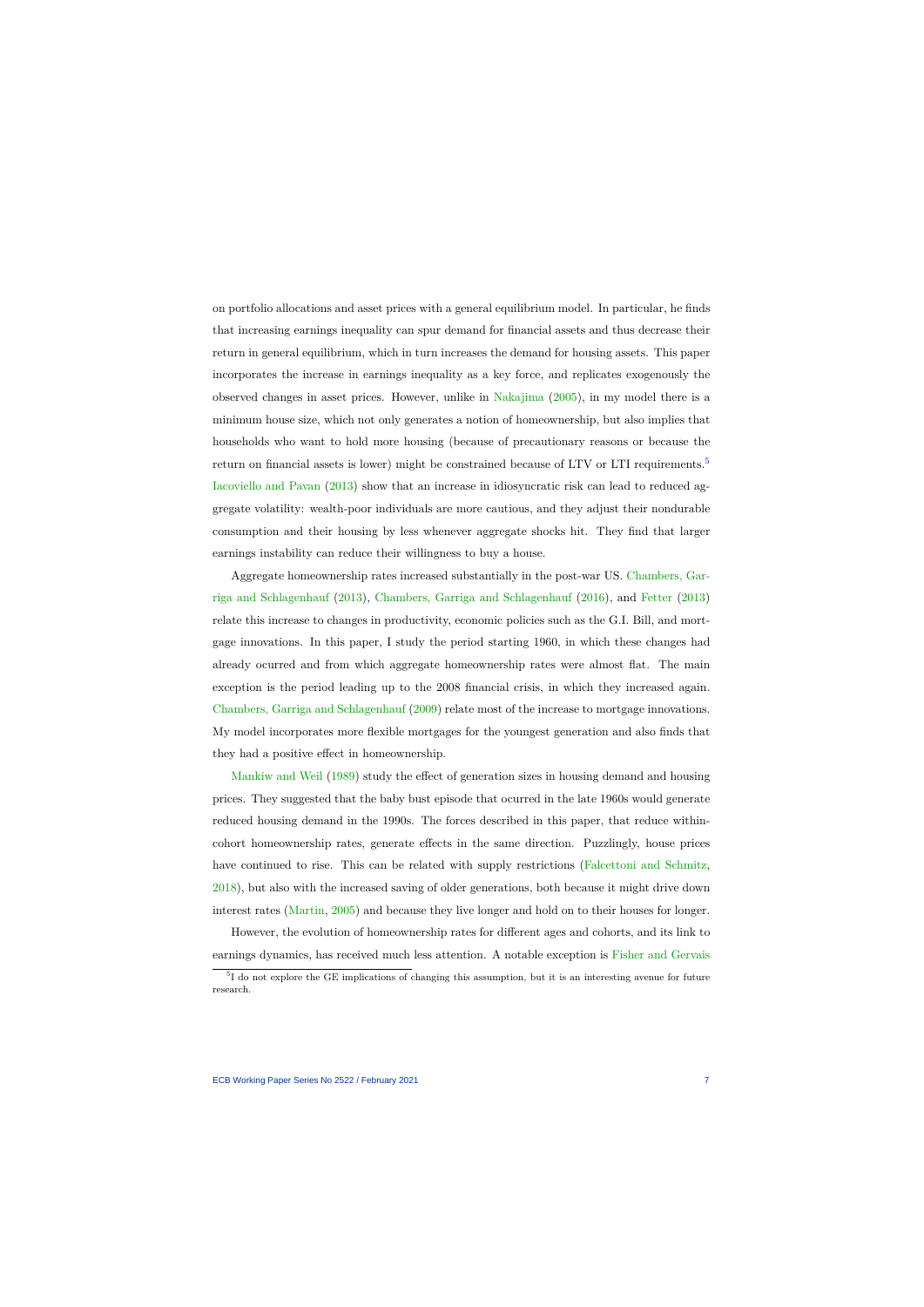$(2011)$ , who in a stationary equilibrium framework find that the increase in earnings uncertainty is a major candidate to explain the reduction in homeownership of the young between 1980 and  $2000<sup>6</sup>$  $2000<sup>6</sup>$  $2000<sup>6</sup>$  This paper builds on their contribution along several dimensions. First, I model each cohort separately, which allows me to better capture the earnings process, house prices, and cyclical histories they faced. Furthermore, I do not need to make assumptions about the convergence of future homeownership rates of younger cohorts with those we observe for the currently old. Second, in my model house prices are risky and agents can hold liquidity while they have a mortgage. Both affect the risk associated with buying a house: the former increases household exposure to risk, but the latter decreases it, because it allows them to better smooth income fluctuations. Third, I study the role of housing in the context of a richer household portfolio decision, and thus can accommodate possible substitution effects across asset classes as prices and returns change over time, which also allows me to draw conclusions about overall household wealth accumulation.

The increase in earnings uncertainty has also been related to the decrease in marriage rates [\(Santos and Weiss,](#page-41-3) [2016\)](#page-41-3) and in fertility [\(Sommer,](#page-41-4) [2016\)](#page-41-4). These channels are complementary to the link between earnings dynamics and homeownership proposed in this paper.

# **2 An overview of intergenerational changes**

The 1960s and 1980s generations, when compared to the 1940s, have faced more earnings inequality, more earnings volatility, and more expensive house prices on average. They are less likely to be homeowners, but more likely to participate in the stock market. I now turn to empirical evidence from the U.S. to describe these differences in detail. Appendix [A](#page-43-0) provides information about the data and sample selection.

<span id="page-8-2"></span>The top panels of Figure [1](#page-12-0) show median and mean earnings for US households by age and decade of birth. Although the earnings of the median male earner have actually decreased over these different generations, the large increase in female labor force participation acted as a counteracting force and kept median earnings constant in real terms, and higher after age 30 for the younger cohorts.[7](#page-8-1)

 ${}^{6}$ [Fischer and Khorunzhina](#page-39-7) [\(2019\)](#page-39-7) suggest that changes in divorce rates can also explain the reduction in homeownership rates, as increased divorce risk triggers precautionary savings for the young but reduces homeownership for older working-age households.

<span id="page-8-1"></span><span id="page-8-0"></span><sup>7</sup>Appendix [C.1](#page-50-0) compares male and household earnings, and [C.4](#page-52-0) reports the same results using a different deflator.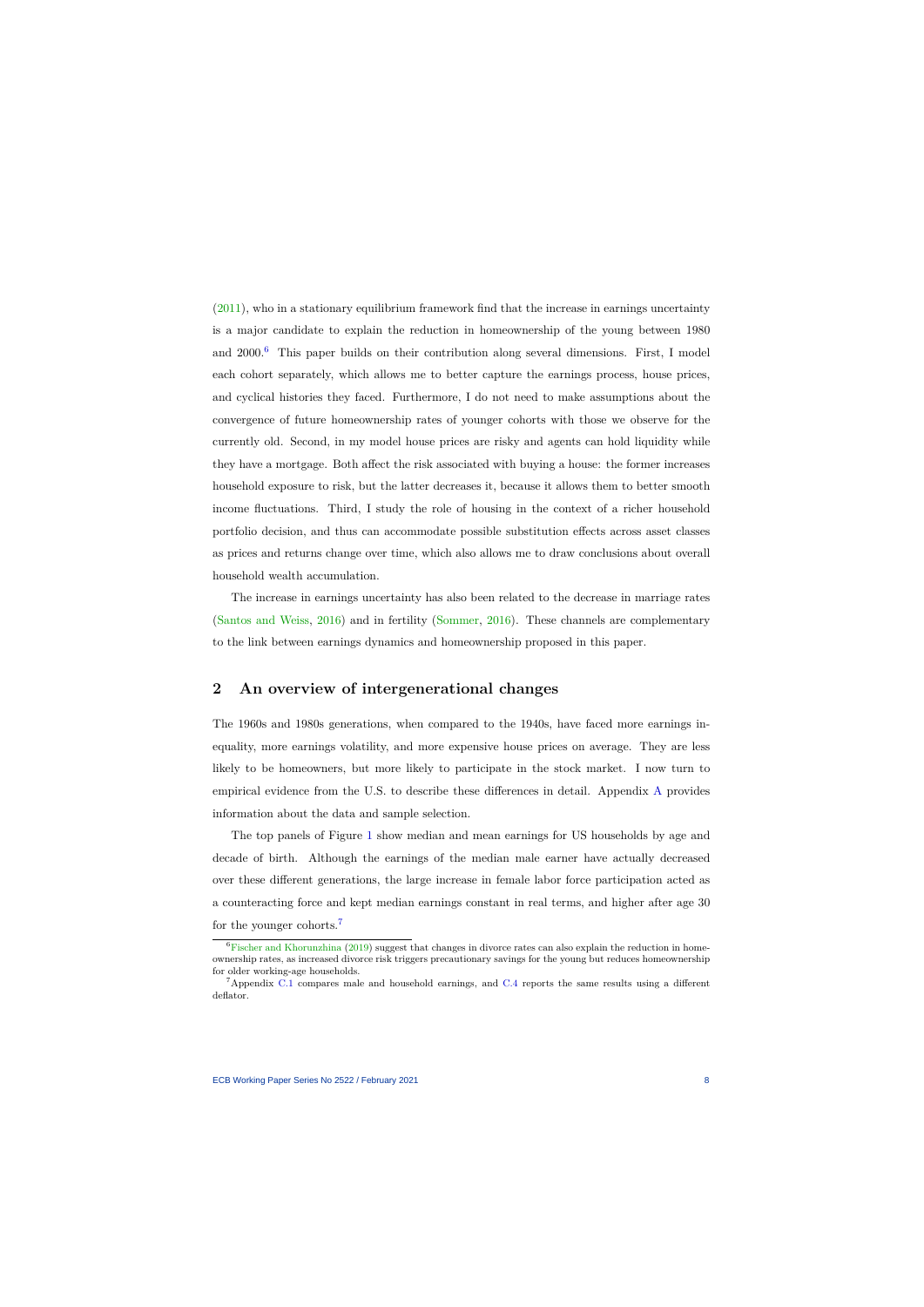Comparing average and median earnings suggests that earnings have become progressively more right-skewed and the earners above the median have seen larger increases than the earners below the median. The middle left panel confirms this intuition and show that earnings dispersion has grown for younger cohorts. Most of the difference is already present at age 25. This large increase, together with relatively little action in the means, implies that the earningspoorest of more recent cohorts are relatively worse off than people in the same percentile of earnings of earlier cohorts, and conversely the earnings-richest are better off today.<sup>[8](#page-9-0)</sup>

Apart from a more spread earnings distribution, younger cohorts also face increasing earnings risk. The middle right panel of Figure [1](#page-12-0) shows that, in general, the standard deviation of earnings *changes* is larger for younger cohorts. The most significant differences between the 1940s and 1960s cohort are concentrated between ages 30 and 50, and the 1980s cohort started its working life with a large level of earnings variability. $9$ 

Parallel with the changes described earlier, homeownership rates have been falling for recent cohorts. I use the word homeownership to refer to the percentage of households that live in owner-occupied housing - this differs from its alternative, more common usage of the percentage of homes that are occupied by their owners. In the bottom left panel of Figure [1,](#page-12-0) we observe that, at age 35, homeownership has dropped by over 10 percentage points between the cohorts born in 1940 and 1960, and by another 10 percentage points between the cohorts born in 1960 and  $1980<sup>10</sup>$  $1980<sup>10</sup>$  $1980<sup>10</sup>$  These intergenerational changes have occurred during a time in which, remarkably, the homeownership rate has been very stable and high for historical standards, around 65%, only fluctuating noticeably during the housing boom and bust (Figure [2\)](#page-13-0). However, this apparent stability masks slow-moving developments that have affected the age distribution of homeowners, which I show with the different colors. For instance, in 1960 households over 60 (red and brown areas) were less than a third of all homeowners; in 2018, households over 58 (green and blue areas) are almost half of all homeowners.

At the same time, stock market participation has increased significantly for younger cohorts (Figure [1,](#page-12-0) bottom right), but most of it has happened through indirect stock market participation

<sup>8</sup>Part of these can reflect intergenerational changes in family composition and delayed household formation. Appendix [C.5](#page-55-0) shows that, if we restrict the sample to married couples, all patterns are consistent with the main picture, in particular in terms of earnings inequality.

<sup>9</sup>Appendix [C.2](#page-50-1) shows that these changes did not extend to higher-order moments of earnings risk.

<span id="page-9-2"></span><span id="page-9-1"></span><span id="page-9-0"></span><sup>&</sup>lt;sup>10</sup>Homeownership rates have also fallen for younger generations under alternative sample selection procedures [\(C.3\)](#page-51-0), for married households or households with children [\(C.5\)](#page-55-0), by education groups [\(C.6\)](#page-57-0), and by geographical areas [\(C.7\)](#page-57-1). Using IPUMS census data [\(Ruggles, Flood, Goeken, Grover, Meyer, Pacas and Sobek,](#page-41-5) [2020\)](#page-41-5) instead of the PSID reveals very similar patterns [\(C.7\)](#page-57-1).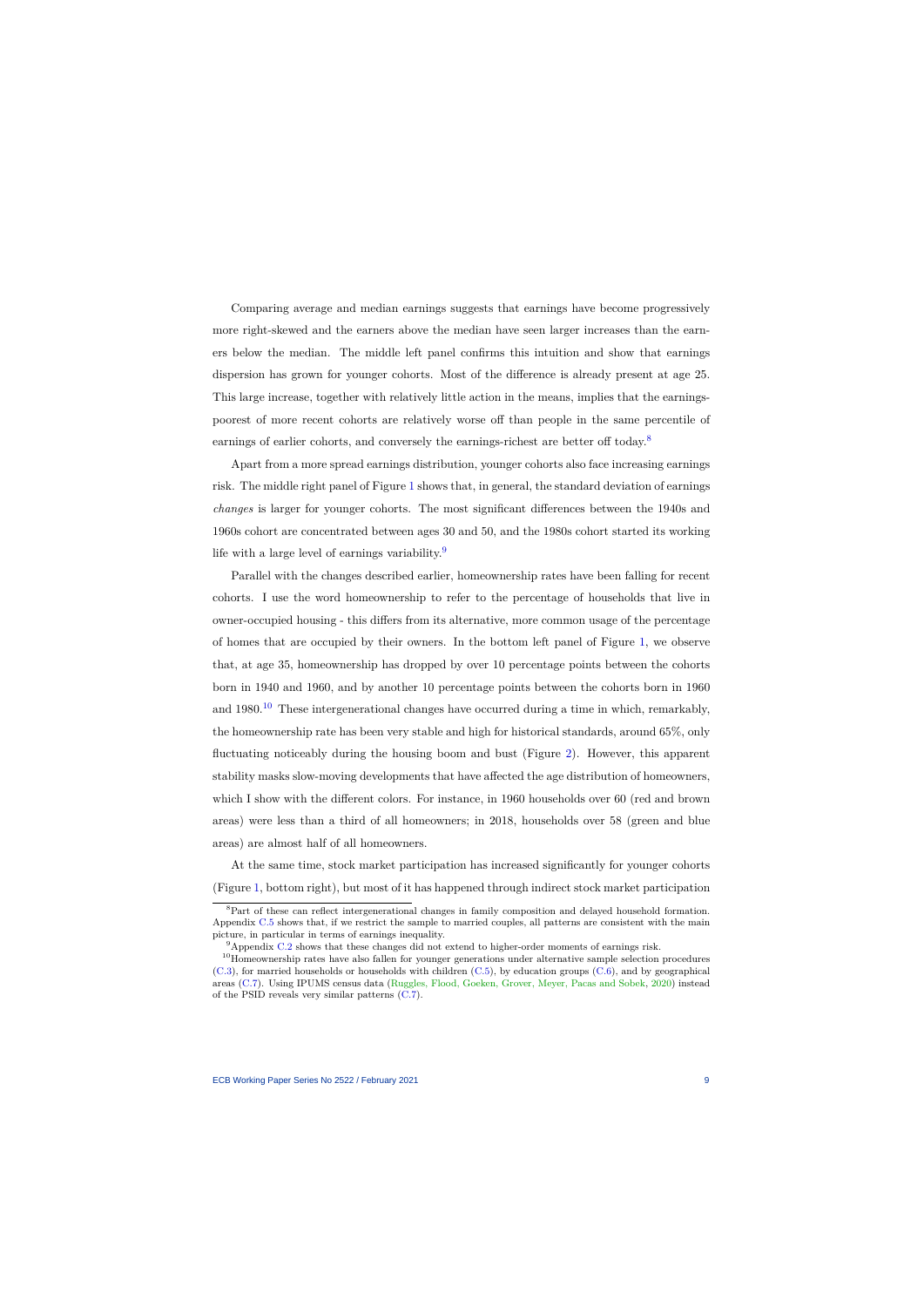via mutual funds or retirement accounts (direct stock market participation did not change much, see Appendix [C.8\)](#page-58-0). Stock market participation also displays year effects. For instance, direct stock market participation increased significantly in the years before the 2000 stock market crash, and dropped dramatically afterwards, as it can be seen in the profile for the 1960s cohort when they were 40 years old.

These changes are closely related with the evolution of asset prices and financial conditions. The ratio of median house prices to median income has increased, on average, in the United States over the last 60 years. Younger generations, at the same age, now have to devote more years of their income to buy a home compared with their parents.

The left panel of Figure [3](#page-13-1) shows the evolution of median price-to-income (PTI) ratios, based on PSID data<sup>[11](#page-10-0)</sup>, from 1975 to 2017. Two features are particularly salient. First, PTI ratios have been increasing over time. Second, there are large cyclical variations in house prices, although they are not always correlated with the business cycle. These induce an additional source of variation across cohorts, as some of them may have entered the labor market in a time where house prices were cyclically low, and benefitted from the situation to make housing purchases earlier on in their lives. On the other hand, the evolution of stock returns (right panel of Figure [3\)](#page-13-1) shows large fluctuations, which are more strongly correlated with the business cycle, but fewer secular trends.

The process of financial deregulation and innovation that started in the 1980s and expanded during the 1990s improved the access of households to credit, both from an extensive (more people can get credit) and intensive (the same household can borrow larger amounts) perspective. See, for instance, [Gerardi, Rosen and Willen](#page-40-8) [\(2007\)](#page-40-8) for a detailed description of the regulatory changes, the changes in the structure of the financial sector, and the new mortgage products that became available over this period. These changes were partially encouraged by policymakers, who were worried about low homeownership rates (for instance, Bill Clinton's National Homeownership Strategy).

Another important change was the introduction of tax-advantaged retirement accounts, such as individual retirement accounts (IRAs), which started in 1974 and became popular in the 1980s, and  $401(k)s$ , which were introduced in 1978 and also became popular later on. Later reforms made these accounts more beneficial and less restricted, and automatic enrollment in pension

<span id="page-10-0"></span><sup>11</sup>[Lovenheim](#page-41-6) [\(2011\)](#page-41-6) shows that both median and mean home price indices constructed from PSID data track Federal Housing Finance Agency repeat home sales indices very well.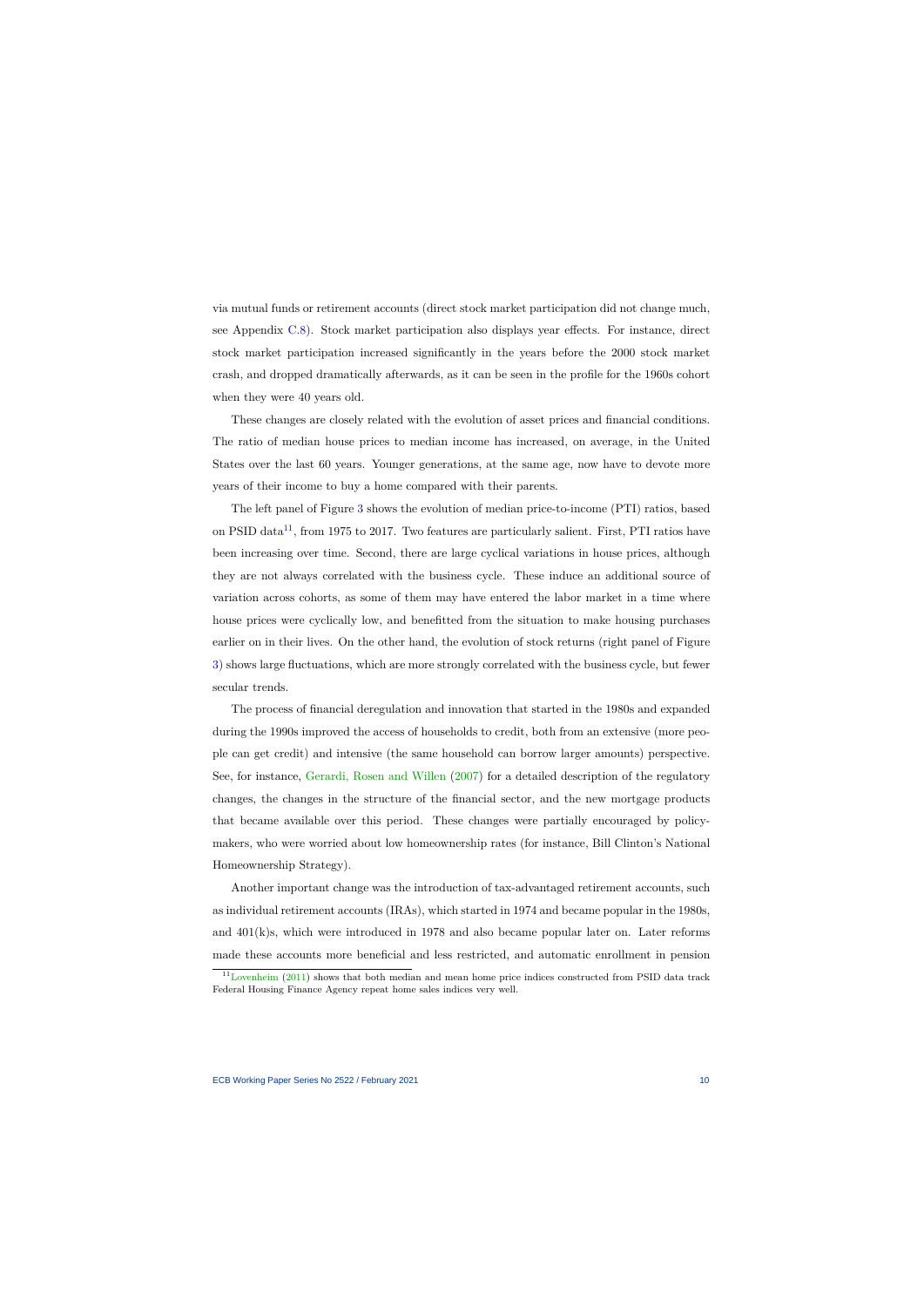plans further increased the number of stock market participants by reducing both the financial and psychological costs of enrollment.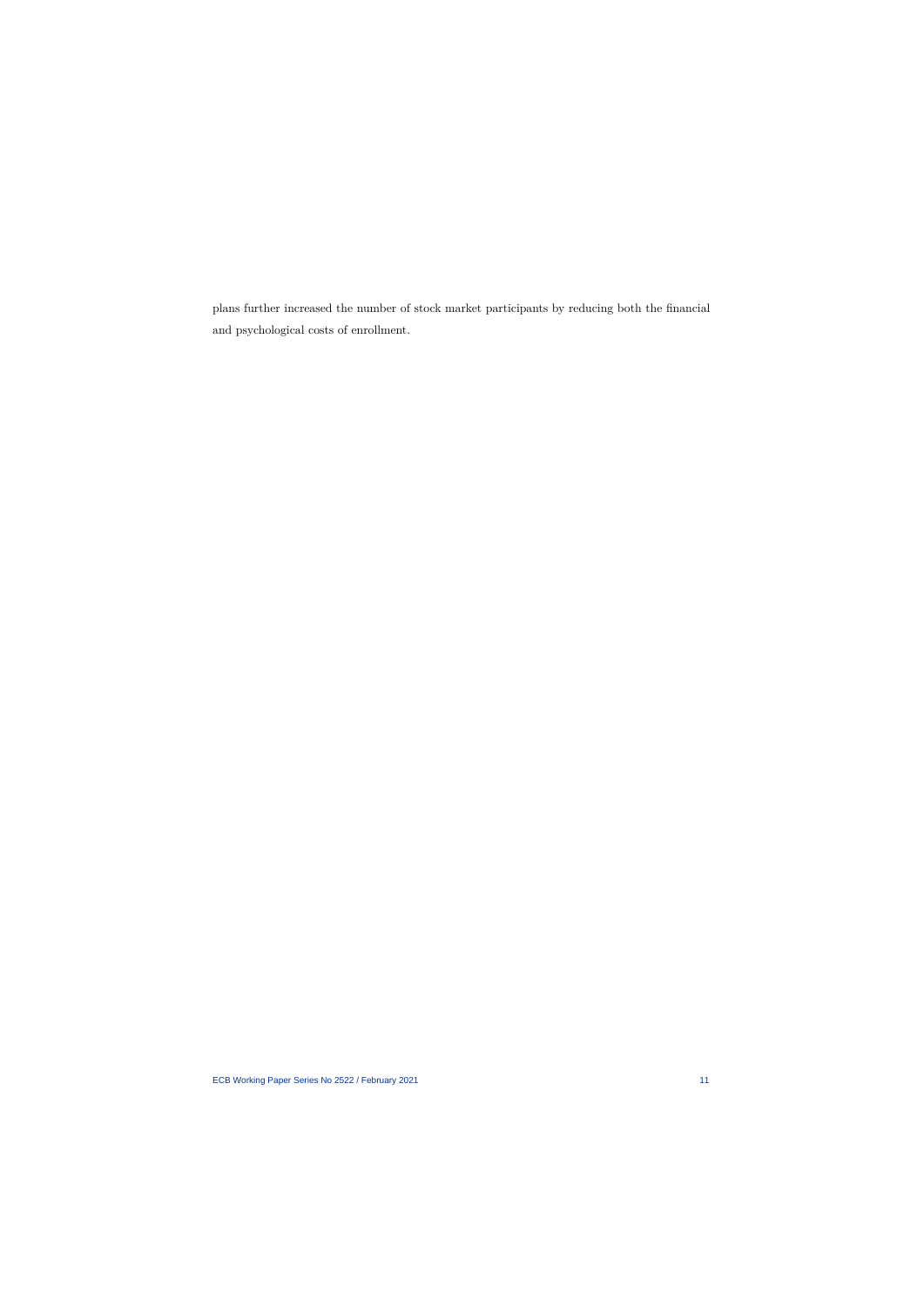

<span id="page-12-0"></span>Figure 1: Intergenerational changes. Top: median (left) and average (right) household earnings. Middle: standard deviation of the log earnings distribution (left), and standard deviation of log earnings changes (right). Bottom: homeownership (left) and stock market participation (right). PSID data, deflated using the CPI, stock market participation from SCF.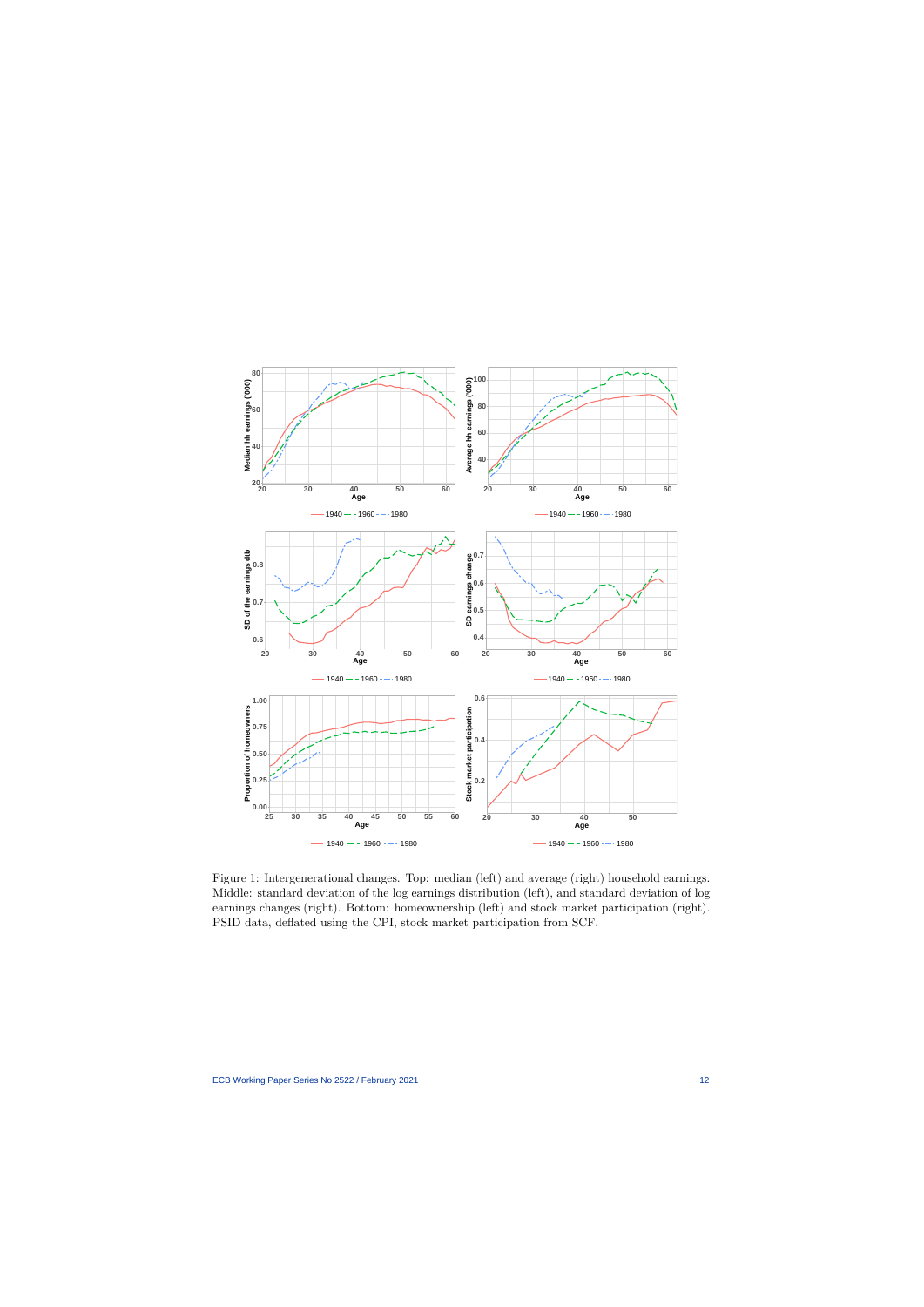

Figure 2: Aggregate homeownership rate by year (black line), and decomposition of homeowners by decade of birth. At each given year (x-axis), each colored area represents the share of the total population that was born in a given period and who owns a home. Source: IPUMS census data. See Figure [21](#page-58-1) for homeownership rates by cohort with the same data.

<span id="page-13-0"></span>

<span id="page-13-1"></span>Figure 3: Evolution of asset prices and returns. Left: Price to Income ratios for housing (PSID data). Right: Stock returns, S&P 500. Shaded areas correspond to NBER recessions.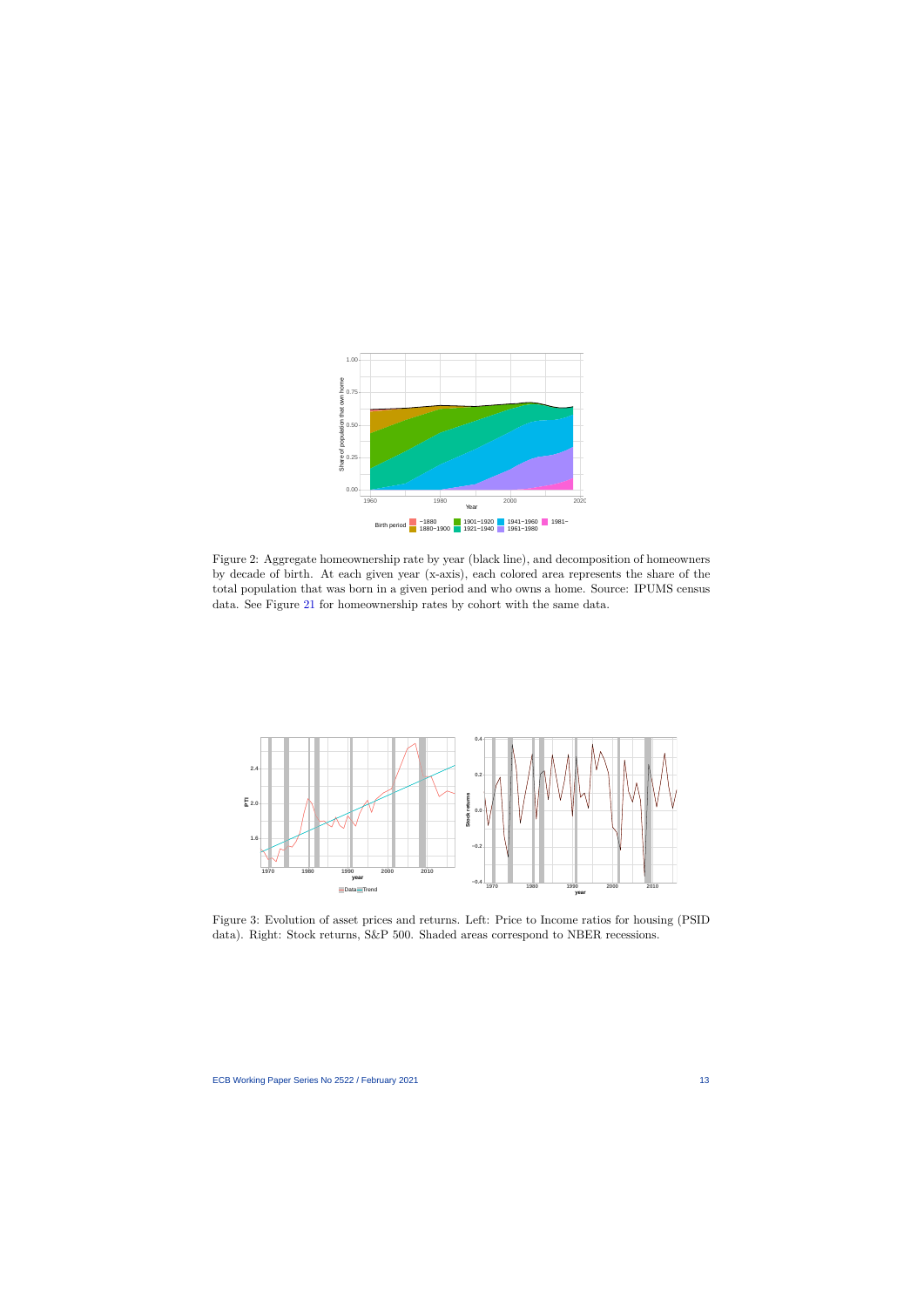## **3 A business-cycle dependent earnings process**

In this section I develop a flexible earnings process that can capture the differences across generations I have just described, whilst encompassing a set of elements that have been shown to be important to describe the features of household earnings risk and its implications on household consumption and self-insurance [\(De Nardi et al.,](#page-39-2) [2020\)](#page-39-2). These include age-varying persistence, variance, and higher order moments, non-normalities such as high negative skewness and large kurtosis, and non-linearities such as previous-earnings-dependent persistence.

<span id="page-14-1"></span>The process is based on [Arellano et al.](#page-37-0) [\(2017\)](#page-37-0), but, on top of that, it includes three important factors: business cycle variation in earnings dynamics, including its non-normal and nonlinear features, intergenerational changes in the distribution of earnings, and intergenerational changes in earnings risk. The former is necessary because idiosyncratic risk correlates with aggregate asset price risk, which can have implications for household portfolio decisions and insurance over the business cycle. The latter two are necessary to address the questions posed in this paper.

Let  $\tilde{y}_{it}$  denote the logarithm of pre-tax labor earnings, net of age effects, for household *i* of cohort  $c_i$  ( $c_i \in \{1940, 1960, 1980\}$ ) living in calendar year t with age  $age_{it}$ . I assume earnings are the sum of a persistent and a transitory component:

$$
\tilde{y}_{it} = \eta_{it} + \epsilon_{it} \tag{1}
$$

where both have absolutely continuous distributions. The persistent component *ηith* is assumed to follow a first-order Markov process, while the transitory component  $\epsilon_{ith}$  has zero mean and is independent over time and of the persistent component.

We can introduce these assumptions by writing the processes for  $\eta$  and  $\epsilon$ , and the initial condition for the persistent component  $\eta_1$  as:

$$
\eta_{it} = Q_{\eta}(\nu_{it}^{\eta} | \eta_{i,t-1}, age_{it}, c_i, \Omega_t^y), \nu_{it}^{\eta} \stackrel{iid}{\sim} U(0,1), t > 1
$$
\n(2)

<span id="page-14-0"></span>
$$
\epsilon_{it} = Q_{\epsilon}(\nu_{it}^{\epsilon}|age_{it}, c_i), \nu_{it}^{\epsilon} \stackrel{iid}{\sim} U(0, 1)
$$
\n(3)

$$
\eta_{i1} = Q_{\eta_1}(\nu_{it}^{\eta_1} | age_{it}, c_i, \Omega_t^y), \nu_{it}^{\eta_1} \stackrel{iid}{\sim} U(0, 1) \tag{4}
$$

Equation [2](#page-14-0) specifies the dependence of  $\eta_{it}$  on its previous realization with a flexible quantile function  $Q_{\eta}$ . This function depends on the age of the household,  $age_{it}$ , its cohort,  $c_i$ , and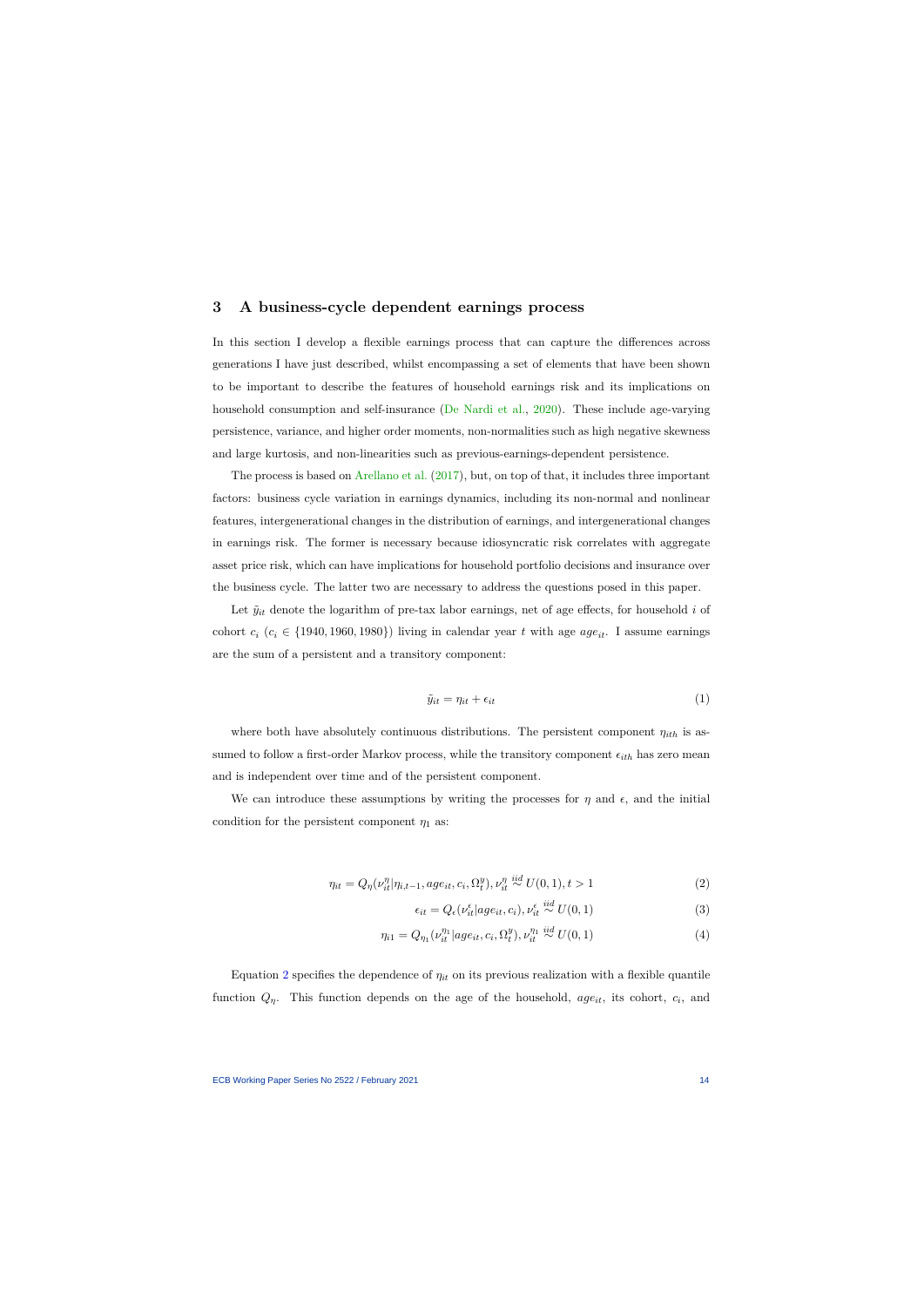the aggregate state of the labor market,  $\Omega^y$ , which is a Markov process. Thus, the features of earnings shocks are allowed to be different in expansions and recessions.<sup>[12](#page-15-0)</sup> In this way, this formulation explicitly includes age, cohort, and year effects.

*Q* maps draws  $ν_{it}$  from the uniform distribution  $U(0, 1)$  into quantile draws for *η*.  $ν_{it}$  can be thought of as a rank: if it is 0.9, it implies that the realization of  $\eta_{it}$  is on the 90th percentile conditional on age and  $\eta_{i,t-1}$ . A similar reasoning follows for the initial realization of the persistent component, with the further simplification that it only depends on age, cohort, and the current state of the labor market; and for the transitory component, which only depends on age and cohort. I treat the transitory component as measurement error or alternatively as a fully-insurable source of earnings fluctuations.

Following [Arellano et al.](#page-37-0) [\(2017\)](#page-37-0), to estimate the process I specify a parametric form for the quantile functions as low order Hermite polynomials. Appendix [D](#page-60-0) contains details about the implementation and its comparison with a more standard canonical earnings process. While the earnings process is estimated on pre-tax rather than post-tax household earnings, most of its features regarding non-linearity and non-normality are qualitatively similar to [De Nardi et al.](#page-39-2) [\(2020\)](#page-39-2) and therefore I refer the interested reader to the discussion therein.

I estimate the earnings process on PSID data for all three cohorts. Given that the PSID became biennial from 1997 onwards, the period is two years for both the earnings process and the structural model. I use the full length of the PSID  $(1968-2017).^{13}$  $(1968-2017).^{13}$  $(1968-2017).^{13}$  More details about the data treatment, cohort definitions, and sample selection are available in Appendix [A.](#page-43-0)

#### **3.1 Implications of the earnings process**

The earnings process captures the intergenerational changes in earnings dynamics in terms of earnings inequality and uncertainty documented in Section  $2$  well.<sup>[14](#page-15-2)</sup> Unlike more standard earnings processes, it also captures *countercyclical* skewness: during recessions, skewness becomes more negative, thus implying that large decreases in earnings become more likely with respect to large increases in earnings. This business cycle effect is also present in first moments: during a recession, all individuals expect lower increases in their earnings than they usually would (left

 $^{12}\rm{Section}$  [5.1](#page-23-0) describes the aggregate state in more detail.

 $13$ The semiparametric implementation of the nonparametric model defined in [Arellano et al.](#page-37-0) [\(2017\)](#page-37-0) allows to interpolate and obtain an earnings process for every state and age even if not all combinations are present in the data.

<span id="page-15-2"></span><span id="page-15-1"></span><span id="page-15-0"></span><sup>14</sup>Appendix [D.2](#page-60-1) reports the implied life-cycle variances.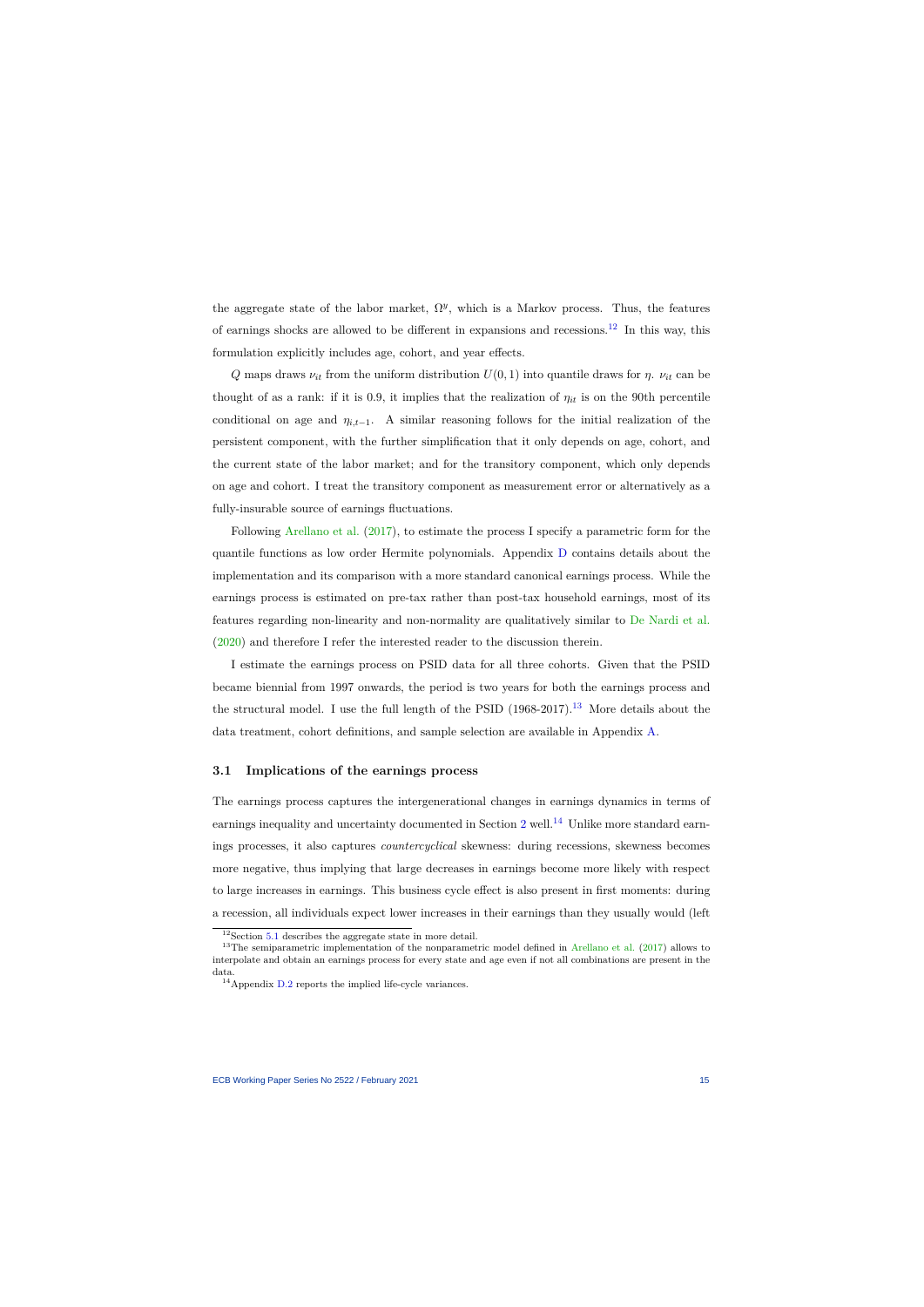

Figure 4: Average expected change in earnings (left), Kelley's skewness of earnings changes (middle), and IRF of average earnings to a recession. 1940s cohort.

and middle panels of Figure [4\)](#page-16-0).

<span id="page-16-0"></span>An additional realistic feature that the Markov-switching earnings process captures is history dependence: at any point in time, the distribution of earnings for a given cohort depends on the set of expansions and recessions that the cohort has lived through. In particular, the recovery from recessions is usually sluggish. The right panel of Figure [4](#page-16-0) shows the evolution of average earnings when a recession hits, under different earnings processes. In a standard process with countercyclical variance in logs (whether my estimated canonical process - yellowor [Storesletten et al.](#page-42-0) [\(2004\)](#page-42-0) -purple-), average earnings in levels counterfactually *increase* during recessions. Instead, my flexible earnings process (red dashed line) generates drops in average earnings during a recession, for which agents (particularly the young) take long to recover (see Appendix [D.5](#page-63-0) for details).

## **4 Model**

I build a life-cycle structural model to evaluate to which extent the changes in earnings and financial conditions described in Section [2,](#page-8-2) modelling the former using the process described in Section [3,](#page-14-1) can account for the intergenerational differences in homeownership and portfolios I described earlier. In the model, the economy is populated by a continuum of households *i* that belong to cohort *c*. From the perspective of a cohort, age and time are equivalent and indexed by *t*. The model period is two years.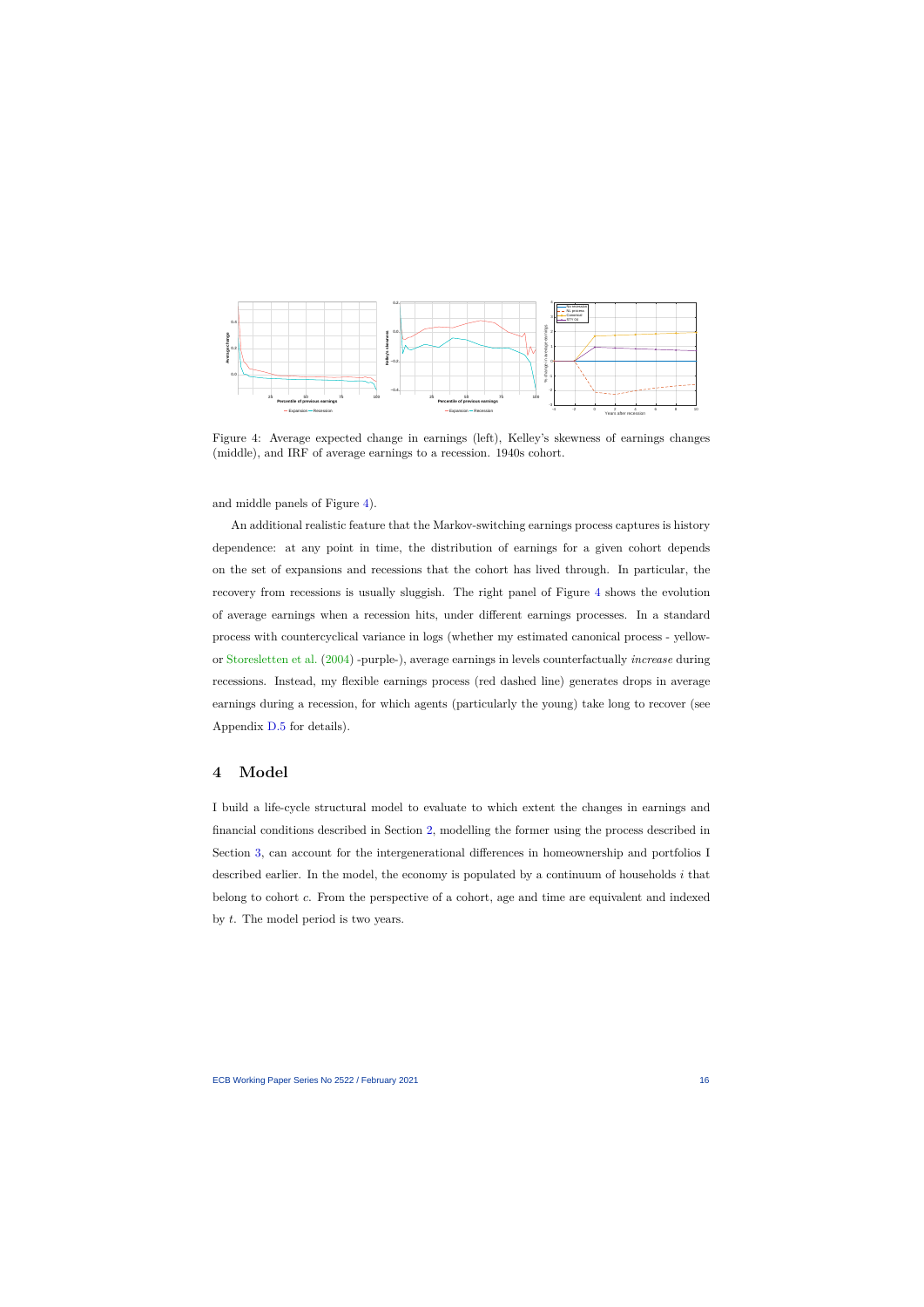#### **4.1 Demographics**

Households are born in the model at age 20, retire at age 60 and face positive and increasing death probabilities  $\xi_t$  starting at that age. They die for sure at age 86. An average demographic profile at each age is introduced in the model with a taste shifter  $\theta_t$ , which represents the average OECD equivalence scale at each age, and generates age-varying marginal utility from nondurable and housing consumption.

## **4.2 Preferences**

Preferences are [Epstein and Zin](#page-39-8) [\(1989\)](#page-39-8) and allow to disentangle the elasticity of intertemporal substitution  $\psi$  and the risk aversion coefficient *γ*. Since I assume  $\gamma > \frac{1}{\psi}$ , they imply that agents prefer an early resolution of uncertainty, as standard in studies on the equity premium and riskfree rate puzzles, and in portfolio choice models (e.g. [Cocco et al.](#page-38-1) [\(2005\)](#page-38-1) [Kaplan and Violante](#page-41-7)  $(2014)$ ). Thus, utility is:

$$
U_{it} = \left[ \left( \theta_t c_{it}^{\nu} s_{it}^{1-\nu} \right)^{\frac{\left(\psi-1\right)}{\psi}} + \beta \left( \mathbb{E}_t U_{it+1}^{1-\gamma} \right)^{\frac{1}{1-\gamma}} \right]^{\frac{\psi-1}{\psi}} \right]_{\psi-1}^{\psi}
$$
(5)

where  $\theta$  is the taste shifter described earlier,  $c$  is nondurable consumption,  $s$  is the housing service flow,  $\beta$  is the discount factor and  $\nu$  measures the relative importance of nondurable consumption with respect to housing. This Cobb-Douglas specification assumes an elasticity of substitution of 1 between both goods, which is justified by stable shares of expenditure in housing in micro data (e.g. [Davis and Ortalo-Magné,](#page-38-8) [2011\)](#page-38-8). In practice, since housing in the model is discrete, this is equivalent to assuming that housing utility is a proportional scaling of the utility from nondurable consumption.

The utility value of housing *s<sup>t</sup>* depends on the quality of the owned home and does not vary with its price. It is highest for owners of high-quality houses  $(\bar{s}^2)$ , lower for owners of low-quality houses  $(\bar{s}_1)$ , and lowest for renters  $(\bar{s}^0)$ .

Households value bequests left *b* according to [De Nardi](#page-38-9) [\(2004\)](#page-38-9):

$$
v(b) = \phi_1(\phi_2 + b)^{\frac{(\psi - 1)}{\psi}}
$$
\n(6)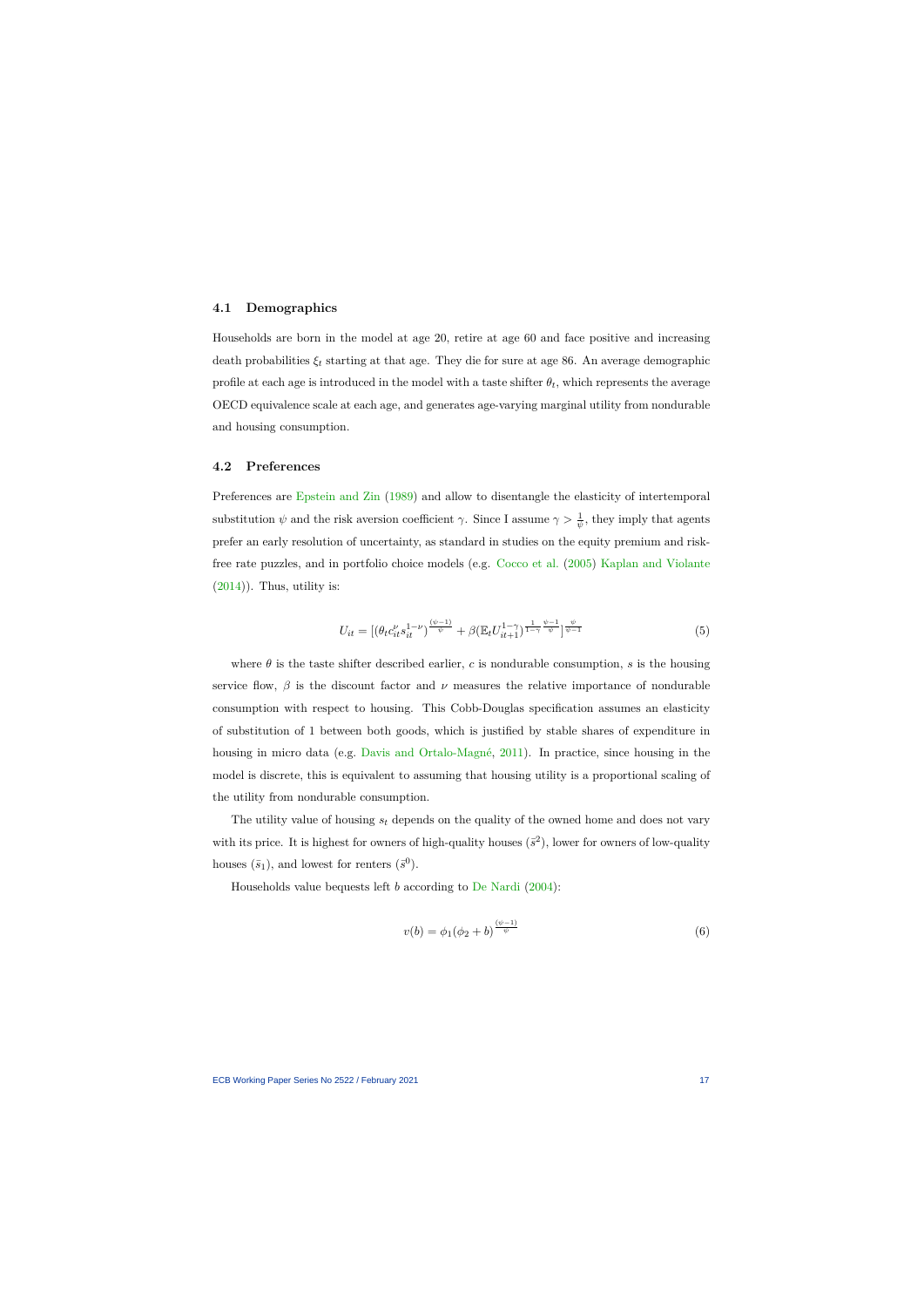#### **4.3 Environment and technologies**

#### **4.3.1 Aggregate state**

During each year *t*, the economy is in an aggregate state  $\Omega_t$  that determines house prices, stock market returns, and the state of the labor market, which in turn affects the earnings process. Households know the (Markov) process governing the aggregate state, and use it to make predictions about the future, which in turn affect their decisions. Section [5.1](#page-23-0) describes each of its elements and their correlations in more detail.

#### **4.3.2 Earnings**

Earnings are composed of a deterministic component, which depends on age, and a stochastic persistent component  $\eta_{it}$ , which depends on the aggregate state of the labor market:

$$
\log y_{it} = f(t) + \eta_{it}(\Omega_t) \tag{7}
$$

Section [3](#page-14-1) contains more details about the earnings process and its estimation. Transitory shocks may be reflecting measurement error or almost fully insurable fluctuations, so to save on computational costs I do not include them in the model.

#### **4.3.3 Liquid accounts**

Liquid accounts  $a_t$  are risk-free and they yield an exogenous and constant interest rate  $r^a$ . They cannot be negative: if they wish to borrow, households must apply for a specific type of financial asset, mortgages  $m_t$ , which I describe in detail in Section [4.3.6.](#page-20-0)

$$
a_{t+1} \ge 0 \tag{8}
$$

#### **4.3.4 Risky financial assets**

Households can also hold risky financial assets or stocks  $f$ . Stock returns  $r_t^f$  depend on the aggregate state of the stock market  $\Omega_t^f$  $_t^I$ . Households cannot short financial assets:

$$
f_{t+1} \ge 0. \tag{9}
$$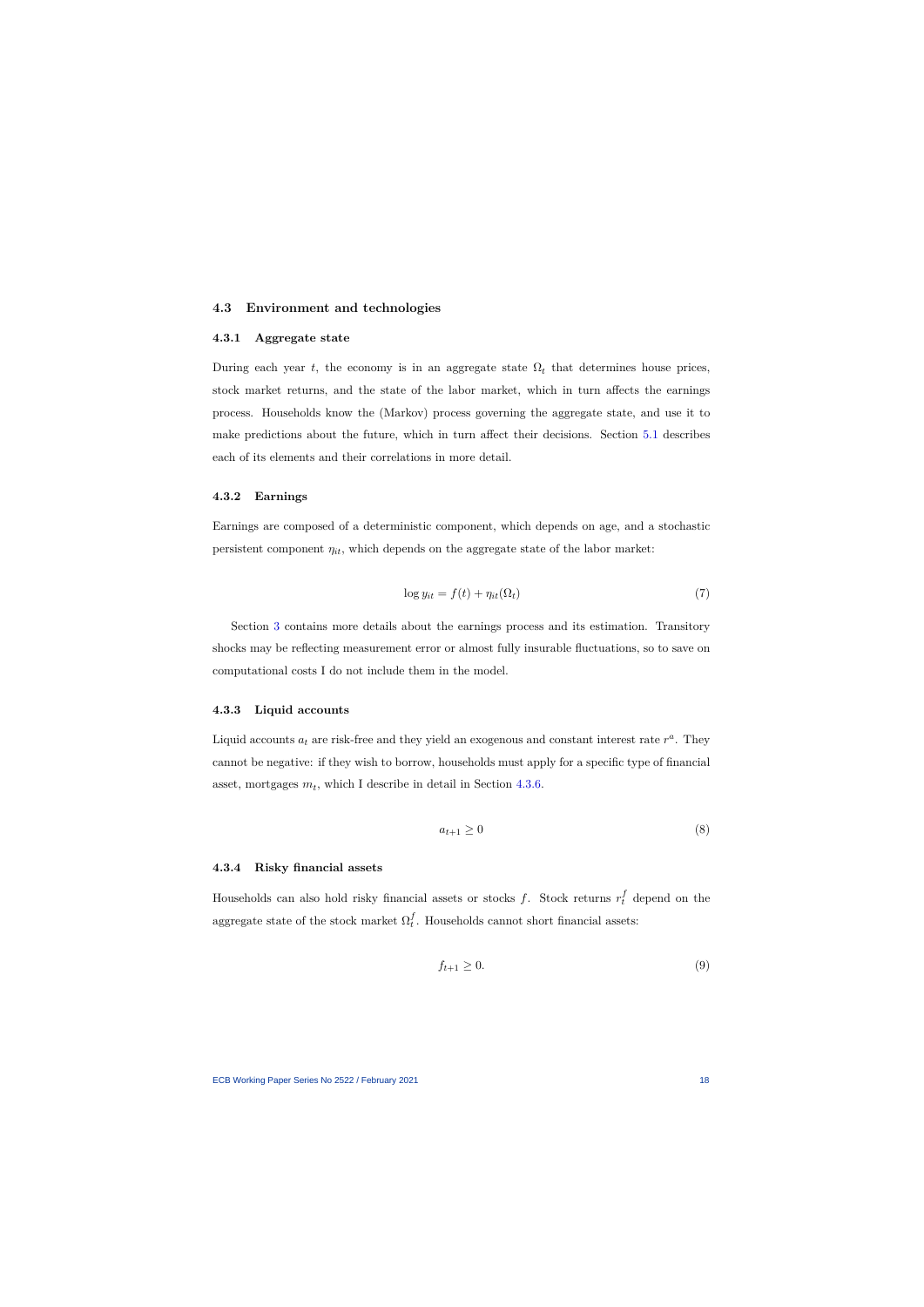When  $f_{i,t} = 0$ , households pay a fixed entry cost  $\kappa^f$  to start investing in stocks. This cost represents psychological, financial, and technical barriers to start investing in the stock market (opening financial accounts, acquiring information about them, etc.), and is frequently used in the portfolio choice literature [\(Gomes and Michaelides,](#page-40-4) [2005\)](#page-40-4). Once a household participates, there are no additional costs of adjusting financial assets.

#### **4.3.5 Housing**

Households can buy houses *h* that come in discrete sizes:

$$
h_{i,t} = \{0, h_1, h_2, \dots, h_H\},\tag{10}
$$

where 0 indicates renting and the other values indicate increasing qualities of housing. The discrete specification for housing follows [Attanasio, Bottazzi, Low, Nesheim and Wakefield](#page-37-5) [\(2012\)](#page-37-5). I set  $H = 2$  due to computational considerations.<sup>[15](#page-19-0)</sup>

Average house prices  $p_t^h$  depend on the aggregate state  $\Omega_t$ . They are expected to grow, but fluctuate around a trend as described in Section [5.1.](#page-23-0) The price of the different housing qualities *h*<sub>j</sub> is assumed to be a fixed fraction of average house prices  $p_t^{h_j} = h^j p_t^h(\Omega_t)$ . I abstract from housing depreciation and assume that households costlessly and fully repair their homes every period.[16](#page-19-1)

Housing is illiquid. Households pay a proportional transaction cost to buy or sell housing  $\kappa^h p_t^{h_j}$  $t_t^{n_j}(\Omega_t)$ , which depends on the price of the house which is being bought. It reflects the costs associated with selling or buying a home, which can include taxation, real estate agent fees, and other costs.

Households that do not own a home must participate in the rental market. I assume that foreign or institutional investors, who are not explicitly modelled, supply housing in the rental market, and I abstract from the equilibrium determination of house prices for tractability and

<sup>&</sup>lt;sup>15</sup>Appendix [F.7](#page-77-0) shows that results are robust to several specifications where  $H = 3$ . Investments such as buying a second house to rent are grouped under risky financial assets *ft*.

<span id="page-19-1"></span><span id="page-19-0"></span> $16$ In the data, housing depreciates between 1 to 2 percent a year [\(Fraumeni,](#page-39-9) [1997\)](#page-39-9). However, imposing a fixed cost of 1 or 2 percent of their housing value likely overestimates the liquid resources that households spend in home repairs (which is a median of 0.7% of family income for homeowners according to 2005-2013 PSID data) and artificially reduces housing demand. In reality, households that suffer negative shocks can postpone investments in their houses or let them depreciate.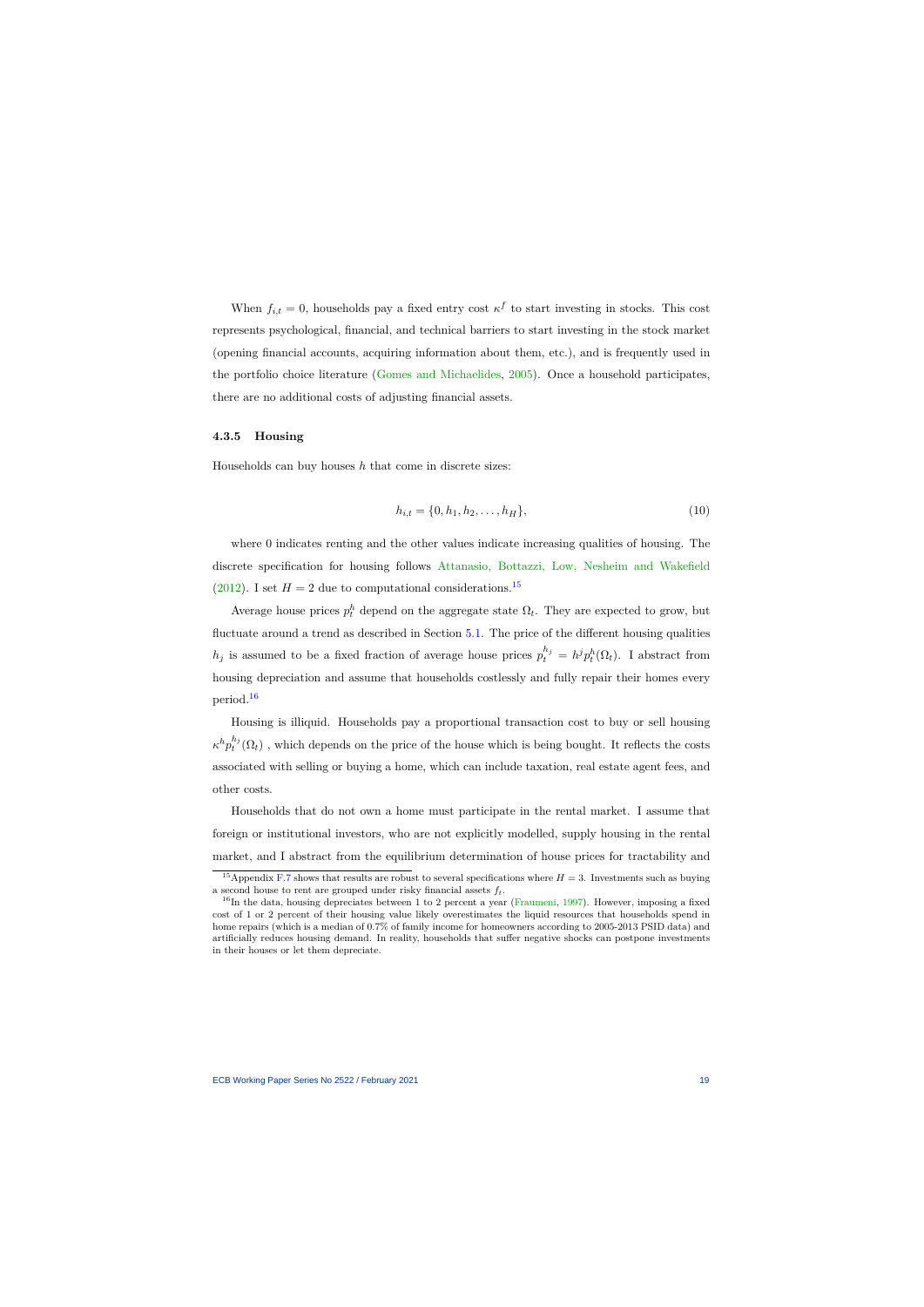simplicity<sup>[17](#page-20-1)</sup>. The rental price  $r_t^s(\Omega_t^h)$  depends on current housing prices  $p_t^h(\Omega_t^h)$ .<sup>[18](#page-20-2)</sup>

$$
r_t^s(\Omega_t) = \gamma^r p_t^h(\Omega_t). \tag{11}
$$

During the working period, households are subject to exogenous moving shocks with probability  $\pi_{hm}$ . They represent events such as finding a new job in a different place or suffering a job relocation, and add to the riskiness of owner-occupied housing as an investment. In the model, when the moving shock realizes, agents sell their houses at the beginning of period, before they take their consumption and saving decisions. They must then spend that period in rental housing but can freely reoptimize afterwards.

### **4.3.6 Mortgages**

When a household wants to acquire a house of quality  $j$ , it can apply for a loan or mortgage  $m_t$ . I define mortgages so that  $m_t \leq 0$ . In order to get it, the household must fulfill two conditions: a downpayment or loan-to-value (LTV) restriction and an income test or loan-to-income (LTI) restriction. They only apply at mortgage origination.

$$
m_{t+1} \ge -\lambda_h p_t^{h_j}(\Omega_t) \tag{12}
$$

$$
m_{t+1} \ge -\lambda_y y_{it}(\Omega_t) \tag{13}
$$

where  $\lambda_h < 1$ . There is no uncollateralized debt.

<span id="page-20-0"></span>Borrowers pay an exogenous interest rate on their debt  $r<sup>b</sup>$  which is larger than the risk-free rate  $r^a$ . Households decide on their repayment schedule, but in every period they must at least pay the interest accrued by their debts and cannot reach their terminal age *T* with an unpaid mortgage balance.[19](#page-20-3)

$$
m_{t+1} \ge \frac{m_t}{1+r^b} \tag{14}
$$

<sup>&</sup>lt;sup>17</sup>Appendix [E.4](#page-67-0) contains an approximation to how my counterfactual results would change under endogenous determination of housing prices

<sup>&</sup>lt;sup>18</sup>[Davis, Lehnert and Martin](#page-38-10) [\(2008\)](#page-38-10) show that the ratio of rents to prices stayed relatively stable over the period 1960-1995, so I assume rents are just a fixed fraction of housing prices. Rent-price ratios decreased in the early 2000s, which could be an additional channel to discourage homeownership for the young, contributing to those I explore in this paper.

<span id="page-20-3"></span><span id="page-20-2"></span><span id="page-20-1"></span><sup>19</sup>I do not explicitly model 30-year fixed-rate mortgages because of computational constraints, but in Section [6.1](#page-28-0) I show that the model generates repayment patterns that are according with the data.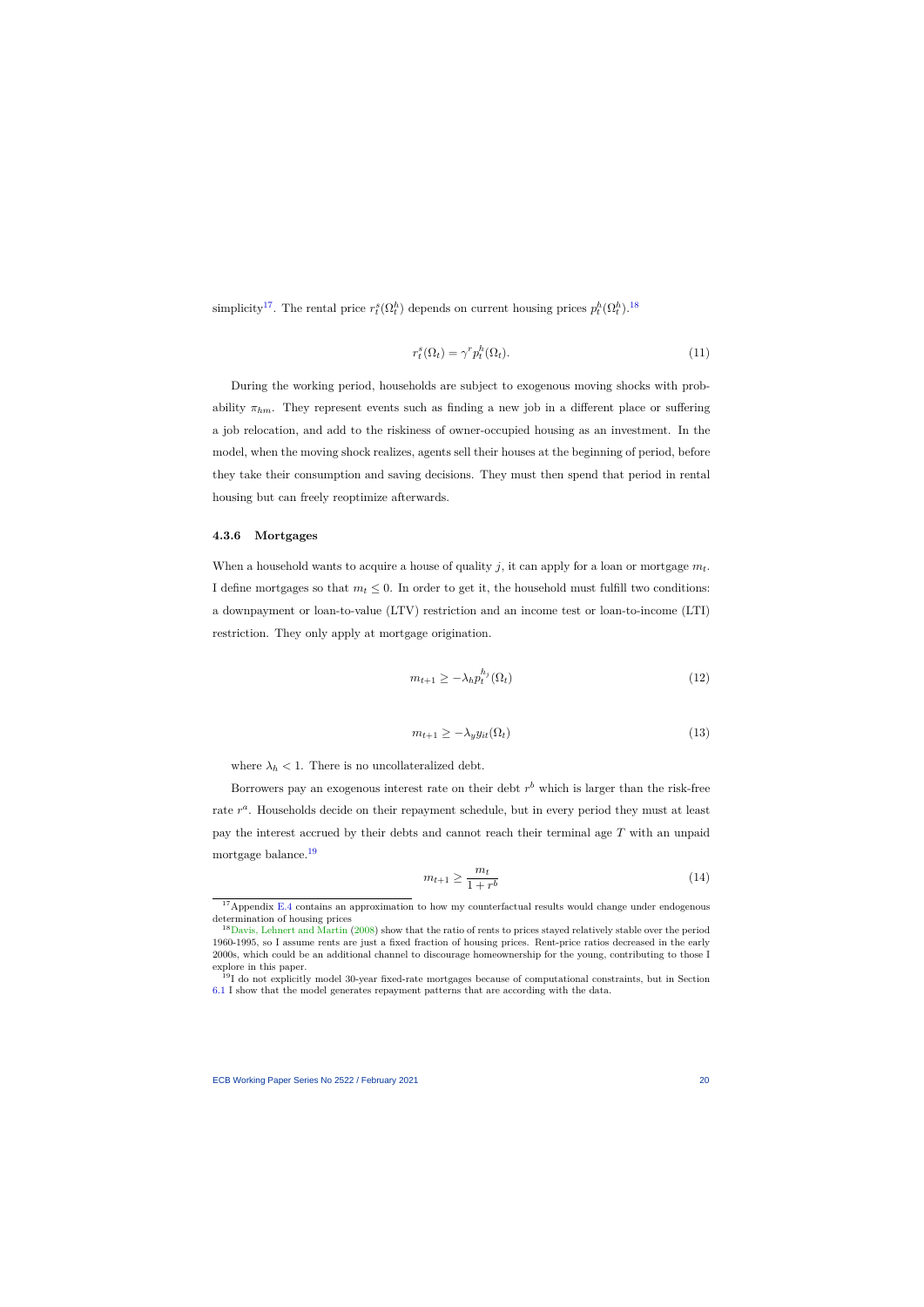$$
m_T = 0 \tag{15}
$$

Households can extract equity from their homes in two ways. First, they can sell them and either move to rental housing or buy a new smaller or cheaper house. Second, they can delay the repayment of the mortgage principal, thus extending their mortgage duration. This assumption indirectly incorporates arrangements such as mortgage forbearance; if anything, it would underestimate the riskiness of buying a house, thus acting against the main hypothesis in this paper. For simplicity, I assume that they cannot increase the principal of their debt by remortgaging or accessing home equity lines of credit.

To reduce the dimensionality of the problem, due to computational considerations, I assume that households cannot simultaneously hold both a mortgage  $m_t$ , risk-free assets  $a_t$ , and risky assets  $f_t$ , but only two of the three. This assumption is weaker than modeling mortgages as negative safe assets, because it still allows households in debt to make a choice between positive safe and risky assets, as long as the choice is not interior. Therefore, mortgagors in the model are able to hold liquidity without incurring the participation cost to the stock market.

$$
a_{t+1}f_{t+1}m_{t+1} = 0 \tag{16}
$$

#### **4.4 The government**

Disposable income  $\lambda(y_{i,t})$  is obtained from pre-tax income  $y_{i,t}$  using the tax function  $\lambda(\cdot)$  [\(Ben](#page-37-6)[abou](#page-37-6) [\(2002\)](#page-37-6)):

$$
\lambda(y_{i,t}) = \lambda y_{i,t}^{1-\tau} \tag{17}
$$

This specification can be negative at lower income levels and thus includes, in a parsimonious way, both progressive labor income taxation and many income-tested welfare programs, such as unemployment insurance, EITC, food stamps, etc.

The government also taxes capital income from risky and safe assets at a flat-rate  $\tau_a$  and finances social security for old people  $p(\cdot)$ . The latter is a function of a household's last income realization.

I replicate the preferential tax treatment of owner-occupied housing: owner-occupied rents are not taxed and mortgage interest is tax-deductible [\(Gervais](#page-40-9) [\(2002\)](#page-40-9), [Nakajima](#page-41-8) [\(2010\)](#page-41-8), etc.). Both in the US tax code and in the model, households can choose between getting the standard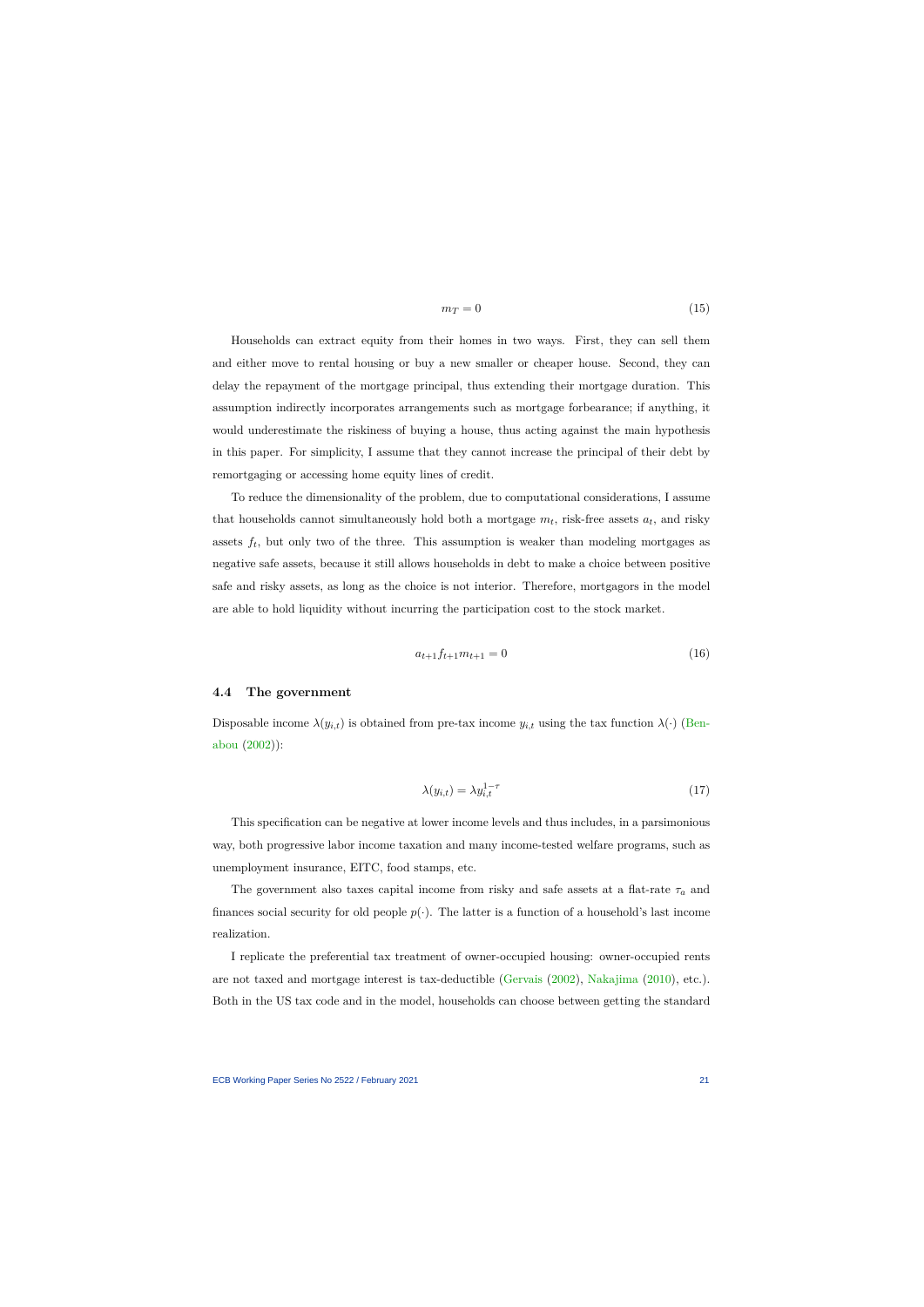deduction, which is a fixed amount, and itemization, which implies that they individually deduct qualifying expenses such as mortgage interest. Thus, only households who have a sufficiently large mortgage get the mortgage interest deduction. Furthermore, stock market losses are deductible against asset income and labor income up to \$3,000. I also assume that the government provides housing aid to income-poor households for whom rental costs are large. In particular, the government pays all rent that is above  $30\%$  of household income.<sup>[20](#page-22-0)</sup>

#### **4.5 Timing**

At the beginning of the period, households learn the common realization of the aggregate state  $\Omega_t$ , which implies that they find out about housing prices  $p_t^h(\Omega_t)$  and stock returns  $r_t^f$  $t_t^J(\Omega_t)$ , and their individual realization of labor income  $y_t(\Omega_t)$ . Jointly, those determine their net worth or cash-on-hand in period *t*:

$$
coh_t = p_t^h(\Omega_t)h_t + (1 + r_t^f(\Omega_t)(1 - \tau_a))f_t + (1 + r^a(1 - \tau_a))a_t + (1 + r^b)m_t + T(y_t(\Omega_t), m_t)
$$
(18)

where  $\lambda(\cdot)$  represents progressive taxation of labor earnings net of mortgage interest payments.

Households get utility from their housing stock  $h_t$  at the beginning of the period. Then they decide on their consumption  $c_t$  and their savings for the next period, which are composed of their liquid accounts  $a_{t+1}$ , stocks  $f_{t+1}$ , and housing  $h_{t+1}$ , minus any outstanding mortgage balance  $m_{t+1}$ .

Both in the model and in the data, a household can have negative net worth. In the model, that is represented by  $\cosh t < 0$  and can arise when a household suffers a negative housing price, income, or financial shock while holding a significant mortgage. Households can continue to hold their house as long as they are able to make interest payments to their mortgage out of their financial savings or labor income.

If a household has exhausted all of their financial assets, cannot make interest payments to their mortgage, and cannot pay for all of its debt even after selling its house, it goes bankrupt.

<span id="page-22-0"></span> $20$ This is a stylized representation of housing aid programs in the United States, in particular the Section 8 program (Housing Act of 1937), which provides families with low income with Housing Choice Vouchers or project based assistance. In the PSID data roughly 2% of working age households receive this subsidy. In the model this fraction is about 3%.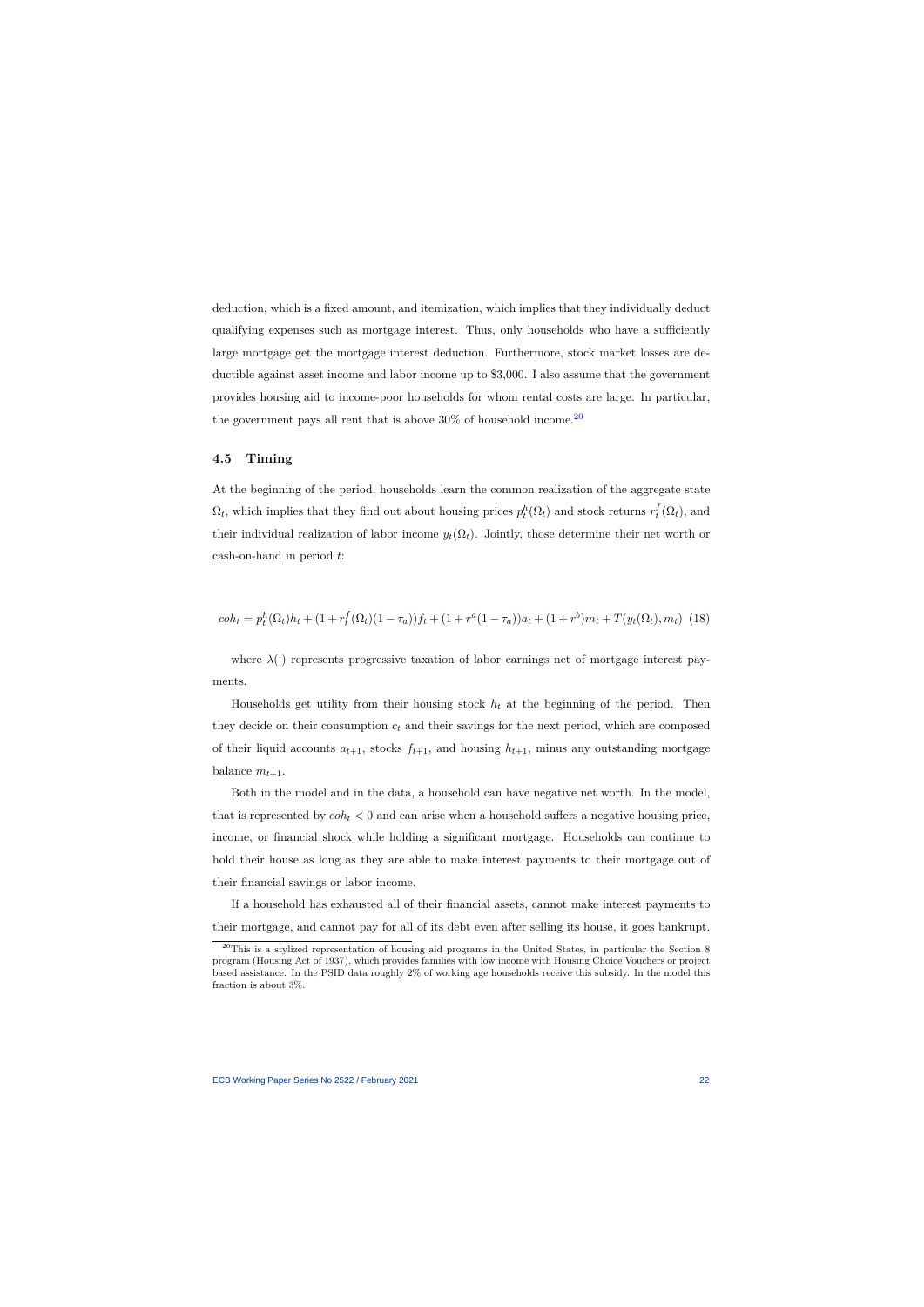They return the keys of their house to the bank, their debt is cancelled, and suffer a utility penalty, which incoporates stigma effects and the negative consequences of a bankruptcy flag on future credit reports.

If 
$$
coh_t < 0
$$
  
\nand  $T(y_t(\Omega_t^y), m_t) + r^b m_t + (1 + r^a(1 - \tau_a))a_t + (1 + r^f_t(\Omega_t^f)(1 - \tau_a))f_t < 0,$  (19)  
\n $a_{t+1} = 0, f_{t+1} = 0, h_{t+1} = 0, c_t = c^{bk}, m_{t+1} = 0$ 

The budget constraint and household's problem that summarize all of these elements are reported in Appendix [E.](#page-65-0)

## **5 Calibration**

## **5.1 Aggregate state**

<span id="page-23-4"></span>The aggregate state of the economy in a calendar year  $\Omega_t$  is the combination of the state of the labor market  $\Omega_t^y$  $t$ <sup>*t*</sup>, the state of the stock market  $\Omega_t^f$  $t_t$ , and the state of the housing market  $\Omega_t^{h}$ .<sup>[21](#page-23-1)</sup>

The aggregate state of the labor market  $\Omega^y$  in  $t+1$  takes two possible realizations, expansions and recessions, and determines the conditional distribution of earnings shocks that agents face given their earnings in  $t$ , as described in Section [3.](#page-14-1) I define a period to be recessionary if any part of it falls under an NBER-defined recession.

<span id="page-23-0"></span>The stock market state  $\Omega^f$  determines stock market returns  $r^f$  and takes four possible realizations. Three of those correspond to historical averages of each tercile of the distribution of stock market returns in the S&P500 during my sample period (1963-2015). Additionally, I include a disaster state, that corresponds to the average of the lowest 5% of annual stock market realizations during this period.[22](#page-23-2)

With respect to the housing state  $\Omega^h$ , I assume that households know the current realization of house prices, and whether they have grown or decreased from the previous period.<sup>[23](#page-23-3)</sup> Given

 $21$ So far, *t* indexed both year and age, which were equivalent from the perspective of a cohort. Naturally, calendar years and their associated states happen at different ages for different cohorts. To keep the notation in this section clear, I describe it from the perspective of a single cohort.

 $22$ The possibility of stock market crashes is important to understand the low stock market participation and high equity premium puzzles [\(Bansal and Yaron](#page-37-7) [\(2004\)](#page-37-7), [Barro](#page-37-8) [\(2006\)](#page-37-8)), as well as the age patterns of stockholding [\(Fagereng, Gottlieb and Guiso,](#page-39-10) [2017\)](#page-39-10). This framework extends these previous studies by letting the stock market  $\Omega^f$  and labor market  $\Omega^y$  states be correlated.

<span id="page-23-3"></span><span id="page-23-2"></span><span id="page-23-1"></span><sup>&</sup>lt;sup>23</sup>This can equivalently be understood as two separate states (current house prices and current house price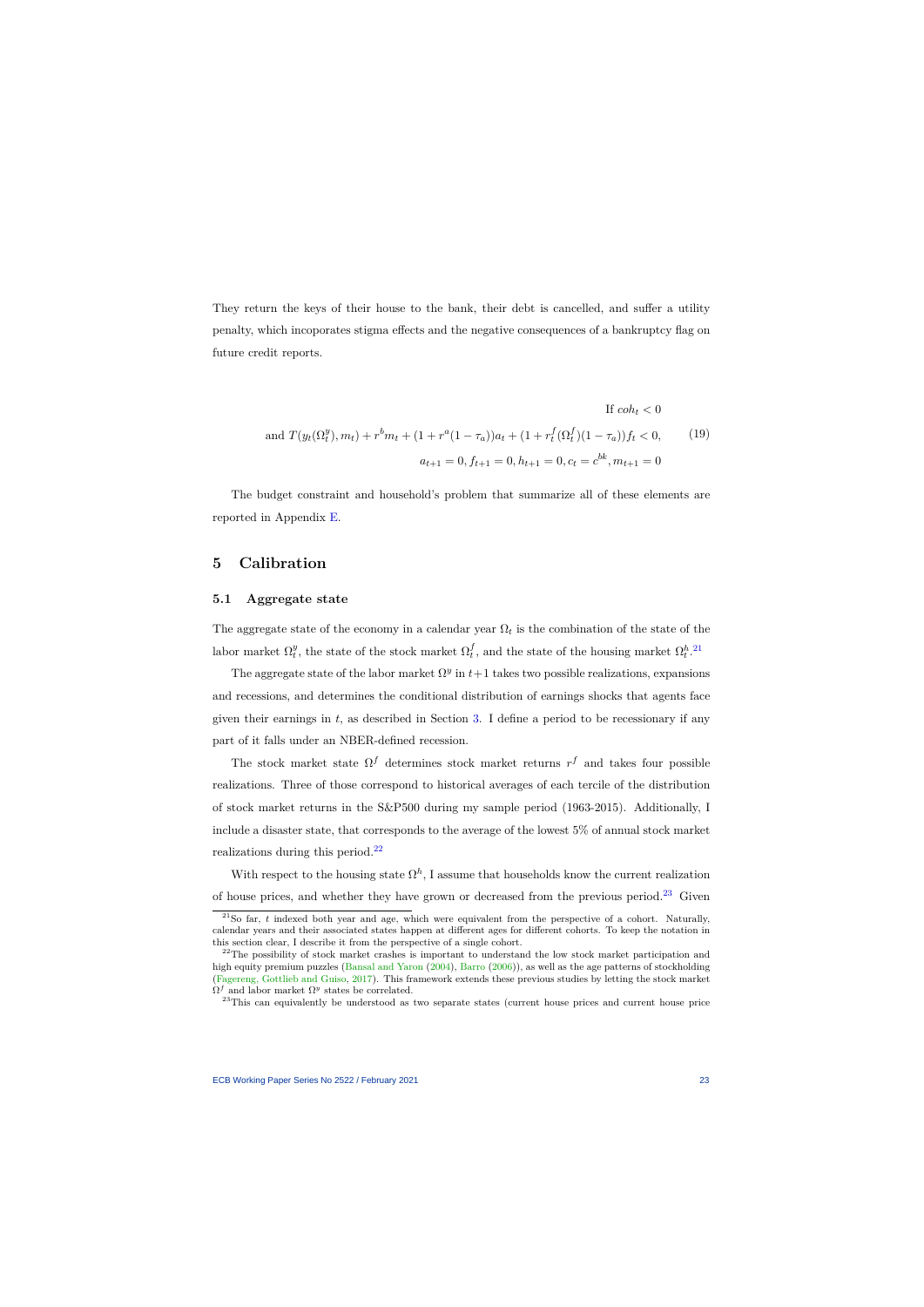that house price growth regimes are persistent in the data, households expect house prices to continue growing when they have grown in the past.

In the simulation, the realizations of the aggregate state  $\Omega_t$  correspond to their data counterparts for each specific year. For instance, when agents of the oldest cohort, born in 1942, reach 53 years of age, they face a good realization of the stock market state because 1995 was a year of high stock returns. Figure [5](#page-24-0) shows how biennial stock returns (left) and housing price-to-income (PTI) ratios in the model compare with the data.



Figure 5: Stock market returns, housing median price-to-income ratio

<span id="page-24-0"></span>From the perspective of the agents in the model, the realization of the aggregate state is stochastic, so it is necessary to determine how they form predictions over it and how they perceive the correlation between its different elements. Equation [20](#page-24-1) represents these assumptions as restrictions on a Markov transition matrix. Namely, I assume that house price growth regimes  $\Omega^{hg}$  and recessions are persistent and potentially mutually correlated, that the distribution of stock market returns is different in recessions, and that the distribution of house price realizations  $\Omega^h$  depends on the current house price and on the current house price growth regime. I estimate  $Pr(\Omega_{t+1}^{hg}, \Omega_{t+1}^y | \Omega_t^{hg})$  $_t^{hg}, \Omega_t^y$  $P_t^y$ ,  $Pr(\Omega_{t+1}^f | \Omega_{t+1}^y)$ , and  $Pr(\Omega_{t+1}^h | \Omega_{t+1}^h, \Omega_t^h)$  directly from their empirical counterparts.

$$
Pr(\Omega_{t+1}^{h}, \Omega_{t+1}^{hg}, \Omega_{t+1}^{y}, \Omega_{t+1}^{f} | \Omega_{t}^{h}, \Omega_{t}^{hg}, \Omega_{t}^{y}, \Omega_{t}^{f}) =
$$
  
\n
$$
Pr(\Omega_{t+1}^{f} | \Omega_{t+1}^{y}) Pr(\Omega_{t+1}^{h} | \Omega_{t+1}^{hg}, \Omega_{t}^{h}) Pr(\Omega_{t+1}^{hg}, \Omega_{t+1}^{y} | \Omega_{t}^{hg}, \Omega_{t}^{y})
$$
\n
$$
(20)
$$

<span id="page-24-1"></span>*growth regime*), or as a restricted Markov 2 process for housing prices, in which  $Pr(p_{t+1}^h = x|p_t^h = y, p_{t-1}^h = z)$  is the same for any  $(y, z)$  such that  $y < z$  and for any  $(y, z)$  such that  $z > y$ .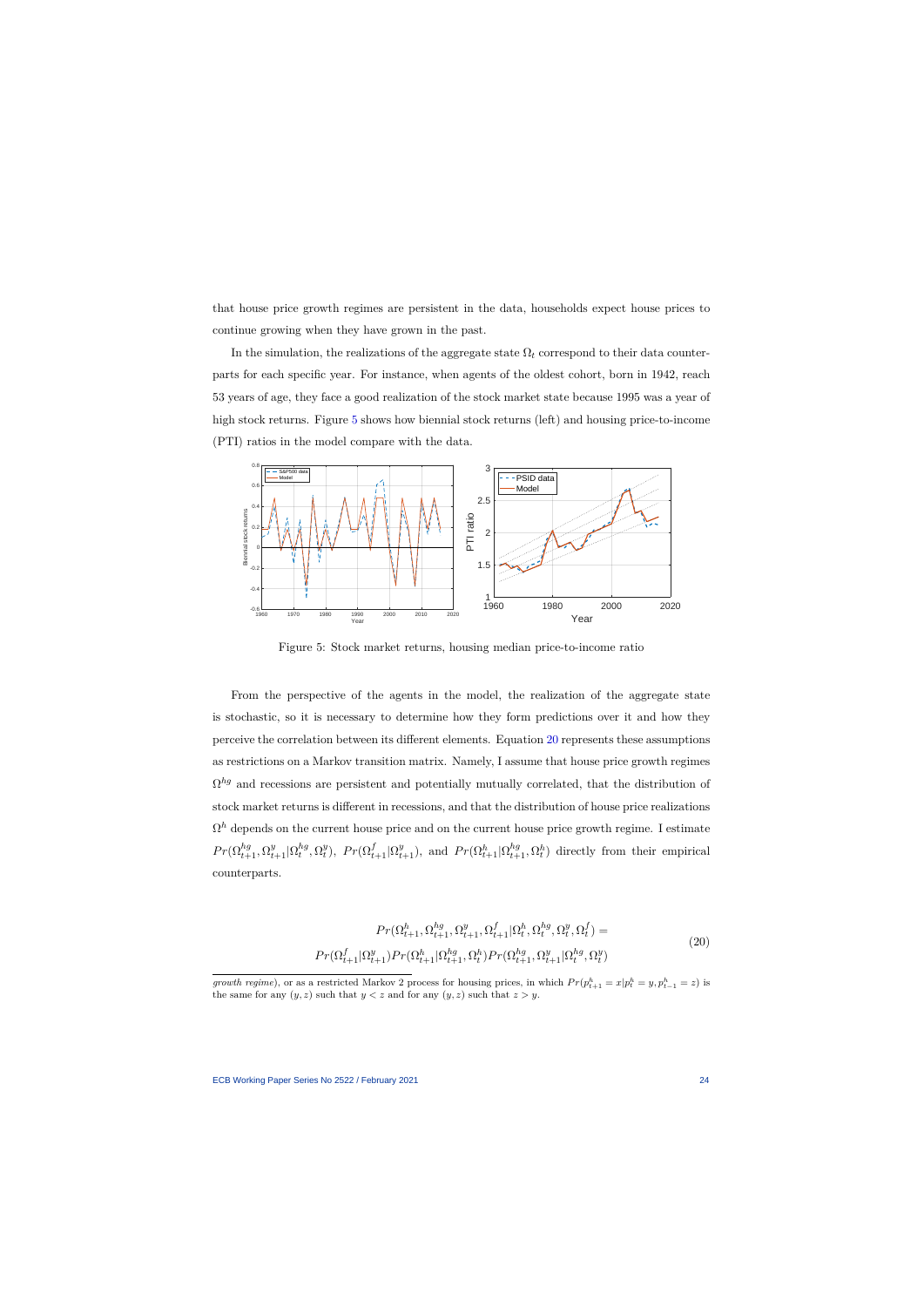These restrictions imply that households do not use certain information to make their predictions. First, they assume that  $\Omega_t^h$  and  $\Omega_t^{hg}$  $t_t^{hg}$  only correlate with  $\Omega_t^f$  $f_t$  through  $\Omega_t^y$ *t* . This is empirically justified by the low correlation between the housing state and stock market returns. Second, I assume that agents do not use the state of the stock market  $\Omega_t^f$  $_t^J$  to predict the aggregate state  $\Omega_{t+1}.^{24}$  $\Omega_{t+1}.^{24}$  $\Omega_{t+1}.^{24}$  This assumption does not mean that stock returns are i.i.d. in this model, as the correlation between them and  $\Omega_t^y$  $t$ <sup> $y$ </sup> induces some persistence in high (low) returns during expansions (recessions).

I impose these restrictions due to several considerations. First, with around 50 years of data, the estimation of an empirical transition matrix that allows for all possible correlations would be noisy. Second, it would be a strong assumption to claim that such a correlation structure is fully incorporated into household decision making. In any case, the precise structure of household expectations about the movement of aggregate variables and how it is updated over time remains an open question.

#### **5.2 Externally calibrated parameters**

I set the risk aversion coefficient  $\gamma$  to 4, which is on the higher side of usual estimates in the macro literature, but on the lower side for the literature that rationalizes the equity premium puzzle with Epstein-Zin preferences (e.g. 10 in [Bansal and Yaron](#page-37-7) [\(2004\)](#page-37-7)). The elasticity of intertemporal substitution  $\psi$  is also disputed. In the presence of disaster risk, in models in which asset prices are endogenous, an elasticity above one is needed to make the probability of a disaster and asset prices inversely related [\(Barro,](#page-37-9) [2009\)](#page-37-9). I follow [Kaplan and Violante](#page-41-7) [\(2014\)](#page-41-7) for its exact quantification (see their footnote 28 for a discussion regarding this estimate) and set it to 1.5. I set the housing utility share  $\nu$  to 0.2, based on NIPA data on budget shares.

I establish the risk-free rate at 1%, plus an additional 1% to account for the liquidity services of risk-free money. The mortgage interest rate is set to 4%. Both rates correspond to historical averages for the 1940s generation. I assume that the mortgage interest rate is 1% higher for retired people to reflect the more stringent credit conditions they are subject to, which is looser than assuming they cannot get a mortgage. The downpayment is 20% of the value of the house, and that the income test consists in having yearly household income that is at least 1/9th of the value of the mortgage [\(Johnson and Li,](#page-41-9) [2010\)](#page-41-9).

<span id="page-25-0"></span><sup>&</sup>lt;sup>24</sup>Price-dividend and earnings-price ratios are predictors of future stock returns [\(Campbell and Yogo,](#page-38-11) [2006\)](#page-38-11), although some of the relationships between economic and financial variables and future stock performance are unstable and change over time [\(Pesaran and Timmermann,](#page-41-10) [1995\)](#page-41-10).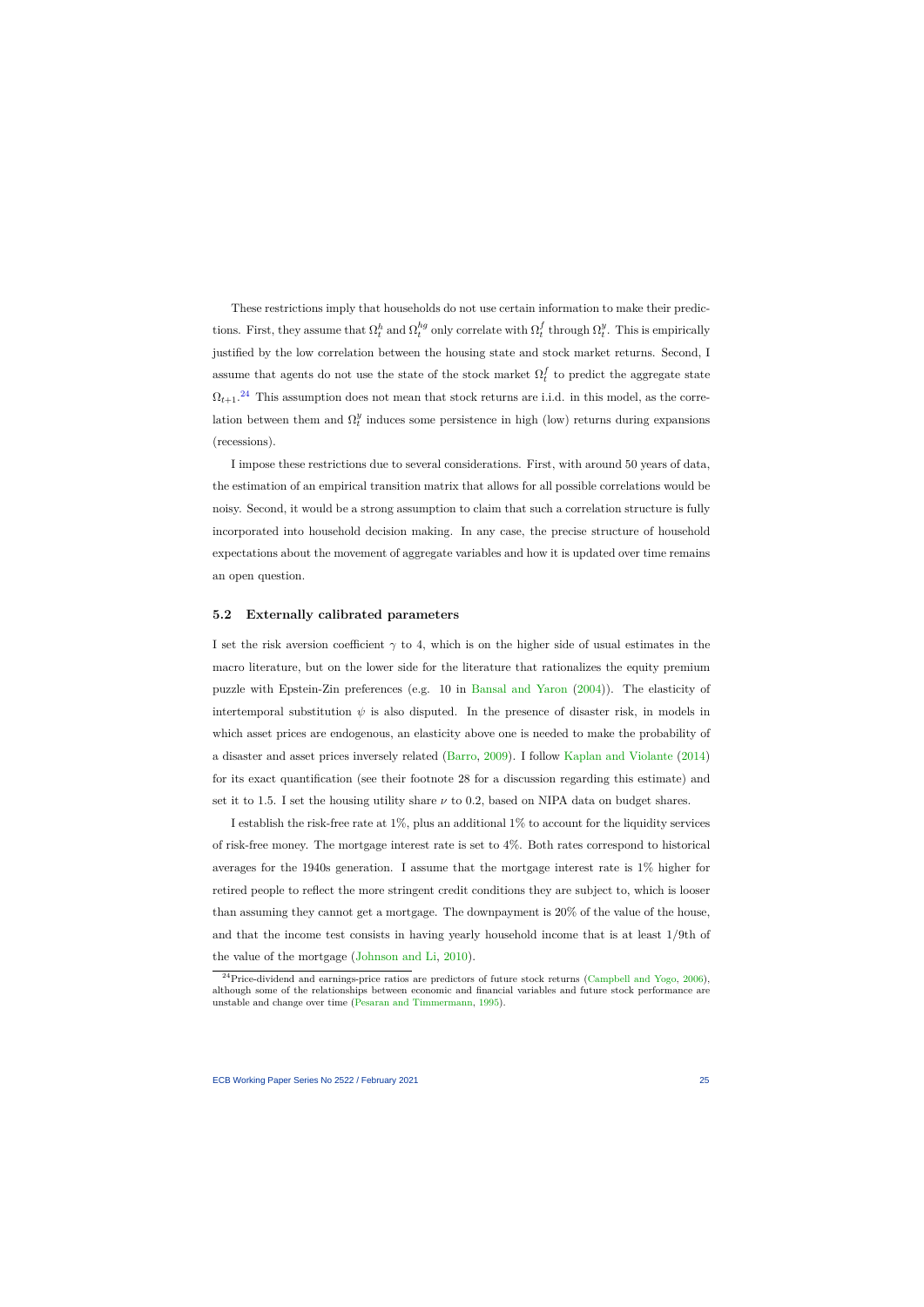I set the social security replacement rate to 55% [\(Mitchell and Phillips,](#page-41-11) [2006\)](#page-41-11). I explicitly model itemization and the standard deduction, so I already incorporate part of tax progressivity by construction. Taking this into account, I estimate the progressivity coefficient  $\tau$  to be 0.085, following the procedure described in Appendix [A.1.2.](#page-45-0) The parameter that controls average taxation  $\lambda = 0.64$  implies an average tax rate of 35% for the average household, close to the historical level for the 1940s generation comprising federal and state taxes and FICA contributions. I set the standard deduction at a level (6% of average income) that implies that the percentage of people choosing to itemize is close to the data, which is around  $30\%$ .<sup>[25](#page-26-0)</sup>

I assume that going bankrupt makes households as unhappy as consuming 15% of average income for a period (Equation [19\)](#page-23-4), which keeps bankruptcy rates for the 1940s generation very low. Housing adjustment costs are around 10% of the value of the property [\(Smith, Rosen and](#page-41-12) [Fallis,](#page-41-12) [1988\)](#page-41-12), which I distribute equally amongst seller and buyer. Rental rates are 5% of house prices [\(Davis et al.,](#page-38-10) [2008\)](#page-38-10).

| Moment                                     | Data    | Model   | Key parameter            | Value |
|--------------------------------------------|---------|---------|--------------------------|-------|
| $W/Y$ ratio                                | 3.1     | 3.1     | Discount factor $\beta$  | 0.930 |
| Average bequest (/average income)          | 2.7     | 2.7     | Bequest taste $\phi_1$   | 4.7   |
| Fraction of population leaving no bequests | 20%     | $16\%$  | Bequest taste $\phi_2$   | 6.4   |
| Housing ownership at age 40                | 77\%    | 78%     |                          |       |
| of detached houses                         | 68\%    | 71\%    | Housing taste $s_2$      | 8.5   |
| of other housing at age 40                 | $9\%$   | $7\%$   | Housing taste $s_1$      | 2.0   |
| Percentage buying houses at age 40         | $4.5\%$ | $4.2\%$ | Moving shock $\pi_{hm}$  | 0.05  |
| Stock market participation, age 40         | 36 %    | 36%     | Participation cost $k^f$ | 0.25  |

#### **5.3 Internally calibrated parameters, targets, and model fit**

#### Table 1: Targeted moments, model fit, and calibration

The model has 7 free parameters which are jointly calibrated to match 7 targets in the data. I perform the calibration for the 1940s cohort, and then keep them constant across cohorts in the experiments unless otherwise specified. Table [1](#page-26-1) summarizes the data and the parameter which

<span id="page-26-1"></span><span id="page-26-0"></span> $25$ This is lower than its historical levels (e.g, around  $10\%$  of average income in the early 70s) because the model abstracts from itemizable expenses other than mortgage interest and local property taxes, such as out-of-pocket medical expenditure, state taxes, charitable contributions, etc.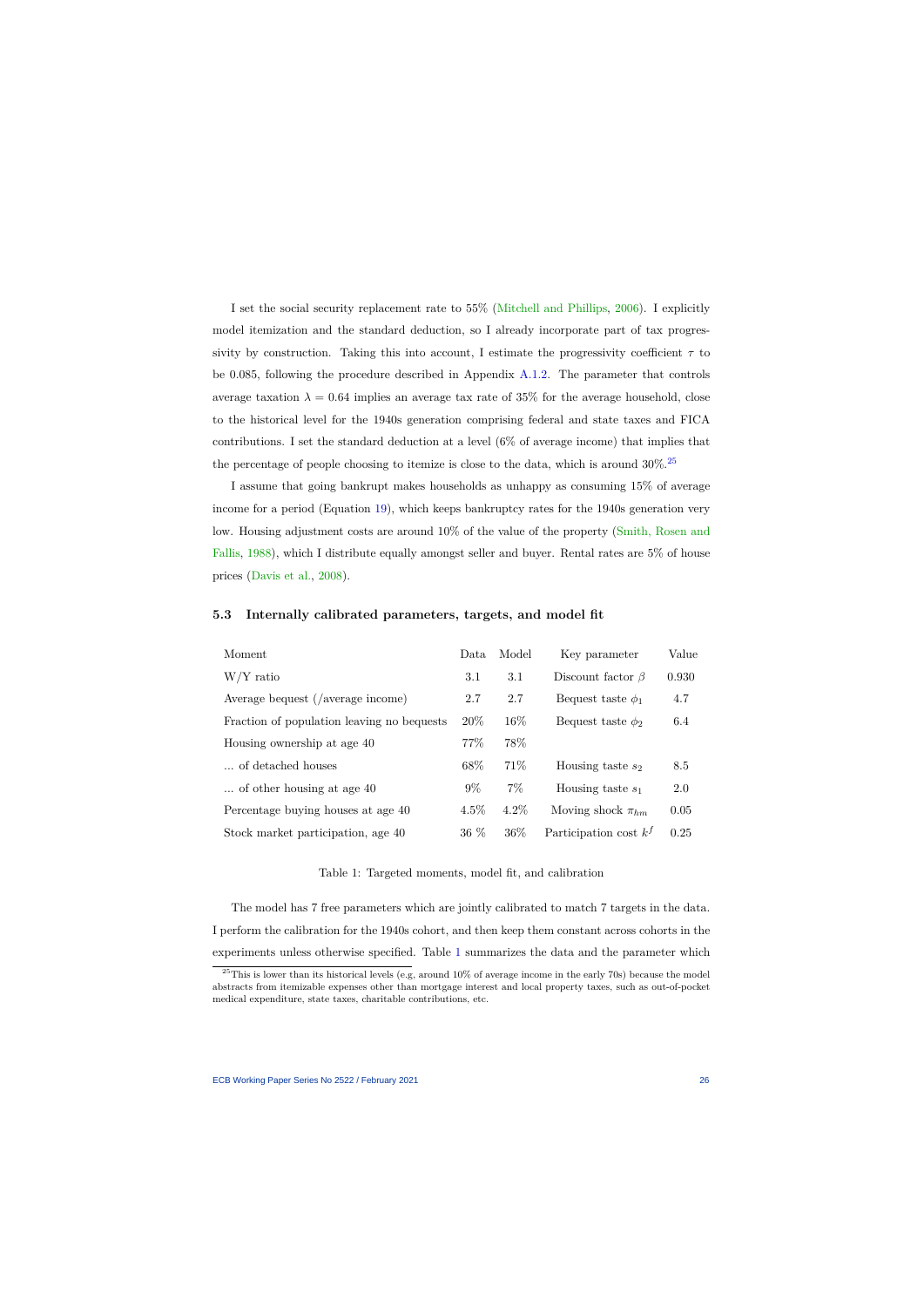is more closely related with each of the targets. The wealth to income ratio of 3.1 corresponds to the wealth to income ratio of the bottom 95% of the wealth distribution, which I am focusing on. I obtain house ownership data from the PSID, stock market participation from the SCF, and bequest targets from [Hurd and Smith](#page-40-10) [\(2001\)](#page-40-10), adjusted for this specific cohort (see Appendix [A](#page-43-0) for more details).

Matching homeownership at a particular age allows me to get an estimate of how much households enjoy owner-occupied housing, over and above its value as a financial investment and collateral. On the other hand, getting the level of stock market participation right at a relatively early age allows me to discipline the stock market participation cost  $\kappa^f$ . This parameter is not straightforward to estimate from the data, as it not only includes direct costs such as opening a brokerage account, but also the opportunity costs generated by spending time acquiring information about the stock market. Finally, the percentage of people buying houses after prime homebuying age is informative of the number of people who are moving for reasons that I do not model explicitly, which I summarize in the moving shock.

As Table [1](#page-26-1) shows, the model fits its targets very well with the associated calibrated coefficients. The discount rate is relatively low with respect to what is standard in a one-asset model. Households value housing, and the utility value of owner-occupied houses provides a further motive to hold assets beyond life-cycle and precautionary savings, which reduces the value of household patience. Besides, low levels of *β* are also frequent when stocks are available as an investment option with high returns.

There is a 5% yearly probability of receiving a shock that forces the household to move. A particularly relevant parameter is the one-off cost to start participating in the stock market  $k^f$ , which is calibrated to be 25% of average yearly earnings.

There is scarce data about the initial wealth of the 1940s cohort at labor market entry. I set the initial condition of the model to the most conservative possibility that is consistent with the observed homeownership (20% equity on the house for the initial homeowners) and stock market participation (1\$ in stocks for the initial stockholders). In Appendix [F.1](#page-71-0) I provide results for the case in which all agents start at zero wealth. All conclusions are unchanged, but the model with initial zero wealth underestimates homeownership at earlier ages.

Appendix [B](#page-48-0) briefly describes the solution method of the model.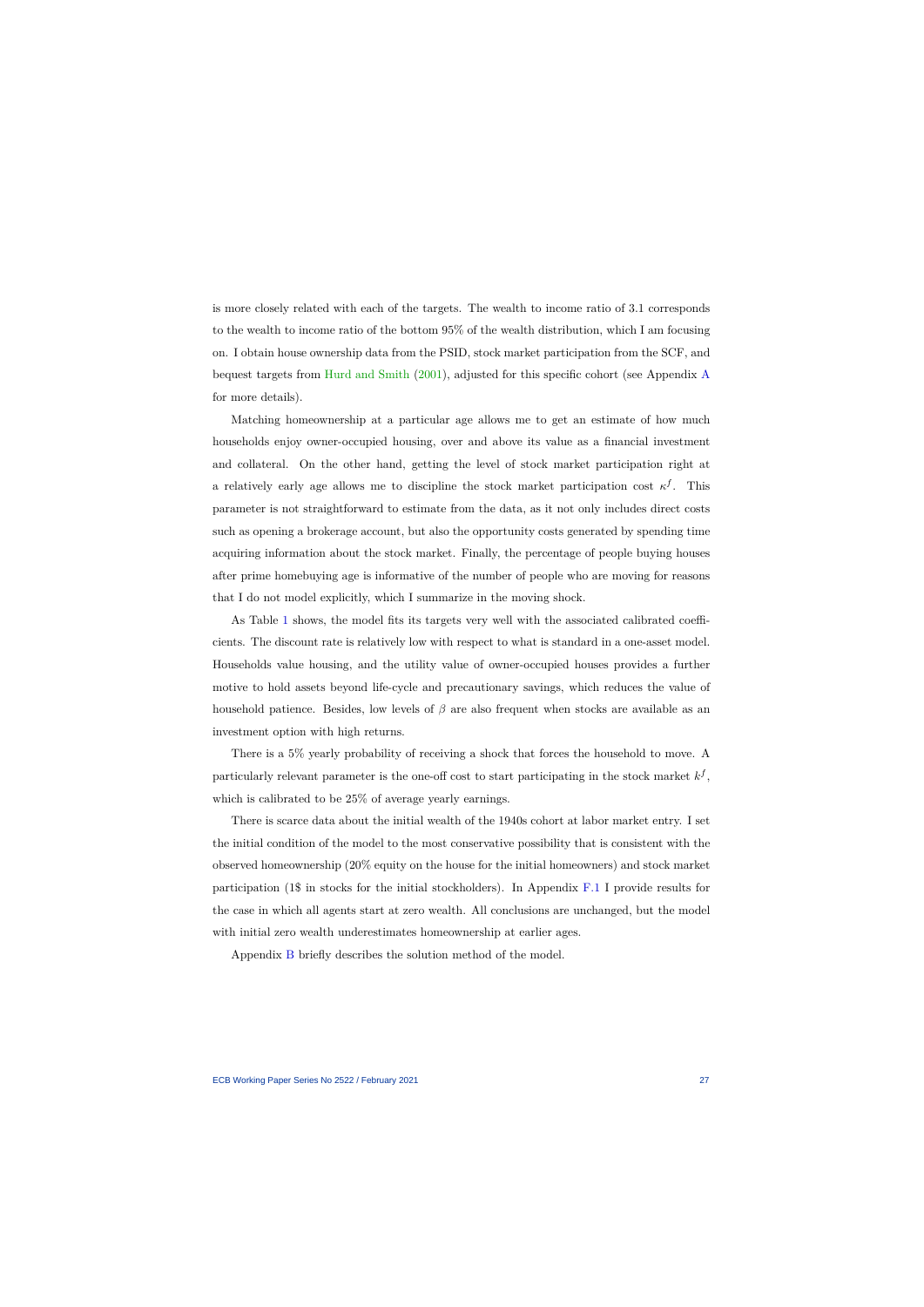# **6 Results**

#### **6.1 Untargeted moments, 1940s cohort**

The model replicates life-cycle homeownership profiles and the patterns of house buying by age for the 1940s cohort very well (Figure [6,](#page-29-0) top panel). Most households become homeowners between ages 20-35, and then the share of households that live in their own home stabilizes around 80%. It also generates a share of households participating in the stock market that increases like in the data (Figure [6,](#page-29-0) bottom left panel). In the model, young households do not participate in the stock market because they are concentrating their resources in saving for a downpayment and starting to pay their mortgages, rather than spending time and resources in acquiring information and access to the stock market.

<span id="page-28-0"></span>Many households hold mortgages at the same time as they start investing in stocks. Figure [6,](#page-29-0) bottom right panel, shows that in the model households pay back their mortgages slowly, a feature which is not targeted in the calibration. Thus, the model suggests that the horizon of available mortgage products closely resembles what households would choose if they were to freely decide on their repayment schedule.

The model is also successful in replicating portfolio patterns by wealth (Figure [7\)](#page-30-0). A standard portfolio choice model would yield stock holding patterns which are mildly *decreasing* rather than increasing in wealth [\(Gomes and Michaelides,](#page-40-4) [2005\)](#page-40-4). In this model, the role of housing and the correlation of labor income and stock returns reduce the incentive of the income-poorer to participate in the stock market. Richer individuals, on the other hand, have sufficient resources available even after buying their homes, and they invest them in the stock market, in which they reap higher returns that in turn make them wealthier.

## **6.2 Explaining intergenerational differences in homeownership**

Keeping constant all preference parameters, I now turn to studying which are the key intergenerational changes that explain the reduction in homeownership for younger cohorts. In this experiment, cohorts differ in four ways. First, younger cohorts face more unequal and riskier earnings processes. Second, the exogenous house prices and stock returns correspond to those that each generation actually faced, so that, for younger generations, the median earner needs to spend more years of income to buy a house. Third, there have been changes in financial conditions. On the one hand, different mortgage products were available to the 1980s generation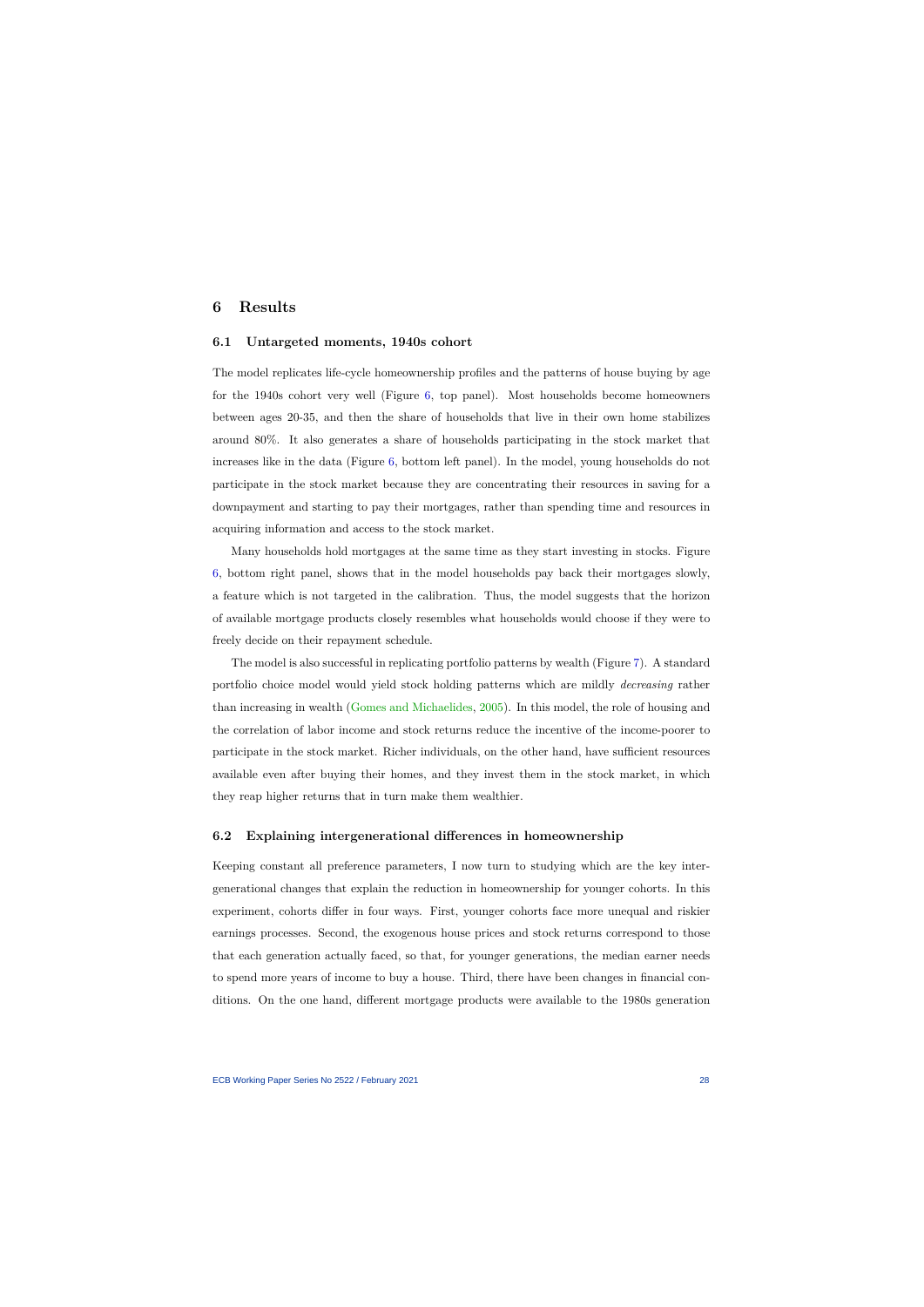

Figure 6: Life-cycle profiles for the 1940s cohort. Top left: homeownership by age; top right: proportion of households buying a house by age; bottom left: stock market participation; bottom right: percentage of all households with a mortgage by age.

<span id="page-29-0"></span>during their homebuying years, which I replicate as a reduction in downpayment requirements. Namely, I assume that the maximum LTV ratios of mortgages increased from their baseline level of 80% to 100% between 2000 and 2010, after which they unexpectedly went back to normal.[26](#page-29-1) On the other hand, I reduce stock market participation costs to match the stock market participation profile (see Section [6.3\)](#page-33-0). Fourth, I input to each generation their specific average demographic profile by age, which captures the effect on consumption needs of differential timings in marriage and childbearing.<sup>[27](#page-29-2)</sup> For a cleaner comparison, the initial condition that captures the percentage of households that enter the model as homeowners does not change across generations.[28](#page-29-3)

Figure [8](#page-30-1) shows the homeownership rates for each of the three cohorts in the data, compared

<sup>&</sup>lt;sup>26</sup>[Duca, Muellbauer and Murphy](#page-39-11) [\(2011\)](#page-39-11), using American Housing Survey data, show that average LTV ratios for first time buyers, which were stable around 0.80-0.85 in the 1980s and early 1990s, jumped up to 0.90-0.95 during the 2000s. [Glaeser, Gottlieb and Gyourko](#page-40-11) [\(2012\)](#page-40-11) use housing industry data and show that for most of the 1998-2008 period the 75th percentile of LTV ratios at origination was above 95%, with the 90th percentile consistently around 100%.

 $^{27}$ Appendix [C.9](#page-59-0) represents these OECD equivalence scales, obtained from PSID data, for each of these generations

<span id="page-29-3"></span><span id="page-29-2"></span><span id="page-29-1"></span><sup>&</sup>lt;sup>28</sup>This assumption is conservative, as it is likely that this percentage has been decreasing over time, as labor market entry takes place later for younger generations.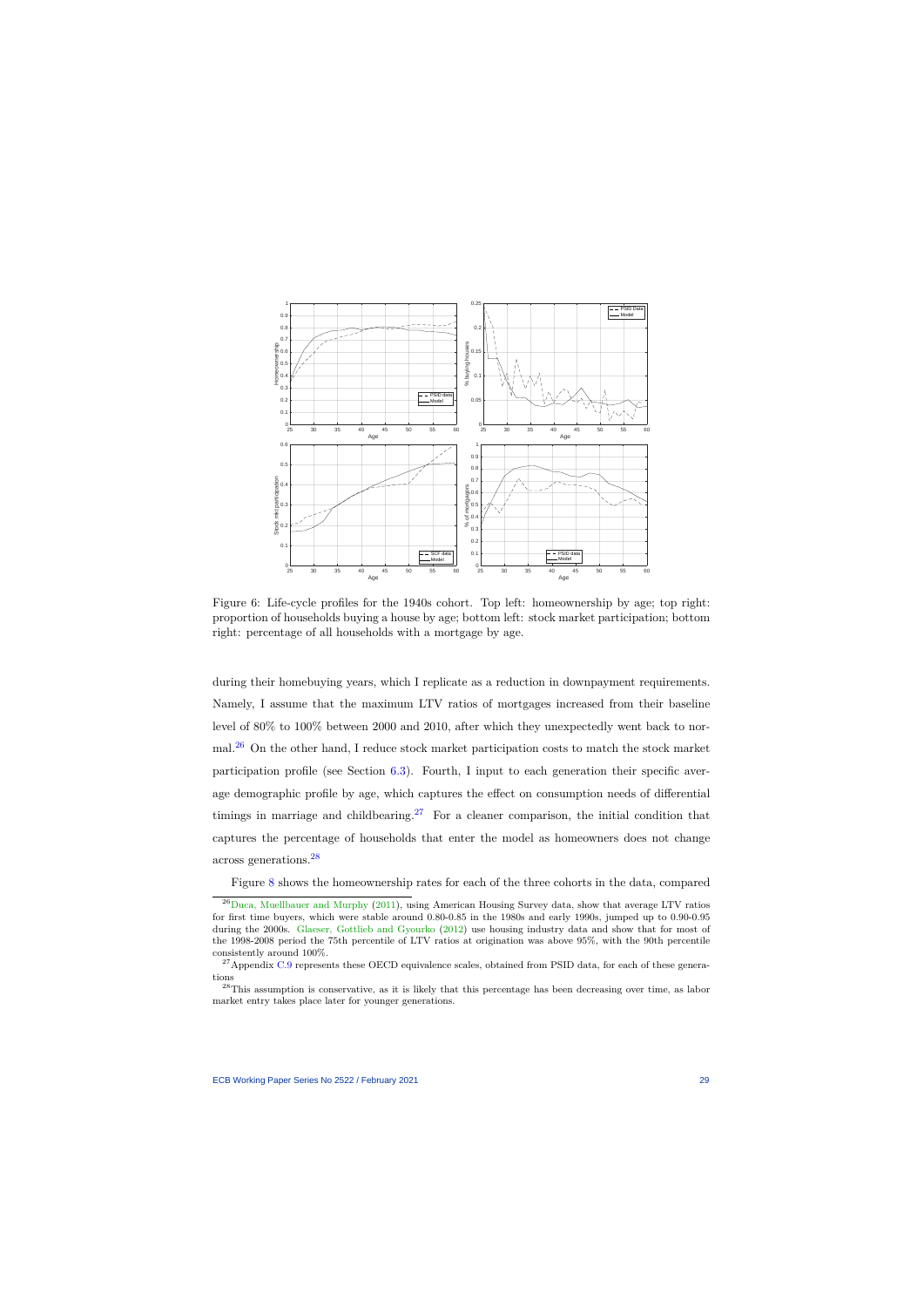

Figure 7: Bottom: portfolio shares of assets by wealth decile at retirement age (left: PSID data, right: model).

<span id="page-30-0"></span>with the profile implied by the model. Notably, keeping preference parameters constant, the model very closely replicates the decrease in homeownership that occurred between the 1940s and the two latter cohorts.



Figure 8: Homeownership by cohorts, data vs. model

#### **6.2.1 Decomposing the decrease in homeownership**

<span id="page-30-1"></span>I now turn to evaluating, using the model, which are the key factors that drove the decrease in homeownership. Table [2](#page-31-0) shows the results of a Shapley-Owen decomposition in which I evaluate the relative contributions of six key elements in explaining the reduction in homeownership at different ages: initial earnings inequality, earnings risk thereafter, changes in average housing price-to-income ratios, histories of aggregate shocks, average demographic structure at each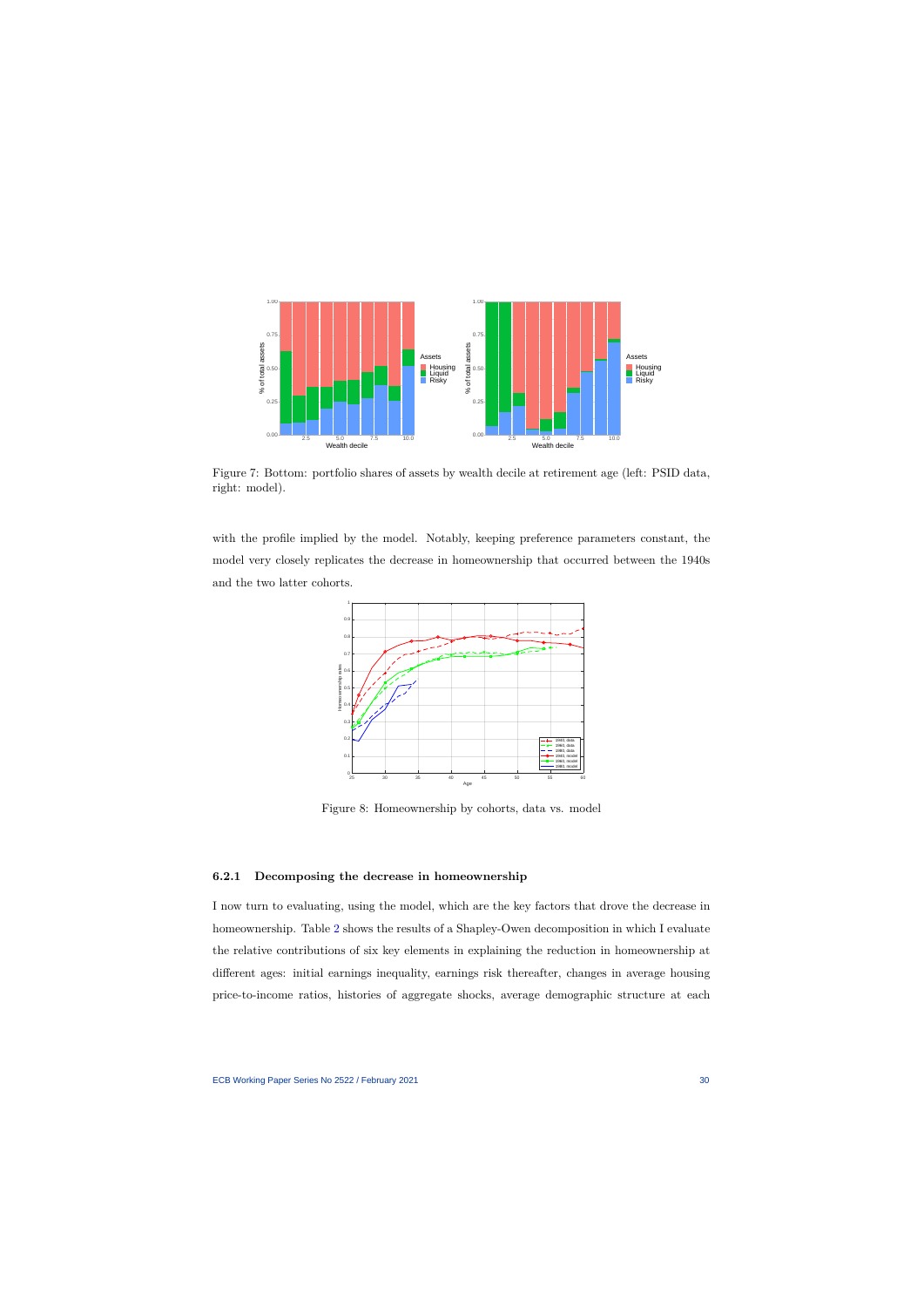age, costs of participation in the stock market and, for the 1980s generation, changes in financial conditions. These are the only differences across cohorts in the model. Thus, by counterfactually changing them one by one I can quantify their relative contribution to the difference between the observed profile for a given generation and that of the  $1940s$ .<sup>[29](#page-31-1)</sup>

|                           | 1960s generation |                |          | 1980s generation |                |
|---------------------------|------------------|----------------|----------|------------------|----------------|
| Age                       | 30               | 40             | 50       | 30               | 35             |
| Total                     | -9               | $-8$           | $-9$     | -14              | $-22$          |
| Earnings                  | 68               | 48             | 15       | 73               | 38             |
| initial inequality        | 61               | 25             | $-17$    | 41               | 14             |
| risk                      | 7                | 23             | 32       | 32               | 24             |
| Aggregates                | 33               | 45             | 91       | 90               | 74             |
| house price trend         | 63               | 79             | 46       | 45               | 47             |
| histories                 | -30              | $-34$          | 45       | 45               | 27             |
| Financial conditions      | $\mathbf{1}$     | $-2$           | $-3$     | -63              | $-15$          |
| stock participation costs | 1                | $-2$           | $-3$     | 5                | $\overline{0}$ |
| borrowing conditions      | $\Omega$         | $\overline{0}$ | $\Omega$ | $-68$            | $-15$          |
| Demographics              | $-2$             | 9              | $-3$     | $\theta$         | 3              |

Table 2: Contribution of each factor in the change in homeownership with respect to the 1940s generation  $(\%$  of the change), by age

At age 30, changes in labor market outcomes explain 68 percent of the homeownership gap of the 1960s generation with respect to the 1940s, mostly due to initial earnings inequality. With a more unequal earnings distribution, and little average increases in earnings, households in low ranks of the income distribution have lower initial and expected lifetime earnings than their counterparts in older generations. These households face two issues when they decide whether to buy a house. First, they are financially constrained, as they need to save for a downpayment and pass an income test. Second, they are aware that having a large mortgage with respect to their incomes is risky, as negative shocks could take them to a situation in which they must reduce a lot their nondurable consumption to make mortgage payments. Thus, in a period of

<span id="page-31-1"></span><span id="page-31-0"></span><sup>&</sup>lt;sup>29</sup>All elements in the decomposition have potential interaction effects, which means that shutting them on and off alternatively would not sum to 100% of the changes observed. The Shapley-Owen decomposition allows to obtain the total contribution of each element to the change by considering its contribution to every possible permutation of the other factors being on and off, and averaging over all of these.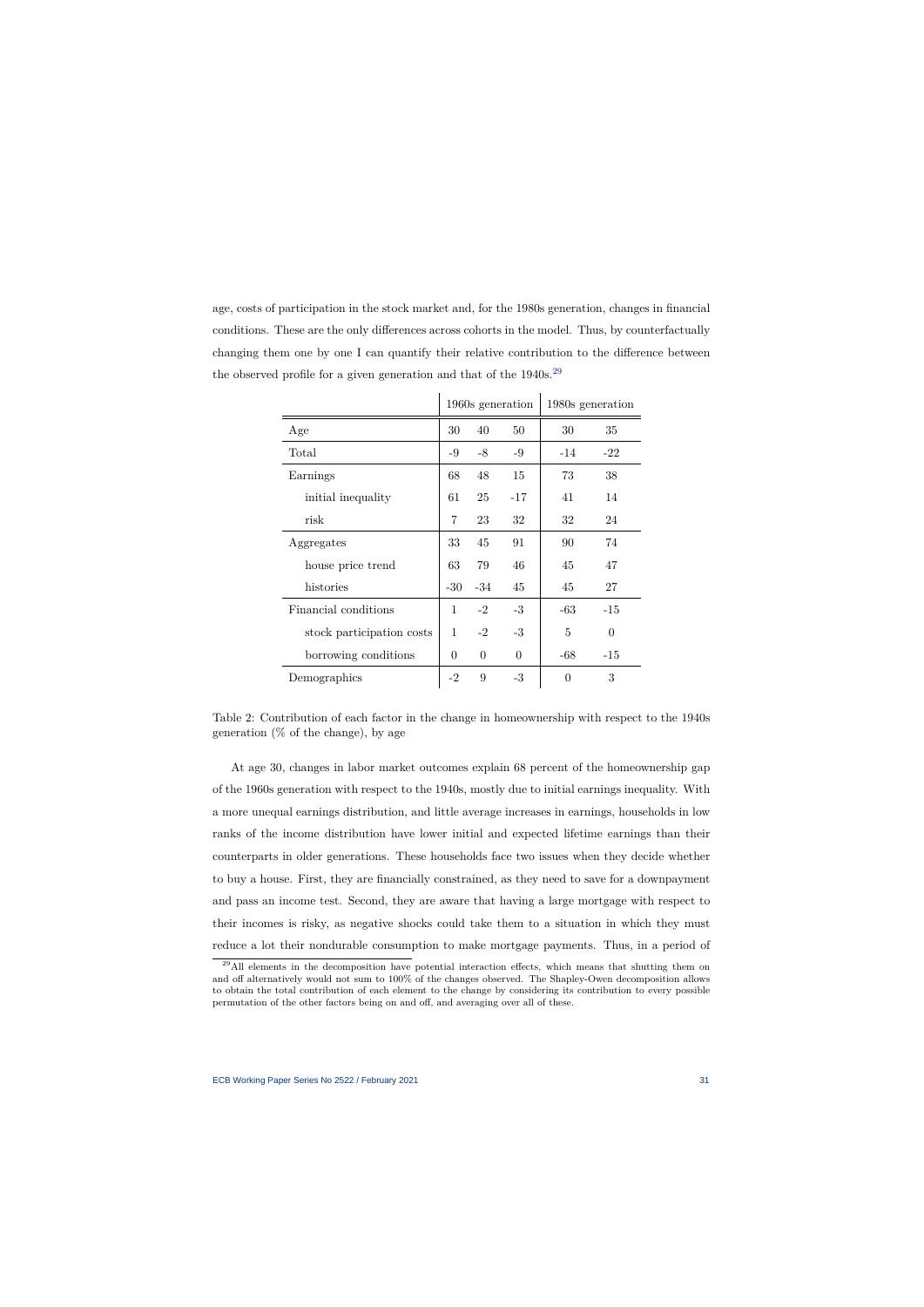relatively low rental prices, they choose to be renters. For some this is a delay in the decision to buy houses, but for some this state is relatively persistent. At age 40, earnings dynamics still explain almost half of the homeownership gap between generations.

Earnings inequality and risk are closely linked. Even if everyone faced the same distribution of earnings shocks, their impact would depend on the initial realization of earnings. However, to separate both, I compute the contribution of changes in earnings dynamics over and above initial realizations. At age 40, at constant initial inequality, riskier earnings explain 23% of the drop in homeownership rates. The higher volatility of earnings discourages households from engaging in a large, risky expenditure like a house. At later ages, the dependence on initial earnings realizations progressively dies out and it is harder to disentangle the effects of initial inequality and risk.

The intuition about earnings inequality and earnings risk is supported by the empirical evidence shown in Figure [9.](#page-33-1) The gap in homeownership rates between the 1940s and 1960s generations is larger for the lowest earners, which is consistent with the contribution of earnings inequality, but there are also differences all across the earnings distribution, which is consistent with the role of earnings risk.

The 1960s generation entered the labor market in a period of cylically low house prices, which explains the negative contribution of aggregate conditions to the change in homeownership. In the absence of all other factors, the model predicts that homeownership rates for those born in the 1960s given their histories should be higher than that of the 1940s until age 40. Then the 1960s generation lived through the 2000s boom in house prices.

Despite later household formation and a lower number of children for younger generations, the change in the average number of people in a given household at each age  $(\theta_t$  in the model), which affects consumption needs, has a very small effect on homeownership rates.<sup>[30](#page-32-0)</sup> The same applies to changes in stock market participation costs.

The 1980s generation entered the labor market in a radically different period. House prices were high both from a secular and cyclical perspective, but financial constraints were laxer. Prices alone would have explained almost all (90%) of the drop in homeownership at age 30, but the lower downpayment requirements counteracted two thirds of the potential decrease. This result suggests that changes in financial conditions were key to prevent homeownership rates of younger cohorts to plummet in a context of unstable, unequal earnings and high house prices.

<span id="page-32-0"></span> $^{30}\mathrm{I}$  abstract from cross-sectional heterogeneity in marital status and fertility choices.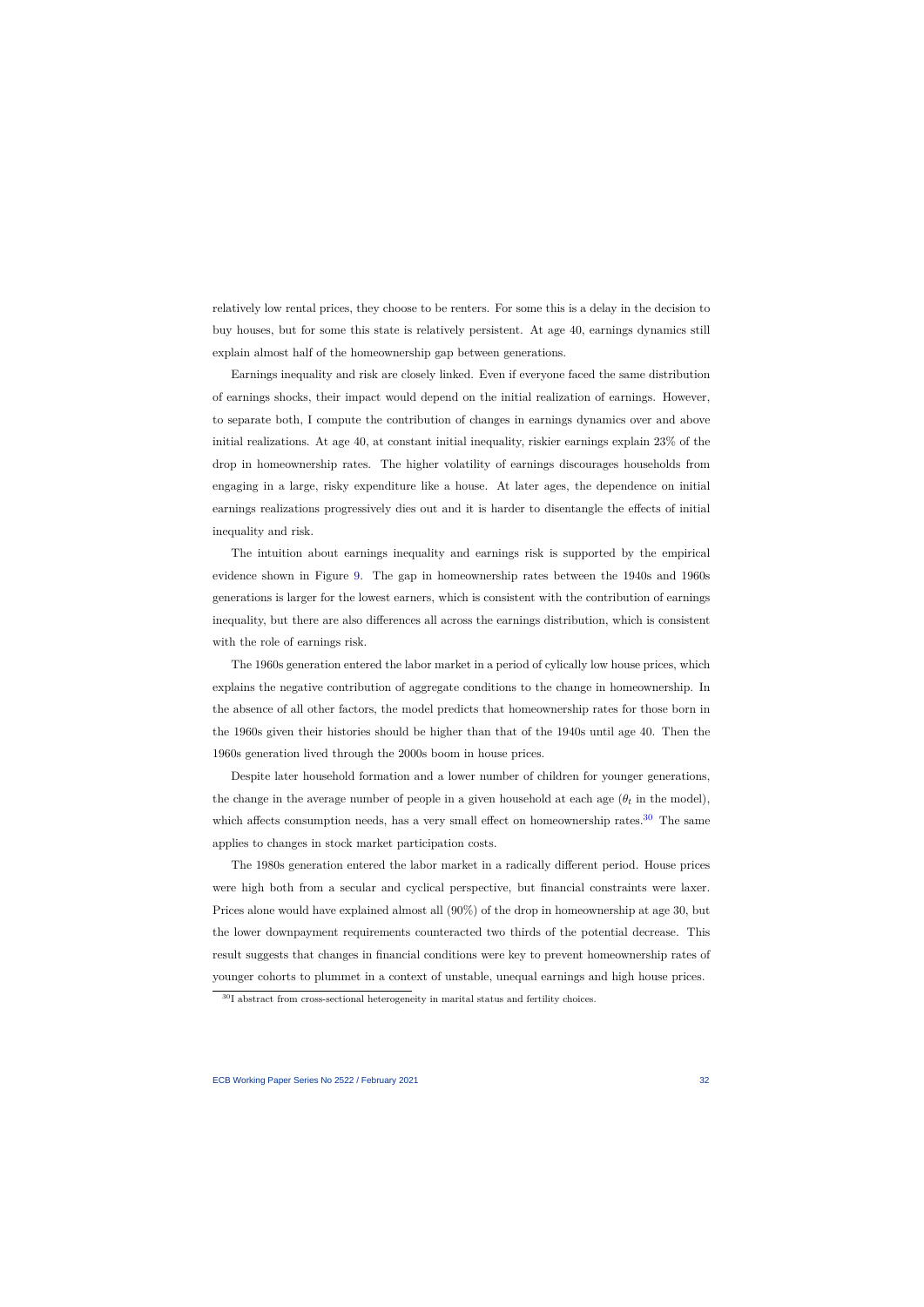The remainder of the difference, over 70 percent, is accounted for by earnings dynamics. For this generation, earnings risk is more relevant than for the 1960s group, which is consistent with the empirical observations in Figure [1](#page-12-0) (middle right) and also with Figure [9,](#page-33-1) which shows that there was a decrease in homeownership across the earnings distribution, more so than for the 1960s cohort.[31](#page-33-2)



Figure 9: Homeownership by cohorts, by percentile of the earnings distribution at age 35

In all of these experiments, earnings dynamics are computed on household income, so they embed other factors that changed over the generations such as the timing of family formation. However, as shown in Appendix [F.3,](#page-73-0) these results are robust to focusing on married couples alone. Additionally, these counterfactual experiments assume that housing supply is perfectly elastic and so house prices would not react to the increase in housing demand induced by the change in the earnings process. In Appendix [E.4](#page-67-0) I relax this assumption and show that a reduction in earnings inequality and risk would imply a significant increase in homeownership for younger cohorts even if we assume that the increase in demand would drive prices up.

## <span id="page-33-1"></span>**6.3 Explaining the changes in stock market participation**

Understanding the increase in stock market participation documented in Section [2](#page-8-2) requires taking into account not only the changes in earnings dynamics and asset returns, but also the progressive reduction in the cost of access to financial markets over time, which is partially related with the introduction of tax-advantaged, employer-sponsored retirement plans.

<span id="page-33-2"></span><span id="page-33-0"></span><sup>31</sup>Appendix [E.3](#page-66-0) shows that using a counterfactual in which earnings processes are exchanged, ceteris paribus, generates even larger effects of earnings dynamics on homeownership.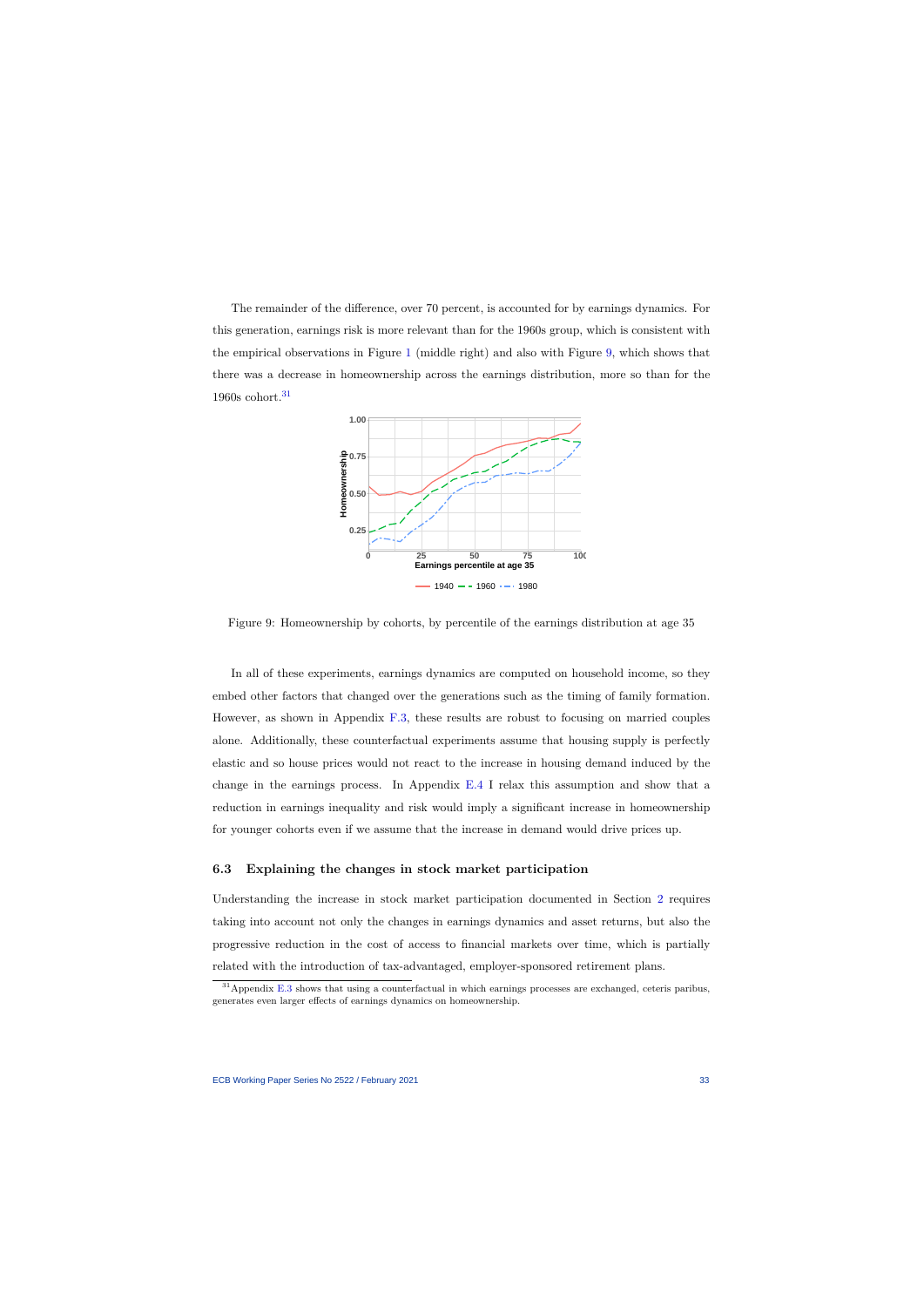Figure [10](#page-34-0) shows the implications of the model in terms of stock market participation when these changes are taken into account. More specifically, it assumes that stock market participation costs are 30% lower for the 1960s and 70% lower for the 1980s generation than they were for the 1940s generation, and additionally that the initial share of people with positive participation in the stock market has increased over the generations from just below 20% to 25% and 30%. Both of these changes capture the reduction in information costs and the effect of auto-enrolment.[32](#page-34-1)

If the reduction of participation costs is not taken into account, even under the assumption that the initial condition has changed, the profiles generated by the model are counterfactual (right panel of Figure [10\)](#page-34-0). The fiscal incentives of IRAs and  $401(k)$ s do not explain the increase in stock market participation either (see Appendix [F.5\)](#page-74-0).



Figure 10: Stock market participation by age and cohort, data vs model. Left: main model; right: constant participation costs

#### **6.4 Implications for wealth accumulation**

<span id="page-34-0"></span>As a result of these changes in earnings dynamics and asset returns, many younger households are accumulating less wealth than similarly-ranked households in earlier generations (left panel of Figure [11\)](#page-35-0). The right hand side panel of Figure [11](#page-35-0) shows that housing played a key role in this change. Whilst the fully-fledged model (dotted lines) can replicate a decrease in wealth accumulation, the model where households do not enjoy owner-occupied housing (solid lines) counterfactually generates similar levels of wealth for most of the wealth distribution of both generations. Households in the 1940s and 1960s generations used to save more because they bought houses, partially because they enjoyed owning them, which made them act as an indirect

<span id="page-34-1"></span> $32$ Appendix [F.4](#page-74-1) shows that changing the fixed cost of participation for per-period participation costs can generate similar patterns, but a worse life-cycle fit.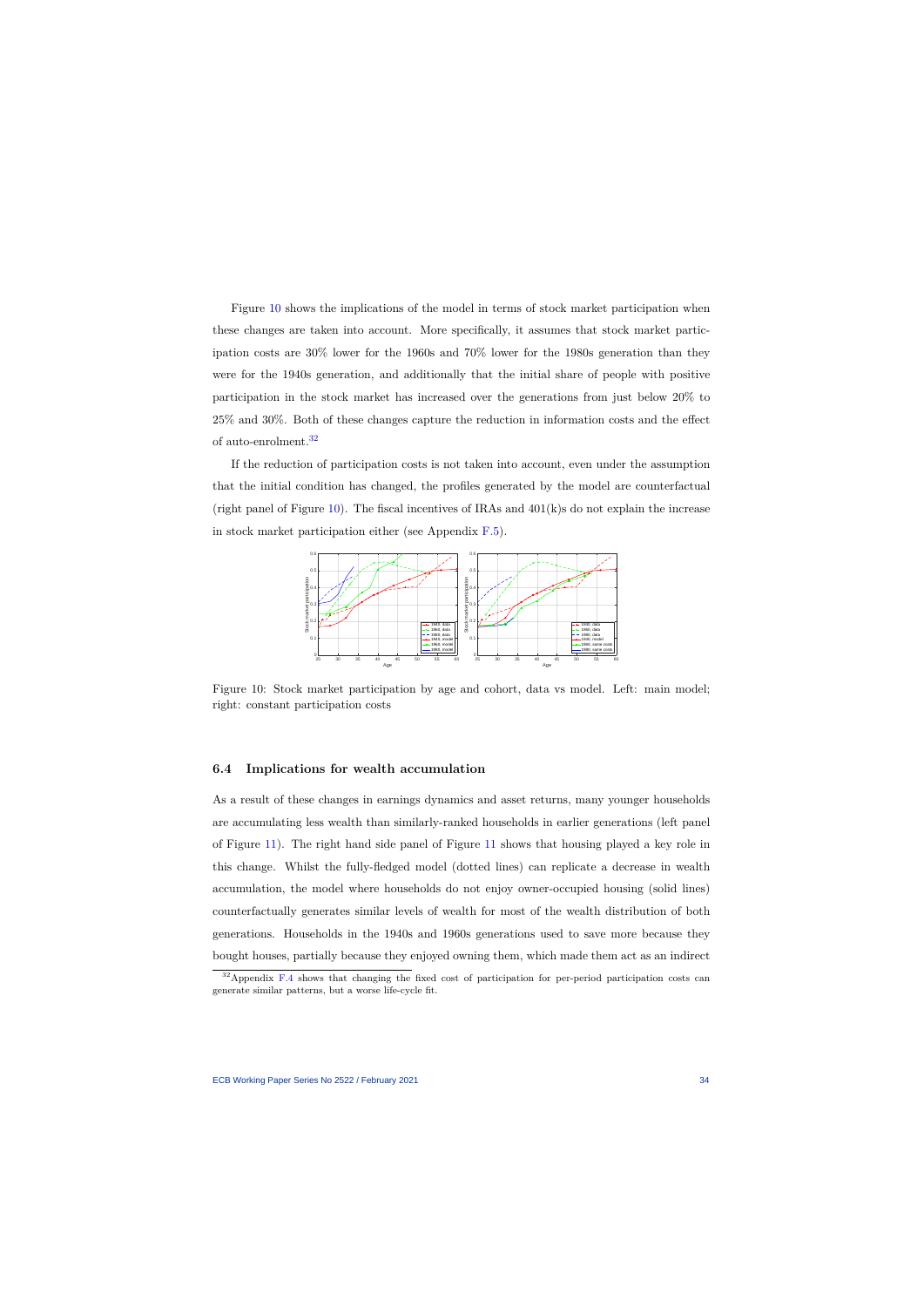way of forced savings. Additionally, homeowners could use their mortgages as leverage. When, because of changes in earnings dynamics, house prices, and financial conditions, households cannot access houses or buy them later, these forces are not in play and households save less.



Figure 11: Net worth by wealth percentile, ages 30-40, by generation. Left, SCF data (not available for 1940s); right: model implied. Units are multiples of average income. For clarity, the top 5% and bottom 15% of the wealth distribution are not reported.

Given that 35-year-olds frequently do not have fully equity on their homes, the gap in wealth accumulation between generations is likely to become larger as households age and miss out on house price appreciation. In Appendix [F.8](#page-78-0) I conduct a simulation exercise in which I predict, under a set of alternative assumptions, the evolution of homeownership rates and other economic variables for the 1980s generation beyond 2015-2020. The median prediction shows that the 1980s generation will catch up with the 1960s generation, but not with the 1940s, in terms of homeownership, and that it will accumulate more financial wealth than earlier cohorts.

<span id="page-35-0"></span>However, financial wealth might not be a perfect substitute for housing wealth. Because fewer households participate in the stock market than become homeowners, and because relatively poorer households do not benefit from leverage when they invest in the stock market, it is likely that these changes in household portfolios will lead to increased wealth inequality. In particular, the model predicts that wealth inequality will continue to grow, unless stock market participation costs are reduced such that more than three quarters of the population access the stock market by age 60. The larger the share of households that participate in the stock market, the stronger the negative effect on wealth inequality.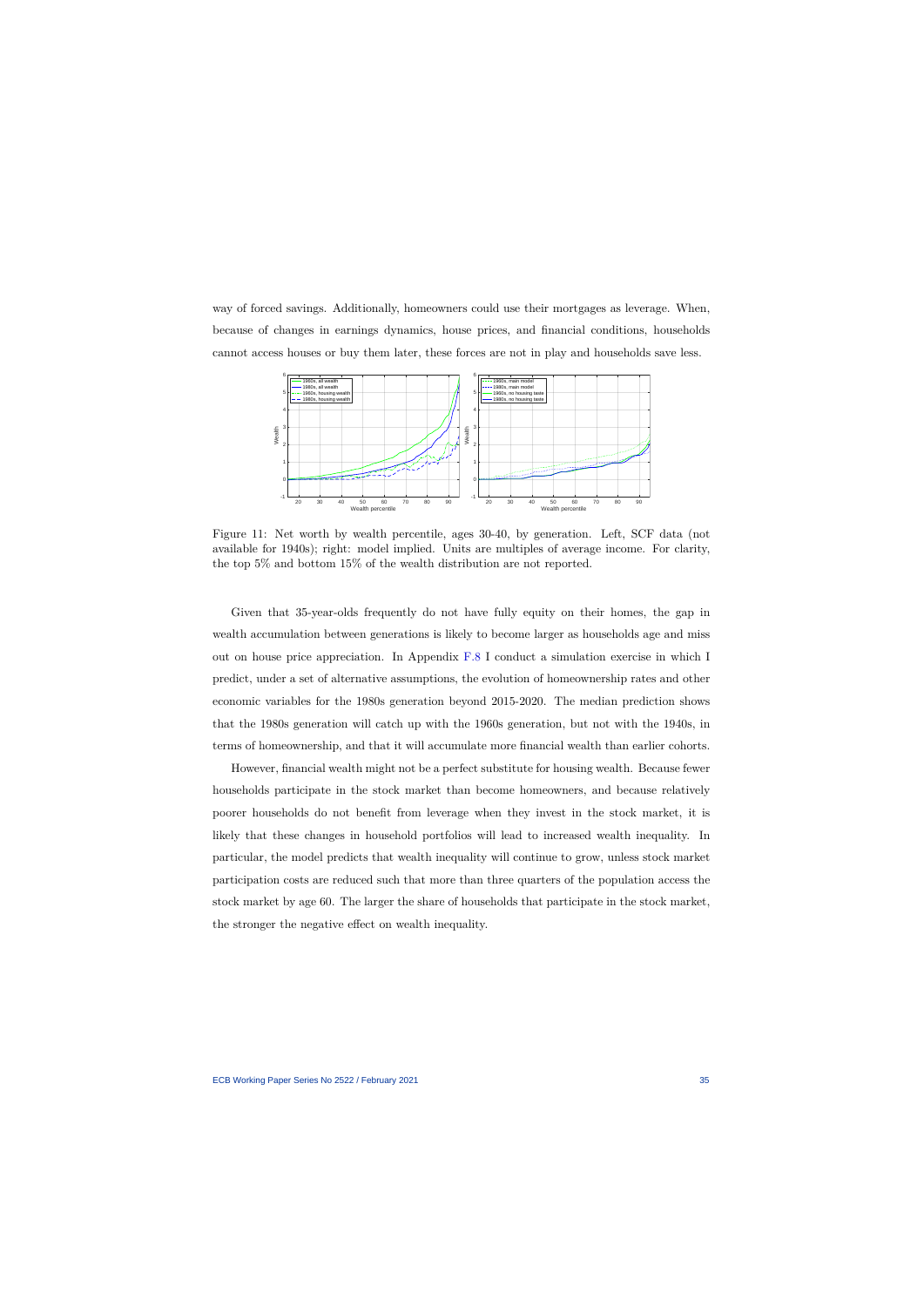#### **6.5 Alternative specifications**

Appendix [F](#page-71-0) shows a set of robustness checks. They show that starting households at zero wealth [\(F.1\)](#page-71-1), considering changes in marital dynamics and family formation [\(F.3\)](#page-73-0), per-period stock market participation costs  $(F.4)$ , local correlation of income shocks and house prices  $(F.6)$ , and alternative versions of the discretization of houses [\(F.7\)](#page-77-0) do not affect the main messages in this paper. Appendix [F.2](#page-72-0) shows that a canonical earnings process would overestimate the intergenerational decrease in homeownership by overweighting the role of large initial inequality.

# **7 Conclusion**

In this paper, I study how changes in earnings dynamics over different cohorts have affected their homeownership and portfolio choice decisions. First, I provide empirical evidence, extracted from PSID and SCF data dating back to the 1960s, that there has been a secular increase in household earnings inequality and risk, together with substantial reductions in homeownership and an increase in stock market participation.

Second, I design a flexible earnings process that accomodates rich features of earnings risk, which can be correlated with the aggregate performance of the economy and asset returns. This process replicates features of earnings data by age, over the earnings distribution, and over the business cycle, including the sluggish recovery after a recession.

Third, I develop a rich life-cycle model of housing and portfolio choice with a relatively parsimonious parametrization. Key elements are a taste for owner-occupied housing, a minimum size for houses, transaction costs, and stock market entry participation costs. I use the model to explain the intergenerational changes I observe in the data without assuming preference changes across generations. Differences in earnings dynamics account for more than half of the reduction in homeownership at ages 30-35.

My findings suggest that intergenerational changes are important for studies of household earnings, consumption, and wealth accumulation. At any point in time, the cross-sectional distribution of the economy is formed by many different households who have lived through different histories of shocks at different points in their lives. Acknowledging this fact matters to understand the economic decisions that have led them to be where they are today, and thus to infer parameters to study the effects of policies or the evolution of the economy. These results are of interest to policymakers who care about homeownership, intergenerational redistribution,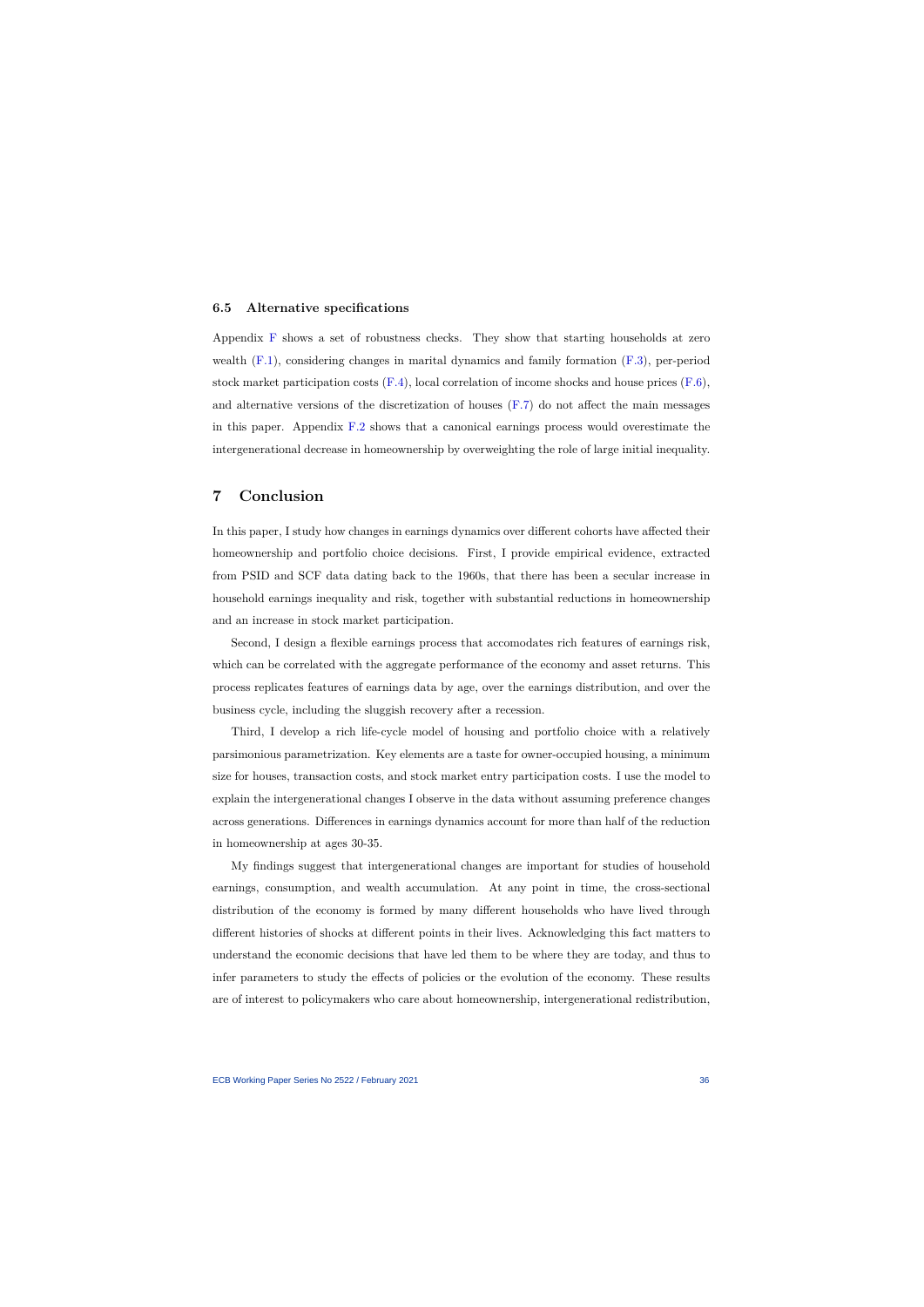and the evolution of inequality.

Finally, this paper also adds to a burgeoning literature that points out that considering household portfolio compositions is important for many macroeconomic questions, such as consumption responses to shocks or wealth accumulation over the life cycle.

# **References**

- Acemoglu, Daron and Autor, David (2011), Skills, tasks and technologies: Implications for employment and earnings, *in* 'Handbook of labor economics', Vol. 4, Elsevier, pp. 1043–1171.
- Alan, Sule (2006), 'Entry costs and stock market participation over the life cycle', *Review of Economic Dynamics* **9**(4), 588–611.
- Ameriks, John and Zeldes, Stephen P (2004), 'How do household portfolio shares vary with age', Working paper.
- Arellano, Manuel, Blundell, Richard and Bonhomme, Stéphane (2017), 'Earnings and consumption dynamics: a nonlinear panel data framework', *Econometrica* **85**(3), 693–734.
- Attanasio, Orazio P, Bottazzi, Renata, Low, Hamish W, Nesheim, Lars and Wakefield, Matthew (2012), 'Modelling the demand for housing over the life cycle', *Review of Economic Dynamics* **15**(1), 1–18.
- Bansal, Ravi and Yaron, Amir (2004), 'Risks for the long run: A potential resolution of asset pricing puzzles', *The journal of Finance* **59**(4), 1481–1509.
- <span id="page-37-0"></span>Barro, Robert J (2006), 'Rare disasters and asset markets in the twentieth century', *The Quarterly Journal of Economics* **121**(3), 823–866.
- Barro, Robert J (2009), 'Rare disasters, asset prices, and welfare costs', *American Economic Review* **99**(1), 243–64.
- Becker, Thomas A and Shabani, Reza (2010), 'Outstanding debt and the household portfolio', *Review of Financial Studies* **23**(7), 2900–2934.
- Benabou, Roland (2002), 'Tax and education policy in a heterogeneous-agent economy: What levels of redistribution maximize growth and efficiency?', *Econometrica* **70**(2), 481–517.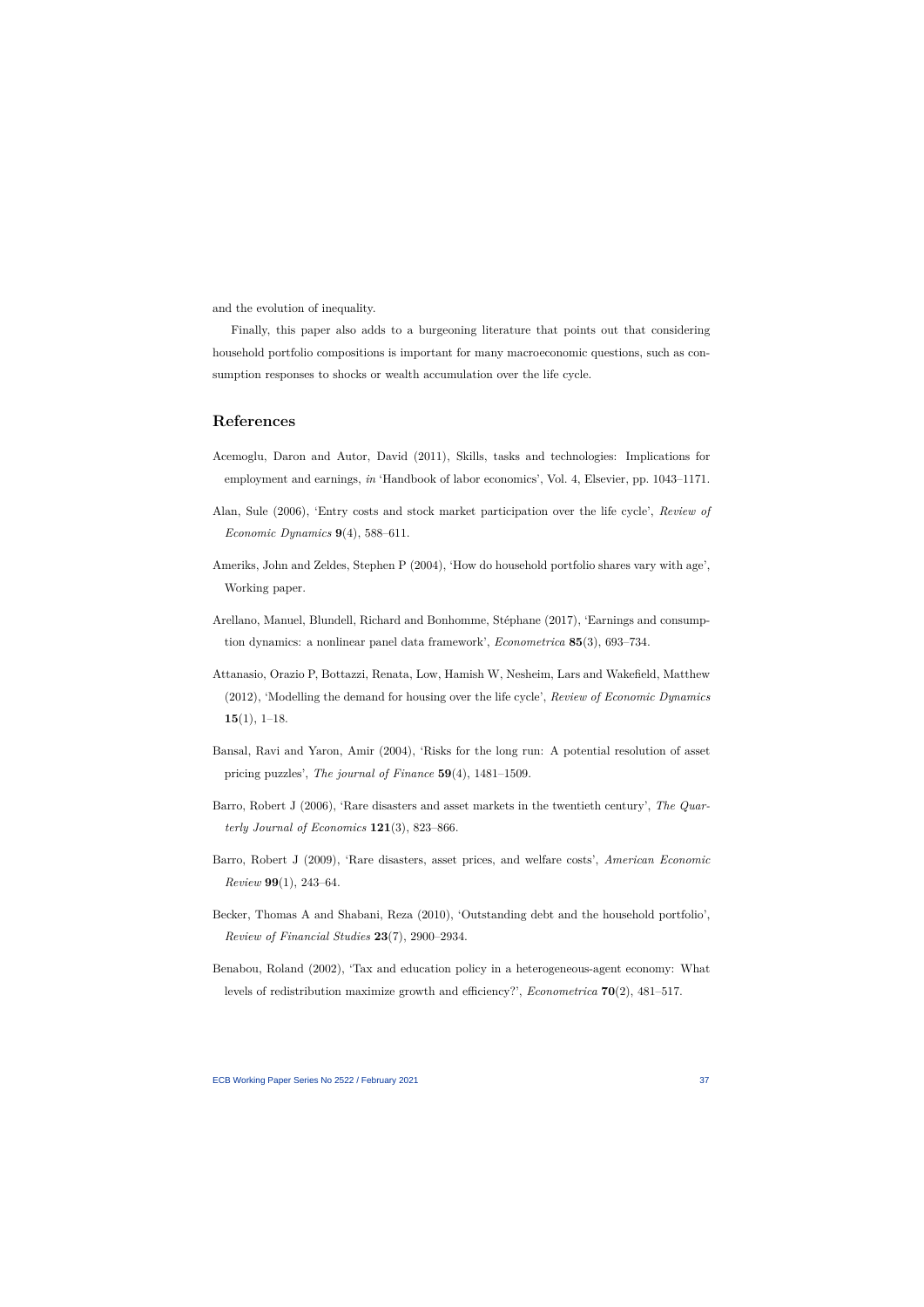- Borella, Margherita, De Nardi, Mariacristina and Yang, Fang (2019), The lost ones: the opportunities and outcomes of non-college educated americans born in the 1960s, Technical report, NBER Working Paper.
- Busch, Christopher and Ludwig, Alexander (2017), Higher-order income risk over the business cycle: A parametric approach, Technical report, mimeo.
- Campbell, John Y and Yogo, Motohiro (2006), 'Efficient tests of stock return predictability', *Journal of financial economics* **81**(1), 27–60.
- Chambers, Matthew, Garriga, Carlos and Schlagenhauf, Don (2016), 'The postwar conquest of the home ownership dream', *FRB St. Louis Working Paper* (2016-7).
- Chambers, Matthew, Garriga, Carlos and Schlagenhauf, Don E (2009), 'Accounting for changes in the homeownership rate', *International Economic Review* **50**(3), 677–726.
- Chambers, Matthew, Garriga, Carlos and Schlagenhauf, Donald E (2013), Did housing policies cause the postwar boom in homeownership?, Technical report, National Bureau of Economic Research.
- Chetty, Raj, Sándor, László and Szeidl, Adam (2017), 'The effect of housing on portfolio choice', *The Journal of Finance* **72**(3), 1171–1212.
- Cocco, Joao F (2005), 'Portfolio choice in the presence of housing', *Review of Financial studies* **18**(2), 535–567.
- Cocco, Joao F, Gomes, Francisco J and Maenhout, Pascal J (2005), 'Consumption and portfolio choice over the life cycle', *Review of financial Studies* **18**(2), 491–533.
- Davis, Morris A and Ortalo-Magné, François (2011), 'Household expenditures, wages, rents', *Review of Economic Dynamics* **14**(2), 248–261.
- Davis, Morris A, Lehnert, Andreas and Martin, Robert F (2008), 'The rent-price ratio for the aggregate stock of owner-occupied housing', *Review of Income and Wealth* **54**(2), 279–284.
- De Nardi, Mariacristina (2004), 'Wealth inequality and intergenerational links', *Review of Economic Studies* **71**, 743–768.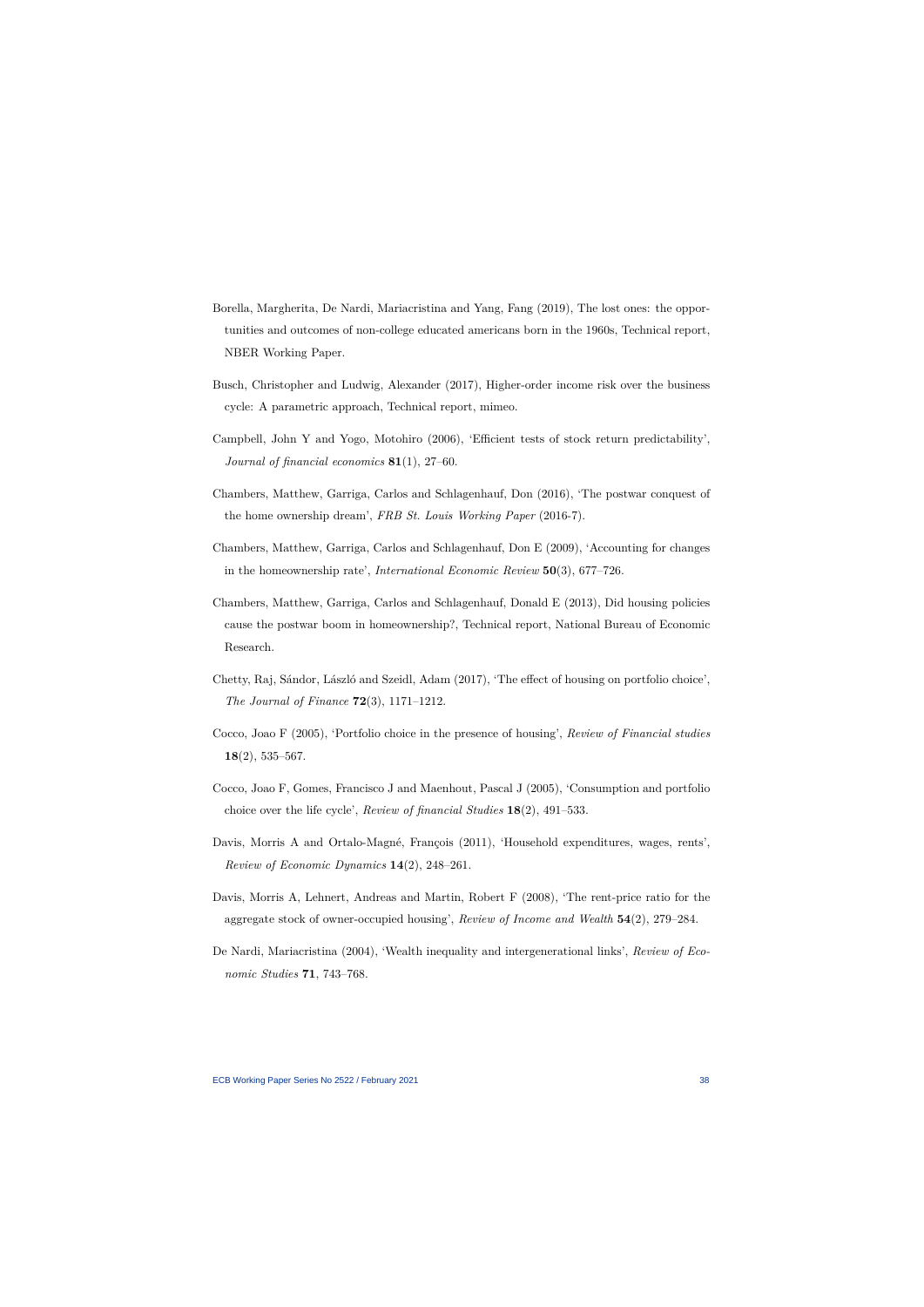- De Nardi, Mariacristina, Fella, Giulio and Paz-Pardo, Gonzalo (2020), 'Nonlinear household earnings dynamics, self-insurance, and welfare', *Journal of the European Economic Association* **18**(2), 890–926.
- Duca, John V, Muellbauer, John and Murphy, Anthony (2011), 'House prices and credit constraints: Making sense of the us experience', *The Economic Journal* **121**(552), 533–551.
- Dynan, Karen E, Elmendorf, Douglas W and Sichel, Daniel E (2006), 'Can financial innovation help to explain the reduced volatility of economic activity?', *Journal of monetary Economics* **53**(1), 123–150.
- <span id="page-39-0"></span>Epstein, Larry G and Zin, Stanley E (1989), 'Substitution, risk aversion, and the temporal behavior of consumption and asset returns: A theoretical framework', *Econometrica: Journal of the Econometric Society* pp. 937–969.
- Fagereng, Andreas, Gottlieb, Charles and Guiso, Luigi (2017), 'Asset market participation and portfolio choice over the life-cycle', *The Journal of Finance* **72**(2), 705–750.
- Fagereng, Andreas, Holm, Martin Blomhoff, Moll, Benjamin and Natvik, Gisle (2019), 'Saving behavior across the wealth distribution: The importance of capital gains', Working paper.
- Falcettoni, Elena and Schmitz, James (2018), 'Public policies to alleviate the housing crisis', mimeo.
- Fetter, Daniel K (2013), 'How do mortgage subsidies affect home ownership? evidence from the mid-century gi bills', *American Economic Journal: Economic Policy* **5**(2), 111–47.
- Fischer, Marcel and Khorunzhina, Natalia (2019), 'Housing decision with divorce risk', *International Economic Review* .
- Fisher, Jonas DM and Gervais, Martin (2011), 'Why has home ownership fallen among the young?', *International Economic Review* **52**(3), 883–912.
- Flavin, Marjorie and Yamashita, Takashi (2011), 'Owner-occupied housing: life-cycle implications for the household portfolio', *The American Economic Review* **101**(3), 609–614.
- Fraumeni, Barbara (1997), 'The measurement of depreciation in the us national income and product accounts', *Survey of Current Business - US Department of Commerce* **77**, 7–23.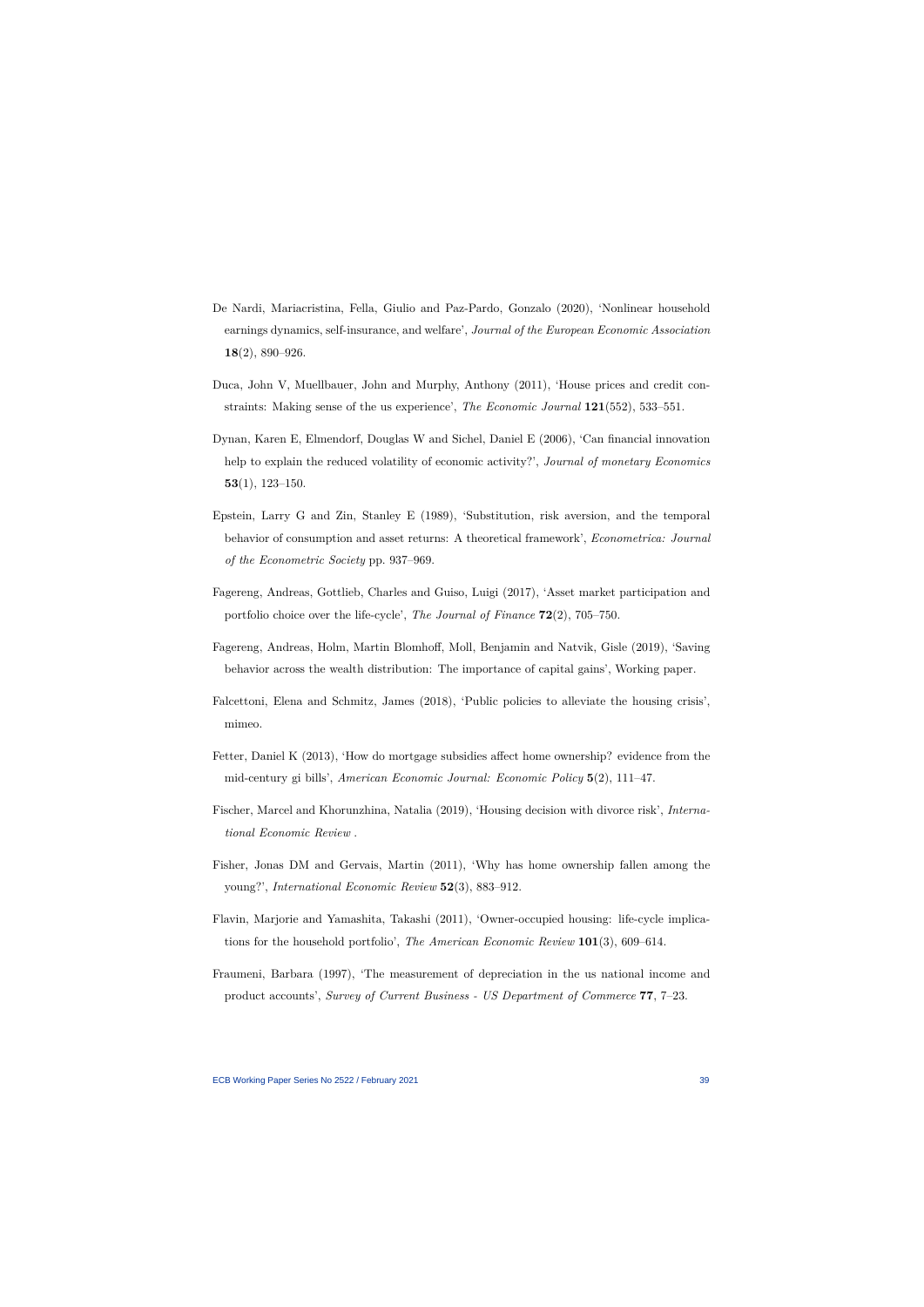- Gerardi, Kristopher, Rosen, Harvey S and Willen, Paul (2007), Do households benefit from financial deregulation and innovation? the case of the mortgage market, Technical report, National Bureau of Economic Research.
- Gervais, Martin (2002), 'Housing taxation and capital accumulation', *Journal of Monetary Economics* **49**(7), 1461–1489.
- Glaeser, Edward L, Gottlieb, Joshua D and Gyourko, Joseph (2012), Can cheap credit explain the housing boom?, *in* 'Housing and the financial crisis', University of Chicago Press, pp. 301– 359.
- Goldin, Claudia Dale and Katz, Lawrence F (2009), *The race between education and technology*, Harvard University Press.
- Gomes, Francisco and Michaelides, Alexander (2005), 'Optimal life-cycle asset allocation: Understanding the empirical evidence', *The Journal of Finance* **60**(2), 869–904.
- Gourinchas, Pierre-Olivier and Parker, Jonathan A. (2002), 'Consumption over the life cycle', *Econometrica* **70**(1), 47–89.
- Guvenen, Fatih, Kaplan, Greg, Song, Jae and Weidner, Justin (2017), 'Lifetime incomes in the united states over six decades'.
- Guvenen, Fatih, Karahan, Fatih, Ozkan, Serdar and Song, Jae (2016), What do data on millions of U.S. workers reveal about life-cycle earnings risk? Working paper, University of Minnesota.
- Guvenen, Fatih, Ozkan, Serdar and Song, Jae (2014), 'The nature of countercyclical income risk', *Journal of Political Economy* **122**(3), pp. 621–660.
- <span id="page-40-2"></span>Heathcote, Jonathan, Storesletten, Kjetil and Violante, Giovanni L (2005), 'Two views of inequality over the life cycle', *Journal of the European Economic Association* **3**(2-3), 765–775.
- <span id="page-40-1"></span>Hurd, Michael D and Smith, James P (2001), Anticipated and actual bequests, *in* 'Themes in the Economics of Aging', University of Chicago Press, pp. 357–392.
- <span id="page-40-0"></span>Iacoviello, Matteo and Pavan, Marina (2013), 'Housing and debt over the life cycle and over the business cycle', *Journal of Monetary Economics* **60**(2), 221–238.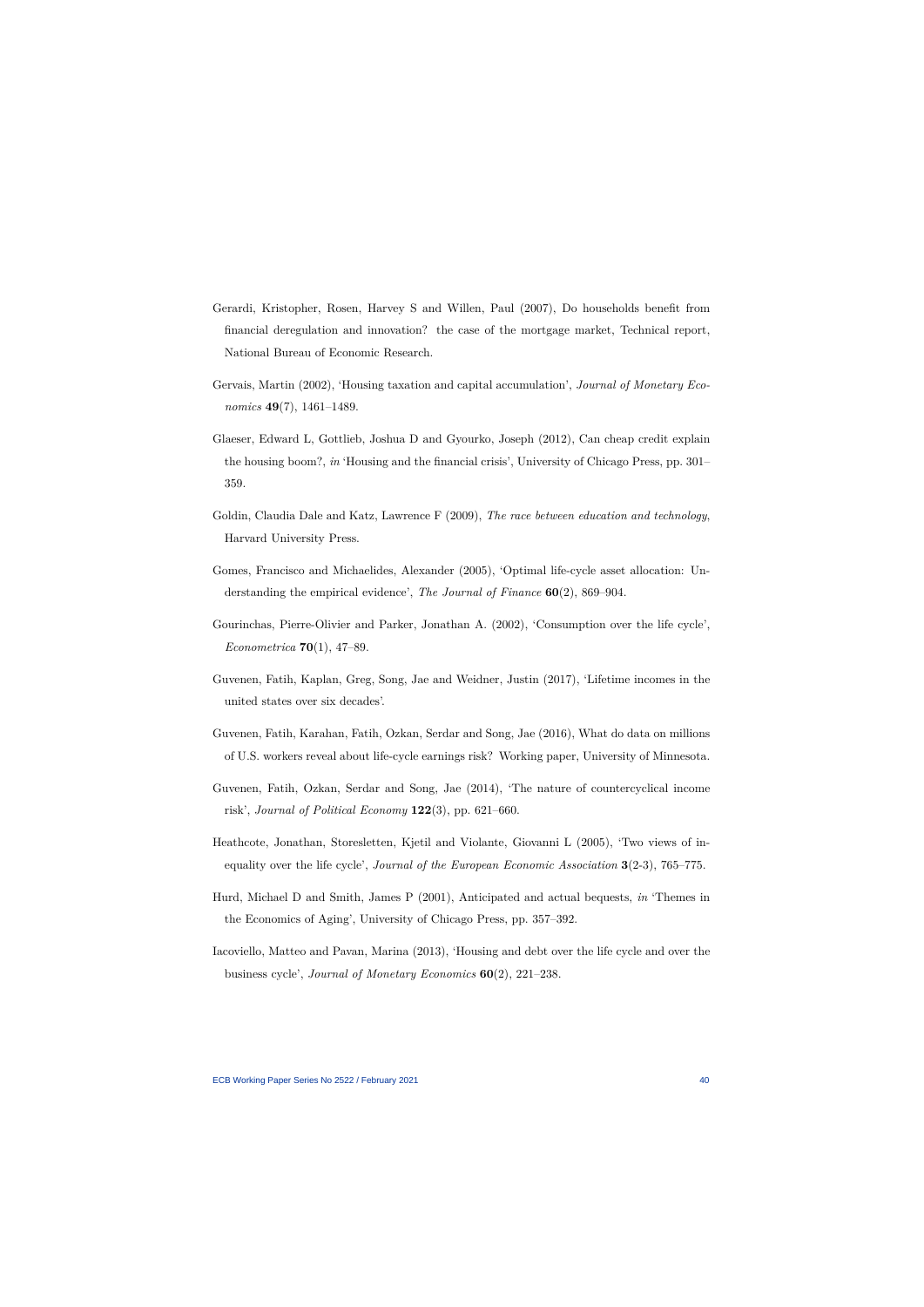- Johnson, Kathleen W and Li, Geng (2010), 'The debt-payment-to-income ratio as an indicator of borrowing constraints: Evidence from two household surveys', *Journal of Money, Credit and Banking* **42**(7), 1373–1390.
- Kaplan, Greg and Violante, Giovanni L (2014), 'A model of the consumption response to fiscal stimulus payments', *Econometrica* **82**(4), 1199–1239.
- Lovenheim, Michael F (2011), 'The effect of liquid housing wealth on college enrollment', *Journal of Labor Economics* **29**(4), 741–771.
- Mankiw, N Gregory and Weil, David N (1989), 'The baby boom, the baby bust, and the housing market', *Regional science and urban economics* **19**(2), 235–258.
- Martin, Robert F (2005), 'The baby boom: predictability in house prices and interest rates', *FRB International Finance Discussion Paper* (847).
- Mitchell, Olivia S and Phillips, John WR (2006), 'Social security replacement rates for alternative earnings benchmarks'.
- Nakajima, Makoto (2005), 'Rising earnings instability, portfolio choice, and housing prices', *Unpublished Manuscript* .
- Nakajima, Makoto (2010), 'Optimal capital income taxation with housing', Working paper.
- Pesaran, M Hashem and Timmermann, Allan (1995), 'Predictability of stock returns: Robustness and economic significance', *The Journal of Finance* **50**(4), 1201–1228.
- Ruggles, Steven, Flood, Sarah, Goeken, Ronald, Grover, Josiah, Meyer, Erin, Pacas, Jose and Sobek, Matthew (2020), 'Ipums usa: Version 10.0 [dataset]', Minneapolis, MN. https://doi.org/10.18128/D010.V10.0.
- Santos, Cezar and Weiss, David (2016), '"why not settle down already?" a quantitative analysis of the delay in marriage', *International Economic Review* **57**(2), 425–452.
- Smith, Lawrence B, Rosen, Kenneth T and Fallis, George (1988), 'Recent developments in economic models of housing markets', *Journal of economic literature* **26**(1), 29–64.
- <span id="page-41-0"></span>Sommer, Kamila (2016), 'Fertility choice in a life cycle model with idiosyncratic uninsurable earnings risk', *Journal of Monetary Economics* **83**, 27–38.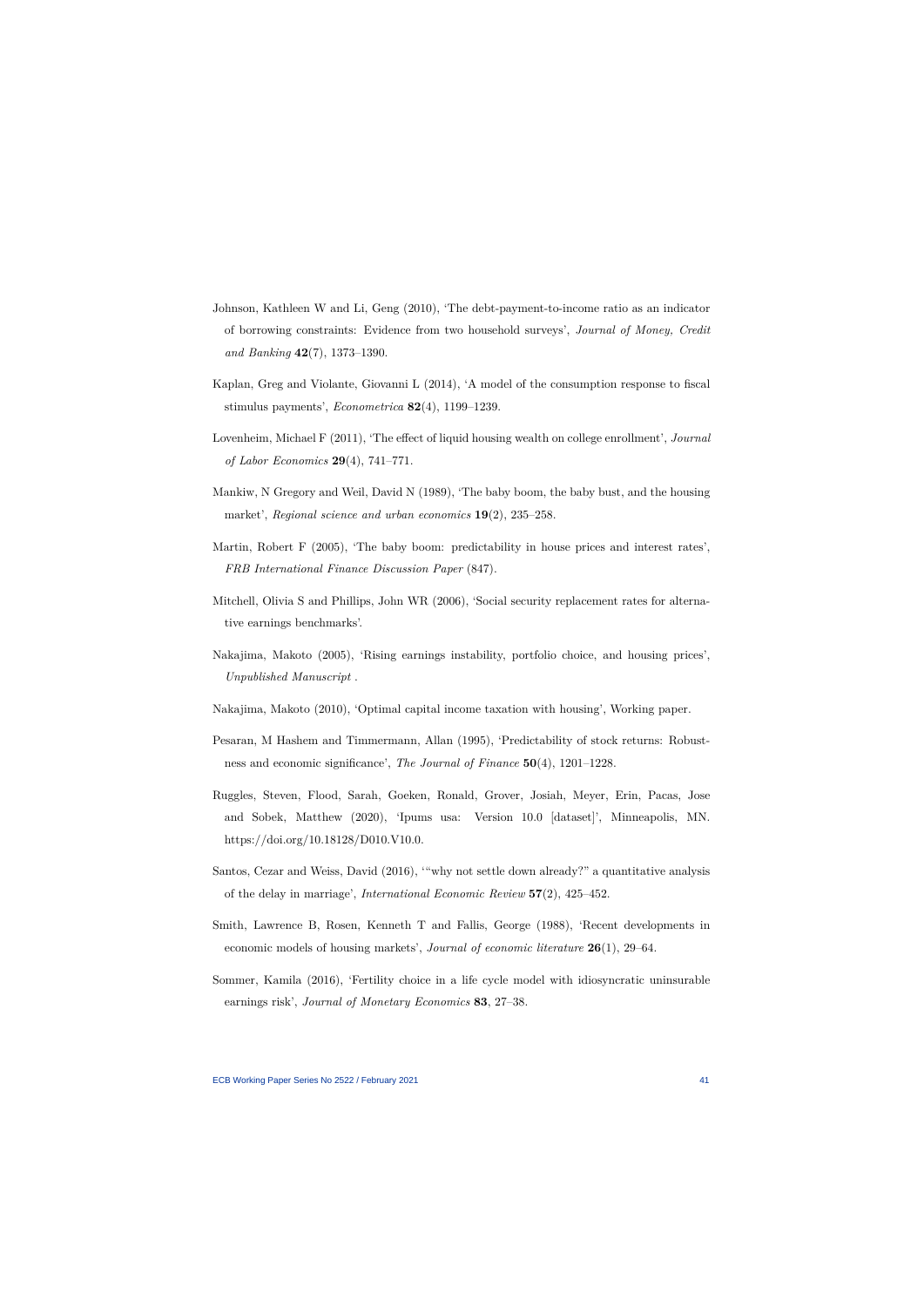- Storesletten, Kjetil, Telmer, Chris I. and Yaron, Amir (2004), 'Cyclical dynamics in idiosyncratic labor-market risk', *Journal of Political Economy* **112**, 695–717.
- Vestman, Roine (2012), 'Limited stock market participation among renters and home owners'.
- <span id="page-42-0"></span>Yao, Rui and Zhang, Harold H (2005), 'Optimal consumption and portfolio choices with risky housing and borrowing constraints', *Review of Financial studies* **18**(1), 197–239.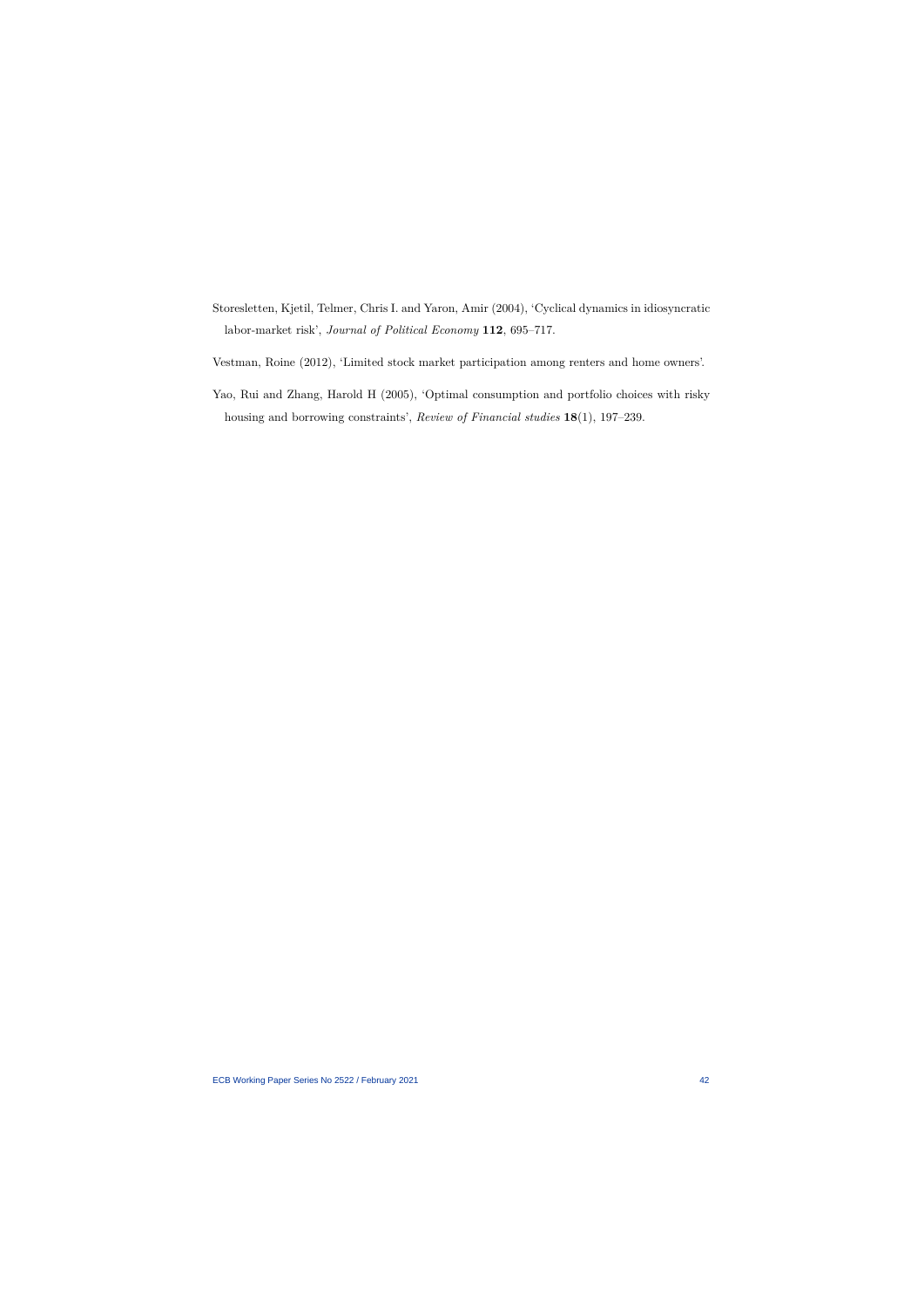# **A Data**

The data used in this paper is taken mostly from the Panel Study of Income Dynamics (PSID) and the Survey of Consumer Finances (SCF). The former is particularly valuable because it allows to follow several cohorts of households over a very long period of time (1968-2013), and it is the base for the estimation of the earnings process and most of the housing-related measures. However, it contains, particularly in its earlier periods, very limited information about stock market participation, wealth, and financial asset allocation of households. For these measures I rely on the Survey of Consumer Finances, which contains very detailed information about households' balance sheets. However, with limited exceptions, it lacks a panel dimension.

I now briefly describe the characteristics of each of the surveys, the sample selection criteria, and the estimation of the several targets and profiles used in the paper.

# **A.1 PSID**

The Panel Study of Income Dynamics (PSID) follows a large number of U.S. households and their qualifying spinoffs since 1968 and provides information about demographic characteristics, sources of income, housing status, and, since more recently, their wealth and consumption. When it started, the PSID was composed of two main subsamples: the SRC (Survey Research Center), which was designed to be representative of the U.S. population at the time and which is a random sample itself, and the SEO (Survey of Economic Opportunity), which oversampled the poor. Later, the PSID was augmented with the Immigrant and Latino subsamples.

The survey was yearly from 1968 to 1997, and started being biennial since then. Wealth information was available in the 1984, 1989, 1994 waves, and from 1999 onwards, and has become progressively richer and improved in quality. Since 1999 it broadly replicates the wealth inequality patterns present in the SCF without oversampling the richest.

For my main results, I drop the SEO, Latino and Immigrant samples and am therefore left with a random sample, which makes computations simpler given that weights are not needed [Haider](#page-82-0) [\(2001\)](#page-82-0). However, the weighting of the final dataset can be affected by attrition and the sample selection requirements. In Appendix [C](#page-50-0) I report how different sample selection and deflation procedures affect some key features of the earnings process.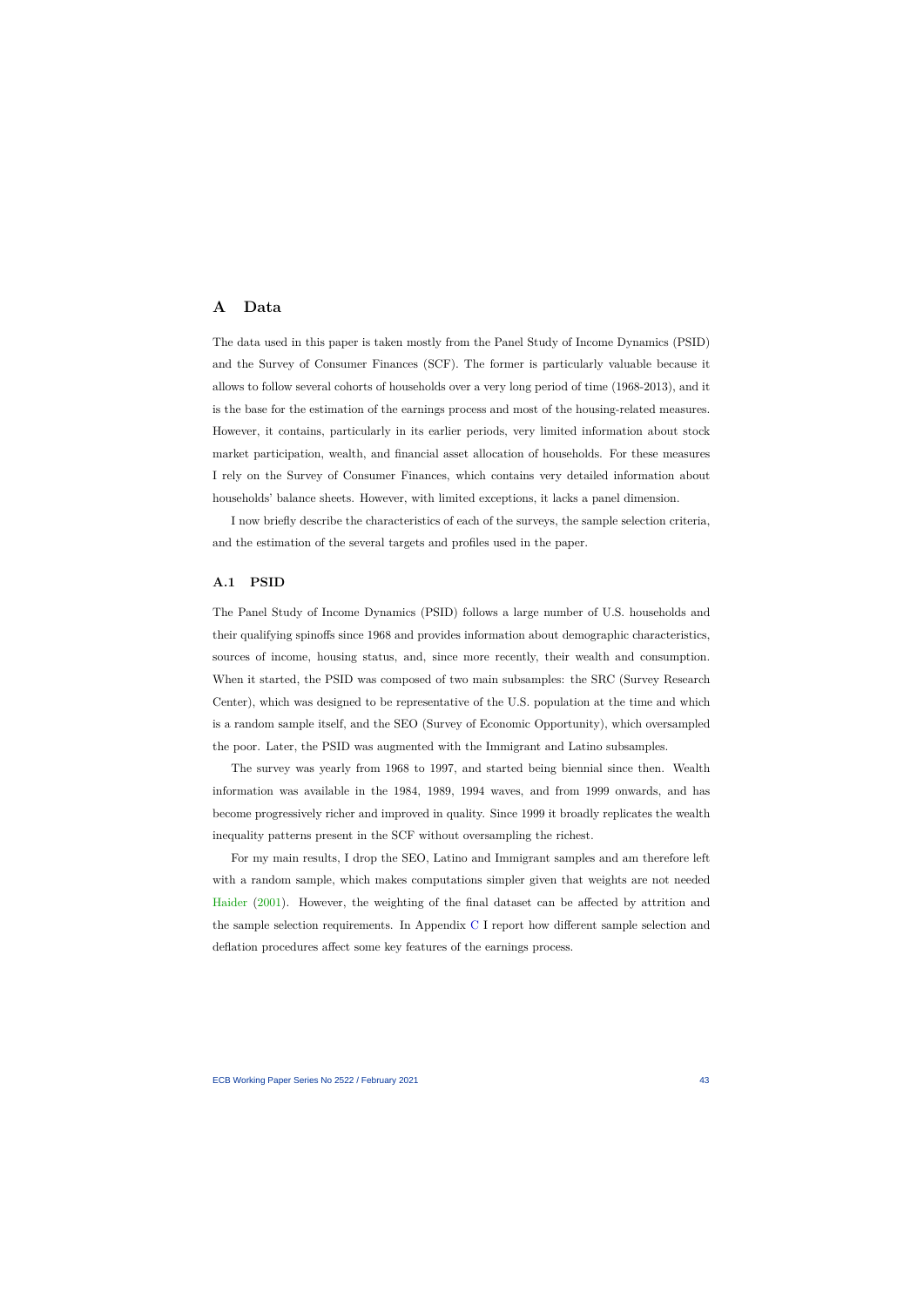#### **A.1.1 Measures and sample selection**

In the PSID data, I define cohorts as follows:

- The **1940s cohort** are the households whose head was born between 1940 and 1950. For the estimation of the income process, I increase the sample size and consider households between 1930 and 1950. For simulation purposes, I consider they were born in 1942.
- The **1960s cohort** are households whose head was born between 1960 and 1970 (1950-1970 for the income process). For simulation purposes, I consider they were born in 1962.
- The **1980s cohort** are households whose head was born between 1980 and 1990 (1970-1990 for the income process). For simulation purposes, I consider they were born in 1982.

Naturally, the changes in earnings dynamics, homeownership, etc. have happened progressively over time and do not necessarily correspond with the admittedly arbitraty boundaries set. To some extent, the features of the 1940s earnings process are a weighted average of the earnings process of people born between 1930 and 1950. However, including those allows me to increase the sample sizes, and to obtain more observations of people going through a recession at different ages.

For the earnings process, I assume that all business cycle effects are absorbed by the businesscycle dependent process, so I do not extract year effects. For the representation of changes in earnings risk and the computation of age-efficiency profiles, I extract a linear yearly trend from earnings data.

The estimation of the household income process requires eliminating households that display very low attachment to the labor market (whose labor income in a given year is below a minimum level of \$1500 in 2013 prices). This assumption is standard in the earnings processes literature (see [De Nardi et al.](#page-39-0) [\(2020\)](#page-39-0) for details) and avoids issues related with taking logs of very small numbers. Furthermore, I also drop those households for whom there are no two consecutive observations available.

For the older ages of the younger cohorts, there are some cases in which there are very few observations for a particular combination of the labor market aggregate state, which are not sufficient for the estimation of the flexible parameters. In those cases I replace the missing cohort-age-states with their correspondent levels of the previous cohort. This affects the 1960s cohort after age 50 for the states of recovery and staying in a recession, and the 1980s cohort for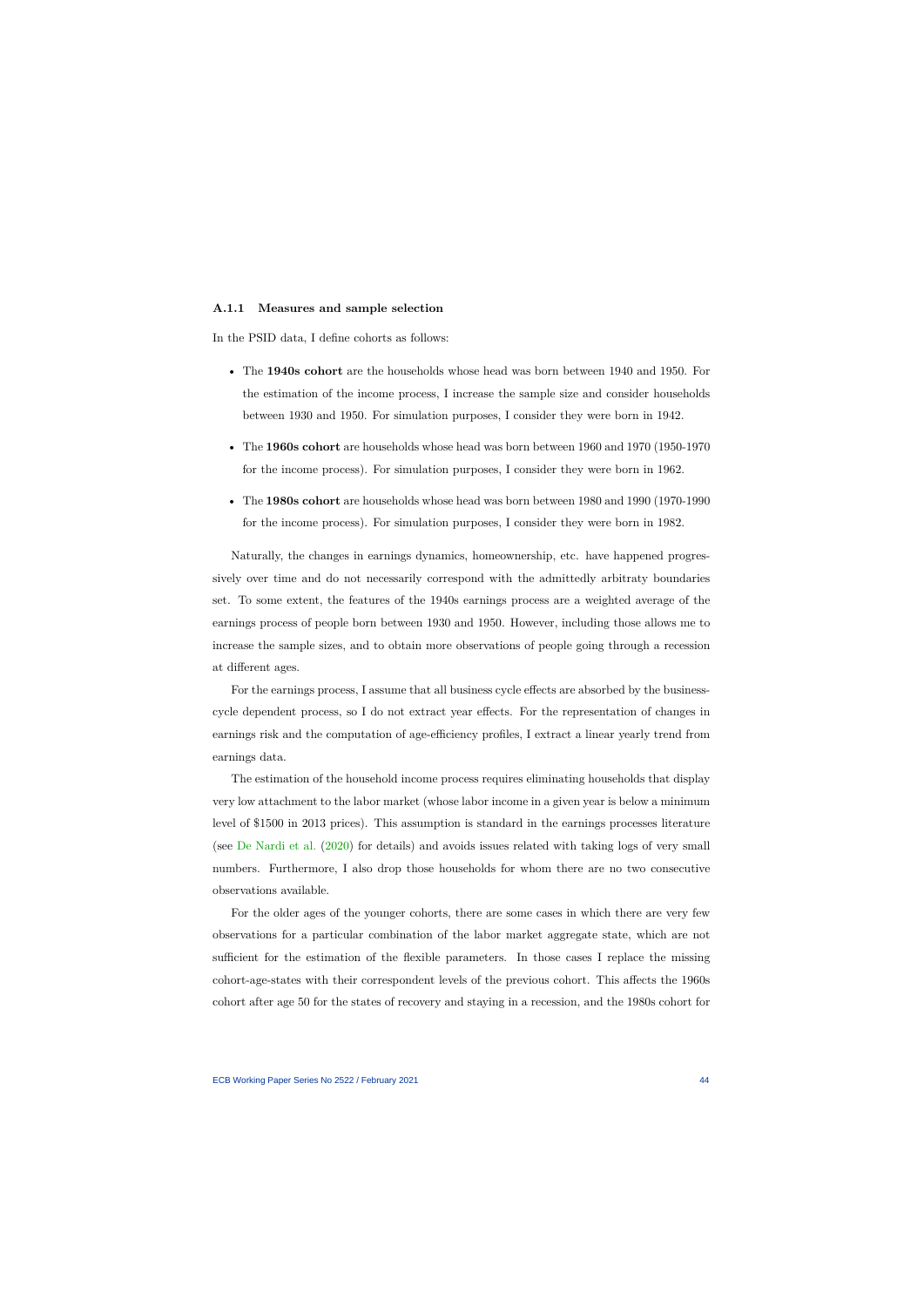all states related to a recession after age 30. I follow a similar procedure for years which are not yet observable (1980s cohort from ages 35-40), and provide some robustness checks with respect to this assumption in Section [6.4.](#page-34-0)

For all of the other measures reported in the paper (homeownerhip, etc.) none of these restrictions are imposed. In particular, I do not require the sample to be composed of the same households in every year. This allows me to keep a bigger sample, but implies the assumption that any attrition or nonresponse happens randomly and does not affect the evolution of the measures reported.

With respect to the two types of housing, "detached houses" are those defined in the PSID as "detached single family houses" and "non-detached houses" are all other types of structures (including 2-family houses, apartments, etc.).

From 1968 to the end of the sample, housing PTI ratios are computed as the ratio of the median house price reported by PSID homeowners to median household income in the PSID. In order to estimate the evolution of housing PTI ratios before the start of the PSID (as agents are born with age 20 in the model, they live in the model from 1962 to 1967), I use the housing data provided by [Shiller](#page-83-0) [\(2015\)](#page-83-0) and assume the PTI to be above trend whenever the house price index is above its trend and viceversa.

### **A.1.2 Tax progressivity**

As explained in Section [4.4,](#page-21-0) the model explicitly includes the choice between taking the standard deduction or itemized deductions. However, this implies that the tax progressivity coefficient *τ* in Equaton [17](#page-21-1) needs to be reestimated, because in previous studies, such as [Heathcote, Storesletten](#page-82-1) [and Violante](#page-82-1) [\(2014\)](#page-82-1), it was computed taking into account the existence of itemization and the standard deduction. Removing the standard deduction from disposable income implies a reduction of the progressivity coefficient, as it is an important driver of progressivity in the US and other tax codes [Blackburn](#page-81-0) [\(1967\)](#page-81-0).

To perform this estimation, I need to compute the counterfactual disposable income or, alternatively, the counterfactual level of taxes paid  $T_{it}^*$  by a household with pre-tax income  $y_{it}$ in the absence of standard deduction or HMID. To do so, I first estimate the following equation in my PSID sample:

$$
\log \hat{y}_{it} = \lambda_1 + (1 - \tau_1) \log y_{it} \tag{21}
$$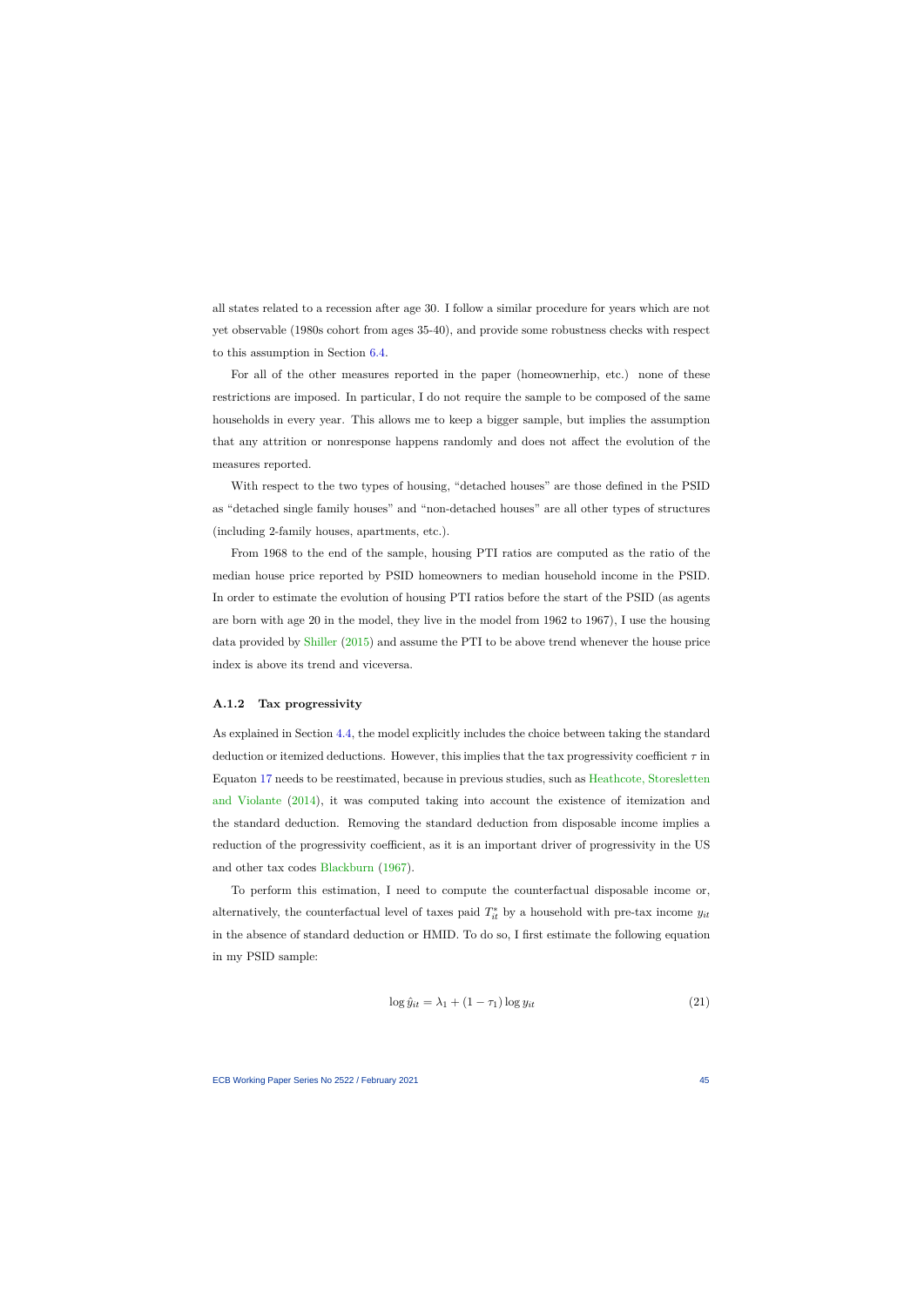where  $\hat{y}_{it}$  is post-tax pre-benefit household income. I use the estimated parameters from this equation to predict  $T_{it}^*$ , assuming that  $T_{it}^* = \log \tilde{y}_{it}^* - \lambda_1 + (1 - \tau_1) \log y_{it}^*$ , where  $y_{it}^* = y_{it} +$ *max*(*sd, HM*), *sd* stands for the standard deduction, and *HM* for the HMID that corresponds to a given household. The basic assumption here is that the taxes paid by a household with a certain level of income in the counterfactual world with no standard deduction are the same as those paid by a household with that level of income plus the deduction in the observed world. As for the mortgage deductions, I define them to be the product of the average mortgage interest rate in a certain year and the outstanding mortgage the household claims to have in the PSID, as long as they are smaller than the total mortgage payments the household has made in the previous year.

Once I have counterfactual taxes  $T_{it}^*$ , I construct counterfactual disposable income (post-tax, post-benefit)  $\tilde{y}_{it}^* = \tilde{y}_{it} + T_{it} - T_{it}^*$ , run the following regression:

$$
\log \tilde{y}_{it}^* = \lambda + (1 - \tau) \log y_{it}
$$
\n(22)

and obtain  $\tau = 0.085$ . In models where itemization and the standard deduction are not explicit, this value is frequently around 0.15-0.18 (0.151 in [Heathcote et al.](#page-82-1) [\(2014\)](#page-82-1)).

# **A.2 SCF**

The Survey of Consumer Finances (SCF), conducted every three years since 1983, provides information about the financial situation of US households. It contains detailed data on household balance sheets, income, and other demographic characteristics. Given the focus on wealth, the survey oversamples the rich, who hold most of the assets in the economy. To do so, it combines an area-probability sample (geographical stratification) with a list sample that guarantees that a sufficient amount of wealthy individuals are included.

Apart from the 1983-2007 waves, I also consider the older historical waves of the Survey of Consumer Finances made available by the University of Michigan. Namely, I consider the 1963, 1968, 1969, 1970, 1971, and 1977 waves to construct, where relevant, statistics like wealth to income ratios or shares of stock market participants. While this data is less exhaustive than the recent waves of the SCF, it is the only source to provide reliable information about household wealth and its composition for the cohorts I am interested in before 1980. For a longer discussion, analysis and harmonization procedures of these waves of the SCF, see [Kuhn,](#page-83-1)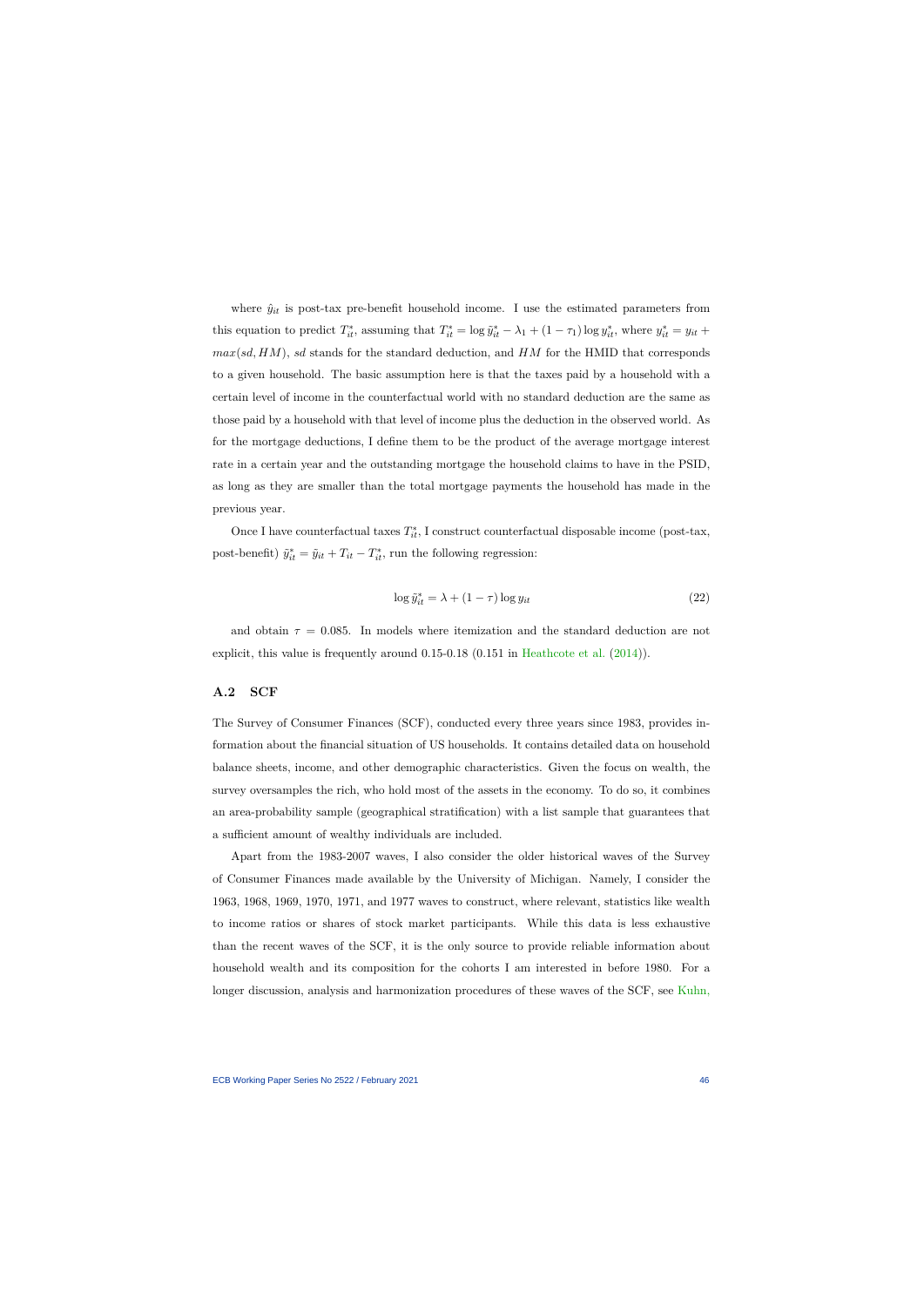#### [Schularick and](#page-83-1) Steins [\(2017\)](#page-83-1).

I use the SCF to obtain stock market participation data. I consider a household to be participating in the stock market if any of its members hold stocks directly or indirectly via an IRA account, Keogh plan, mutual fund or pension plan like a  $401(k)$ . For most of the waves the composition of these funds is provided as a categorical variable, so for indirect holders I consider them to be stockholders if they hold any such plan which is formed of "mostly or all stock".

#### **A.2.1 Bequest targets**

The main bequest targets are based on [Hurd and Smith](#page-40-0) [\(2001\)](#page-40-0), who use the Asset and Health Dynamics among the Oldest Old (AHEAD) study from the Health and Retirement Study (HRS). This study focuses on households whose heads were born in 1923 or before, which is significantly earlier than the first cohort considered in this paper. Therefore, the bequest targets reflect bequests left by a generation which had potentially different characteristics to the ones I consider.

Bequest data for the 1940s cohort is not yet available. However, SCF data reveals that the generation born in the 1940s had accumulated around 30% more wealth at age 75 than the generation born around 1910-1920. Thus, for the main version of this model I adjust the average bequest target by increasing it by exactly as much as average wealth increased at age 75 between these cohorts. This imperfectly captures several possible reasons for holding more wealth during retirement (longer life expectancies, different patterns of medical expenditure, different histories) - future data on wealth decumulation by this cohort can impose more discipline on this assumption. I do not adjust the targeted percentage of people with zero bequests, but the calibration tends to underpredict it.

#### **A.3 Higher order moments of earnings**

<span id="page-47-0"></span>I define skewness and kurtosis as the third and fourth standardized moments of log earnings changes, respectively. Kelley's skewness (*KS*) and Crow-Siddiqui kurtosis (*CS*) are defined following [Guvenen et al.](#page-40-1) [\(2016\)](#page-40-1):

$$
KS = \frac{(P_{90} - P_{50}) - (P_{50} - P_{10})}{P_{90} - P_{10}}
$$
\n(23)

$$
CS = \frac{P_{97.5} - P_{2.5}}{P_{75} - P_{25}}\tag{24}
$$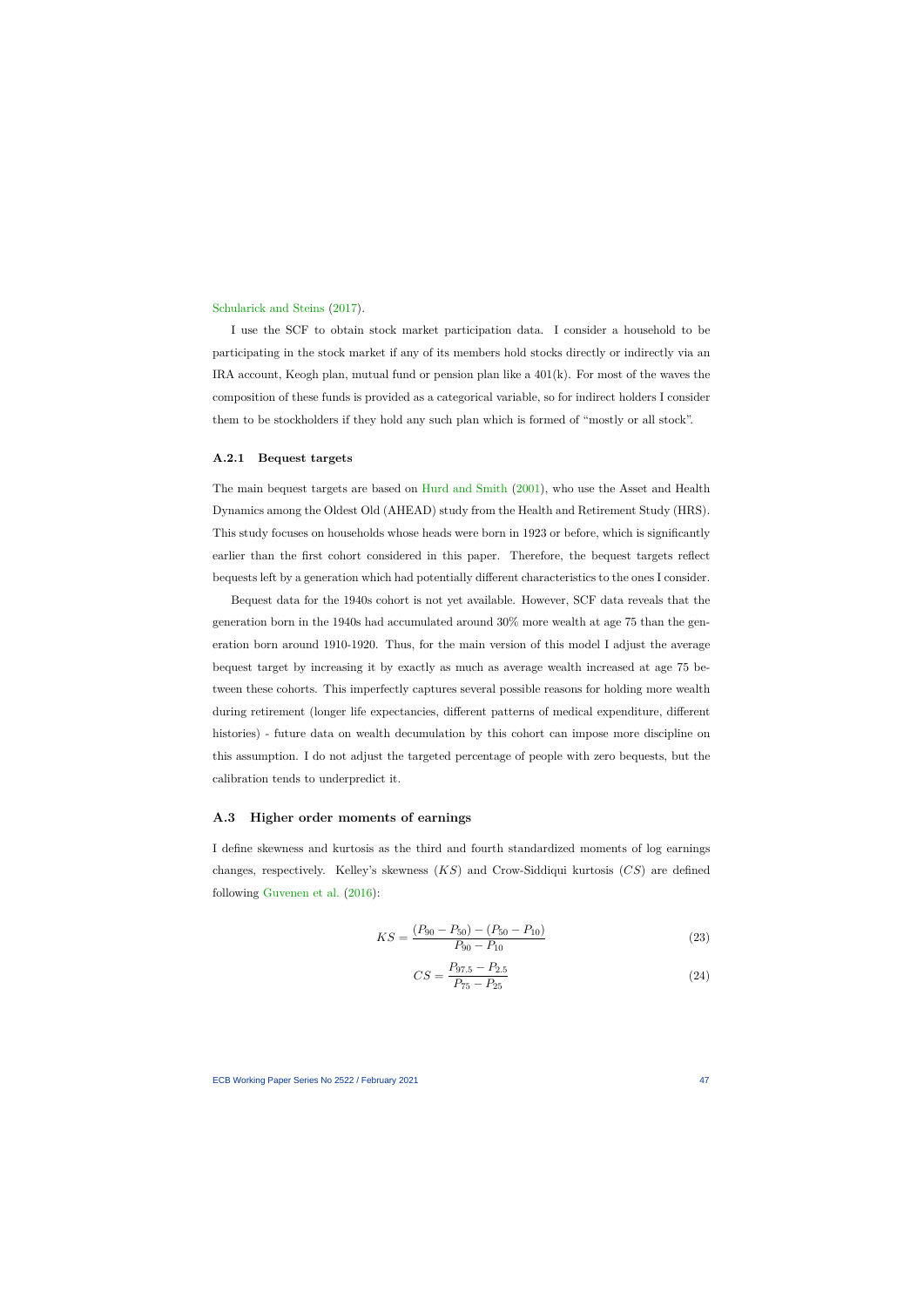where *P* represents a percentile in the distribution of earnings changes. Thus, Kelley's skewness is more positive the further away the 90th percentile is from the median; and more negative the further away the 10th percentile is from the median, while Crow-Siddiqui kurtosis is larger the fatter the tails of the distribution are. I refer to both as *robust* measures because they are less affected by outliers than standard skewness and kurtosis.

# **B Computational appendix**

### **B.1 EGM method**

For a given set of parameters, the model is solved using a combination of a nonlinear maximizer and the endogenous gridpoint method (EGM), following the algorithm described in [Fella](#page-82-2) [\(2014\)](#page-82-2).

The model has several discrete states (housing, aggregate state) and continuous states (safe assets, risky assets, earnings). After the last period of life (age  $T+1$ ), utility is known as it can be directly derived from the bequest function [\(6\)](#page-17-0). From then I proceed via backwards induction.

For any age *t*, given a set of states  $(y, a, f, h, m, \Omega)$  we need to find the policy functions for the household for current period's consumption  $c$  and next period's safe assets  $a'$ , risky assets  $f'$ , housing  $h'$ , and mortgages  $m'$ . Using standard methods, this would imply computing the value associated with each of the feasible choices and maximizing over the 4-D space (as we can always solve for one of the choices using the budget constraint) to find the optimal choice for each set of states.

Using the EGM method allows to substantially speed up the computation of a pair of these choices. For this paper, I use the EGM method to solve the  $(c, a')$  choice conditional on the  $f', h'$  choice. For computational purposes,  $m = -a$ , and I allow for the grid of f to include some points that correspond to possible positive holdings of  $a$ . Given  $f'$  and  $h'$ , I use the inverted Euler equation to compute the consumption choice *c* that corresponds to each future choice of assets  $a'$ .

By the budget constraint, the sum of consumption and all savings must equal current cash on hand. This means that, given  $f'$ ,  $h'$  and the pair  $c$ ,  $a'$  we have found with the Euler equation, we can interpolate the endogenous grid of consumption to the exogenous grid of cash on hand that is determined by the states in period *t*, and obtain the  $f'$ ,  $h'$ -conditional choices of *c* and  $a'$ for those particular states.

The only point left is to then run a nonlinear maximizer over the  $f'$  and  $h'$  choices, thus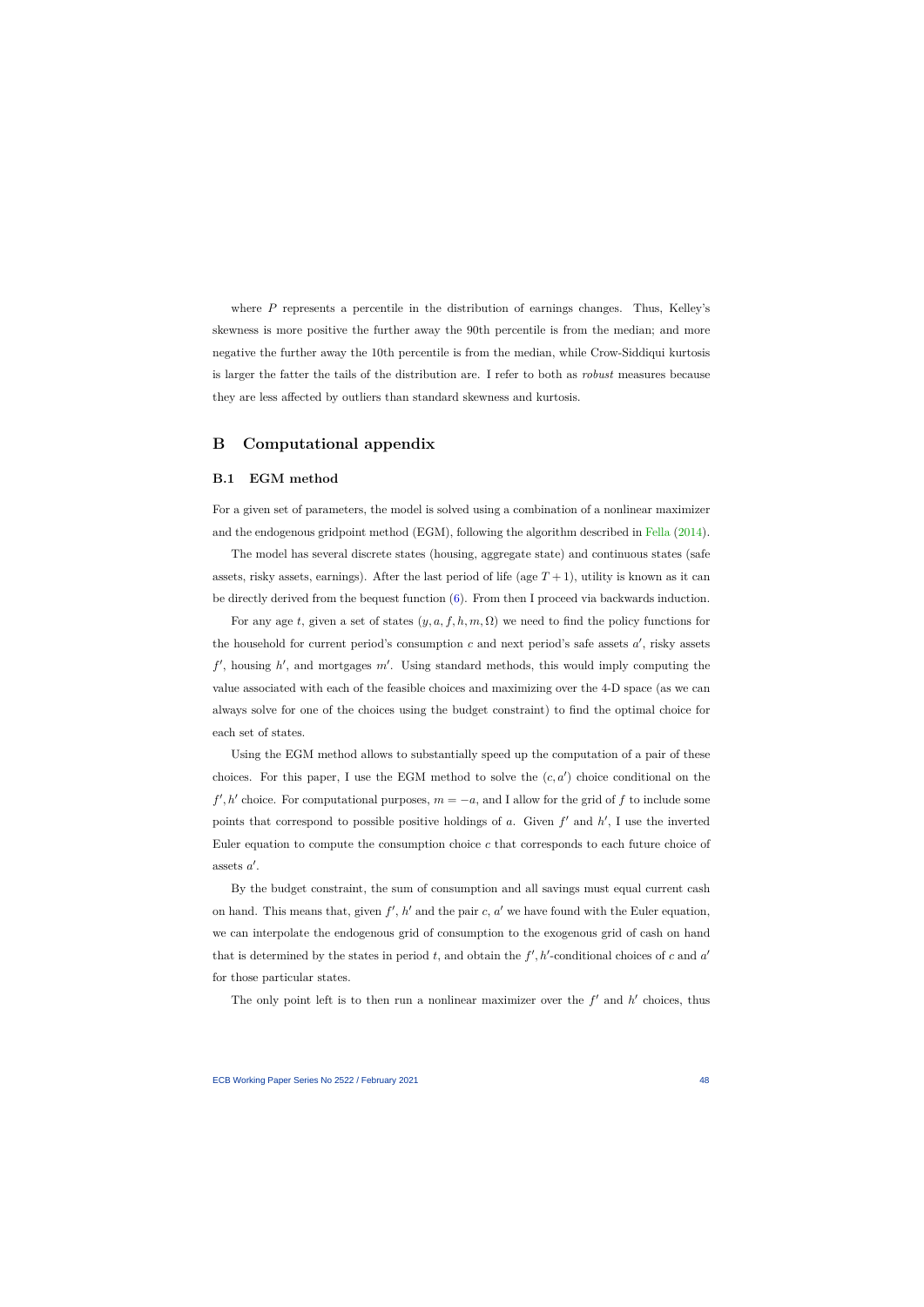obtaining all required policy functions. Using this procedure, the nonlinear maximizer is only run over a 2-D space, which implies the algorithm is significantly faster.

The Euler equation does not necessarily hold in all scenarios for safe assets (for instance, when the household is borrowing constrained with no housing, or at the boundary of the condition that requires it to pay interest on its debt). These situations are dealt with specifically.

### **B.2 Global minimization**

I solve the model using FORTRAN 2008. Due to the large state space, it is very computationally intensive - in a workstation with 44 cores it takes roughly 25 minutes to solve for a given parametrization. In order to find the parameter values that minimize the weighted square distance between the targets and their values in the data, I use a modified version of the NEWUOA numerical optimization algorithm.

I acknowledge the use of the UCL Myriad High Throughput Computing Facility (Myriad@UCL), and associated support services, in the completion of this work.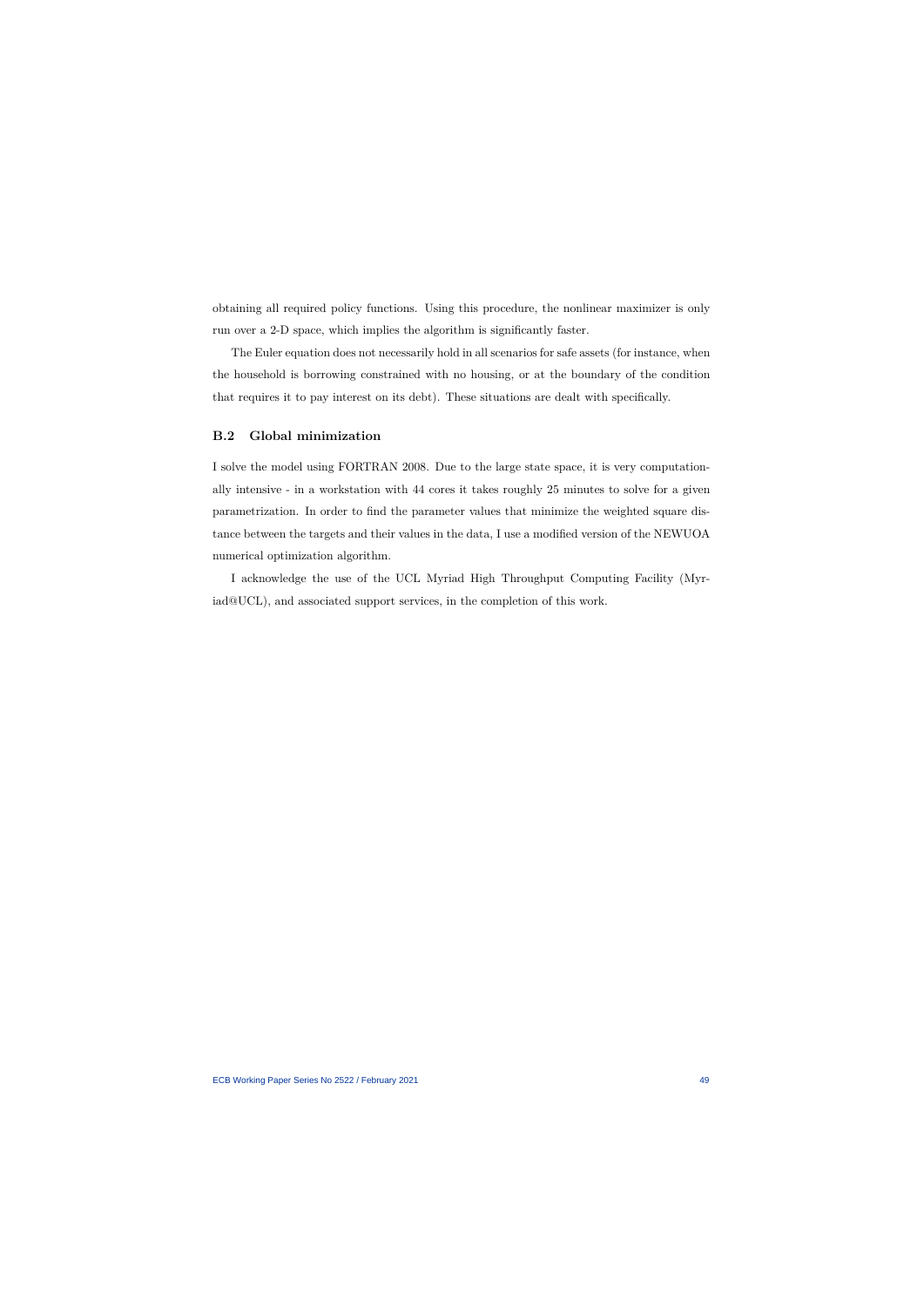# **C Intergenerational differences: additional evidence**

The changes across cohorts described in Section [2](#page-8-0) are based on the SRC, which is the PSID's representative sample of the 1968 US population and their offpsring, are deflated with the CPI, and consider household earnings for all households, whether married or not. In this Section, I begin by comparing changes in male and household earnings (Appendix [C.1\)](#page-50-1) and showing the changes in higher-order moments of earnings risk (Appendix [C.2\)](#page-50-2), and then I describe the qualitative and quantitative implications of considering several alternative approaches: picking the whole PSID and weighting it (Appendix [C.3\)](#page-51-0), deflating with the PCE (Appendix [C.4\)](#page-52-0), selecting married households only (Appendix [C.5\)](#page-55-0), splitting by education (Appendix [C.6\)](#page-57-0) and geographical area (Appendix [C.7\)](#page-57-1).

### <span id="page-50-0"></span>**C.1 Male vs. household earnings**

The earnings of the median male earner in the United States at age 25 have decreased from the cohort born in the 1940s, which entered the labor market in the early 1960s, to the cohort born in the 1960s by around 12% in real dollars (see top left panel of Figure [12\)](#page-51-1). Similarly, [Guvenen](#page-40-2) [et al.](#page-40-2) [\(2017\)](#page-40-2), using Social Security data, find that median income at labor market entry peaked for the generation born in 1947 and decreased thereafter. As the shape of the life-cycle profile of earnings has changed little, both median earnings at each age and median lifetime earnings are lower for younger generations.

<span id="page-50-1"></span>However, during this period there was a significant increase in female labor force participation and women's wages, which acted as a counteracting force and almost completely reversed this decrease in terms of household earnings (bottom left panel of Figure [12\)](#page-51-1). After age 30, when most household formation has taken place, median household earnings are higher for the younger cohort than for those born in the 1940s.

### **C.2 Higher order moments of earnings changes**

As Figure [13](#page-52-1) shows, earnings changes display negative skewness and high kurtosis for all cohorts, but there has been little change in those measures over time<sup>[33](#page-50-3)</sup>. However, this observation does not imply that the tails of all three distributions are equally fat: given a level of kurtosis and skewness, increasing the variance makes large shocks more likely than before.

<span id="page-50-3"></span><span id="page-50-2"></span><sup>33</sup>Appendix [A.3](#page-47-0) provides definitions for these.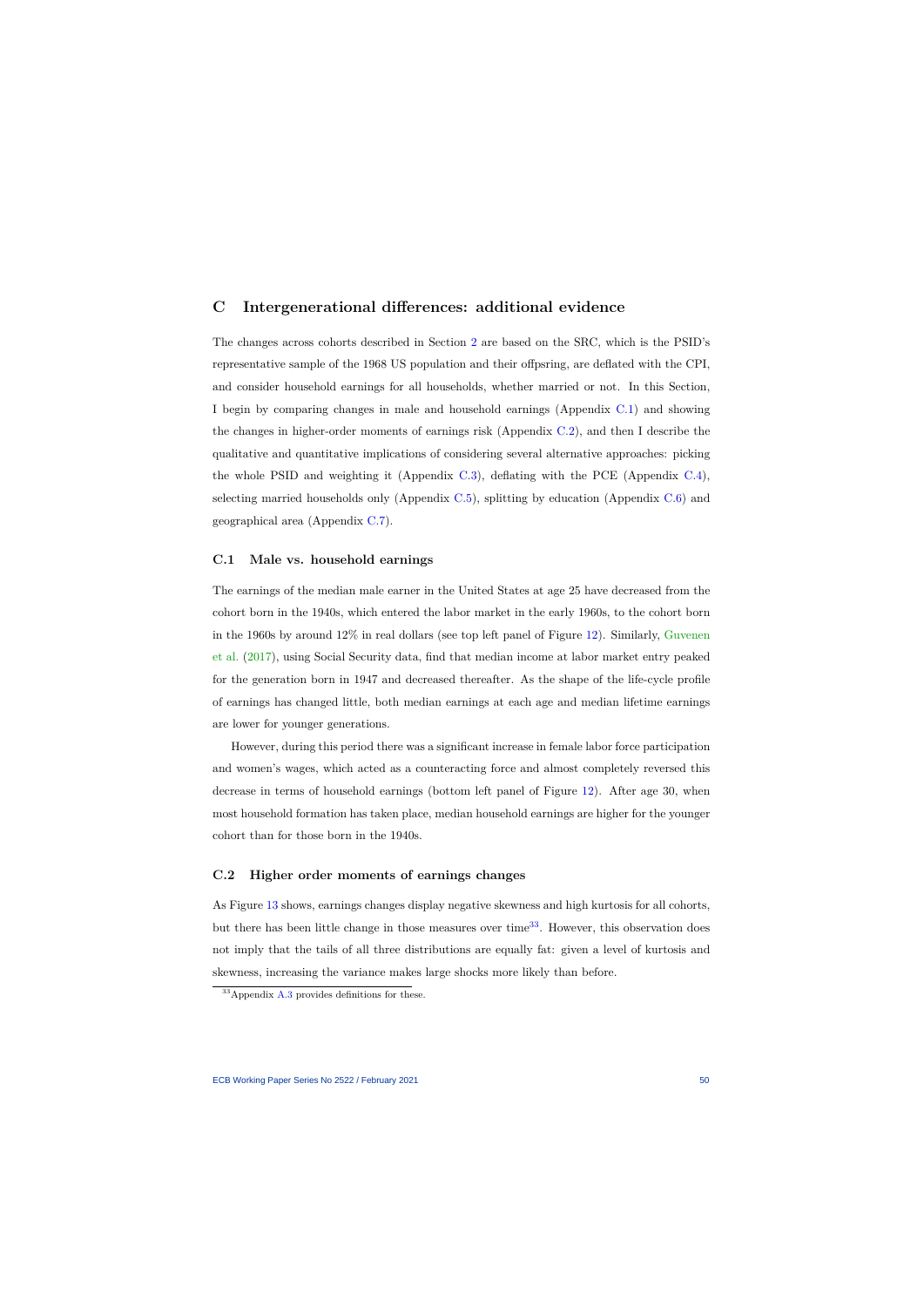

Figure 12: Changes in the earnings distribution over the generations. Top: household heads; bottom: household earnings. Left: median earnings, center: average earnings, right: standard deviation of the log earnings distribution. PSID data, deflated using the CPI.

### **C.3 Sample composition**

<span id="page-51-1"></span>In this section, I make use of the whole PSID rather than the SRC. Because only the SRC is a random sample, this also requires making use of the PSID-provided weights. In the earlier years of the survey, this means considering the Survey of Economic Opportunity part of the PSID, that oversamples the poor; in later years of the survey, in particular after 1997, it implies taking into account the immigrant population that has arrived to the US since. Using the SRC rather than the whole PSID for the main results leads to a cleaner comparison - keeping the offspring of the same population of reference helps to ascribe the changes in labor market dynamics to structural changes in the labor market, opportunities, and family formation, rather than changing demographics across the whole society. However, it has the disadvantage on missing out on additional population growth of potentially different socioeconomic characteristics, which has implications for house prices and more broadly any general equilibrium effects.

<span id="page-51-0"></span>Figure [14](#page-53-0) shows median and average earnings for this broader sample. Including immigrants reduces the median earnings of younger cohorts with respect to the oldest generation.

Turning to distributional features, we observe in Figure [15](#page-54-0) that considering all immigrants has the interesting implication that the difference between the 1940s and 1960s cohort is preserved, or even larger than before, but the difference between the 1960s and the 1980s cohort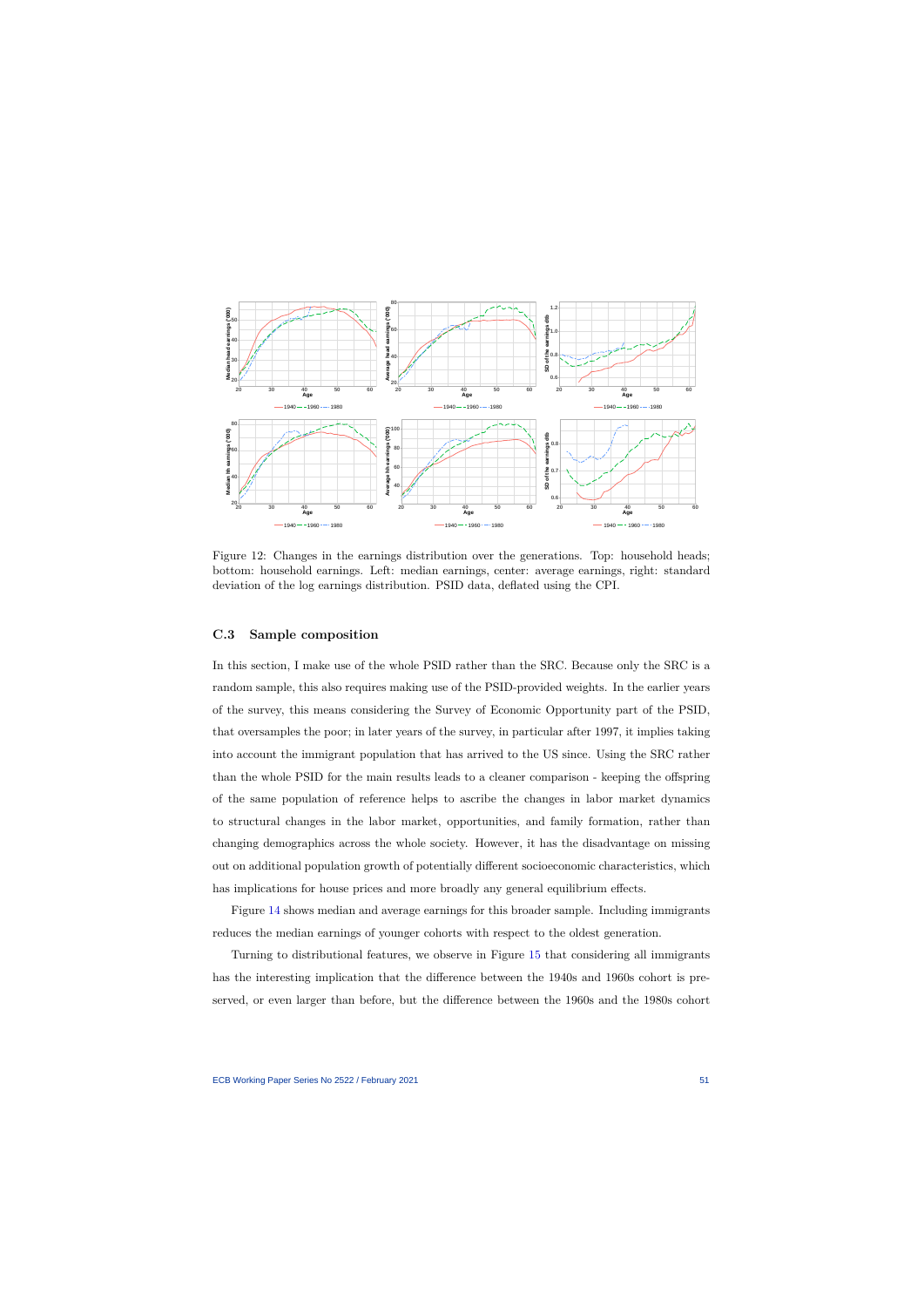

Figure 13: Higher order moments of log earnings changes, by cohort

becomes almost insignificant. While earnings have become more unequal for the sons and daughters of the original PSID sample members, the entrance of immigrants has contributed to reduce the variance of the earnings distribution of the 1980s cohort with respect to the 1960s.

<span id="page-52-1"></span>The measure of homeownership considered in this paper can also depend on sample choices, particularly if immigrants and newer incorporations to the PSID sample have substantially different homeownership patterns. Figure [16](#page-54-1) shows the resulting comparison. All main patterns are similar: if anything, taking into account the whole population implies a marginally larger gap between the 1940s and 1960s cohort, and a marginally smaller gap between the 1960s and 1980s cohort, which is consistent with the smaller gap in earnings inequality and risk in this wider sample.

## **C.4 Choice of deflator**

<span id="page-52-0"></span>In this section, I deflate earnings with the PCE or personal consumption expenditure deflator rather than the CPI. These two measures differ slightly on their scope and their computation procedure. While the PCE takes into account all expenditure made by households and also on behalf of households, such as total medical expenditures, the CPI only considers what households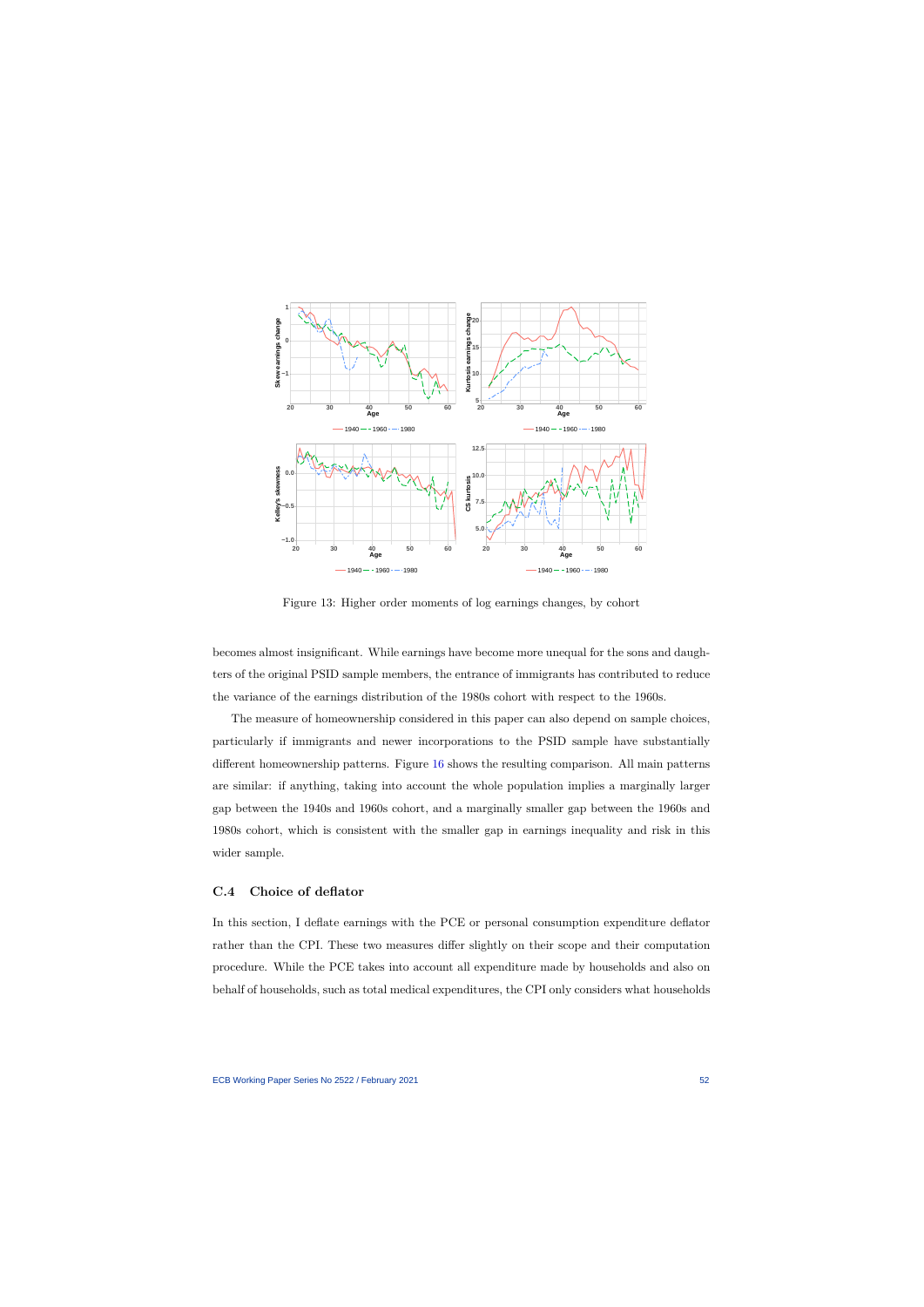

Figure 14: Median earnings (top) and average earnings (bottom), for household heads (left) and households (right), 2013 dollars, sample including SEO and immigrants.

spend out-of-pocket. The PCE is based on business surveys, while the reference basket for the CPI is based on data from the Consumer Expenditure Survey or CEX. Given that the focus of the paper refers to the consumption and portfolio possibilities of all but the richest of households, the main results are deflated with the CPI, which more closely reflects the changes in prices of the goods and services that households actually pay. The PCE index is instead more frequently used when performing aggregate macroeconomic analysis.

<span id="page-53-0"></span>In this sample period, the PCE implies overall lower cumulative inflation than the CPI and, therefore, implies that median and average earnings of younger cohorts have grown more than with the CPI. However, because cross-sectional inequality within a cohort-age cell is not affected by the choice of deflator, the facts regarding changes in the distribution of earnings that lie at the core of this paper are unchanged when considering the PCE.

Figure [17](#page-55-1) shows median and average earnings by cohort, for male and head and spouse earnings. Deflating with the PCE increases the differences between cohorts, particularly for household earnings, which implies that it acts in the opposite direction as the inclusion of a broader sample described in Appendix [C.3.](#page-51-0) Naturally, the choice of deflator does not affect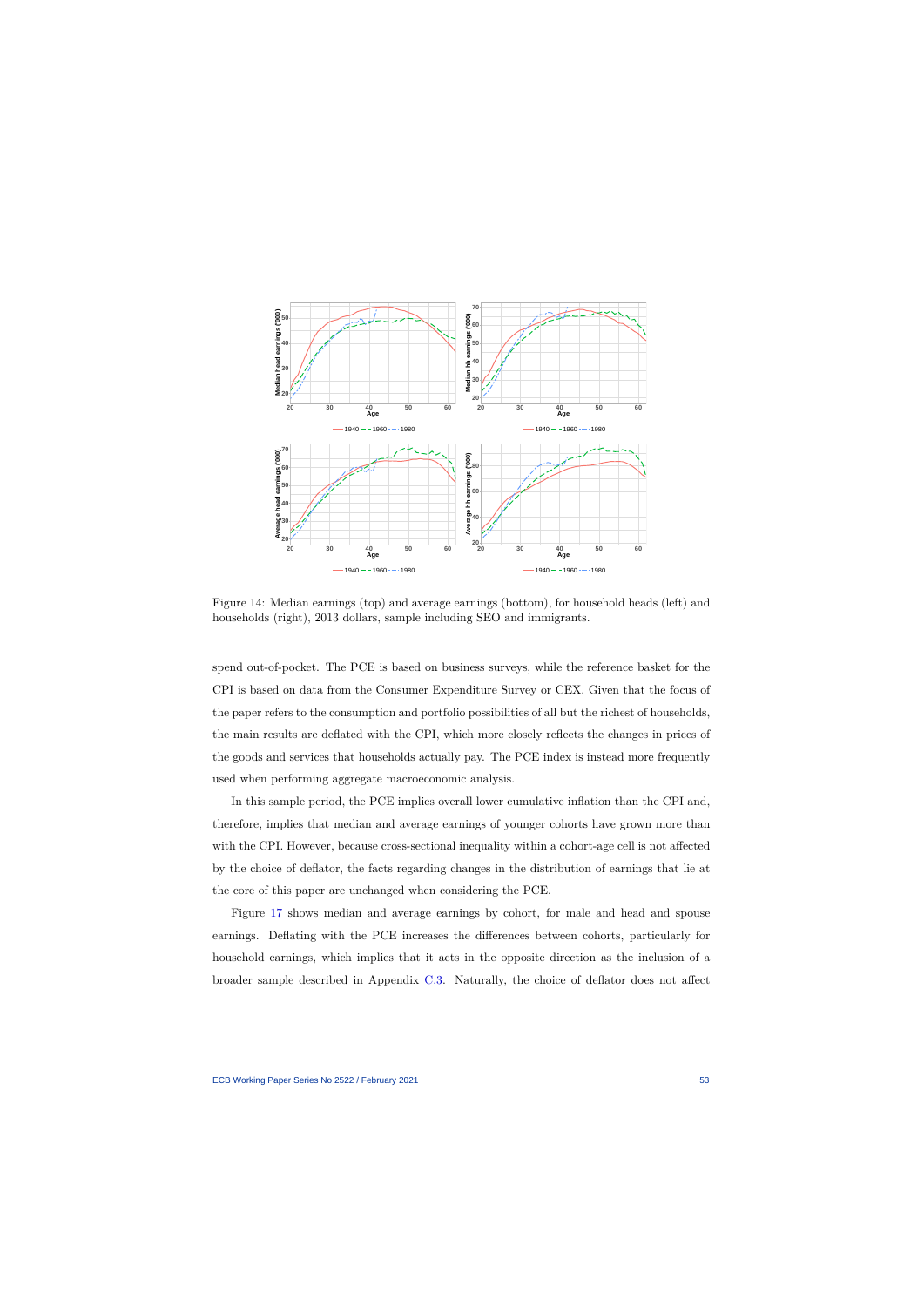

Figure 15: Standard deviation of log earnings (left) and earnings changes (right), sample including SEO and immigrants



Figure 16: Homeownership, by cohort, sample including SEO and immigrants

<span id="page-54-1"></span><span id="page-54-0"></span>earnings inequality within age and cohort, nor measures of earnings risk, nor homeownership.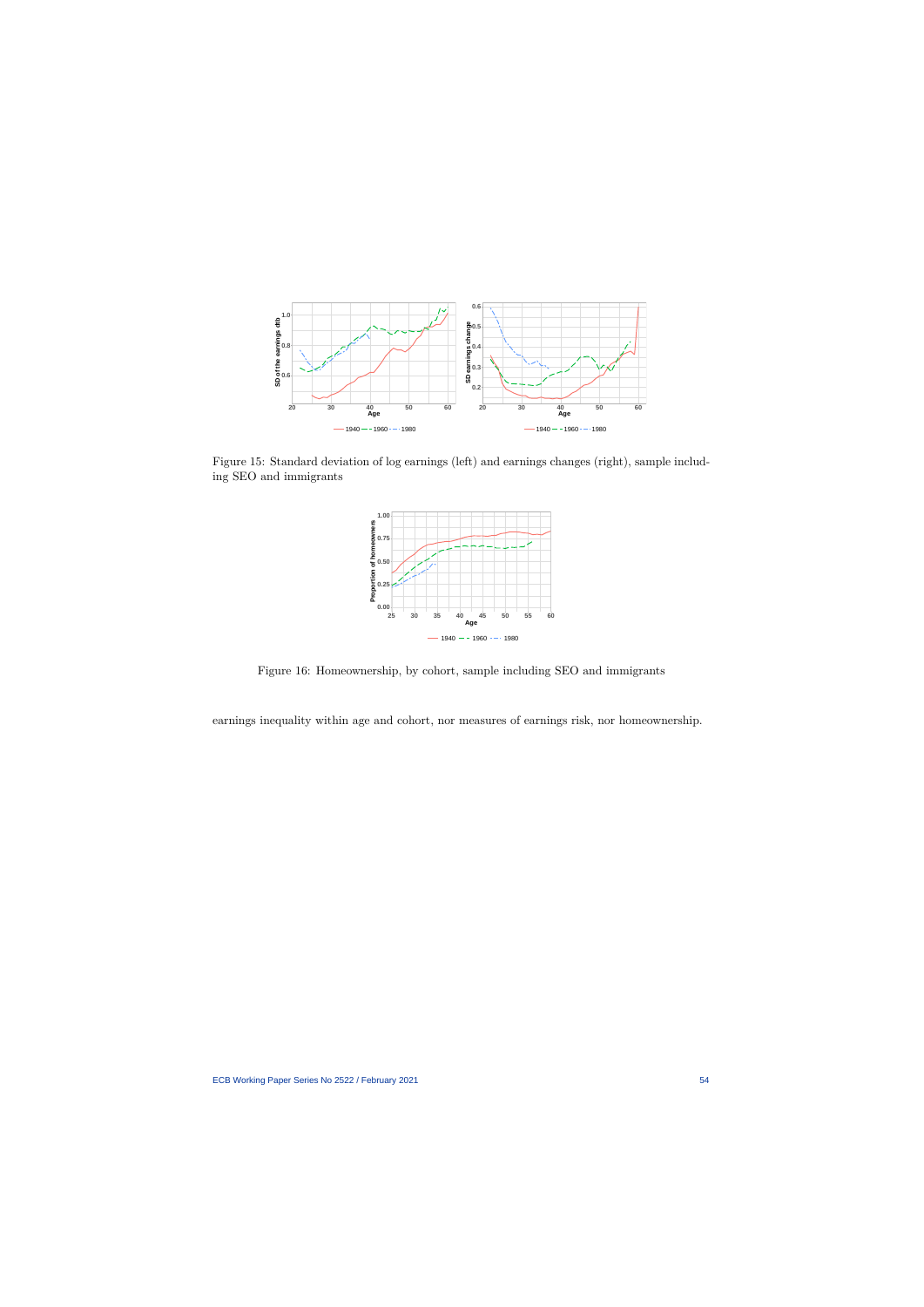

Figure 17: Median (top) and average (bottom) earnings, 2013 dollars. Left: household heads, right: households. PCE-deflated sample.

# **C.5 Marital dynamics and family composition**

Figure [18](#page-56-0) compares the profiles in Figure [12](#page-51-1) with those for married households. While it is clear that family composition affects the profiles for the first ten years of age, and that earnings inequality is lower in the more homogeneous sample of married couples, the main picture is pretty similar, which suggests that there are differences in labor earnings across cohorts, particularly in distributional terms, which are not fully explained by the differential timing of marriage.

<span id="page-55-1"></span><span id="page-55-0"></span>Figure [19](#page-56-1) shows that there are also large differences in homeownership over different cohorts if we restrict the sample to married households or to households with children, which provides additional evidence to suggest that earnings dynamics are relevant over and above changes in family composition. Naturally, in these selected samples homeownership tends to be larger than in the general population.

Additionally, the main hypothesis proposed in this paper (changes in the earnings distribution and earnings risk affecting homeownership) can also partially operate via later marriage and/or fertility decisions.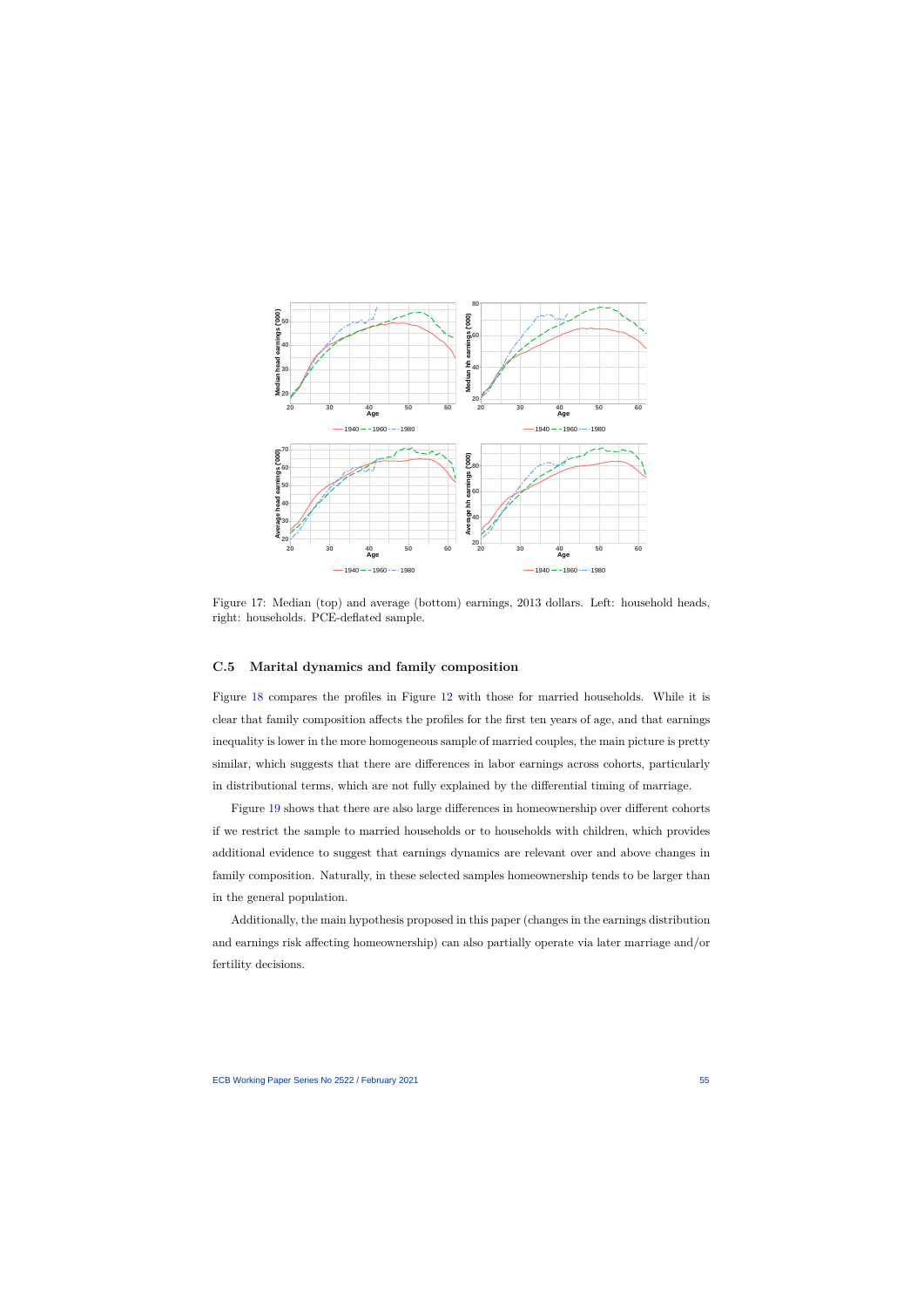

Figure 18: Changes in the earnings distribution over the generations. Top: household earnings; bottom: household earnings for married households. Left: median earnings; center, average earnings; right: standard deviation of the log earnings distribution.

<span id="page-56-0"></span>

<span id="page-56-1"></span>Figure 19: Homeownership by cohorts, PSID data. Left, sample restricted to married couples; right, sample restricted to households with at least one child.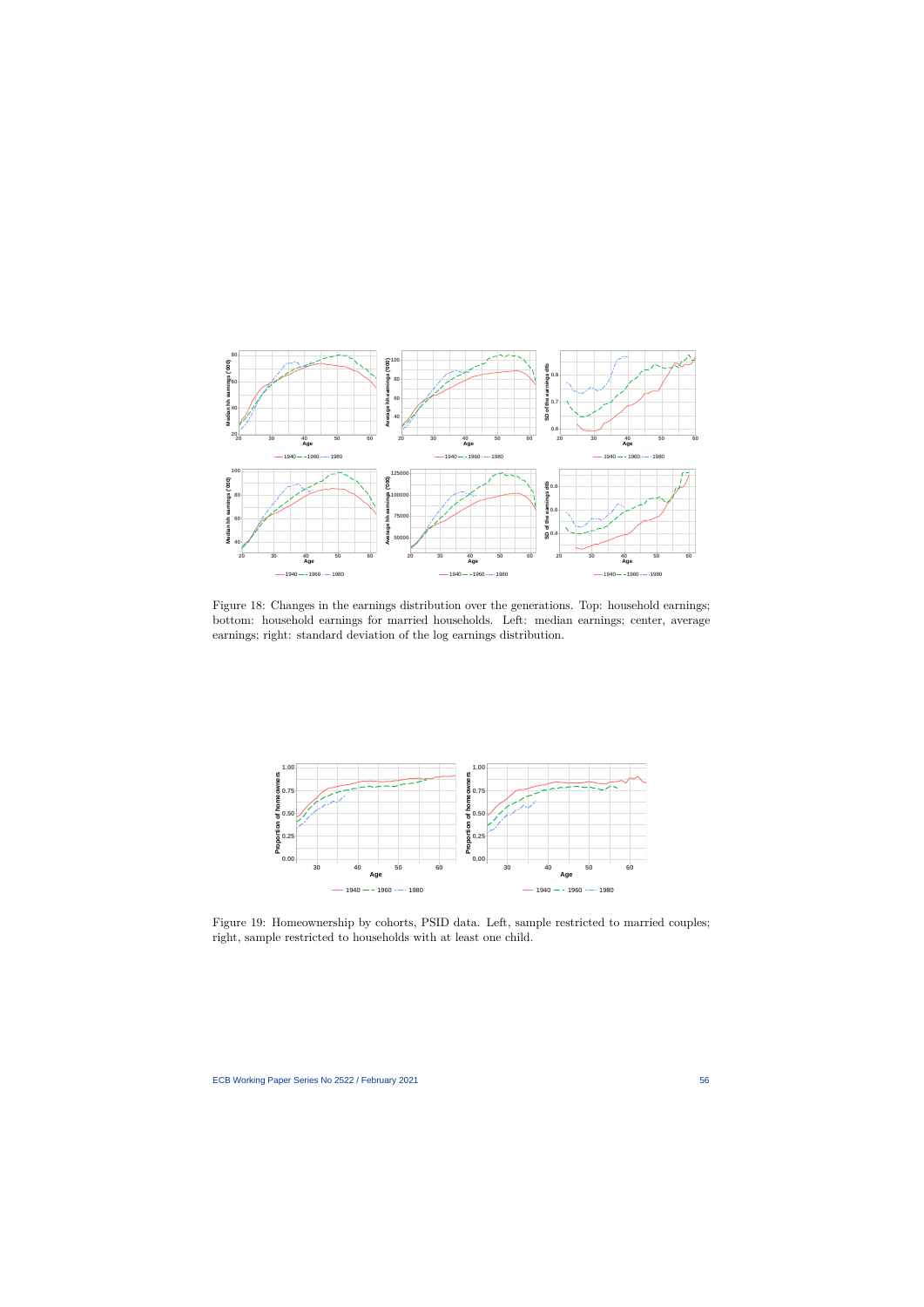## **C.6 Education**

As shown in the previous section, the gap in homeownership rates is not driven by pure compositional effects due to later marriage or childbearing. The same is true for the case of education. As Figure [20](#page-57-2) shows, the drop in homeownership rates has happened both for non-college graduates and for college graduates. The drop is more salient for households whose head does not have college education, which have lower homeownership rates throughout. Although education is not explicit in the model, it captures these differences to the extent that they are embedded in household income.

<span id="page-57-0"></span>Given that there has been an increase in the number of college graduates, who are also more likely to be homeowners, if anything changes in education would be a force in the opposite direction to my main results and increase the homeownership rates of the youngest cohort. Additionally, highly educated people display higher homeownership rates even at age 25, thus suggesting that their delayed entry to the labor market is not the key driver of the results either.



Figure 20: Homeownership by cohorts, PSID data. Left, high school graduates and lower education; right: college graduates

## **C.7 Geographical differences**

<span id="page-57-2"></span><span id="page-57-1"></span>The PSID has limited geographical information about households. Thus, in order to disaggregate the drop in homeownership rates between rural and urban areas, I turn to IPUMS data [\(Ruggles](#page-41-0) [et al.,](#page-41-0) [2020\)](#page-41-0) from the American Community Survey and other comparable historical samples. The data for older generations is noisier, given that the data is only available every 10 years before 2000, but it also shows an intergenerational drop in homeownership rates which is broadly consistent with PSID evidence (Figure [21\)](#page-58-0). This drop is true for both urban and rural areas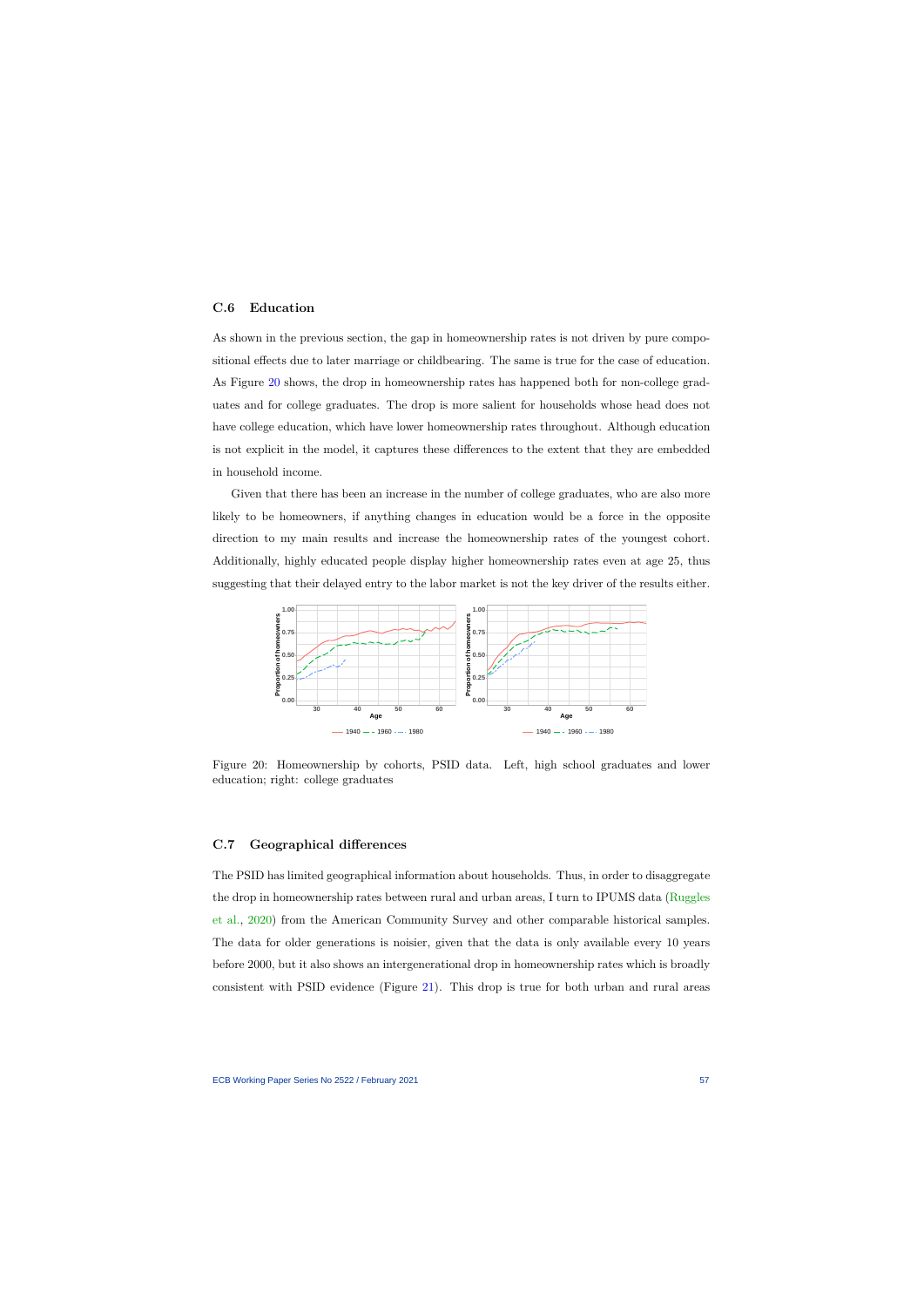(Figure [22\)](#page-58-1). In the framework in this paper, increased urbanization is reflected in higher average house prices faced by households. To the extent that this is driven by transformations in the labor market, the main message in the paper still holds true. However, an interesting future avenue for research could add geographical heterogeneity to this framework, and explicitly study the role of urbanization.



Figure 21: Homeownership rates by age and generation, IPUMS data



<span id="page-58-0"></span>Figure 22: Homeownership rates by age and generation, IPUMS data. Top left: not in metropolitan area; top right: in central/principal city; bottom left: not in centra/principal city; bottom right: intermediate status.

# <span id="page-58-1"></span>**C.8 Portfolio composition, additional Figures**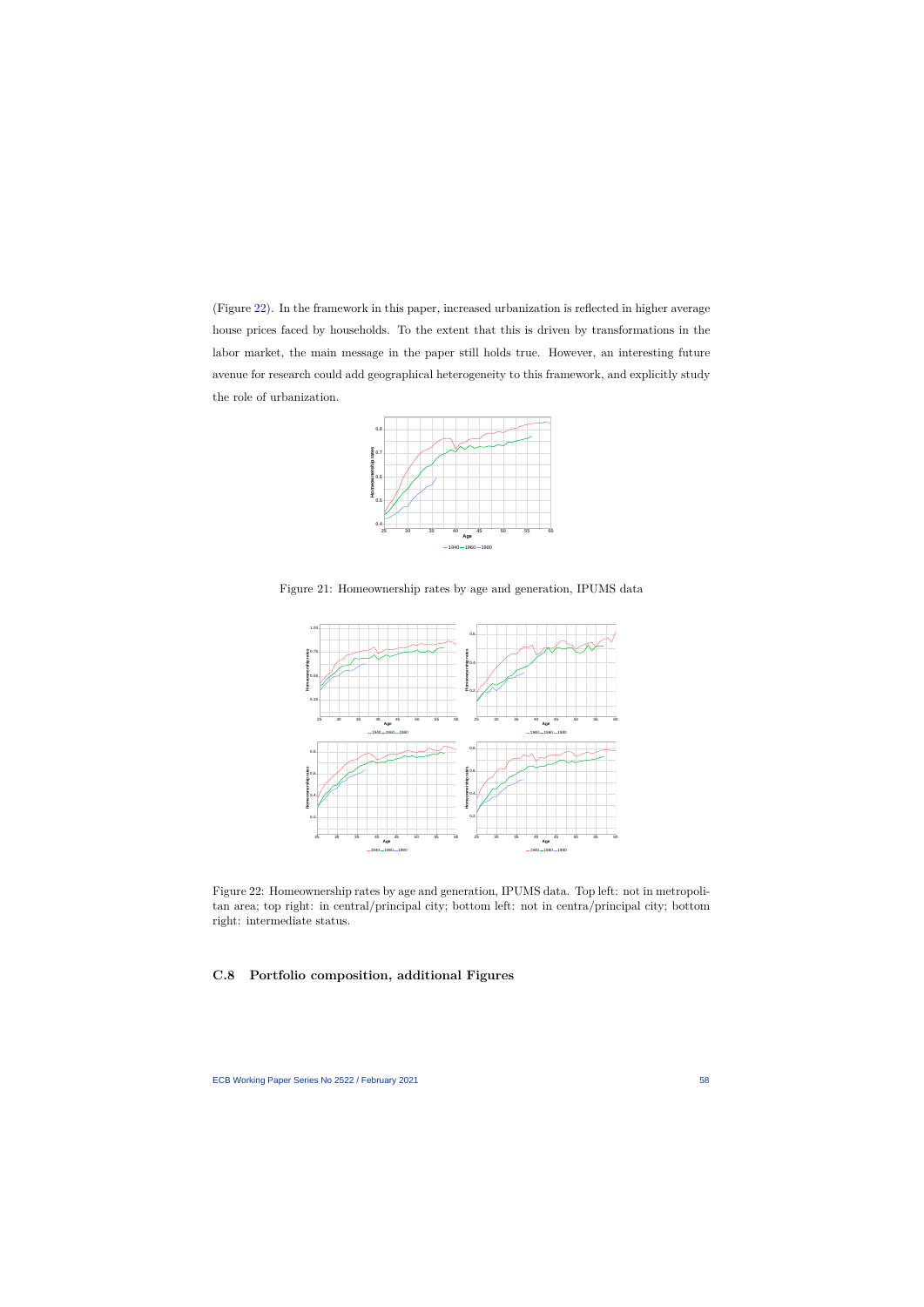

Figure 23: Direct stock market participation, three generations. SCF data.

# **C.9 Equivalence scales by generation**



Figure 24: Average OECD equivalence scale, by cohort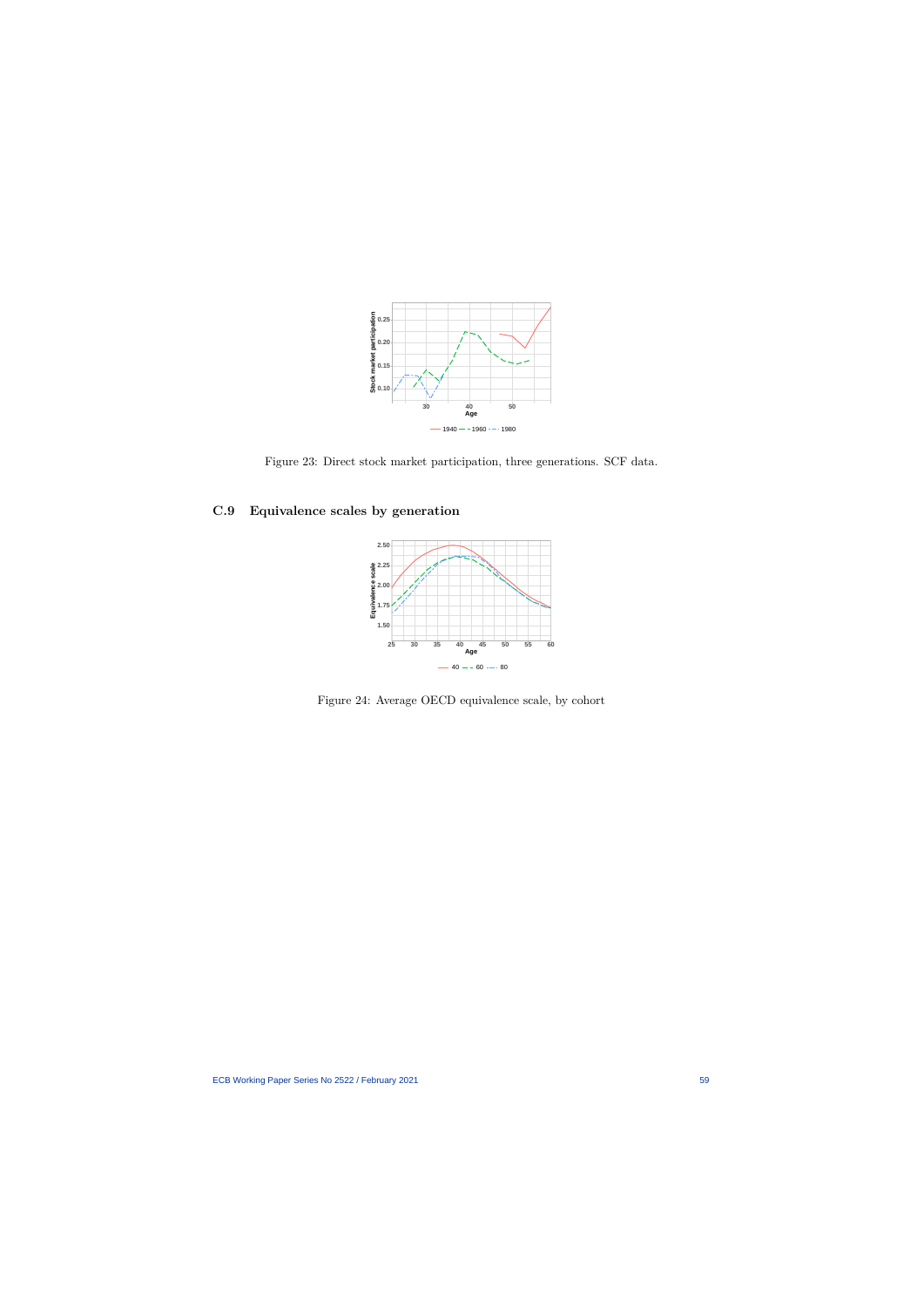# **D Earnings process**

## **D.1 Implementation**

I estimate the earnings process described in Section [3](#page-14-0) by parameterising the quantile functions with a set of Hermite polynomials:

$$
Q_{\eta}(q|\eta_{i,t-1}, age_{it}, c_i, \Omega_t^y) = \sum_{j=0}^{J} a_j^{\eta}(q, c_i, \Omega_t^y) \psi_j(\eta_{i,t-1}, age_{it})
$$
\n(25)

$$
Q_{\eta_1}(q|age_{i1}, c_i, \Omega_1^y) = \sum_{j=0}^{J} a_j^{\eta_1}(q, c_i, \Omega_1^y) \psi_j(age_{i1})
$$
\n(26)

$$
Q_{\epsilon}(q|age_{it}, c_i) = \sum_{j=0}^{J} a_j^{\epsilon}(q, c_i) \psi_j(age_{it})
$$
\n(27)

where the coefficients  $a_j^i$ ,  $i = \epsilon, \eta_1, \eta$ , for all states are modelled as piecewise-linear splines on a grid  $\{q_1 < \ldots < q_L\} \in (0, 1)$ .<sup>[34](#page-60-0)</sup> The intercept coefficients  $a_0^i(q)$  for  $q$  in  $(0, q_1]$  and  $[q_L, 1)$  are modelled as the quantiles of an exponential distribution with parameters  $\lambda_1^i$  and  $\lambda_L^i$  respectively. All coefficients are allowed to differ across cohorts.

If one could directly observe the two components  $\epsilon_{it}$  and  $\eta_{it}$ , it would be possible to find the coefficients above by quantile regression at each point of the quantile grid  $q_j$ . However, both components are latent. To deal with this, the estimation starts at an initial guess for the coefficients and iterates between draws of the posterior distribution of the latent persistent components and proceeds to find the coefficients by quantile regression. The process is repeated until convergence of the sequence of coefficient estimates.

#### **D.2 Fit of life-cycle variances**

Figure [25](#page-61-0) shows how the earnings process fits the changes in cross-sectional variances of log earnings for these three different generations at each age.

### **D.3 Canonical earnings process**

This process nests more standard earnings process such as that proposed in [Storesletten et al.](#page-42-0) [\(2004\)](#page-42-0), which I refer to as *canonical process*:

<span id="page-60-0"></span><sup>&</sup>lt;sup>34</sup>Following [Arellano et al.](#page-37-0) [\(2017\)](#page-37-0), I use tensor products of Hermite polynomials of degrees (3,2) in  $\eta_{i,t-1}$ , and age for each state k of  $Q_{\eta,\Omega}(q|\eta_{i,t-1},age_{it})$  and second-order polynomials in age for  $Q_{\epsilon}(q|age_{it})$  and  $Q_{\eta_1,\Omega}(q|age_{it})$ .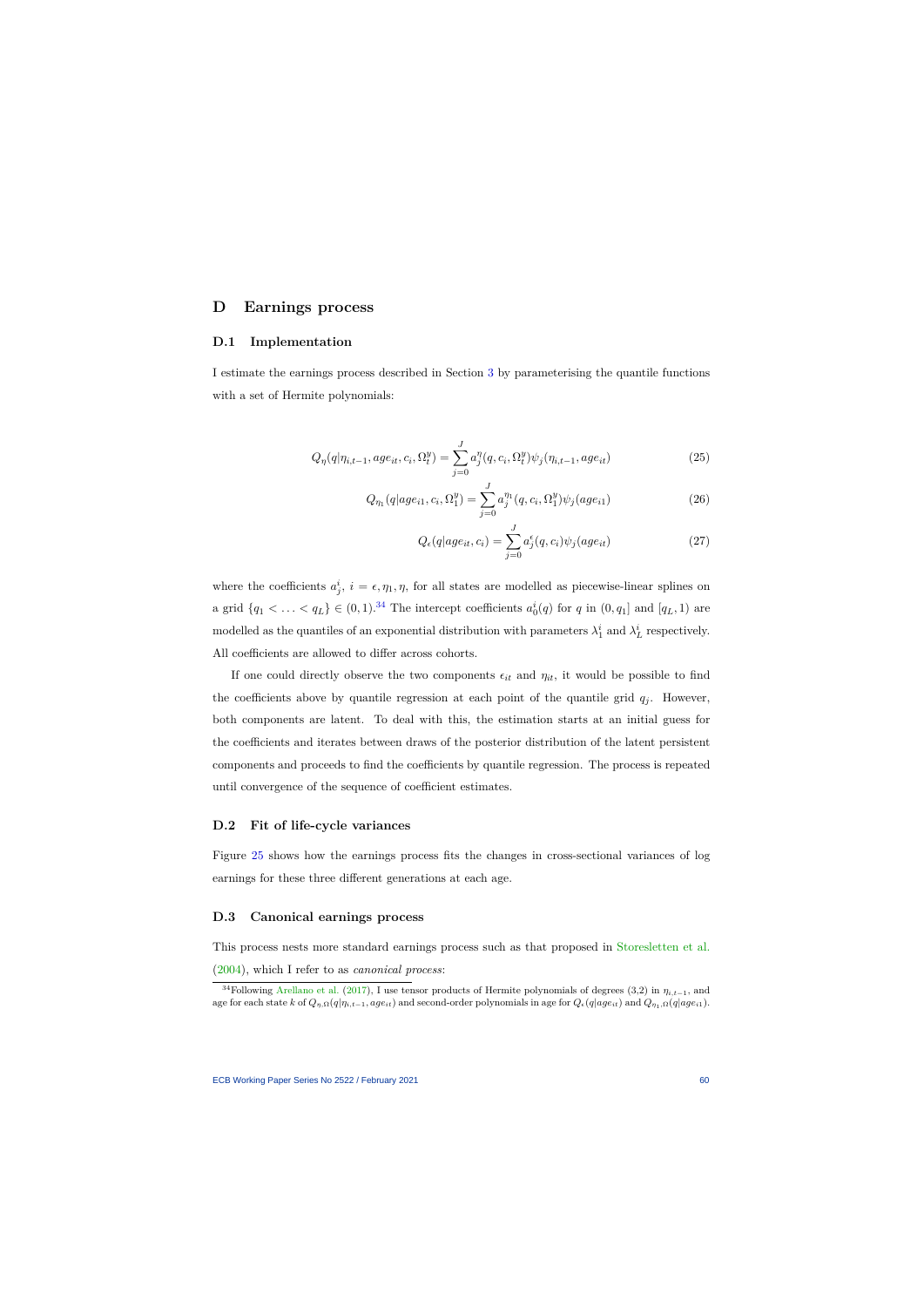

Figure 25: Variance of log earnings over the life cycle, PSID data vs model-implied

$$
y_{it} = \eta_{it} + \epsilon_{it} \tag{28}
$$

$$
\eta_{it} = \rho \eta_{it-1} + \xi_{it} \tag{29}
$$

with  $\xi_{it} \sim N(0, \sigma_t^2), \epsilon_{it} \sim N(0, \sigma_\epsilon^2)$  and

$$
\sigma_t^2 = \begin{cases} \sigma_{r,c}^2 \text{ if } \Omega^y = \text{Recession} \\ \sigma_{b,c}^2 \text{ if } \Omega^y = \text{Boom} \end{cases}
$$
 (30)

<span id="page-61-0"></span>where usually  $\sigma_{r,c}^2 > \sigma_{b,c}^2$ . Unlike in this process, my procedure implies that there is no need to assume age-independence or normality of earnings shocks, nor linearity in the dependence of the persistent component on its past realizations.

I obtain its parameters by fitting the cohort-conditional profiles of variances and autocovariances over the life-cycle. Figure [26](#page-62-0) shows the fit of the life-cycle variances, and Table [3](#page-62-1) shows its estimated parameters.

The estimates for the 1940s cohort are more precisely estimated and thus as expected (variances are larger in recessions than in expansions). For the 1960s cohort, the difference between expansions and recessions is quite imprecisely estimated, but the model succesfully replicates the higher level of earnings inequality that the cohort faces. Finally, for the 1980s cohort there are very few years of observations - whilst the process matches the variance profiles well, the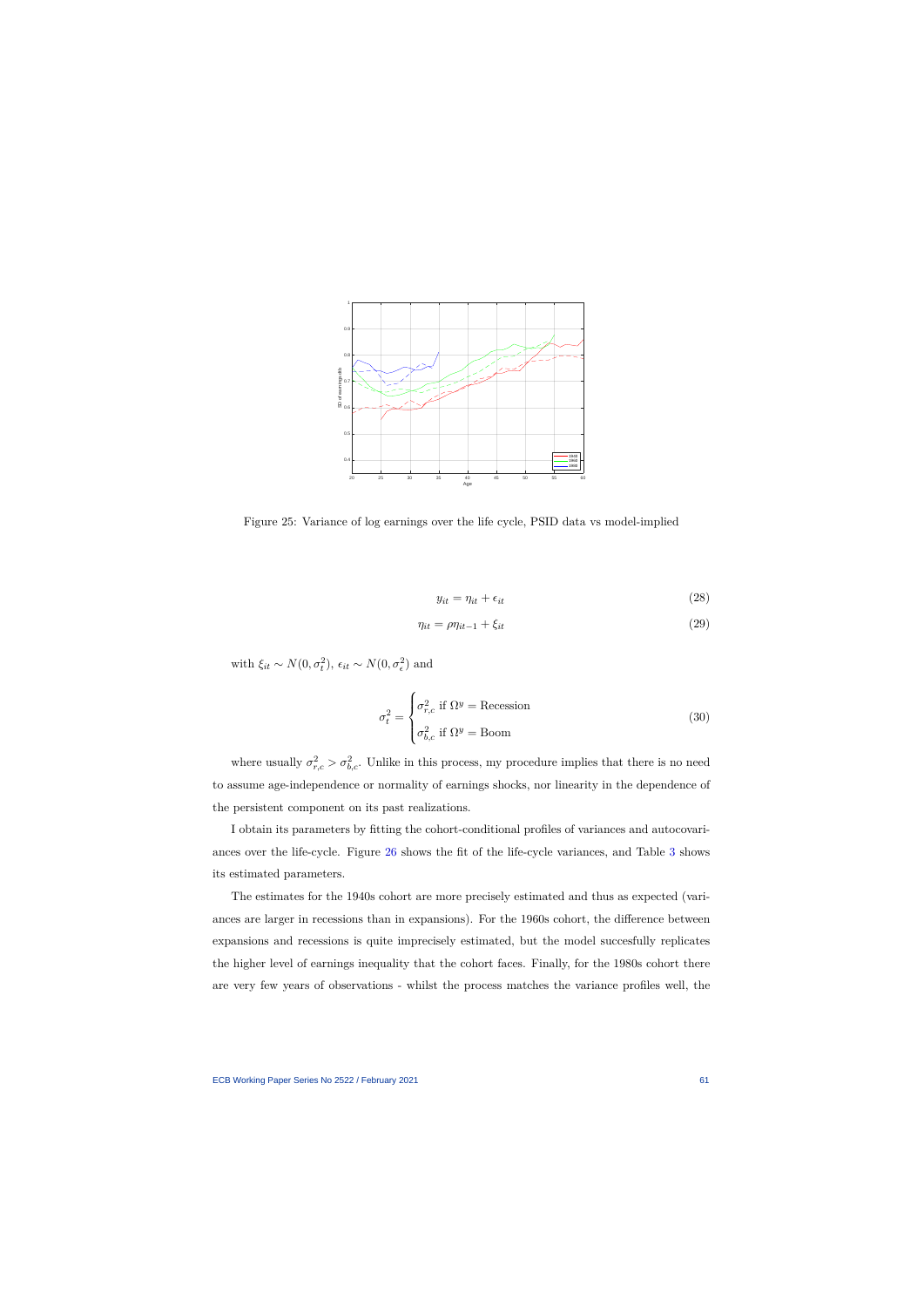

Figure 26: Variance of earnings over the life cycle. Sold lines: data; dashed lines: NL process; dash-dot lines: canonical process

| Cohort | $\rho$ | $\sigma_{r.c}^2$                  | $\sigma_{b,c}^2$ | $\sigma_{\epsilon}^2$ |
|--------|--------|-----------------------------------|------------------|-----------------------|
| 1940   | 1.0    | 0.0155 0.0118                     |                  | 0.32                  |
| 1960   |        | $0.99$ $0.0010$ $0.0198$          |                  | 0.35                  |
| 1980   |        | $0.45$ $0.5796$ $0.6259$ $0.0001$ |                  |                       |

Table 3: Parameter estimates, business-cycle varying canonical process

<span id="page-62-0"></span>persistence parameters and the variances for shocks are very noisily estimated.

The canonical process relies on the sequences of variances and autocovariances faced by each of the sub-cohorts that form a broad generation, and thus uses, for example, 122 observations. On the other hand, the NL process relies directly on pairs of observations for earnings in *t* and  $t + 1$ , and uses 7500 such observations for the 1980s cohort.

# **D.4 Nonlinear persistence over time**

<span id="page-62-1"></span>Apart from cross-sectional variances, an additional notion that has changed over time is *nonlinear persistence* (Figures [27](#page-63-0) and [28\)](#page-63-1) by previous earnings and the quantile of the earnings shock. For the youngest cohort, persistence is much larger for higher-income agents and all ranks of their shocks, and lower for low-income agents, particularly for large shocks.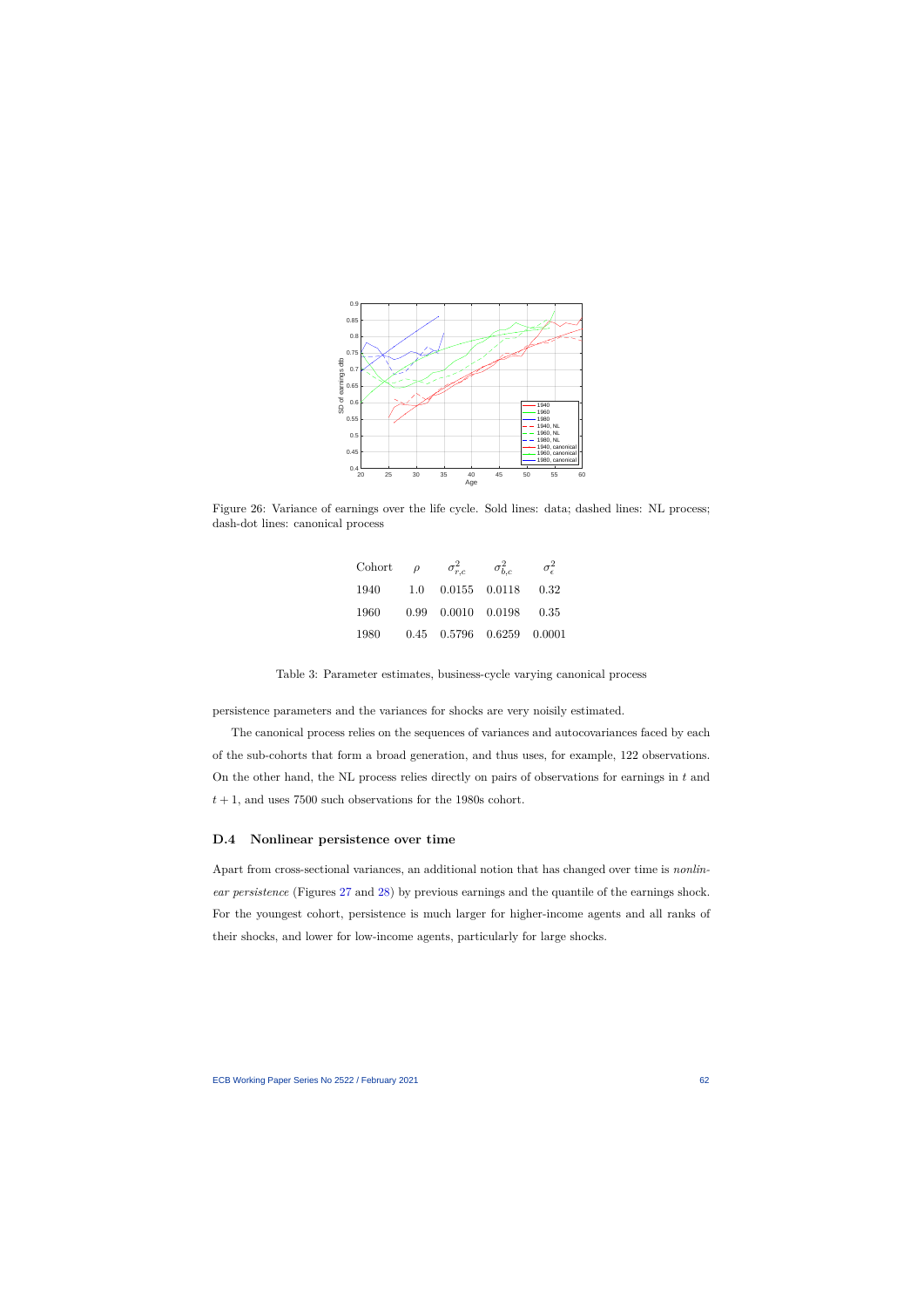

Figure 27: Nonlinear persistence, by cohort. Left: 1940s; center: 1960s; right: 1980s. For all cohorts: all agents below 40 years old.



<span id="page-63-0"></span>Figure 28: Nonlinear persistence, by cohort. Left 1940s; center: 1960s; right: 1980s. All ages

### **D.5 History-dependence of the earnings process**

<span id="page-63-1"></span>The Markov-switching earnings process captures history dependence of each household's earnings. In particular, the recovery from recessions is usually sluggish. A broad literature has studied both the large negative long-run effects of displacement for individual workers (e.g. [Jacobson, LaLonde and Sullivan](#page-82-3) [\(1993\)](#page-82-3)), that are particularly severe within recessions [\(Davis](#page-82-4) [and Von Wachter,](#page-82-4) [2011\)](#page-82-4), and the slow recovery of employment after downturns like the Great Recession [\(Ravn and Sterk,](#page-83-2) [2017\)](#page-83-2). Figure [29,](#page-64-0) left panel, shows that the earnings process I propose replicates this feature without large increases in the state space. It represents, for the simulated earnings process of the 1940s cohort, the percentage difference in average earnings between a cohort that underwent a single recession at age 44 ("NL process") and one that never lived through a recession throughout its entire labor market history. Suffering one recession has important effects on impact that last for relatively long. In contrast, the canonical earnings process generates a counterfactual *increase* in average earnings because higher variances in logs, at a constant average, imply higher averages in levels. The purple line represents it for the estimated parameters in [Storesletten et al.](#page-42-0) [\(2004\)](#page-42-0), while the yellow line represents the canonical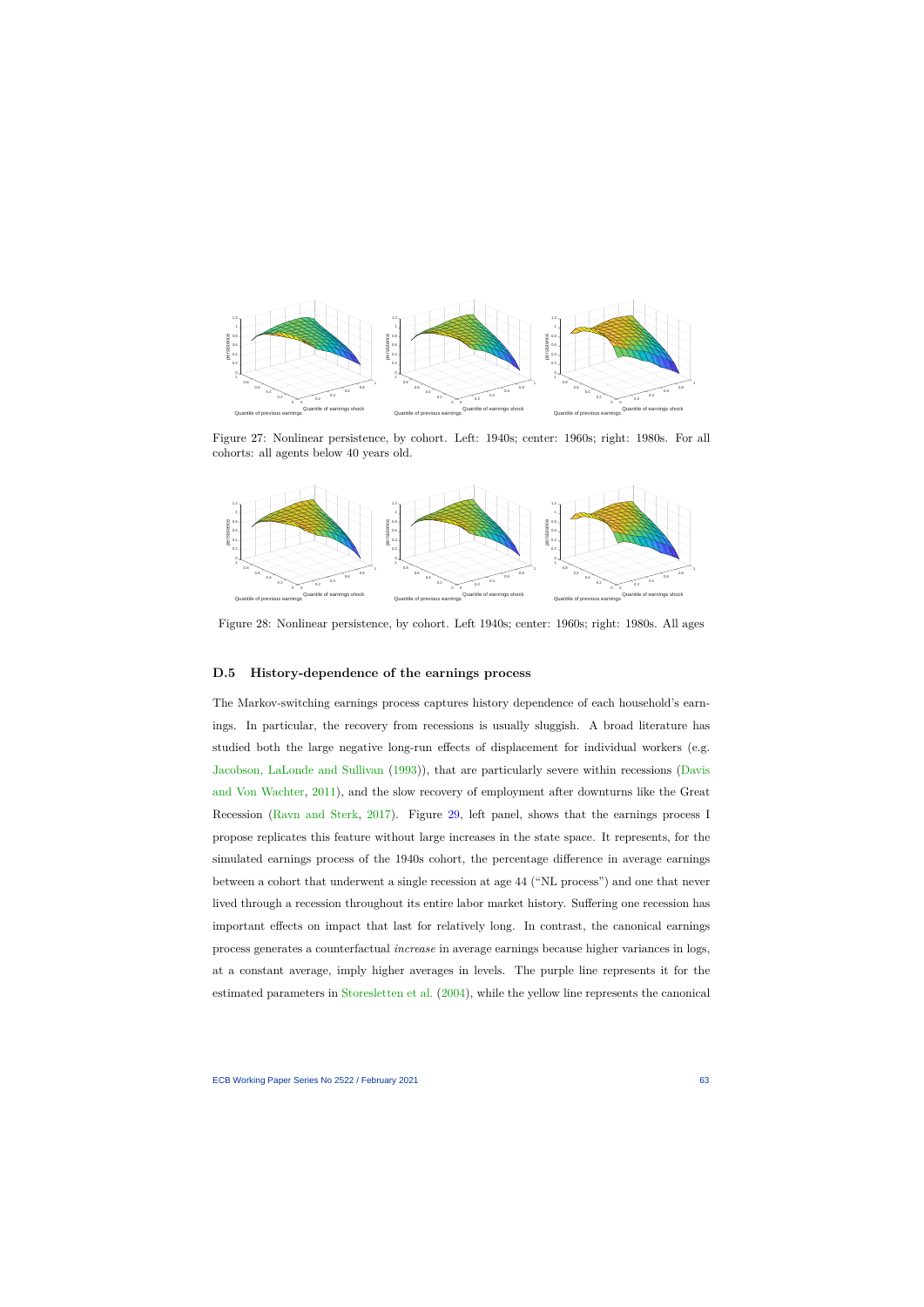counterpart to the process I estimate for the 1940s cohort (see Appendix [F.2](#page-72-0) for details).

The rich earnings process also captures differential impacts by initial position in the earnings distribution (middle panel). Recessions affect the earnings of the highest and lowest earners by more than those around the median. The impact of a recession also differs by age (right panel): younger agents are hit harder and take longer to recover. By construction, the canonical earnings process does not replicate either of this facts.



<span id="page-64-0"></span>Figure 29: Earnings by age with respect to the counterfactual in which a recession never occurs. Left: average earnings, recession at age 44. Middle: by initial earnings percentile, recession at age 44. Right: by initial earnings percentile, comparing ages 30 and 44.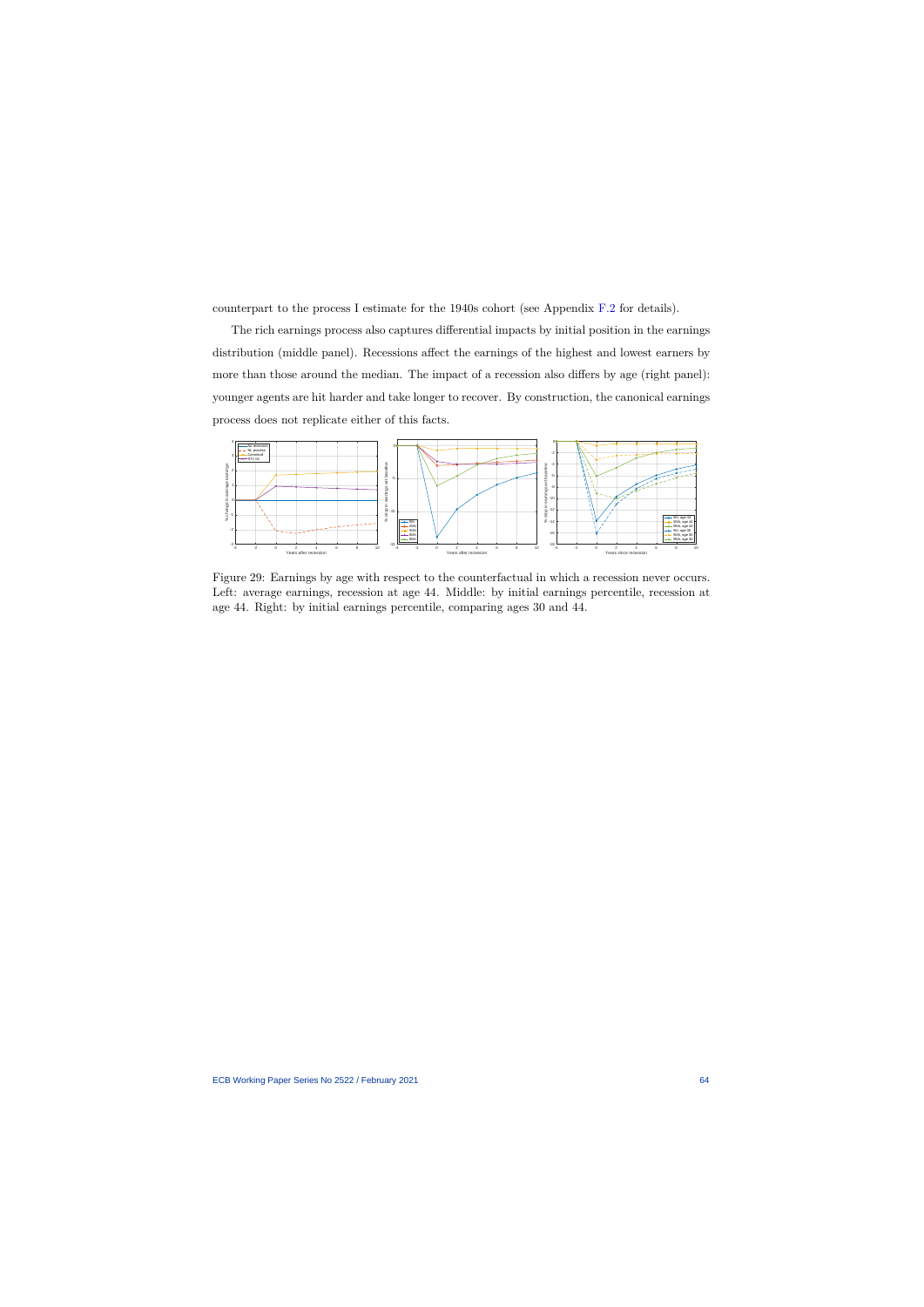# **E Model, additional results and descriptions**

## **E.1 Budget constraint**

The period by period budget constraint is:

$$
p_t^h(\Omega_t^h)h_{t+1} + \kappa^h p_t^h(\Omega_t^h)h_{t+1}\mathbb{I}(h_{t+1} \neq h_t) + r_t^s(\Omega_t^h)\mathbb{I}(h_t = 0) +
$$
  

$$
f_{t+1} + \kappa^f \mathbb{I}(f_{t+1} > 0, f_t = 0) + a_{t+1} + m_{t+1} + c_t =
$$
  

$$
p_t^h(\Omega_t^h)h_t + (1 + r_t^f(\Omega_t^f)(1 - \tau_a))f_t + (1 + r^a(1 - \tau_a))a_t +
$$
  

$$
(1 + r^b)m_t + T(y_t(\Omega_t^y), m_t)
$$
 (31)

where  $T(y, m)$  represents the tax system described in Section [4.4.](#page-21-0)

# **E.2 Household's problem**

**Working-age households.** They solve the following problem:

<span id="page-65-0"></span>
$$
U_t(y, a, h, f, m, \Omega) = \max_{c, a', h', f', m'} \left\{ \left[ \left( \theta_t c_t^{\nu} s_t^{1-\nu} \right)^{\frac{(\psi-1)}{\psi}} + \beta \left( \mathbb{E}_t U_{t+1}(y', a', h', f', m', \Omega')^{1-\gamma} \right)^{\frac{1}{1-\gamma} \frac{\psi-1}{\psi}} \right]^{\frac{\psi}{\psi-1}} \right\} \tag{32}
$$

subject to the no-shorting condition for safe and risky assets [\(8,](#page-18-0) [9\)](#page-18-1), LTV and LTI constraints when buying a home [\(12](#page-20-0) and [13\)](#page-20-1), the requirement to at least pay interest on debt in every period [\(14\)](#page-20-2), the restriction on holding both risky and safe assets while having a mortgage [\(16\)](#page-21-2), the bankruptcy condition [\(19\)](#page-23-0), and the budget constraint [\(31\)](#page-65-0).

**Retired households.** Their social security income p is a function of their last realization of labour earnings before mandatory retirement (they cannot retire before 65). They solve the following problem (where  $y_l$  is their last realization of income before retirement):

$$
U_t(y_l, a, h, f, m, \Omega) = \max_{c, a', f', h', m'} \left\{ \left[ (\theta_t c_t^{\nu} s_t^{1-\nu})^{\frac{(\psi-1)}{\psi}} + \beta \xi_t (\mathbb{E}_t U_{t+1}(y_l, a', h', f', m', \Omega')^{1-\gamma})^{\frac{1}{1-\gamma} \frac{\psi-1}{\psi}} + \right. \right\}
$$
\n
$$
(33)
$$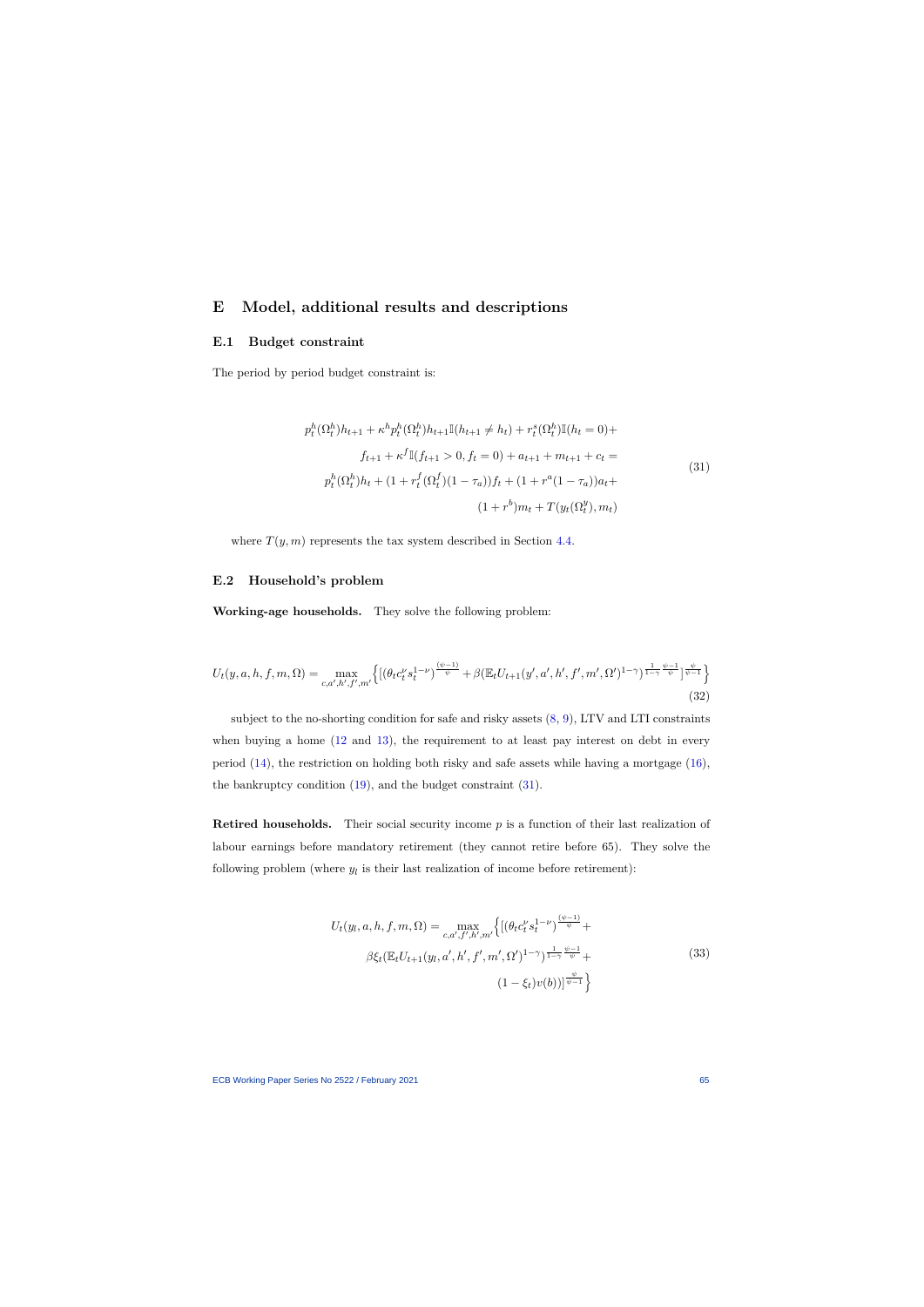where  $v(b)$  is determined by Equation [6.](#page-17-0) Their maximization problem is subject to the noshorting condition for safe and risky assets [\(8,](#page-18-0) [9\)](#page-18-1), LTV and LTI constraints when buying a home [\(12](#page-20-0) and [13\)](#page-20-1), the requirement to at least pay interest on debt in every period [\(14\)](#page-20-2), the restriction on holding both risky and safe assets while having a mortgage  $(16)$ , the bankruptcy condition [\(19\)](#page-23-0), and a budget constraint with no income risk [\(34\)](#page-66-0).

$$
p_t^h(\Omega_t^h)h_{t+1} + \kappa^h p_t^h(\Omega_t^h)I_t^h + f_{t+1} + \kappa^f I_t^f + a_{t+1} + m_{t+1} + c_t + r_t^s(\Omega_t^h)\mathbb{I}(h_t = 0) =
$$
  
\n
$$
p^h(\Omega_t^h)h_t + (1 + r_t^f(\Omega_t^f)(1 - \tau_a))f_t + (1 + r^a(1 - \tau_a))a_t + (1 + r^b)m_t + T(p(y_t), m_t)
$$
\n(34)

where  $p(\cdot)$  represents social security.

#### **E.3 Standard earnings process counterfactual**

<span id="page-66-0"></span>Figure [30](#page-66-1) represents an alternative way of measuring the role of earnings dynamics in explaining lower homeownership rates. It represents the changes predicted by the model if we attribute the earnings process of the 1940s generation to the younger generations, whilst keeping all other factors constant. This experiment differs from the previous decomposition because it also incorporates possible interaction effects between factors, which make the effect of the changes in labor market income dynamics even larger.



<span id="page-66-1"></span>Figure 30: Homeownership by cohorts, the role of earnings dynamics. Left: 1960s generation; right: 1980s generation.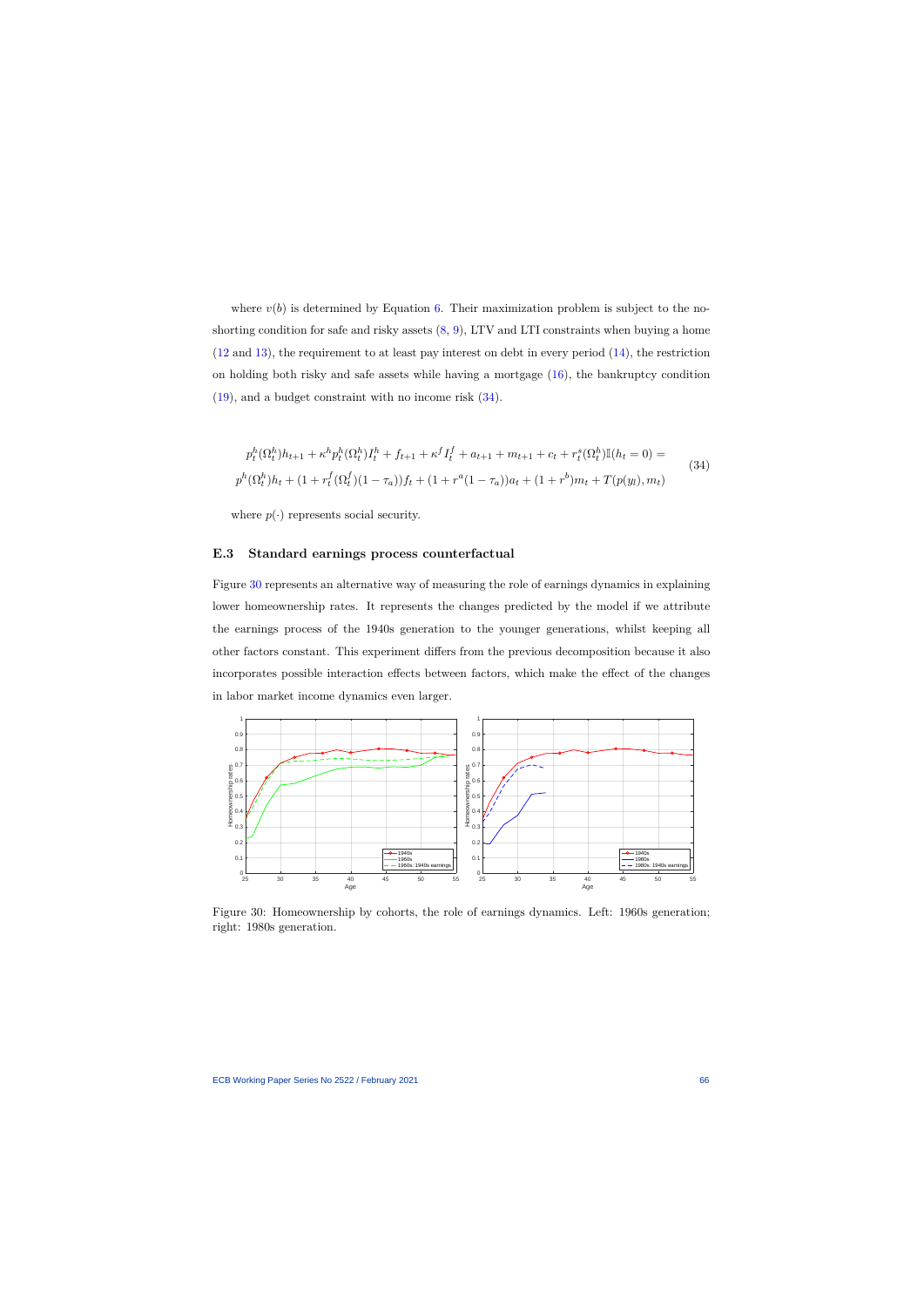### **E.4 Adjusting housing prices**

My main counterfactual experiments abstract from general equilibrium effects. However, as the earnings process for the 1960s and 1980s cohort counterfactually changes, so do household decisions, which may impact the evolution of aggregate prices in the economy. It is likely that the increase in housing demand would have had equilibrium effects manifested in an increase in house prices, which could dampen the increase in homeownership rates implied by the experiments.

As such, all results so far can be seen as an upper bound of the possible effects of income dynamics on homeownership, calculated under two equivalent assumptions: either housing supply is perfectly elastic or a non-modelled investor owns all rental housing and is willing to sell or buy any of it at the observed prices.

In this section, I provide an approximation to these equilibrium effects. I assume alternatively that housing supply is fully inelastic and that housing supply can be summarized by an isoelastic supply function with elasticity of 1.75, an empirical value estimated for the average U.S. metropolitan area by [Saiz](#page-83-3) [\(2010\)](#page-83-3). Then I compute the variation in housing prices induced by the increase in housing demand, and find homeownership rates for each cohort under those new prices.

First, I begin by defining the *baseline stock of housing*  $H_t^s$  as the total number of houses that are occupied by thier owners, which is equivalent to the number of households that live in owner-occupied housing. In order to aggregate across cohorts, I simulate a total of 31 birth-year cohorts (born in all even years from 1930 to 1990), and I attribute the earnings process of the 1940s cohort to the group 1930-1949, the earnings process of the 1960s cohort to the group 1950-1969, and the earnings process of the 1980s cohort to the group 1970-1990. Like in the main experiment, each birth cohort experiments aggregate shocks as they happened in the data in each calendar year, that corresponds to a specific age for each of the 32 cohorts.

Given that I do not have information on the earnings processes of the relevant years for the cohorts born before 1930s, I make the simplifying assumption that their homeownership profiles are not impacted by any of the changes introduced in the paper and they hold a constant amount of housing. The impact of this assumption would depend on the reaction of these non-modelled cohorts, but it is only particularly restricting for the earlier cohorts when they are relatively young. Additionally, for this experiment I assume that households are born with zero initial wealth.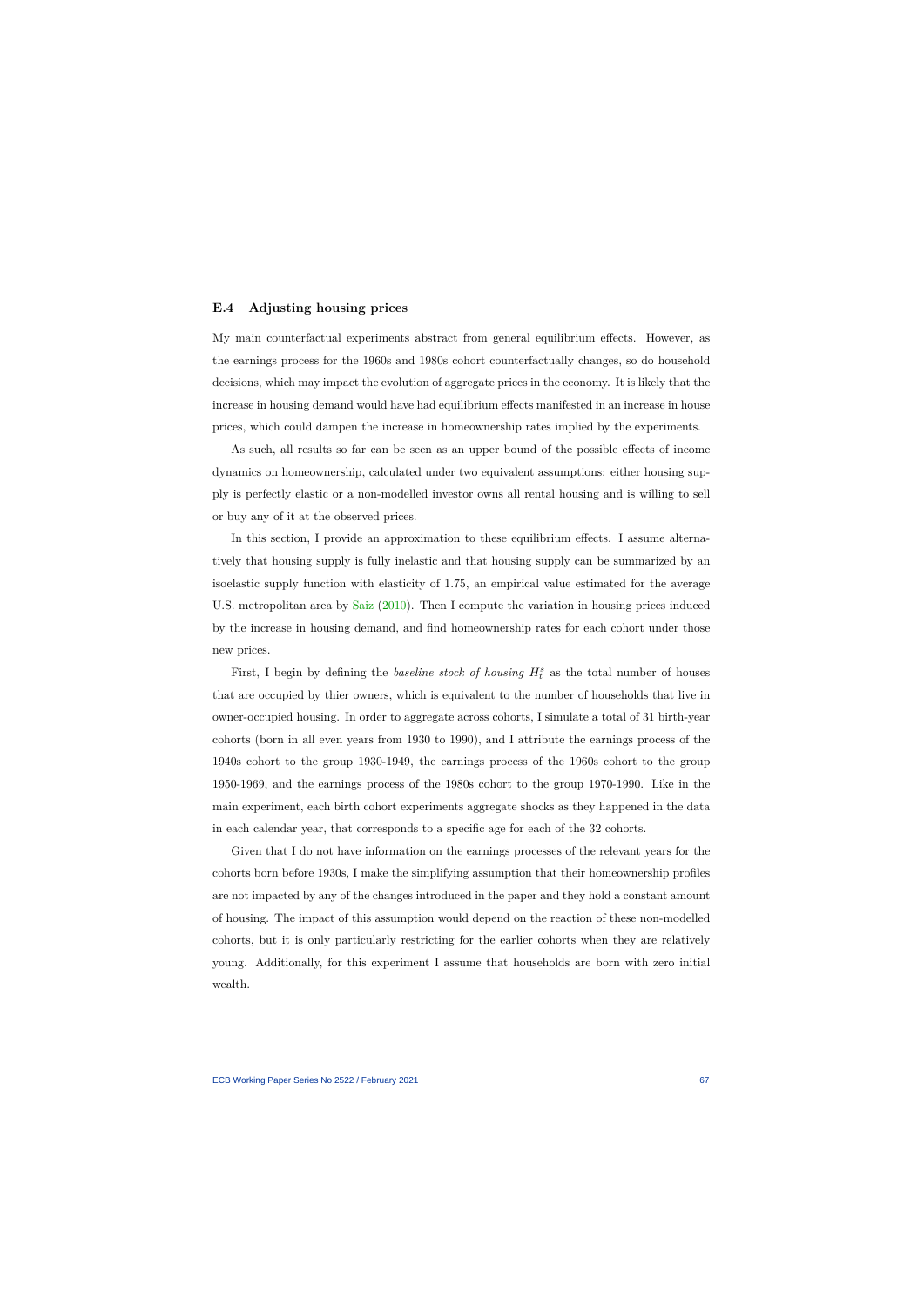Thus,  $H_t^s$  is computed as summarized in Equation [35,](#page-68-0) where I am aggregating over all households *i* that belong to each of these 31 birth-year cohorts. I then assume that, at given prices  $p_t^h$ ,  $H_t^s$  is the total amount of housing supplied for these cohorts; which implies that  $p_t^h$  is the price that clears the market given housing supply and demand.

$$
\int_{i} H_{i}^{d}(p_{t}^{h}) = H_{t}^{s} \tag{35}
$$

Then, I am interested in computing how the quantities of housing bought by each of the different cohorts change as external factors, such as the earnings process, change. A change in the earnings process will induce a change in the housing demand functions  $H_i^{d*}$  for each household. To which extent this gets translated into changes in quantities exchanged and changes in prices depends on the elasticity of housing supply.

<span id="page-68-0"></span>Assuming a fully inelastic housing supply implies fixing  $H_t^s$  at every year *t* and finding  $p_t^{h*}$ such that Equation [36](#page-68-1) holds. I do so sequentially for  $t = 1, \ldots, Y$ , where *Y* is the total amount of years in the simulation, and to that extent the model continues to capture history dependence of past prices. Furthermore, the slow-moving nature of these changes and the definition of  $H_t^s$ , which captures cyclical variations which the model is attributing to housing supply or other non-modelled factors, implies that the housing growth aggregate state is still consistent with the evolution of house prices.

$$
\int_{i} H_{i}^{d*}(p_{t}^{h*}) = H_{t}^{s}
$$
\n(36)

Assuming an elastic housing supply implies, at a given (empirical) housing supply elasticity *η*, that the price that clears the market  $p_t^{h'}$  satisfies:

$$
\int_{i} H_{i}^{d*}(p_{t}^{h'}) = H_{t}^{s'} \tag{37}
$$

<span id="page-68-1"></span>such that

$$
\frac{p_t^{h'} - p_t^h}{p_t^h}}{\frac{H_t^{s'} - H_t^s}{H_t^s}} = \eta
$$
\n(38)

By substituting [38](#page-68-2) into [37,](#page-68-3) one can solve for  $p_t^{h'}$  in every period.

<span id="page-68-3"></span><span id="page-68-2"></span>These experiments represent an approximation to actual equilibrium determination of hous-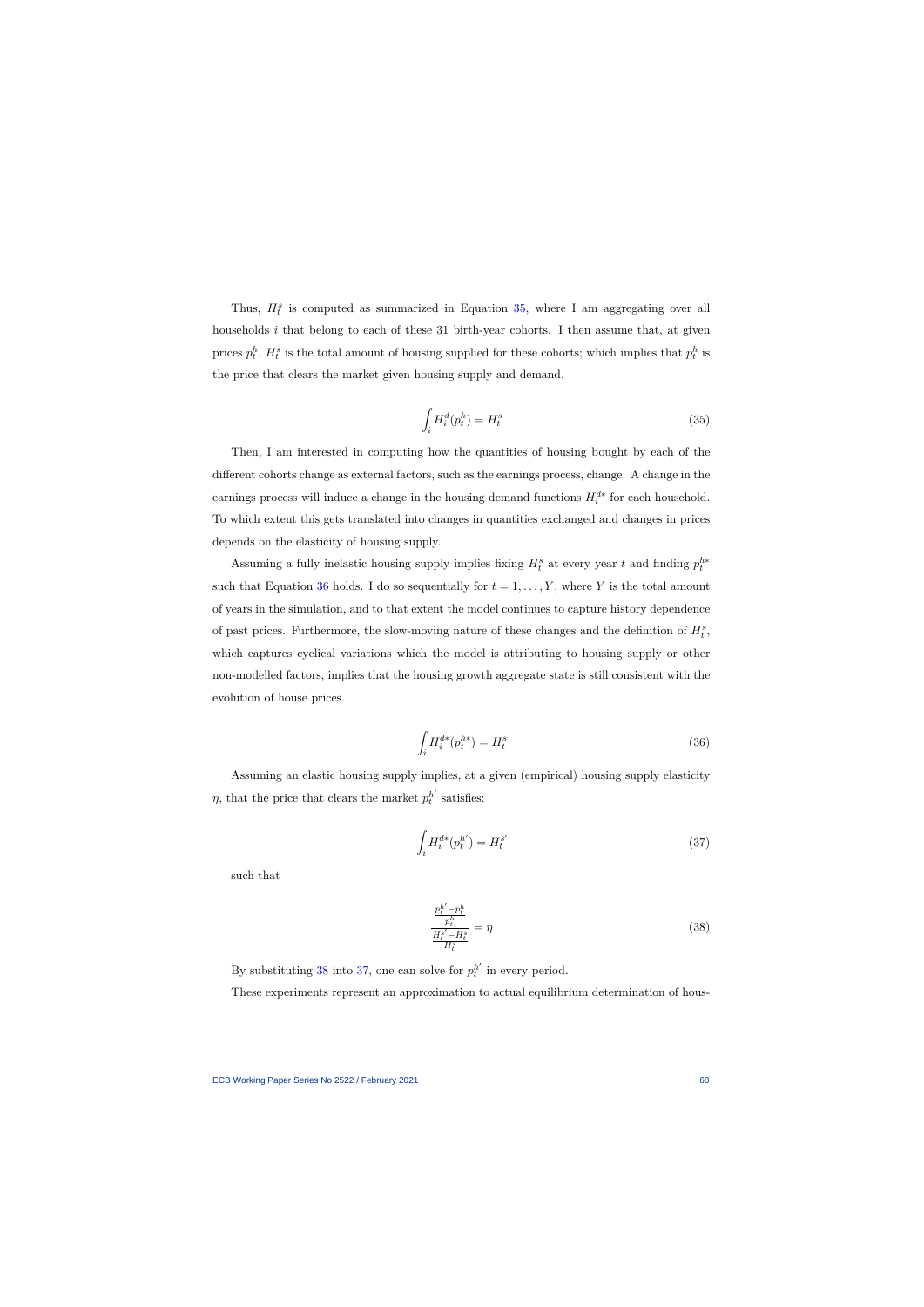ing prices. On the one hand, I do not model the agents that make housing supply decisions and approximate them with an isoelastic function (with elasticity which is either zero or 1.75). On the other hand, from the perspective of households, housing prices are still exogenous shocks with the same process as in the main version of the model. They are not aware that house prices are determined in equilibrium in a way that depends on total housing demand, and they do not perceive that intergenerational changes could be affecting house prices.

Figure [31](#page-69-0) compares the homeownership rates by age and cohort between the baseline (solid lines), the counterfactual with fully elastic housing supply (dashed lines), and the counterfactual with empirically determined housing supply elasticity (dash-dot lines). Although naturally homeownership is a bit lower for most cohorts and ages, the joint effect of earnings inequality and risk is still very relevant even if we allow for adjustments in average house prices.[35](#page-69-1)



Figure 31: Homeownership by cohorts, benchmark vs. counterfactual earnings processes, empirical housing supply elasticity. Left: 1960s generation, right: 1980s generation. Zero initial wealth.

Figure [32](#page-70-0) shows the results for the case in which housing supply elasticity is assumed to be zero.

All results in this section still assume that stock market returns and income dynamics are exogenous. The stock market is very integrated internationally, so it is less harmful to assume that changes in domestic household demand for stocks do not impact stock returns. With respect to income dynamics, the model is already capturing very well their changes over the cohorts and the business cycle, and endogeneizing them would imply losing much of this richness. However,

<span id="page-69-1"></span><span id="page-69-0"></span><sup>&</sup>lt;sup>35</sup>A more detailed approach could imply modelling the housing supply and rental market sectors, together with a realistic representation of housing devaluation and renovation, and thus obtaining a more flexible formulation of the housing supply function. While such a study could shed light on slow-moving dynamics of housing prices, it is beyond the scope of the model presented in this paper given current computational constraints.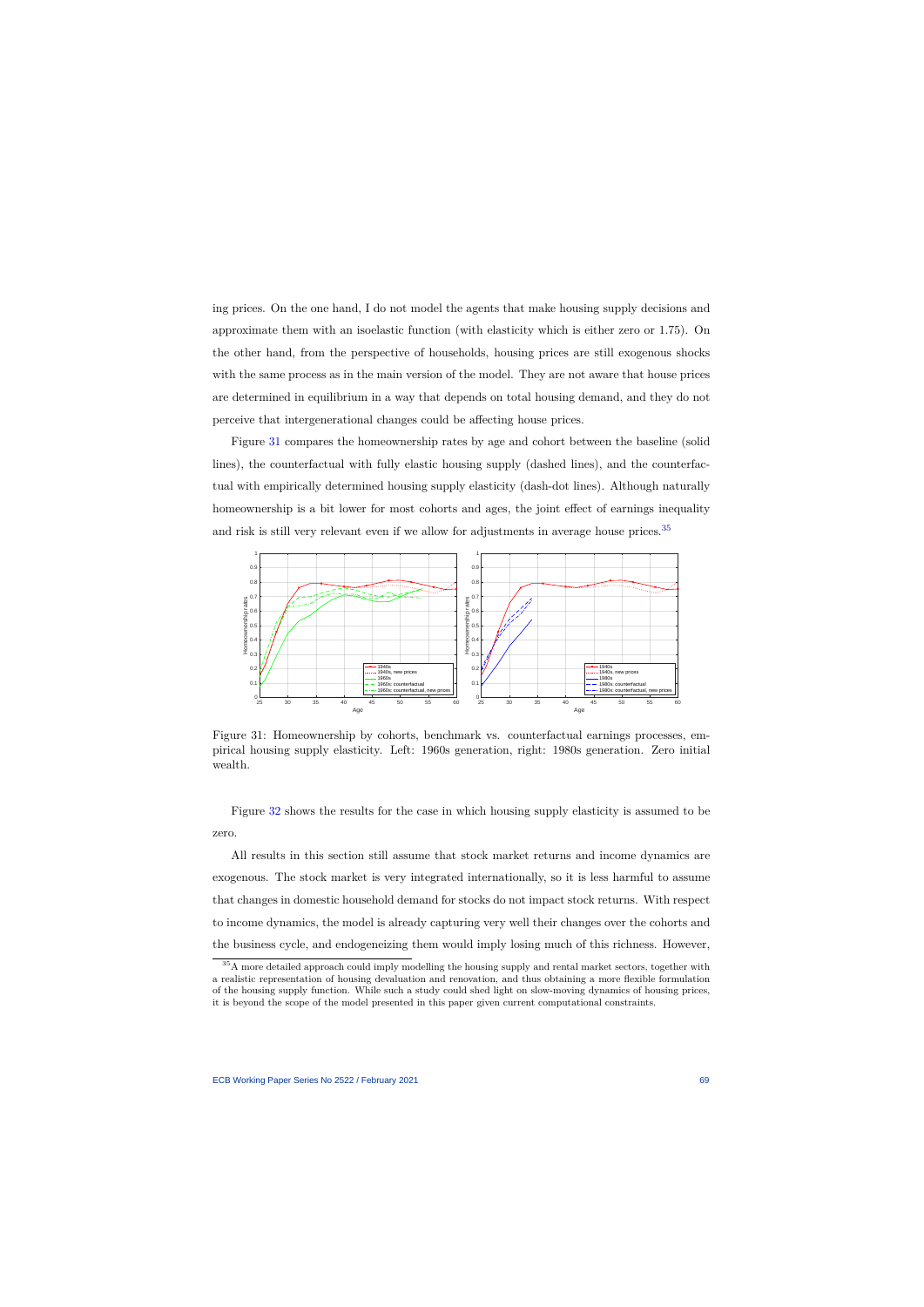

Figure 32: Homeownership by cohorts, benchmark vs. counterfactual earnings processes. Assuming fully inelastic housing supply.

<span id="page-70-0"></span>both are interesting questions that are left open for future research.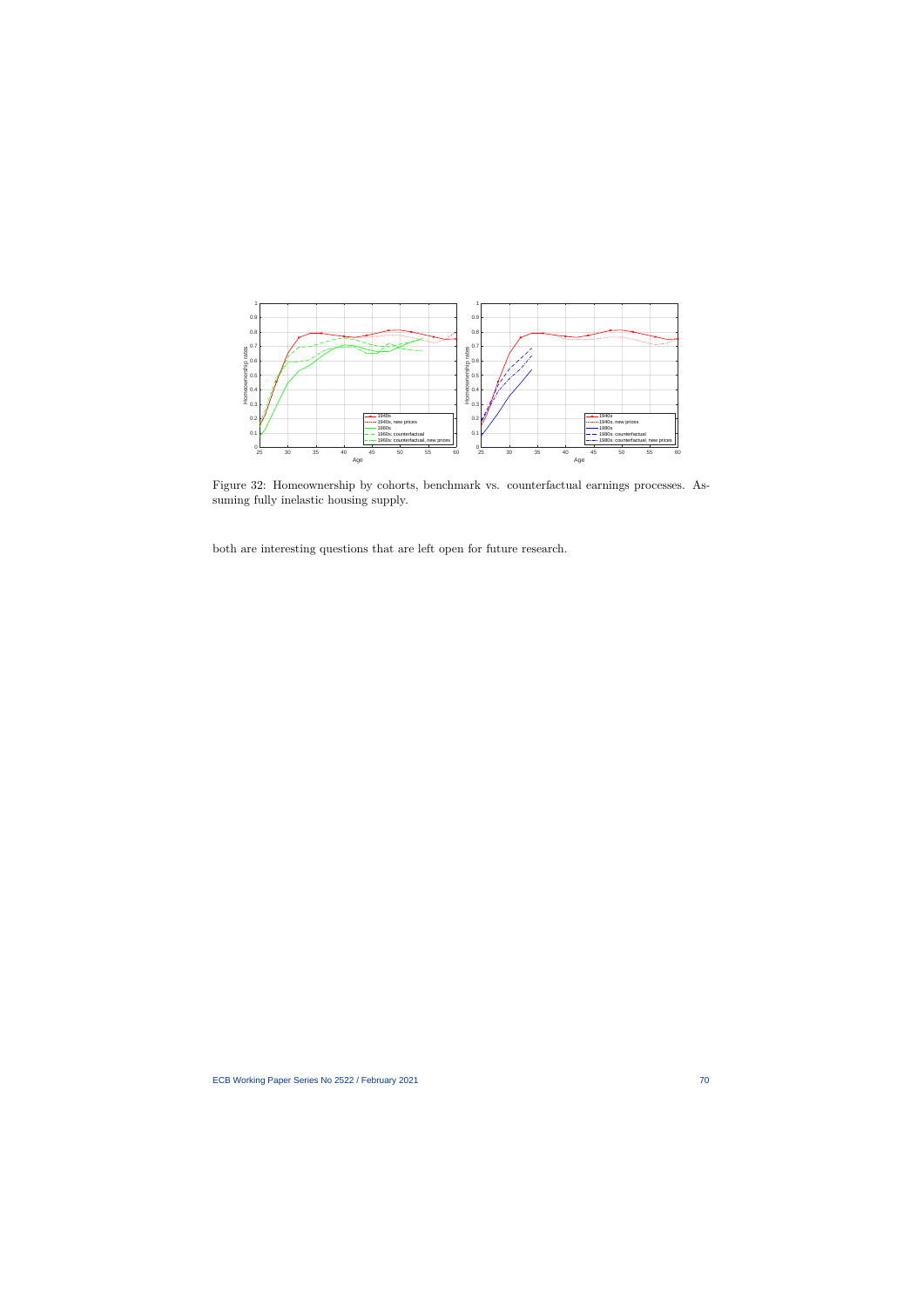# **F Robustness checks and extensions**

### **F.1 Initial zero wealth**

<span id="page-71-1"></span><span id="page-71-0"></span>Figure [33](#page-71-2) shows the fit of the model with respect to homeownership in the case in which I assume that all households are born with zero wealth and recalibrate parameters accordingly. Although the fit of homeownership at earlier ages is not as good, it is still true that the model can reconcile the changes in homeownership rates across generations without resorting to changes in preferences. Table [4](#page-72-1) shows that the decomposition of the decrease in homeownership between its different contributing factors is also similar to the main case. Finally, Figure [34](#page-71-3) shows that, without taking into account the initial condition, the model underpredicts stock market participation at earlier ages.



Figure 33: Homeownership by cohorts, data vs. model, relaxation of financial constraints in the early 2000s. Model with zero initial wealth.



<span id="page-71-3"></span><span id="page-71-2"></span>Figure 34: Stock market participation by age and cohort, data vs model. Left: constant participation costs across generations; right: reduction of participation costs across generations. Model with zero initial wealth.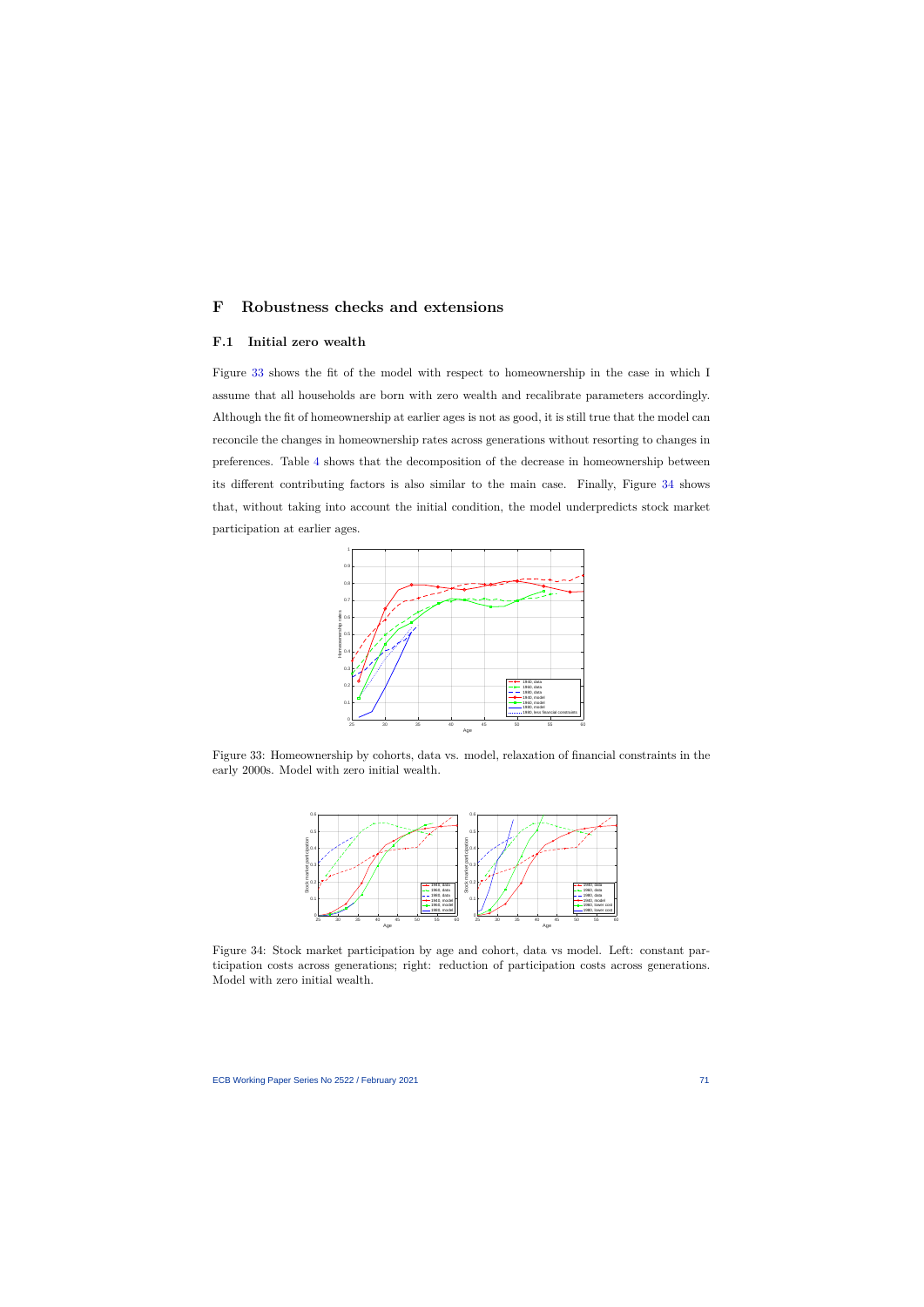| 1960s generation   |       |       |       |
|--------------------|-------|-------|-------|
| Age                | 30    | 40    | 50    |
| Earnings           | 66    | 37    | 5     |
| initial inequality | 62    | 23    | $-17$ |
| risk               | 4     | 14    | 22    |
| Aggregates         | 34    | 63    | 95    |
| house price trend  | 73    | 129   | 63    |
| histories          | $-39$ | $-66$ | 32    |
|                    |       |       |       |

Table 4: Contribution of each factor in the change in homeownership with respect to the 1940s generation (% of the change), by age. Model with zero initial wealth.

### **F.2 Canonical process**

I now to turn to evaluating to which extent a *canonical* earnings process, such as that described by Equations [28-](#page-61-0)[30](#page-61-1) in Appendix [F.2,](#page-72-0) with changes over generations, can explain the observed changes in homeownership.

<span id="page-72-0"></span>I recalibrate the model for the 1940s cohort following the same procedure as in my main results, and then simulate the model for the 1960s and 1980s cohort changing only earnings process, asset returns, and financial conditions. For this experiment, I assume that households begin their working lives at zero wealth. Figure [35](#page-73-0) shows that the model also generates a decrease in homeownership rates across cohorts, which supports the argument that changes in earnings inequality and earnings risk are key drivers of the observed changes. However, the canonical process substantially overestimates this intergenerational decrease. Earnings are estimated to be a random walk or close to it, and thus the effects of large initial inequality are more persistent than in the more flexible process proposed in this paper.

Additionally, as argued in Section [3.1,](#page-15-0) this process has a set of counterfactual implications. It does not replicate the countercyclical skewness of earnings and it implies increases of average earnings when recessions hit. Besides, as shown in [Gálvez](#page-82-0) [\(2017\)](#page-82-0), it also generates counterfactual implications for stock market participation decisions.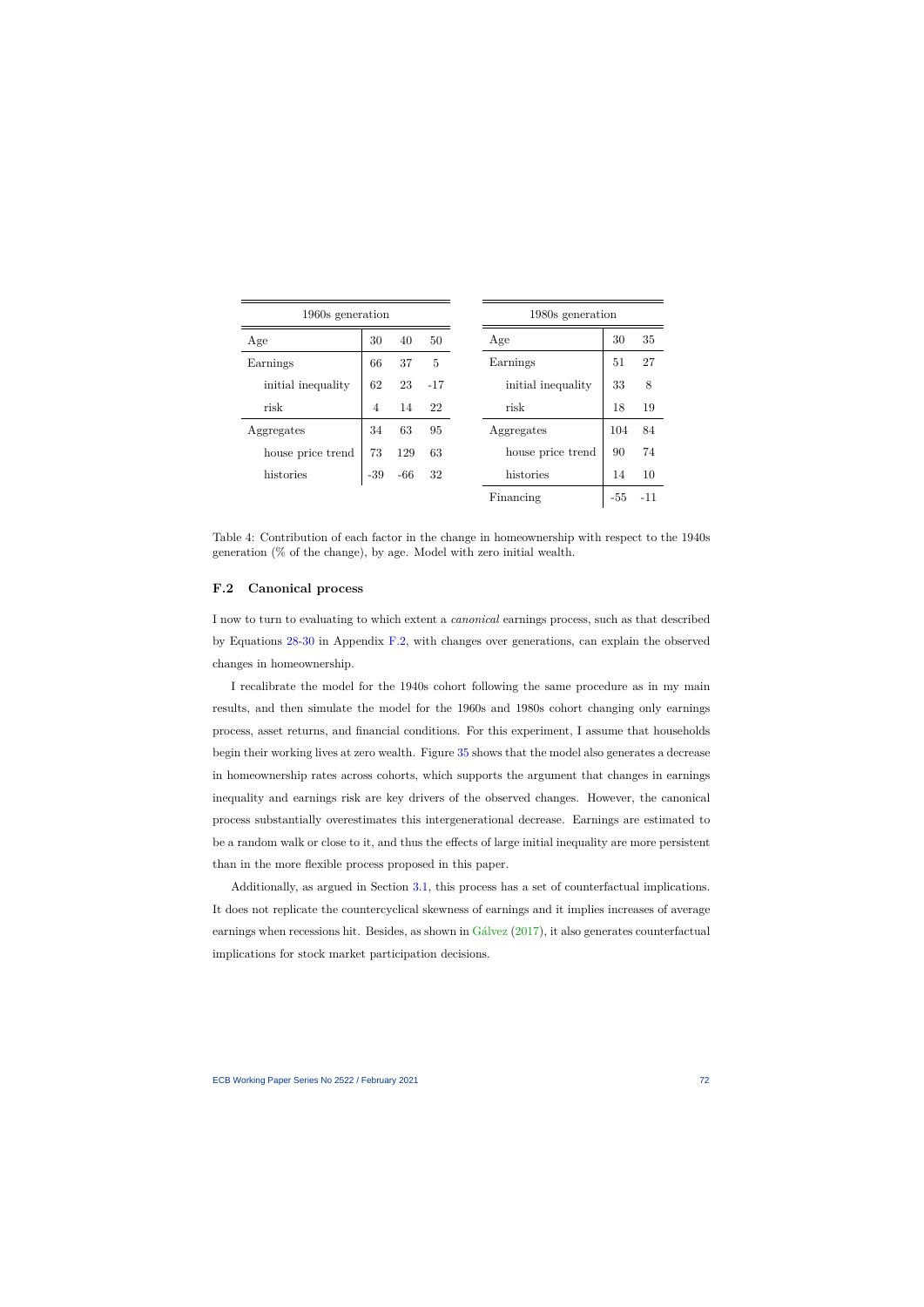

Figure 35: Homeownership by cohorts, data vs. model, canonical earnings process

### **F.3 Marital dynamics and family sizes**

Over the past few decades, marriage rates have fallen, fertility has decreased, and the average age of women at both marriage and first childbearing has steadily increased [Lundberg and Pollak](#page-83-0) [\(2007\)](#page-83-0). These developments offer a possible alternative explanation for the reduction and delay in homeownership.

<span id="page-73-0"></span>In the framework proposed in this paper, all of those changes are implicitly considered in the earnings process, which is estimated in all households (married or not) and thus embeds marriage and divorce risk into earnings risk. In order to disentangle these two effects, the left panel Figure [36](#page-74-0) replicates the analysis by replacing the earnings process by one estimated only on continuously married couples. Given that this subset of households have on average higher and more stable earnings, their implied homeownership rates within the model are larger. However, differences across cohorts are present in a very similar way. This suggests that, while family dynamics can play a relevant role<sup>[36](#page-73-1)</sup>, the increase in inequality and earnings risk seems to be of first order to explain the changes in homeownership. To verify this hypothesis, the right hand side of Figure [36](#page-74-0) replicates the counterfactual in which the 1940s earnings process is attributed to younger generations within the subsample of married households. Effects are similar to those in the main results.

<span id="page-73-1"></span><sup>&</sup>lt;sup>36</sup>[Chang](#page-81-0) [\(2018\)](#page-81-0) shows that marital and divorce risk is a relevant force to explain changes in homeownership of singles versus couples.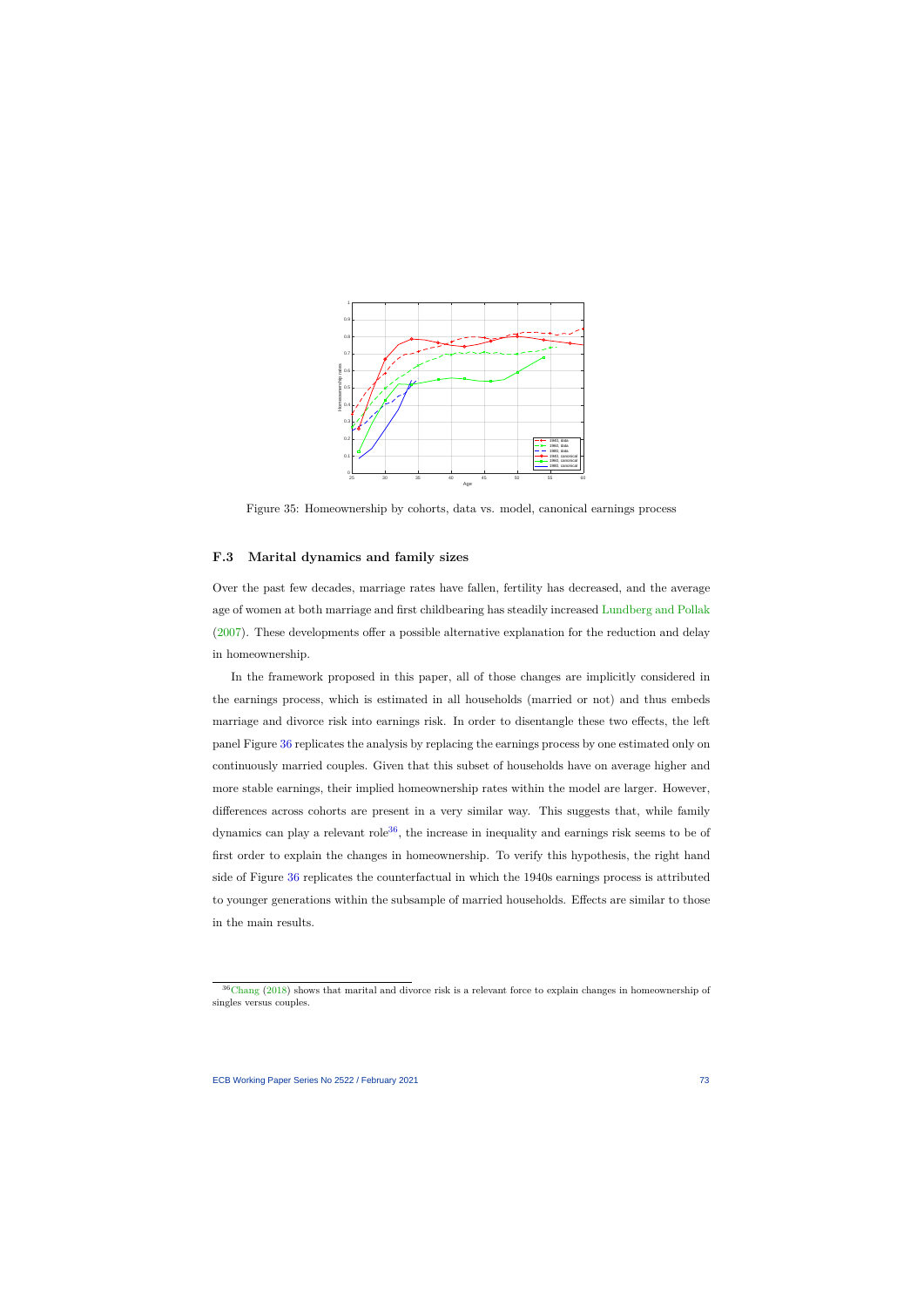

Figure 36: Homeownership by cohorts, married people only.

## **F.4 Per-period participation costs**

There is a long standing discussion in the household finance literature about whether one-off entry costs, which I consider in the main version of this model, or per-period participation costs rationalize better the patterns of stock market participation that we observe in the data. While the former is used in studies like [Cocco](#page-38-0) [\(2005\)](#page-38-0) or [Gomes and Michaelides](#page-40-0) [\(2005\)](#page-40-0), [Vissing-](#page-83-1)[Jorgensen](#page-83-1) [\(2002\)](#page-83-1), [Gálvez](#page-82-0) [\(2017\)](#page-82-0), or [Bonaparte, Korniotis and Kumar](#page-81-1) [\(2018\)](#page-81-1), amongst others, find that the latter seems to be the most promising avenue to explain the observed patterns of stock market participation. However, the estimated value for the per-period participation cost is frequently relatively high (for instance, [Bonaparte et al.](#page-81-1) [\(2018\)](#page-81-1) estimate it to be around 3.2% of average household income every year).

<span id="page-74-0"></span>Figure [37](#page-75-0) shows the implied profiles for stock market participation, in a recalibrated version of the model that only allows for per-period participation costs that decrease over time. As in previous studies, the estimated cost which is necessary to reconcile low levels of stock market participation is quite high (around 3.5% of average household income for the 1940s cohort), but is lower for younger cohorts.

### **F.5 Stocks as 401(k)**

In order to investigate whether the fiscal incentives associated with IRAs and  $401(k)$ s could be an alternative explanation for the increase in stock market participation, Figure [38](#page-75-1) represents the results of a counterfactual exercise in which participation costs are kept constant, but I modify the nature of the financial asset or stock  $f_t$  in the model to closely replicate a 401(k). I keep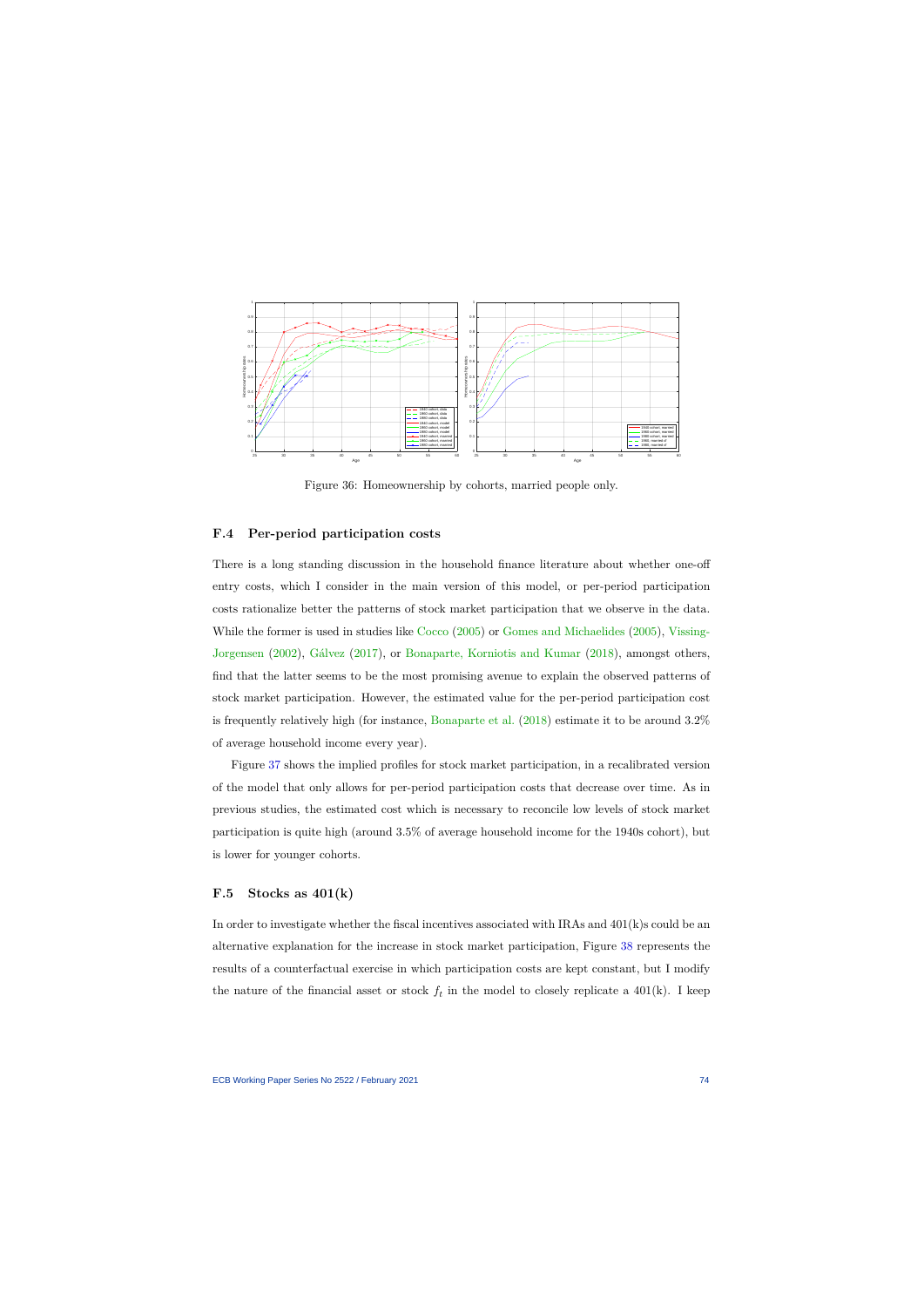

Figure 37: Stock market participation over the life-cycle, by cohorts, case with calibrated perperiod participation costs

participation costs constant across generations, but assume that contributions to the account are tax-exempt below a certain limit, the interest it generates is tax free, households pay income tax on all amounts withdrawn, and there are penalties for withdrawal before age 60 (10%).

<span id="page-75-0"></span>As a result, households in the model would actually invest less in these accounts. This reaction is related to the illiquidity of 401(k)s, which makes it costly for househols to withdraw from their stocks in response to a bad labor income shock, and suggests that the ease of access and auto-enrolment were the key features that explained the success of these accounts.



<span id="page-75-1"></span>Figure 38: Stock market participation: model with constant participation costs and stocks with 401(k) tax properties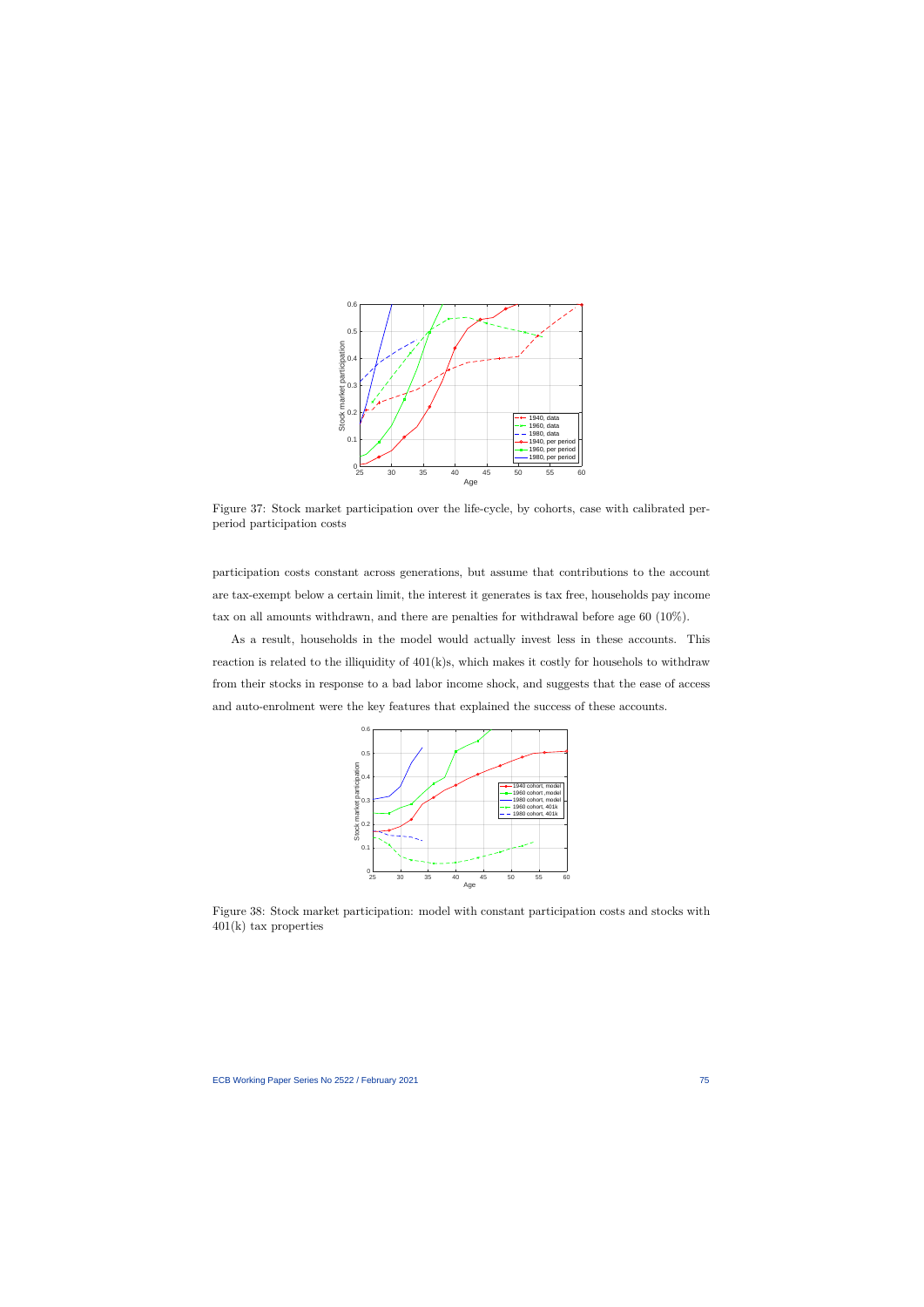#### **F.6 Local correlation of income shocks and house prices**

An additional element that increases the riskiness of housing is the correlation at the local level between house prices and income changes. For instance, in areas that benefit in particular from an expansion it is likely that both incomes and house prices go up. When households incorporate this information into their decision making, it influences both homeownership and portfolio choices.

To approximate this effect, I allow for income shocks to be correlated with housing price shocks at the idiosyncratic level. Given that in the baseline version of the model both are exogenous, this correlation can be directly imposed from data estimates. I rely on [Davidoff](#page-81-2) [\(2006\)](#page-81-2) for the empirical quantification of this correlation and fix it at 0.29.

Figure [39](#page-77-0) shows the corresponding homeownership profiles. I perform two experiments. The left hand side panel represents the case in which house prices are expected to be correlated with income, and in which the realizations of house prices are also correlated with the realizations of the income shocks. This induces, unlike in the main case in this paper, housing price heterogeneity within agents living in the same year. Like in the main case, I assume that the average realization of the house price shock is like that observed in the data for that specific year. Homeownership would be lower in this case for all cohorts, particularly for those born in the 1980s, even with looser financial constraints.

The right hand side panel represents the alternative case in which households expect house prices to be correlated with their individual income shock, but where this is not true in realization and house prices are still their corresponding national average. Differences with the previous experiment are minor, which suggests that the key driver for this reduction in homeownership rates are household portfolio decisions rather than changes in the stationary distribution induced by the introduction of house price heterogeneity.

This experiment abstracts from important elements such as endogenous determination of local house prices or endogenous mobility, which are beyond the scope of this project and are left for future research.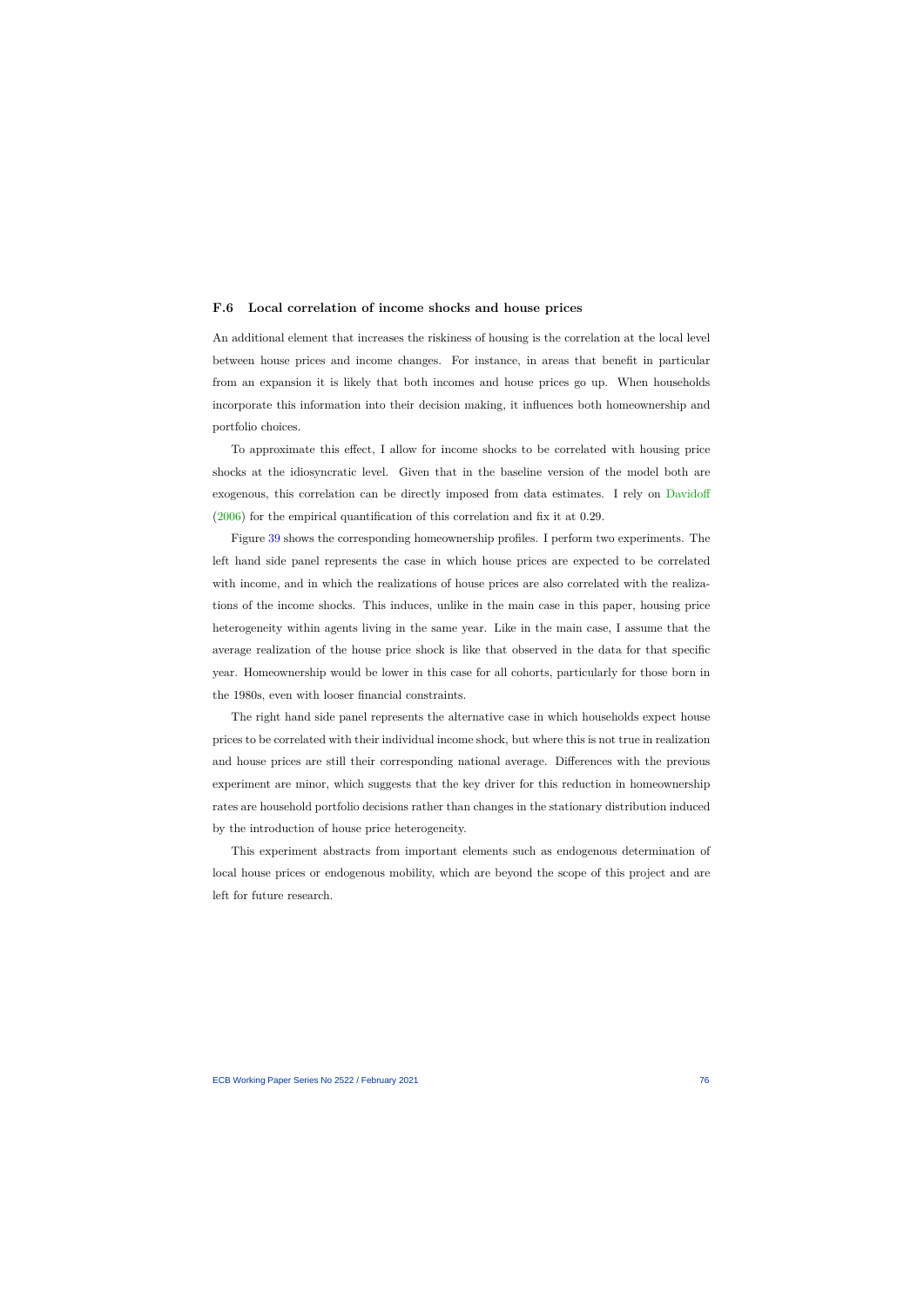

Figure 39: Homeownership by cohorts, local correlation of house price shocks with income. Solid line with crosses: realizations  $+$  expectation, dotted line: expectations only

### **F.7 House sizes**

In the main version of the model, households can choose to own two types of housing, which I denote *h*<sup>1</sup> and *h*2. This reflects that houses are lumpy and have limited divisibility, and that frequently households cannot access their optimal house size and quality because it is scarcely available or disadvantageously priced on the market. In this section, I check the robustness of my results with respect to different specifications of house sizes.

<span id="page-77-0"></span>The size of the small house  $h_1$  is key for my results, as it conditions who is the marginal person who is indifferent between buying a house and renting, and thus homeownership rates. In current U.S. dollars, for the latest periods in the model, the price of a small house is around \$100,000. Here I argue that there is limited supply of houses below this price, few households actually live in them, and including a smaller small house in the model generates counterfactual implications.

With respect to supply limitations, [Falcettoni and Schmitz](#page-39-0) [\(2018\)](#page-39-0) argue that regulations and monopoly power have reduced the production of prefab or factory-built houses below its efficient level, thus reducing the number of cheap houses available on the market. In my PSID data, I find that, for the 1980s cohort, only 9.4% of households bought a house with a price lower than *h*1, with most of them concentrated nearby.

The left hand side panel of Figure [40](#page-78-0) shows the model implications for the case in which the smallest house is 33% smaller and cheaper. Naturally, results are sensitive to this assumption. However, as Figure [41](#page-78-1) reveals, this experiment underestimates generational differences by overestimating how many people buy small houses as a reaction to changes in earnings dynamics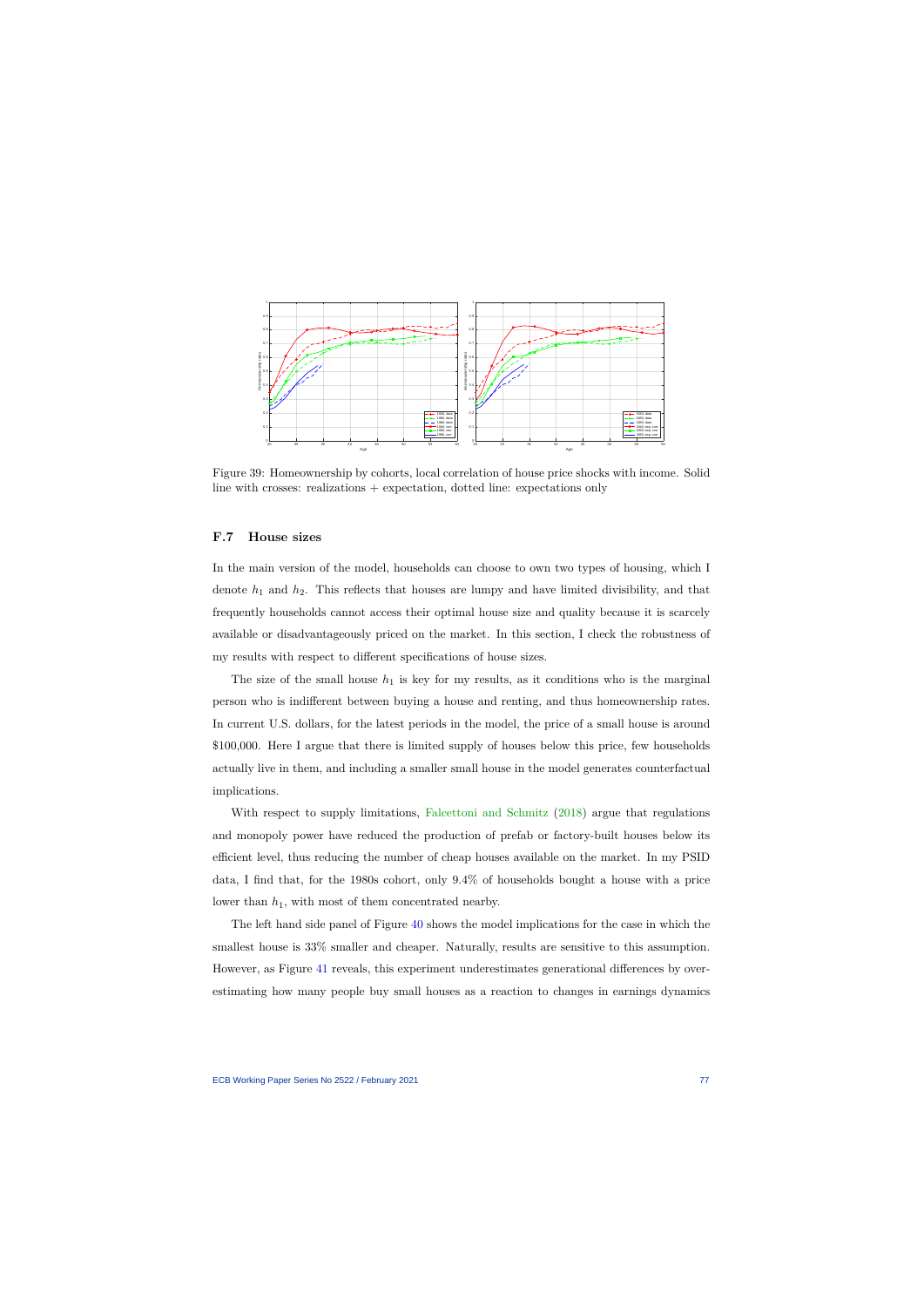and housing prices.



Figure 40: Alternative house sizes, main experiments



<span id="page-78-0"></span>Figure 41: Percentage of households owning the small house by age. Left, robustness check in which it's smaller; right: main results

The central and right panels of Figure [40](#page-78-0) show two robustness experiments in which I set the number of housing qualities to  $H = 3$ . In the middle panel, I do so by allowing for a middle-sized house exactly between the prices of the small house and the big house. In the right hand side panel, I allow for a large house, twice the size of the big one. In all cases I recalibrate housing preference parameters accordingly so that homeownership for the 1940s cohort at age 40 is within the ballpark of the data.

<span id="page-78-1"></span>Results are almost identical with either of the  $H = 3$  assumptions, thus suggesting that the choice of  $H = 2$  is not key in driving the results I obtain. Setting  $H = 3$  and allowing for a large house does improve the fit of the model in terms of the portfolio composition of the richest, which slightly underestimates their housing share (see Figure [7\)](#page-30-0).

#### **F.8 Future projections**

In order to compute future homeownership rates for the 1980s cohort, I assume that house prices will continue to grow on average with respect to median income at a rate of 1.5% per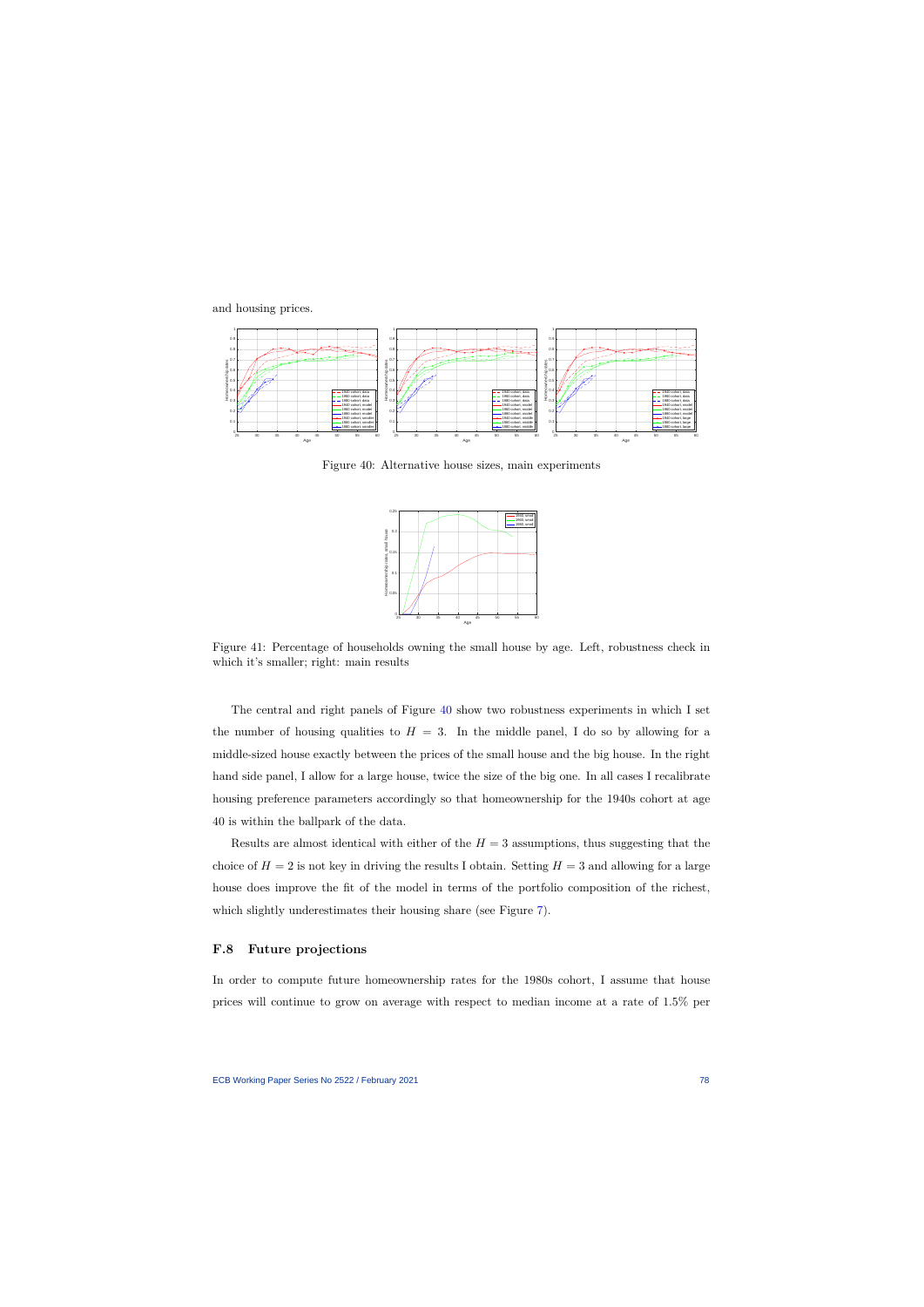year, and that the earnings process of the 1980s cohort will be that of the 1960s cohort for all unobserved years. I then simulate 1000 possible histories of the realizations of house price shocks and aggregate states, consistently with their conditional probabilities in the sample I observe, and plot the median homeownership rates in the left panel of Figure [42.](#page-79-0) The dotted lines are percentiles 2.5 and 97.5 within the simulations.

Broadly, the model predicts that the 1980s generation will eventually catch up with the 1960s, but not with the 1940s, in terms of homeownership. Although they accumulate wealth slowlier, on average they end up accumulating a similar level of housing wealth, but more financial wealth, partially because of the reduction in costs of participation in the stock market.

Figure [43](#page-80-0) shows the implications of alternative assumptions. The black solid line represents the case in which the earnings process of the 1980s cohort, rather than reverting back to that of the 1940s and 1960s cohort, stays constant from age 35 onwards. Finally, the black dot-dash line represents the case in which house prices are assumed to become constant with certainty with respect to median income from age 35 onwards. For clarity, confidence bands are not reported. Broadly, the median realization of all of these scenarios implies that households born in the 1980s take longer to buy houses, but eventually reach the homeownership rate of the 1960s generation. However, in a large set of scenarios less than 70% of households own houses at age 60.



Figure 42: Projecting the 1980s cohort into the future: homeownership (left); financial wealth (middle); housing wealth (right)

<span id="page-79-0"></span>The substitution of financial wealth for housing wealth can be related with an increase in wealth inequality if less households accumulate housing wealth and financial assets are still concentrated amongst the rich. Table [5](#page-80-1) shows the wealth Gini index at retirement for the two older generations and for two different simulations for the 1980s cohort, which differ only in stock market participation costs  $k^f$ . The model generates an increase in wealth inequality between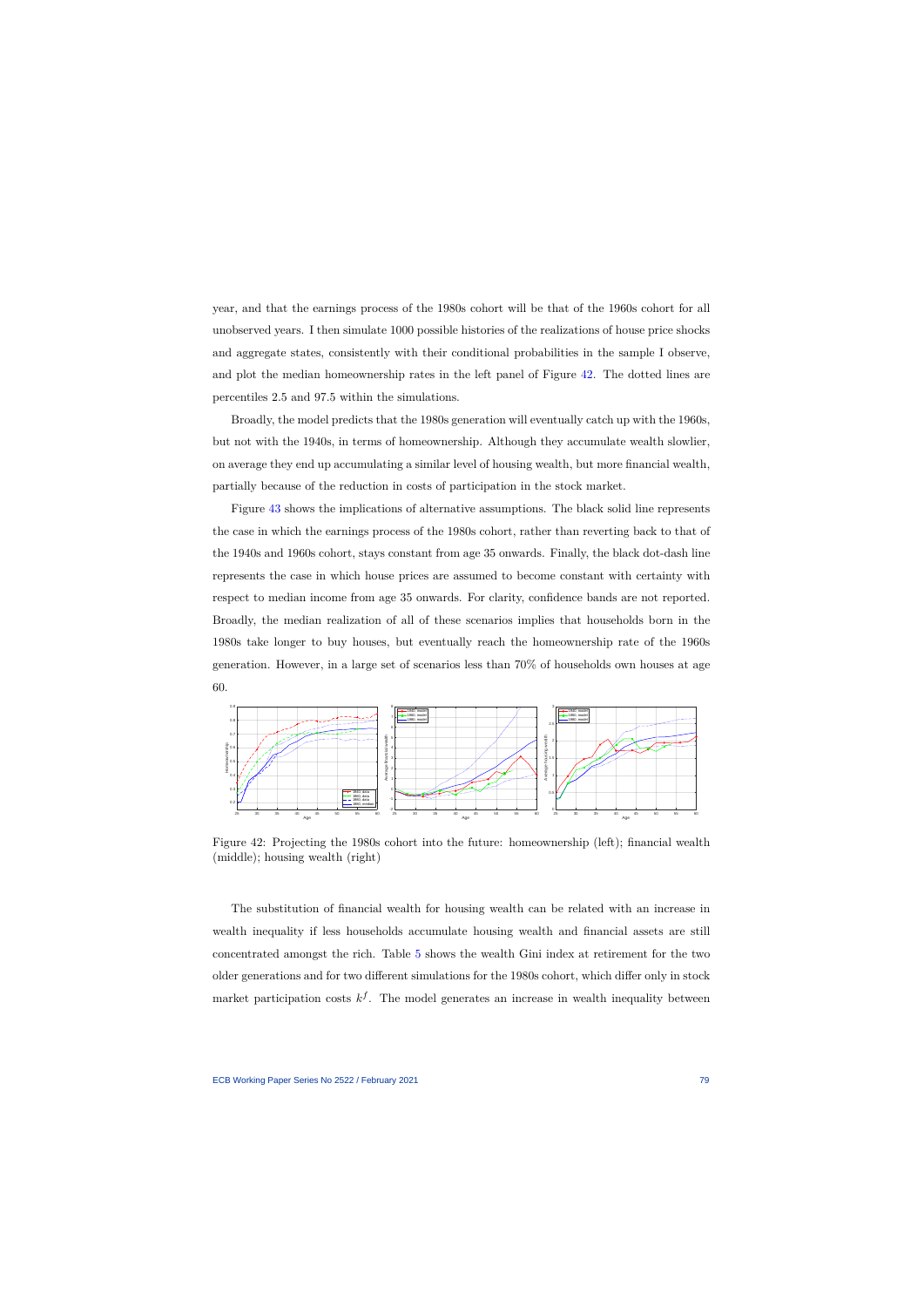

Figure 43: Homeownership: projecting the 1980s cohort into the future

| Generation                  | 1940 | 1960 | 1980   |         |
|-----------------------------|------|------|--------|---------|
| Reduction in $k^f$          |      |      | $0\%$  | 70\%    |
| Implied participation at 60 | 53%  | 56\% | $59\%$ | 87\%    |
| Wealth Gini, data           | 0.78 | 0.83 |        |         |
| Wealth Gini, model          | 0.50 | 0.53 | 0.57   | 0.52    |
|                             |      |      |        | (0.017) |

<span id="page-80-0"></span>Table 5: Wealth Gini at retirement, data vs model. The data is obtained from people aged 55-64 in the SCF (2001 and 2016 SCF for the 1940s and 1960s cohort respectively). For the model, standard errors from simulation are in parentheses.

the 1940s and 1960s cohort, as we observe in the data, and predicts that wealth inequality will continue to grow, unless stock market participation costs are reduced such that more than three quarters of the population access the stock market by age 60. The larger the share of households that participate in the stock market, the stronger the negative effect on wealth inequality.

<span id="page-80-1"></span>In any case, the model underestimates total wealth inequality, as it does not include a set of elements that are important to explain it, such as entrepreneurship or intergenerational links [\(De Nardi and Fella,](#page-82-1) [2017\)](#page-82-1). The extent to which these vary over the generations will also have a determinant effect on the evolution of wealth inequality.

These results abstract from possible general equilibrium effects on stock returns induced by the increased accumulation of financial wealth. Figure [44](#page-81-3) shows to which extent these conclusions would vary as a result of possible general equilibrium effects on stock returns induced by the larger accumulation of financial wealth. In both cases, I assume that, once we enter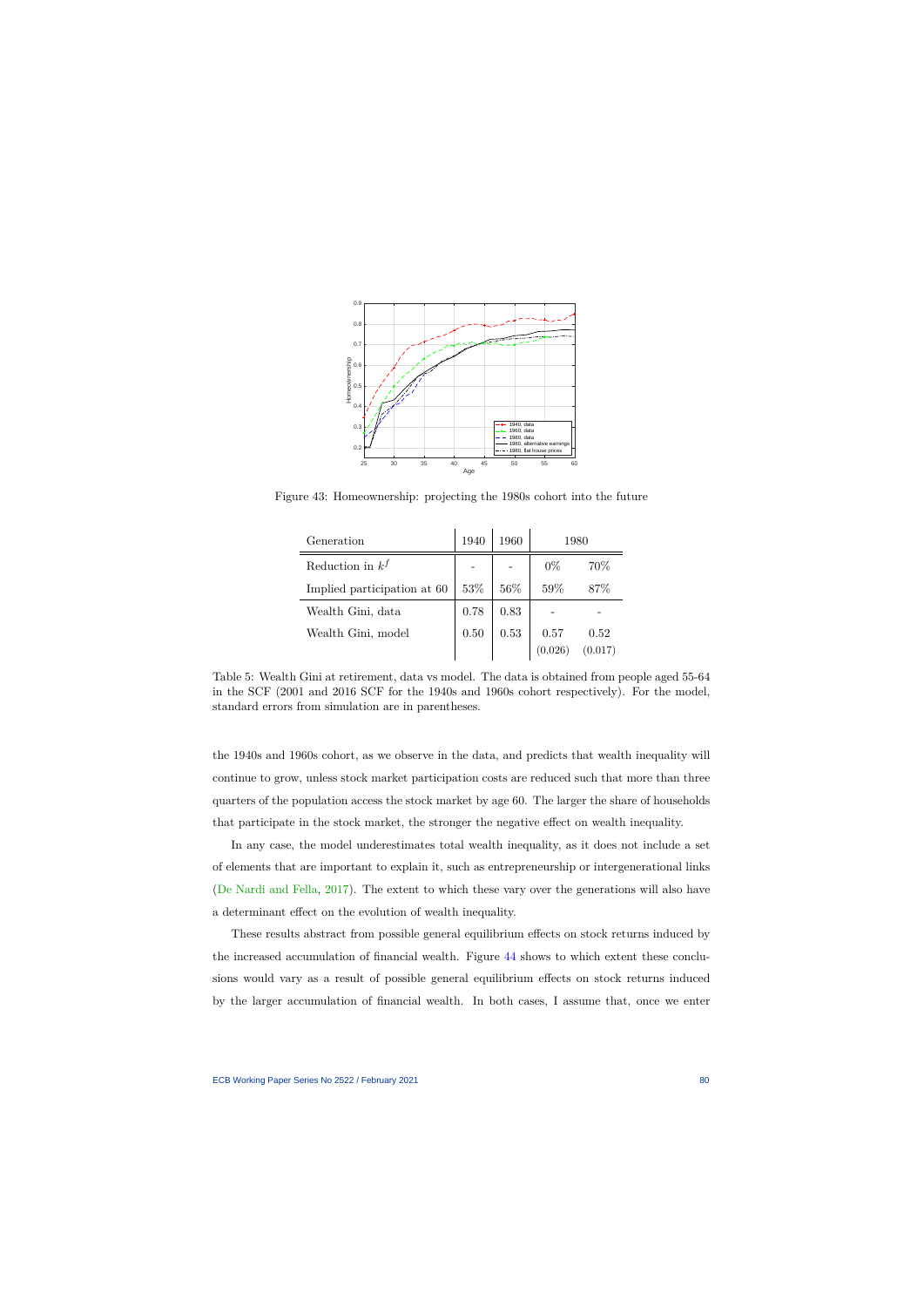the simulation period, yearly stock market returns fall unexpectedly and persistently by 2 or 4 percentage points for each possible realization of the stock state. A reduction of 2 percentage points in average real stock returns still implies that the 1980s cohort accumulates more financial wealth than that of the 1940s - a very significant reduction of 4 percentage points is required to make the profiles for both generations comparable. The accumulation of housing wealth is almost unaffected by these potential equilibrium effects.



Figure 44: Wealth accumulation: projecting the 1980s cohort into the future. With constant participation costs, comparing different reductions in average stock returns

# **Bibliography for Appendix**

- Blackburn, John O (1967), 'Implicit tax rate reductions with growth, progressive taxes, constant progressivity, and a fixed public share', *The American Economic Review* **57**(1), 162–169.
- <span id="page-81-3"></span>Bonaparte, Y, Korniotis, GM and Kumar, A (2018), 'Portfolio choice and asset pricing with investor entry and exit'.
- Chang, Minsu (2018), 'A house without a ring: The role of changing marital transitions for housing decisions', Working paper.
- Cocco, Joao F (2005), 'Portfolio choice in the presence of housing', *Review of Financial studies* **18**(2), 535–567.
- <span id="page-81-2"></span><span id="page-81-1"></span><span id="page-81-0"></span>Davidoff, Thomas (2006), 'Labor income, housing prices, and homeownership', *Journal of urban Economics* **59**(2), 209–235.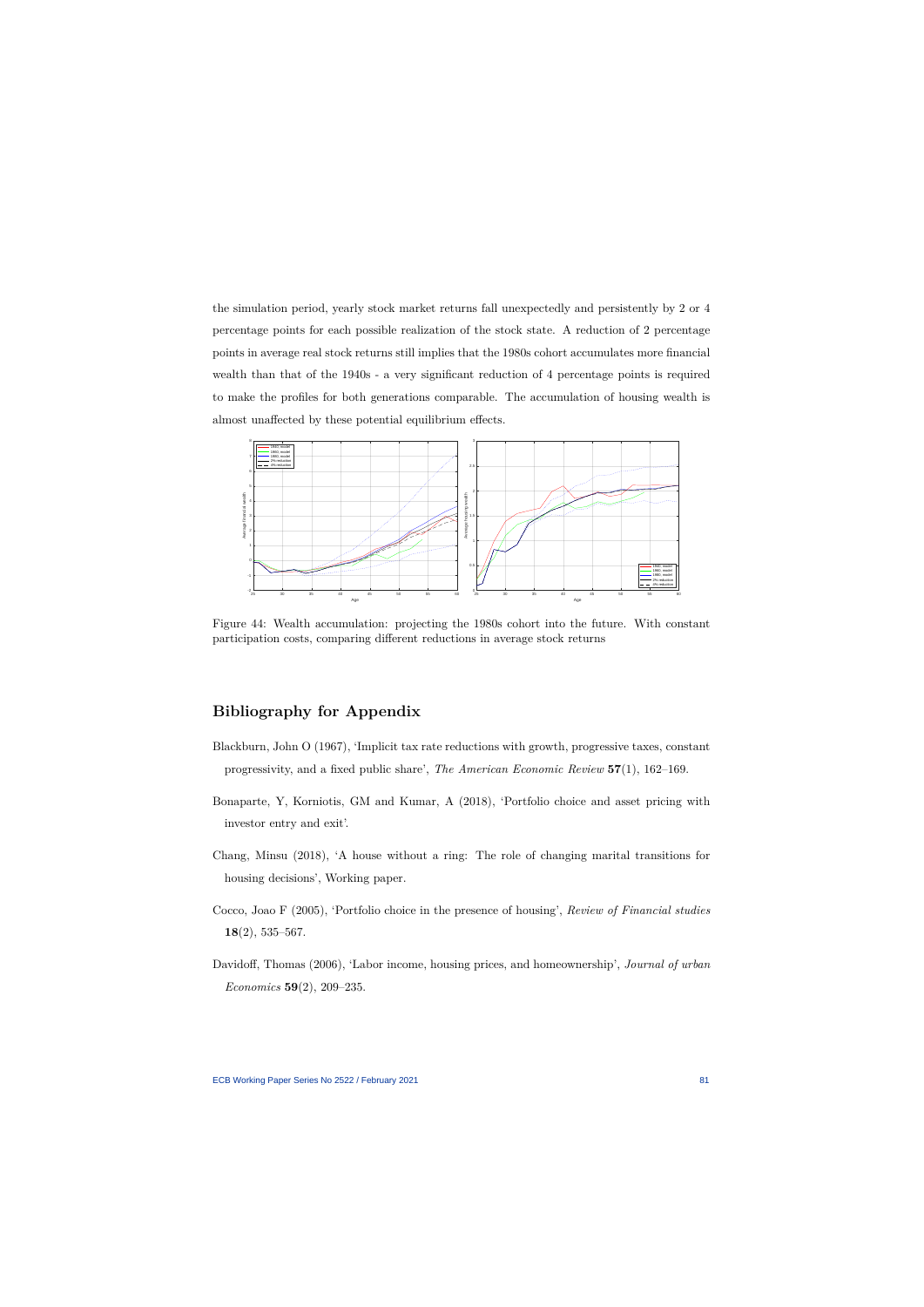Davis, Steven J and Von Wachter, Till M (2011), 'Recessions and the cost of job loss'.

- De Nardi, Mariacristina and Fella, Giulio (2017), 'Saving and wealth inequality', *Review of Economic Dynamics* **26**, 280–300.
- De Nardi, Mariacristina, Fella, Giulio and Paz-Pardo, Gonzalo (2020), 'Nonlinear household earnings dynamics, self-insurance, and welfare', *Journal of the European Economic Association* **18**(2), 890–926.
- Falcettoni, Elena and Schmitz, James (2018), 'Public policies to alleviate the housing crisis', mimeo.
- <span id="page-82-1"></span>Fella, Giulio (2014), 'A generalized endogenous grid method for non-smooth and non-concave problems', *Review of Economic Dynamics* **17**, 329–344.
- Gálvez, Julio (2017), Household portfolio choices and nonlinear income risk, Technical report, Working paper.
- Gomes, Francisco and Michaelides, Alexander (2005), 'Optimal life-cycle asset allocation: Understanding the empirical evidence', *The Journal of Finance* **60**(2), 869–904.
- Guvenen, Fatih, Kaplan, Greg, Song, Jae and Weidner, Justin (2017), 'Lifetime incomes in the united states over six decades'.
- <span id="page-82-0"></span>Guvenen, Fatih, Karahan, Fatih, Ozkan, Serdar and Song, Jae (2016), What do data on millions of U.S. workers reveal about life-cycle earnings risk? Working paper, University of Minnesota.
- Haider, S. J. (2001), 'Earnings instability and earnings inequality of males in the united states: 1967-1991', *Journal of Labor Economics* **19**(4), 799–836.
- Heathcote, Jonathan, Storesletten, Kjetil and Violante, Giovanni L (2014), 'Optimal tax progressivity: An analytical framework', National Bureau of Economic Research.
- Hurd, Michael D and Smith, James P (2001), Anticipated and actual bequests, *in* 'Themes in the Economics of Aging', University of Chicago Press, pp. 357–392.
- Jacobson, Louis S., LaLonde, Robert J. and Sullivan, Daniel G. (1993), 'Earnings losses of displaced workers', *The American Economic Review* **83**(4), 685–709.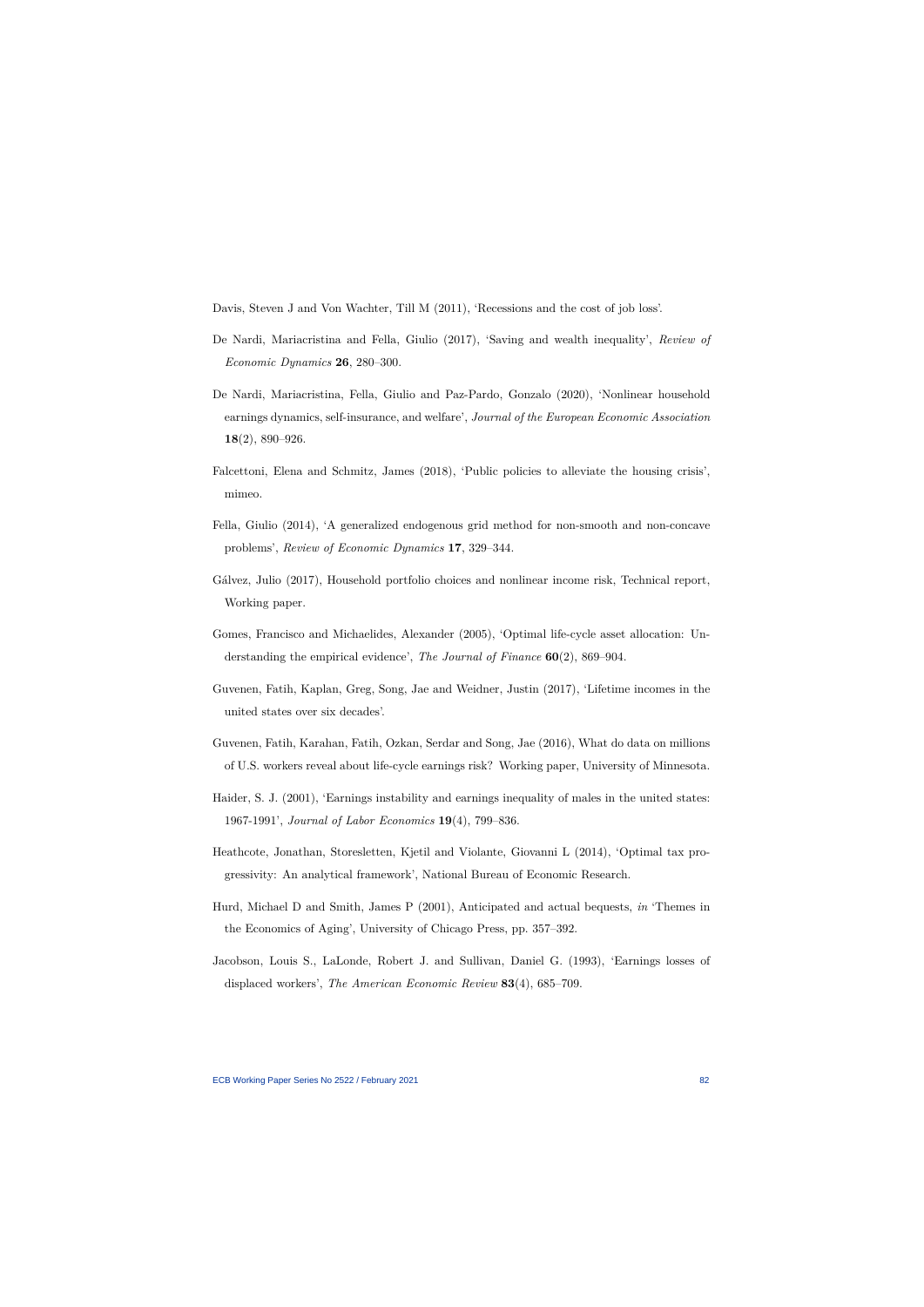- Kuhn, Moritz, Schularick, Moritz and Steins, Ulrike I (2017), 'Income and wealth inequality in america, 1949-2013', Working paper.
- Lundberg, Shelly and Pollak, Robert A (2007), 'The american family and family economics', *Journal of Economic Perspectives* **21**(2), 3–26.
- Ravn, Morten O and Sterk, Vincent (2017), 'Job uncertainty and deep recessions', *Journal of Monetary Economics* **90**, 125–141.
- Ruggles, Steven, Flood, Sarah, Goeken, Ronald, Grover, Josiah, Meyer, Erin, Pacas, Jose and Sobek, Matthew (2020), 'Ipums usa: Version 10.0 [dataset]', Minneapolis, MN. https://doi.org/10.18128/D010.V10.0.
- <span id="page-83-0"></span>Saiz, Albert (2010), 'The geographic determinants of housing supply', *The Quarterly Journal of Economics* **125**(3), 1253–1296.
- Shiller, Robert J (2015), *Irrational exuberance: Revised and expanded third edition*, Princeton University Press.
- Storesletten, Kjetil, Telmer, Chris I. and Yaron, Amir (2004), 'Cyclical dynamics in idiosyncratic labor-market risk', *Journal of Political Economy* **112**, 695–717.
- <span id="page-83-1"></span>Vissing-Jorgensen, Annette (2002), Towards an explanation of household portfolio choice heterogeneity: Nonfinancial income and participation cost structures, Technical report, National Bureau of Economic Research.